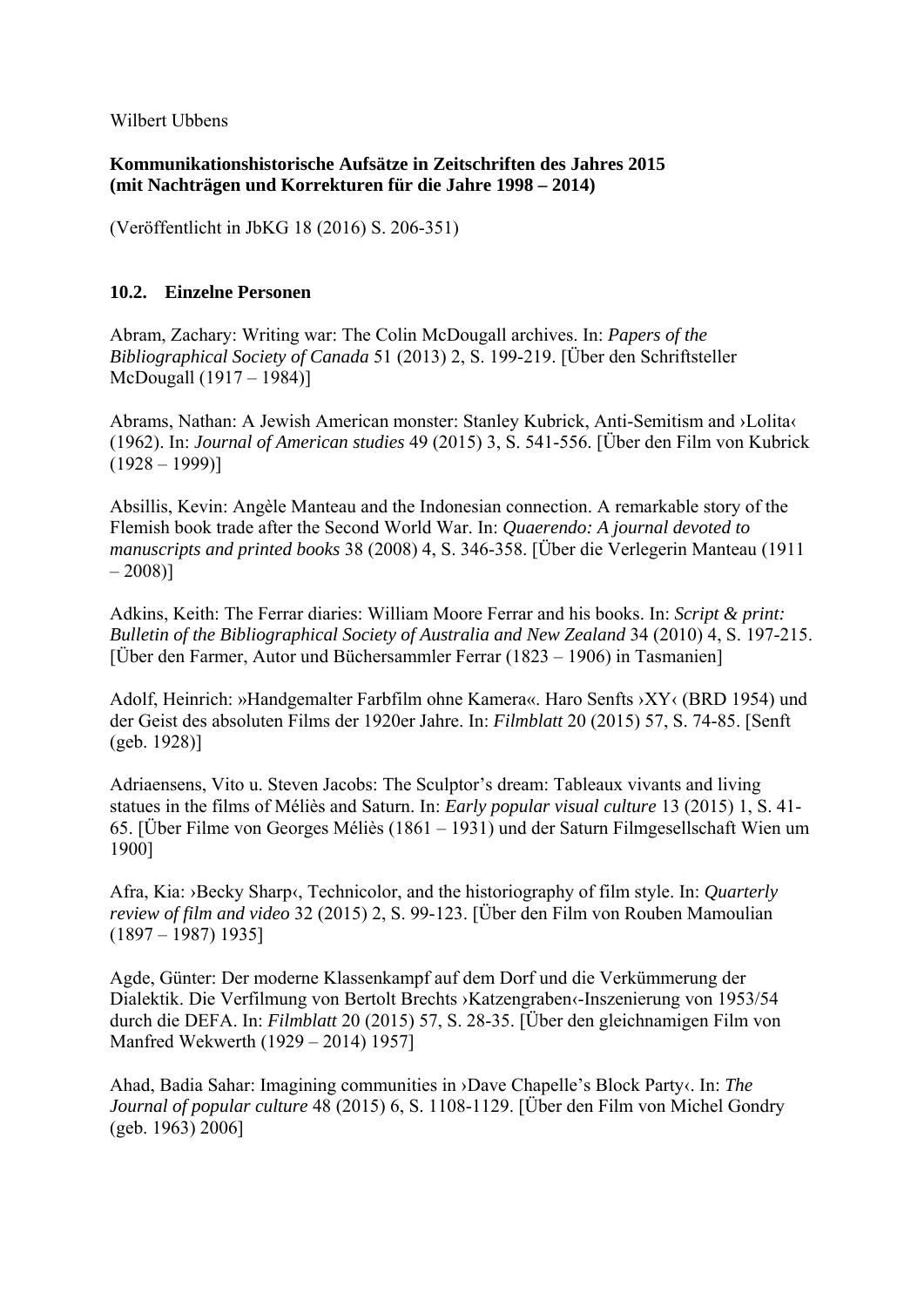Ahrens, Jörn: Germany after year zero: Conceptions of community and the problem of incest in 1950s German films starring Heinz Erhardt. In: *Studies in European cinema* 12 (2015) 1, S. 1-18. [Über den Komiker und Filmschauspieler Erhardt (1909 – 1979)]

Aimaretti, María Gabriela: Un Ojo responsable frente al dolor de los demás: Imágenes de la violencia en dos films del Grupo Akamau. In: *Significação: Rivista de cultura audiovisual* 42 (2015) 44, S. 82-99. [Über die Filme ›Revolución‹ und ›Yawar mallku‹ von Jorge Sanjinez (geb. 1936) und der Grupo Akamau 1963 resp. 1969]

Albera, François u. Laurent Le Forestier, Benoît Turquety: De la Terre à la Lune. In: *1895: Revue de l'Association Française de Recherche sur l'Histoire du Cinéma* (2013) 69, S. 95- 135. [Über die Restaurierung des Films ›Voyage dans la Lune‹ von Georges Méliès (1886 – 1931) 1902]

Albera, François: Le Machinisme et la révolution dans ›Á nous la liberté!‹ de René Clair vus par trois périodiques de gauche. In: *1895: Revue de l'Association Française de Recherche sur l'Histoire du Cinéma* (2014) 72, S. 109-127. [Über den Film von Clair (1898 – 1981) 1931]

Albera, François: ›Le Six juin à l'aube‹: Les désastres de la guerre. In: *1895: Revue de l'Association Française de Recherche sur l'Histoire du Cinéma* (2014) 74, S. 38-69. [Über den Dokumentarfilm von Jean Grémillon (1901 – 1959) 1946]

Albert Capellani, de Vincennes à Port Lee. Ed. Jean A. Gili, Èric Le Roy. In: *1895: Revue de l'Association Française de Recherche sur l'Histoire du Cinéma* (2012) 68, S. 1-288. [Themenheft über den Regisseur Capellani (1874 – 1931) mit Einleitung und 15 Beiträgen, hier nicht einzeln verzeichnet]

Aldrich, Richard J.: American journalism and the landscape of secrecy: Tad Szulc, the CIA and Cuba. In: *History: The journal of the Historical Association* 100 (2015) 340, S. 189-209. [Über den Journalisten Szulc  $(1926 - 2001)$  1961]

Alfonso, Eva u. Marta Frago: The Adventure screenplay in William Goldman: The playful and the ironic in ›Butch Cassidy and the Sundance Kid‹ and ›The Princess Bride‹. In: *Communication and society* 27 (2014) 4, S. 1-15. [Über die Drehbücher von Goldman (geb. 1931) für die Filme von George Roy Hill (1921 – 2002) 1969 resp. Rob Reiner (geb. 1947) 1987]

Allbeson, Tom: Visualizing wartime destruction and postwar reconstruction: Herbert Mason's photograph of St. Paul's reevaluated. In: *The Journal of modern history* 87 (2015) 3, S. 532- 578. [Über das Foto der Kirche vor der brennenden Innenstadt Londons vom 31.12.1940 von Mason (1891 – 1960) und seine Verwendung]

Allen, Joan: »The Teacher of strange doctrines«: George Julian Harney and the ›Democratic Review‹ 1849 – 1850. In: *Labour history review* 78 (2013) 1, S. 67-86. [Über den Chartisten-Politiker und Journalisten Harney (1817 – 1897)]

Allred, Jeff: Boring from within: James Agee and Walker Evans at Time Inc. In: *Criticism* 52 (2010) 1, S. 41-70. [Über die Arbeit des Journalisten Agee (1909 – 1955) und des Fotografen Evans (1903 – 1975) bei  $\overline{\text{Time}}$  in den 1930er Jahren]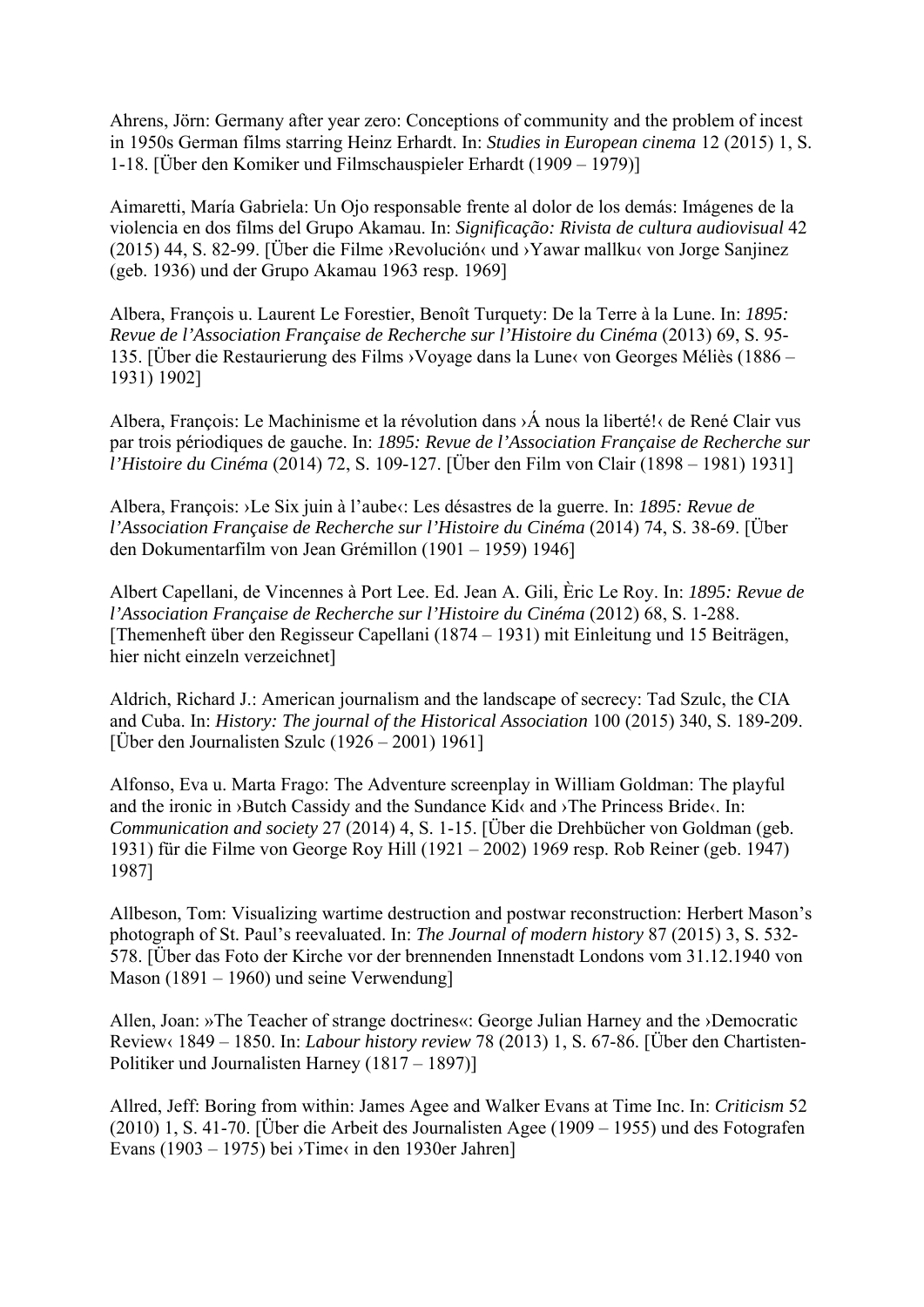Alonge, Giaime: ›Orizzonti di gloria‹ e il canone de cinema bellico (1957). In: *Memoria e ricerca: Rivista di storia contemporanea* (2015) 49, S. 55-70. [Über den Film von Stanley Kubrick (1928 – 1999)]

Alsop, Elizabeth: Neorealism in the age of mechanical reproduction: Restoring the aura in Olmi's ›Il posto‹. In: *Quarterly review of film and video* 32 (2015) 2, S. 179-191. [Über den Film von Ermanno Olmi (geb. 1931) 1961]

Altendorf, Guido: Beinahe ein Käutner-Film. Der Wahnsinn der Väter und die Deutung der Vergangenheit in ›Griff nach den Sternen‹ (BRD 1955). In: *Filmblatt* 20 (2015) 57, S. 26-45. [Über den Film von Carl-Heinz Schroth (1902 – 1989)]

Altendorf, Guido: Ein historisch-vaterländisches Gemälde der Kaiserzeit. Zur Restaurierung von ›Der Film von der Königin Luise‹ (1912) im Filmmuseum Potsdam. In: *Filmblatt* 20 (2015) 58/59, S. 104-112. [Über den Film von Franz Porten (1859 – 1932)]

Altenheim, Hans: Joan Daves, Berlin / New York. Spuren einer Literaturagentin. In: *Archiv für Geschichte des Buchwesens* 70 (2015) S. 241-246. [Daves, geb. Liselotte Davidson (1919  $-1997$ ]

Altenhein, Hans: J. M. R. Lenz und die Öffentlichkeit. In: *Aus dem Antiquariat: Zeitschrift für Antiquare und Büchersammler* N.F. 13 (2015) 5, S. 191-196. [Über die Publikationspolitik des Autors Jakob Michael Reinhold Lenz (1751 – 1792)]

Altenhein, Hans: Der Verlag Wilhelm Heyne in Dresden (1934 bis 1944). Eine Konjunkturgeschichte. In: *Aus dem Antiquariat* N.F. 13 (2015) 1, S. 1-9. [Über den ersten Verlag von Wilhelm Heyne (1888 – 1968)]

Amorim Melo Alvim, Luíza Beatriz: A Musica de Villa-Lobos nos filmes de Glauber Rocha dos anos 60: Alegoria da pátria e retalho de colcha tropicalista. In: *Significação: Rivista de cultura audiovisual* 42 (2015) 44, S. 100-119. [Über die Filme ›Deus e o diabo na terra do sol‹ und ›Terra em transe‹ von Rocha (1939 – 1981) 1964 und 1967 mit der Musik von Heitor Villa-Lobos (1887 – 1959)]

Amorim Melo Alvim, Luíza Beatriz: Simetrias, repitições e variações. A »Missa em dó menor« de Mozart em ›Um condenado à morte escapou‹ de Robert Bresson. In: *Revista famecos: Mídia, cultura e tecnologia* 21 (2014) 1, S. 329-351. [Über den Film von Bresson (1901 – 1999) 1956]

Anile, Alberto: Mary and the moor: The precious memories of Orson Welles's secretary from the set of ›Othello‹. In: *Film history: An international journal* 27 (2015) 2, S. 161-185. [Über die Aufzeichnungen incl. Interview von Mary Alcaide über die Dreharbeiten zum Film von Welles (1915 – 1985) 1949 – 1950]

Anrooij, Wim van u. Lysbeth Croiset van Uchelen-Brouwer, Peter Thomson: Jacob Bijndop († 1482) from Kampen on the invention of the art of printing. In: *Quaerendo: A journal devoted to manuscripts and printed books* 29 (1999) 3, S. 208-218. [Über den Drucker Bijndop (gest. 1482)]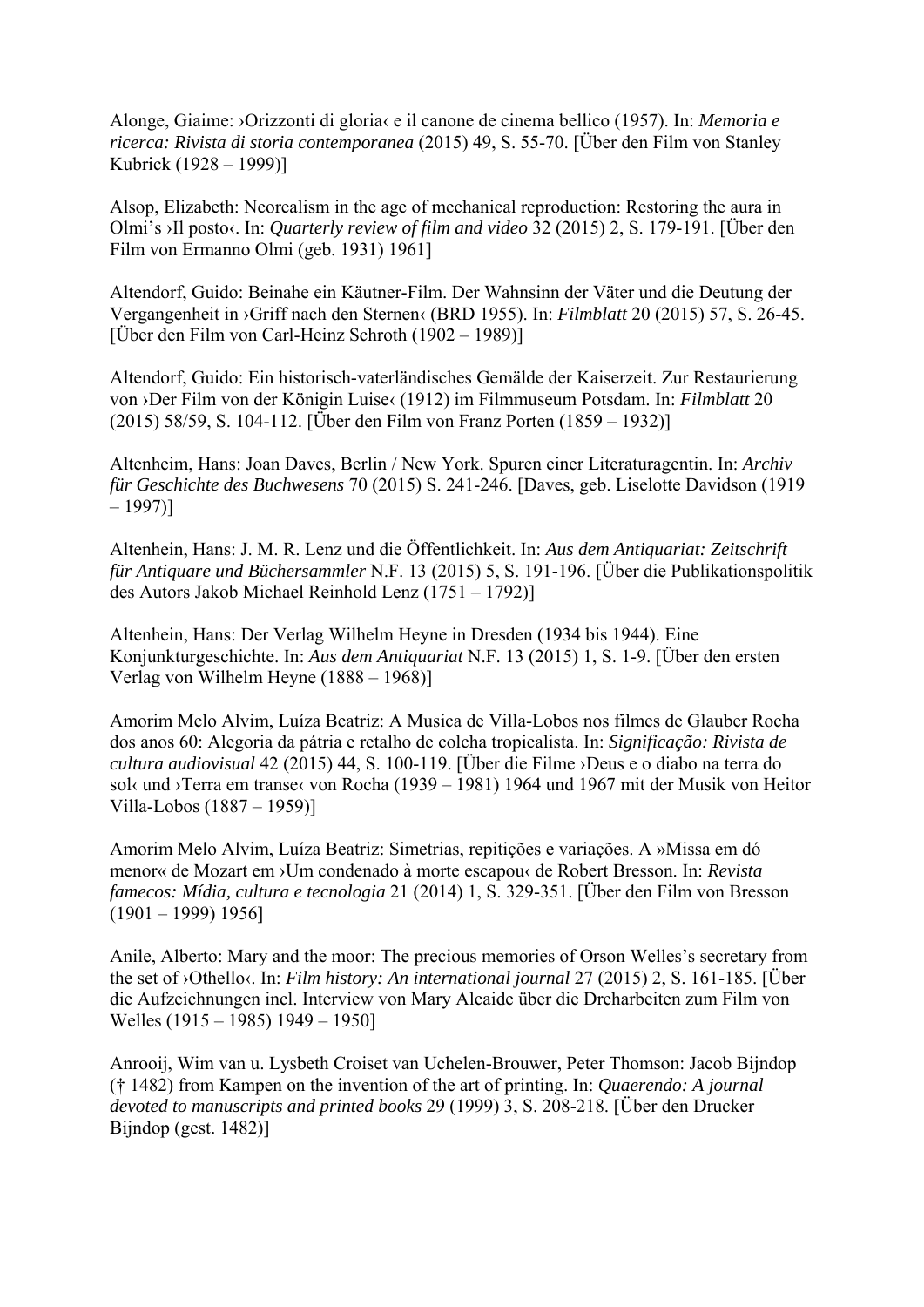Ante-Contreras, Daniel: Change the world with a bullet: The Cold War origins of the school shooting film. In: *Quarterly review of film and video* 32 (2015) 7, S. 643-659. [Über den Film ›If…‹ von Lindsay Anderson (1923 – 1994) 1968]

Antliff, Mark: Pacifism, violence and aesthetics: George Woodcock's anarchist sojourn, 1940 – 1950. In: *Anarchist studies* 23 (2015) 1, S. 15-44. [Über den Journalisten und Herausgeber der Literaturzeitschrift ›Now‹ Woodcock (1912 – 1995) 1940 – 1947]

Antonioli, Kathleen: Classic and modern: Colette criticism in the interwar. In: *Modern and contemporary France* 23 (2015) 3, S. 369-385. [Über die Schriftstellerin und Journalistin Sidonie-Gabrielle Claudine Colette (1873 – 1954)]

Aregood, Richard u. Richard Shafer, Eric Freedman: American isolationism and the political evolution of journalist-turned-US Senator Gerald P. Nye. In: *Journalism practice* 9 (2015) 2, S. 279-294. [Über den Journalisten und Politiker Nye (1892 – 1971) 1920 – 1925]

Arnold, John u. James Doig: William Nicholas Willis. Pere, fils and family and the Anglo-Eastern Publishing Company. In: *Script & print: Bulletin of the Bibliographical Society of Australia and New Zealand* 39 (2015) 4, S. 197-220. [Über den Schriftsteller, Politiker und Publizisten Willis (1858 – 1922)]

Aronson, Michael: Charlie Silveus makes a quotidian spectacle: An exhibitor-filmmaker and his local view. In: *The Moving image: The journal …* 5 (2005) 2, S. 1-25. [Über den Amateur-Dokumentarfilmer Silveus (? – 1957) in den 1920er Jahren]

Artt, Sarah: Being inside her silence: Silence and performance in Lynne Ramsay's ›Morvern Callar‹. In: *Scope: An online journal of film and television studies* (2013) 25, o.Pag., online, 14 S. [Über den Film von Ramsay (geb. 1969) 2002]

Asper, Helmut G.: ›Die Vergessenen‹. Eine Fernsehdokumentation aus dem Jahr 1956, »die etwas bewirkt hat«. In: *Exilforschung: Ein internationales Jahrbuch* 33 (2015) S. 247-263. [Über die Dokumentation von Peter Adler (1923 – 2012) und Peter Dreessen (keine Lebensdaten bekannt) SR 8.5.1956]

Aubron, Hervé: Les Répliques d'une explosion (carambolages et »remake«de soi dans ›Death Proof‹ de Quentin Tarantino. In: *Cinémas: Revue d'études cinématographiques* 25 (2014/2015) 2/3, S. 55-74. [Über den Film von Tarantino (geb. 1963) 2007 mit Bezügen auf ›Vanishing Point‹ von Richard C. Sarafian (1930 – 2013) 1971 und ›Zabriskie Point‹ von Michelangelo Antonioni (1912 – 2007) 1970]

Bachmann, Magdalena Maria: Reden über Nichts. Die Kolumnen von Max Goldt als Persiflage der Gattung Essay. In: *Zeitschrift für Germanistik* N.F. 25 (2015) 2, S. 345-361. [Über den Musiker und Schriftsteller Goldt (geb. 1958) in der Zeitschrift ›Titanic‹ seit 1989]

Baggerman, Arianne: »A Consequential ill that freedom draws«. Intellectual property and authorial visibility in the case of Jacob Voegen van Engelen versus his publishers. In: *Quaerendo: A journal devoted to manuscripts and printed books* 37 (2007) 3, S. 187-211. [Über den Autor und Redakteur Engelen (keine Lebensdaten bekannt) 1779 – 1791]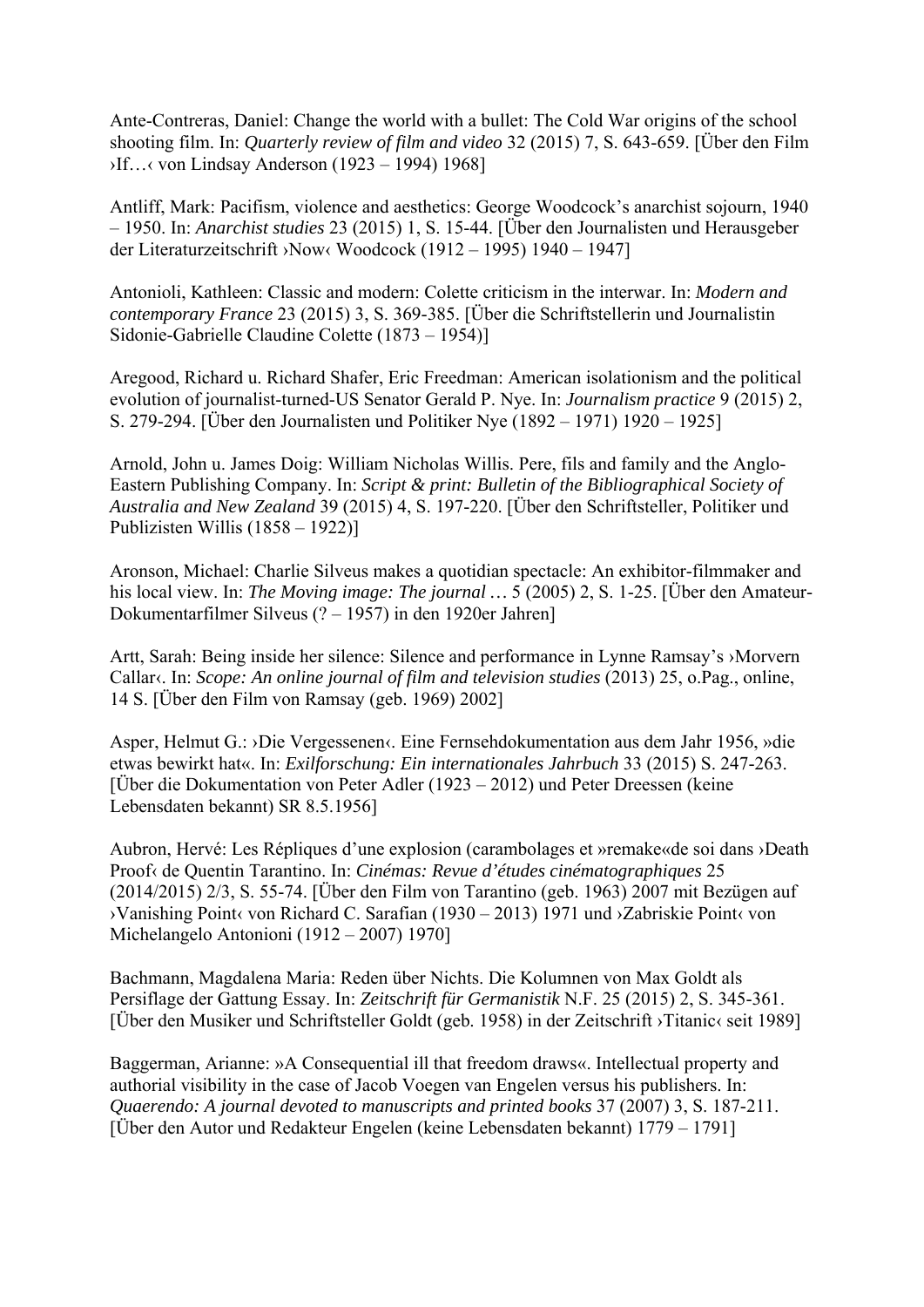Balbier, Uta: »Selling soap and salvation«: Billy Graham's consumer rhetoric in Germany and the United States in the 1950s. In: *Amerikastudien, American studies* 59 (2014) 2, S. 137-152. [Über den Prediger Graham (geb. 1918)]

Baldasso, Franco: Losing orientation: Enzo Bettiza's »Esilio« and the memory of World War II on the Adriatic border. In: *Romance notes* 55 (2015) 3, S. 395-408. [Über den Journalisten Bettiza (geb. 1927) und seine Autobiographie 1995]

Banerjee, A.: T. S. Eliot and the *>Criterion* (*In: The Sewanee review* 123 (2015) 2, S. 231-240. [Über den Lyriker, Dramatiker und Kritiker Thomas Stearns Eliot (1888 – 1965) als Herausgeber der von ihm gegründeten Literaturzeitschrift 1922 – 1939]

Baptiste, Bala: The Rise of black voices on radio in New Orleans: The O.C.W. Taylor effect, 1946 – 1948. In: *Journal of radio and audio media* 22 (2015) 2, S. 265-278. [Über den Hörfunksprecher Taylor (keine Lebensdaten bekannt)]

Barbat, Victor: Bannières et drapeaux, sur quelques manières de les lever et de les représenter: L'exemple du Reichstag, mai 1945. In: *1895: Revue de l'Association Française de Recherche sur l'Histoire du Cinéma* (2014) 74, S. 70-95. [Über die Fotografie von Evguéni Khaldéi (1917 – 1997)]

Bartl, Andrea: Aus den Augenwinkeln. Leitmotivik des Blickes und »visuelles Erzählen« in Josef von Sternbergs ›Der blaue Engel‹ und Heinrich Manns ›Professor Unrat‹. In: *Heinrich Mann-Jahrbuch* 32 (2014) S. 69-90. [Über den Film von Sternberg (1894 – 1969) 1930 nach dem Roman von Mann (1871 – 1950) 1905]

Basea, Erato: >Zorba the Greek<, Sixties exotica and a new cinema in Hollywood and Greece. In: *Studies in European cinema* 12 (2015) 1, S. 60-76. [Über den Film von Michael Cacoyannis (1922 – 2011) 1964]

Bastiansen, Henrik Grue: »Dette er TV på sitt aller beste …« Ett portrett av TV-kritikeren Sverre Evensen. In: *Pressehistorisk tidsskrift* (2011) 15, S. 30-63. [Über den Journalisten Evensen (1925 – 1983) 1963 – 1967, 1968]

Baudouin, Patricia: Balzac directeur de la >Chronique de Paris«. L'indepenance problématique du journal des »intelligentiels«. In: *L'Année balzacienne* 7 (2006) S. 237-256. [Über Honoré de Balzac (1799 – 1850) als Herausgeber der Zeitschrift 1835]

Baudouin, Philippe u. Mireille Berton: Les Spectres magnétiques de Thomas Alva Edison. Cinématographie, phonographie et sciences de fantômes. In: *1895: Revue de l'Association Française de Recherche sur l'Histoire du Cinéma* (2015) 76, S. 66-93. [Über den Erfinder und Unternehmer Edison (1847 – 1931)]

Bauer, Thomas u. Tony Froissart: Cycling, mass media and business: Serialization of ›Le Roi de la pédale‹ (1925) by Paul Cartoux and Henri Decoin. In: *International journal of the history of sport* 32 (2015) 11/12, S. 1456-1471. [Über den mehrteiligen Film von Maurice Champreux (1893 – 1976) 1925 und die Artikel von Cartoux (1885 – 1961) und Decoin (1890 – 1969) in der Zeitung ›L'Auto‹ über die Tour de France 1925]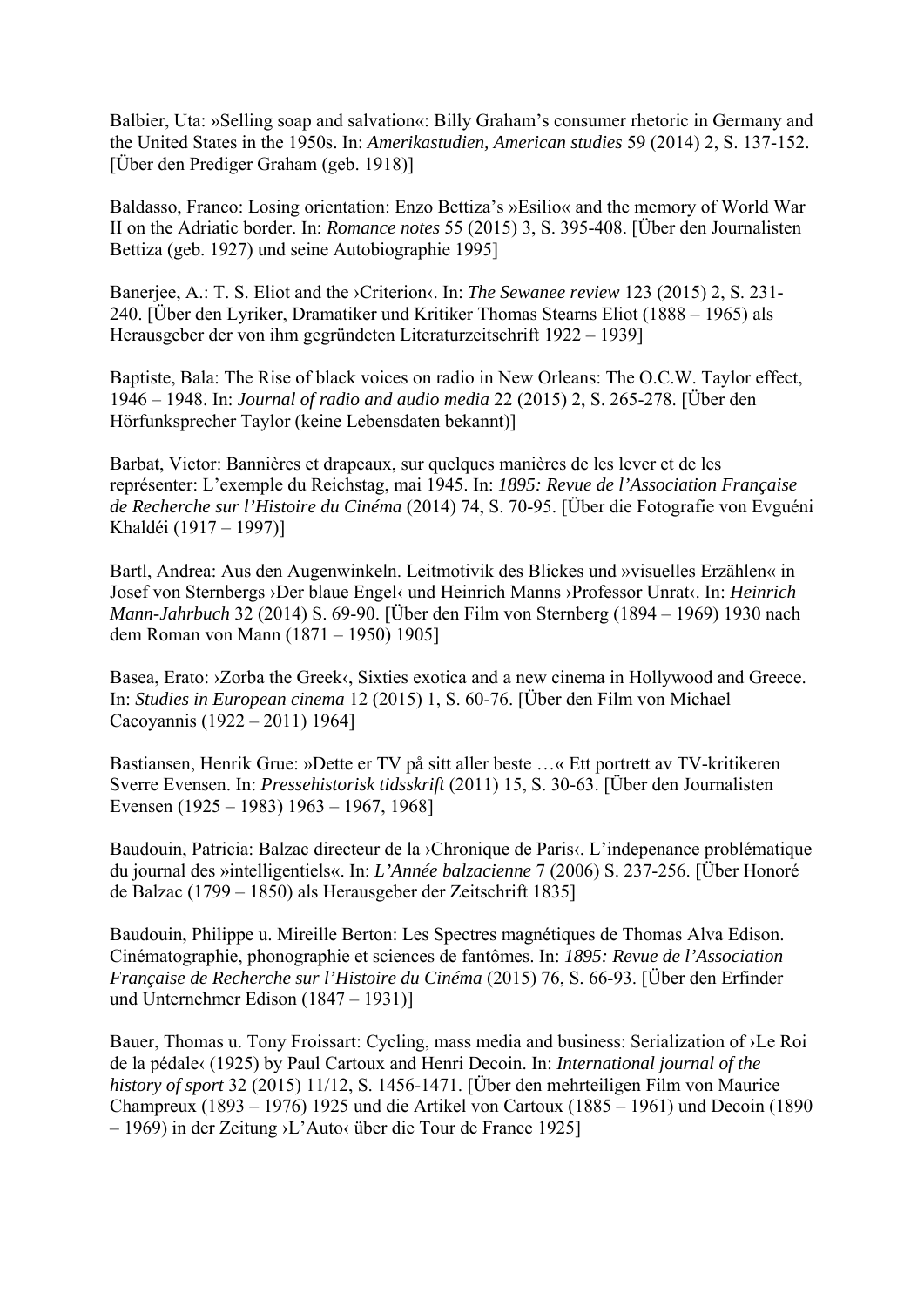Baumeister, Martin: »Le Modèle du genre«? Il film di (anti)guerra ›Westfront 1918‹ di Georg Wilhelm Pabst (1930). In: *Memoria e ricerca: Rivista di storia contemporanea* (2015) 49, S. 29-42. [Pabst (1885 – 1967)]

Bazgan, Nicoleta: Girls in the city: Chantal Akerman's ›I Am Hungry, I Am Cold‹ (1984) and ›Portrait of a Young Girl at the End of the 1960s in Brussels‹ (1993). In: *Quarterly review of film and video* 32 (2015) 3, S. 287-300. [Über die Filme von Akerman (geb. 1950)]

Beales, Ross W. Jr.: Ebenezer Parkman's world of print: A country parson and the print culture of eighteenth-century Anglo-America. In: *Library and information history* 31 (2015) 4, S. 229-257. [Über den Geistlichen, Literaturförderer und Büchersammler Parkman (1703 – 1782)]

Bean Cake. Ed. Richard Raskin. In: *Short film studies* 5 (2015) 2, S. 167-211. [Themenabschnitt über den Film von David Greenspan (geb. 1972) 2001 mit 8 Kurzbeiträgen, hier nicht einzeln verzeichnet]

Beaujeault, Camille: Genèse d'un œuvre: ›Les Aventures de Till Espiègle‹ ou l'épopée »im«populaire de Gérard Philippe. In: *1895: Revue de l'Association Française de Recherche sur l'Histoire du Cinéma* (2014) 73, S. 58-79. [Über den Film von und mit Philippe (1922 – 1959) 1956]

Beckett, Ian F. W.: Film, storia e ›Gallipoli‹ (1981). In: *Memoria e ricerca: Rivista di storia contemporanea* (2015) 49, S. 87-105. [Über den Film von Peter Weir (geb. 1944)]

Beckman, Karen: Animating the »cinéfils«: Alain Resnais and the cinema of discovery. In: *Cinema journal* 54 (2014/2015) 3, S. 1-25. [Über den Einfluss des Filmkritikers André Bazin (1918 – 1958) am Beispiel der Filme von Resnais (1922 – 2014)]

Beckman, Karen: Black media matters: Remembering >The Bombing of Osage Avenue <. In: *Film quarterly* 68 (2014/2015) 4, S. 8-23. [Über die Fernsehdokumentation von Louis Massiah (keine Lebensdaten bekannt) PBS 1987]

Begheyn, Paul: The Catechism (1555) of Peter Canisius, the most published book by a Dutch author in history. In: *Quaerendo: A journal devoted to manuscripts and printed books* 36 (2006) 1/2, S. 51-84. [Canisius (1521 – 1597)]

Bell, David u. Joanne Hollows: From >River Cottage< to >Chicken Run<: Hugh Fearnley-Whittingstall and the class politics of ethical consumption. In: *Celebrity studies* 2 (2011) 2, S. 178-191. [Über die Koch-Fernsehsendungen von Fearnley-Whittingstall (geb. 1965) seit 1998]

Belot, Sophie Therese: »Will movies make me forget what I saw?« (>Youcef<, Mohamed Chouikh, 1993). In: *Modern and contemporary France* 23 (2015) 2, S. 233-247. [Über den Film von Chouikh (geb. 1943)]

Belton, John: The Commodification of romanticism: >Lola Montès<. In: *Camera obscura: Feminism, culture, and media studies* 30 (2015) 3, S. 1-25. [Über den Film von Max Ophüls  $(1902 - 1957)$  1955]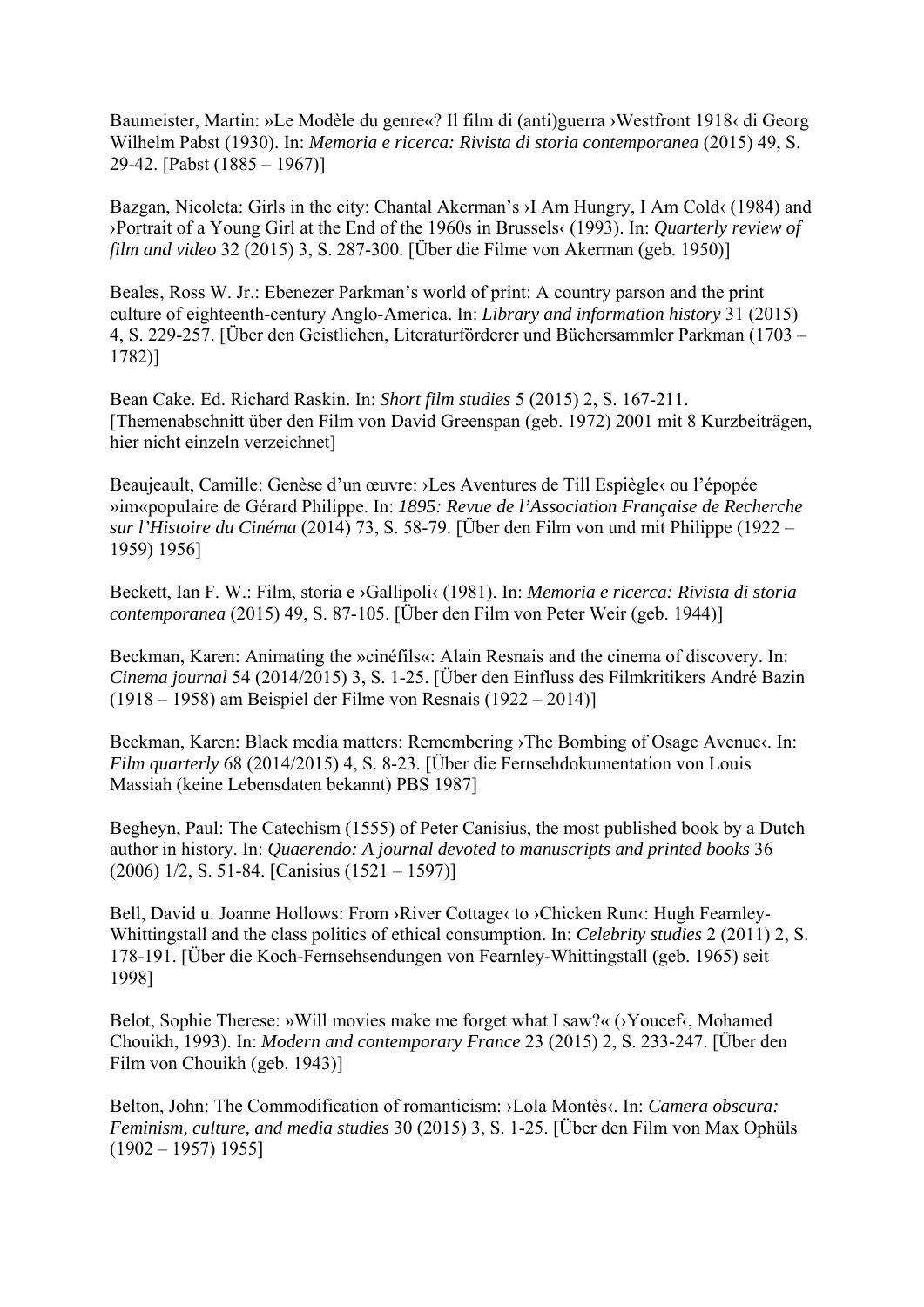Ben-Ghiat, Ruth: The Imperial moment in Fascist cinema. In: *Journal of modern European history* 13 (2015) 1, S. 59-78. [Insbes. über den Film ›Un pilota ritorna‹ von Roberto Rossellini (1906 – 1977) 1942]

Bendt, Vera: Willem Burgers. Ein Amsterdamer Antiquar im Geiste von Spinoza. In: *Imprimatur: Ein Jahrbuch für Bücherfreunde* N.F. 24 (2015) S. 11-54. [Über den Antiquar und Sammler Burgers (1929 – 2013)]

Benson-Allott, Caetlin: Dreadful architecture: Zones of horror in >Alien< and Lee Bontecou's wall sculptures. In: *Journal of visual culture* 14 (2015) 3, S. 267-278. [Über den Film von Ridley Scott (geb. 1937) 1979]

Berman, Bruce u. Mary M. Cronin: The Photographer as cultural outsider. Russell Lee's 1949 »Spanish-speaking people of Texas« project. In: *Journalism history* 40 (2014/2015) 4, S. 202- 216. [Lee  $(1903 - 1986)$ ]

Beyer, Friedemann: Zwischen Weimarer Kino und Film Noir. Strauchelnde Helden, flackerndes Licht und schrilles Lachen in Carl Froelichs Krimi ›Ich war Jack Mortimer‹ (1935). In: *Filmblatt* 20 (2015) 58/59, S. 32-49. [Froelich (1875 – 1953)]

Biegel, Gerd: »Schriftsteller im Exil«. Richard Friedenthal und seine Flucht vor den Nazis, ein biographisch-literarischer Essay. In: *Exil: Forschung, Erkenntnisse, Ergebnisse* 35 (2015) 2, S. 83-92. [Über den Redakteur und Schriftsteller Friedenthal (1896 – 1979)]

Bigelow, Benjamin: Lurking in the blind space: ›Vampyr‹ and the multilinguals. In: *Journal of Scandinavian cinema* 5 (2015) 3, S. 223-240. [Über den Film von Carl Theodor Dreyer (1889 – 1968) 1922]

Billaut, Manon: Le Cinéma d'Antoine dans la fonds André Antoine de la Bibliothèque nationale de France. In: *1895: Revue de l'Association Française de Recherche sur l'Histoire du Cinéma* (2015) 75, S. 96-109. [Über die Filme von Antoine (1858 – 1943) 1915 – 1921]

Binns, Daniel u. Paul Ryder: Re-viewing D-Day: The cinematography of the Normandy landings from the Signal Corps to >Saving Private Ryan‹. In: *Media, war and conflict* 8 (2015) 1, S. 86-99. [Über die Verwendung zeitgenössischer Photographien vom 6.6.1944 in den Filmen ›The Longest Day‹ von Ken Annakin (1914 – 2009) u.a. 1962 resp. ›Saving Private Ryan‹ von Steven Spielberg (geb. 1946) 1998]

Bird, Christopher: »Europe ain't gonna see this scene!«: Working with variant versions in Photoplay Productions' restauration of ›The Cat and the Canary‹. In: *The Moving image: The journal …* 9 (2009) 2, S. 149-163. [Über den restaurierten Film von Paul Leni (1885 – 1929) 1927]

Birkner, Thomas: Mediatization of politics: The case of the former German chancellor Helmut Schmidt. In: *European journal of communication* 30 (2015) 4, S. 454-469. [Über den Politiker und Journalisten Schmidt (geb. 1918) seit Ende der 1940er Jahre]

Birtwistle, Andy: Heavy weather: Michelangelo Antonioni, Tsai Ming-liang, and the poetics of environmental sound. In: *Quarterly review of film and video* 32 (2015) 1, S. 72-90. [Über Filme von Antonioni (1912 – 2007) und Tsai (geb. 1957)]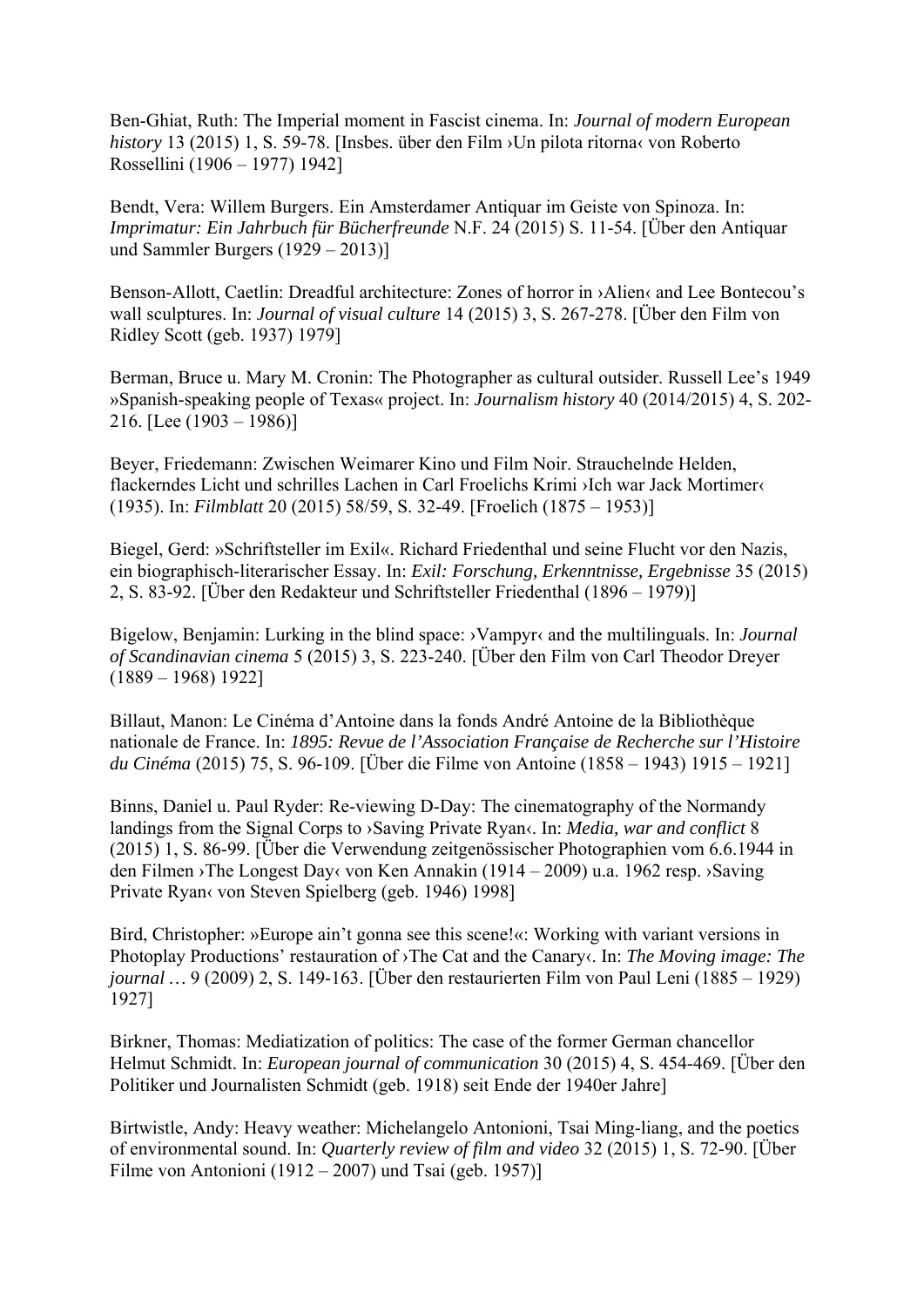Blockett, Kimberly: Disrupting print: Emigration, the press, and narrative subjectivity in the British preaching and writing of Zilpha Elaw, 1840 – 1860s. In: *MELUS: The journal of the Society for the Study of the Multi-Ethnic Literature of the United States* 40 (2015) 3, S. 94- 109. [Über die Wanderpredigerin und Autorin in den USA und England Elaw (um 1790 – um 1845)

Blumenthal-Barby, Martin: »Cinematography of devices«: Harun Farocki's >Eye/Machine< trilogy. In: *German studies review* 38 (2015) 2, S. 329-351. [Über die Fernsehdokumentationen von Farocki (1944 – 2014) 2001 – 2003]

Boff, Ediliane de Oliveira: Until death do them apart: Gender relations in the Brazilian comic strip ›Radicci‹. In: *International journal of comic art* 14 (2012) 1, S. 3-16. [Über den Comic von Carlos Henrique Iotti (Lebensdaten nicht bekannt) seit 1983]

Boillat, Alain: René Clair et la résistance à la voix synchrone parlée. Ce que nous disent les »machines parlantes« d'›À nous la liberté‹. In: *1895: Revue de l'Association Française de Recherche sur l'Histoire du Cinéma* (2014) 72, S. 85-107. [Über den Film von Clair (1898 – 1981) 1931]

Boltwood, Scott: »Mildly eccentric«: Brian Friel's writings for the >Irish Times‹ and the >New Yorker‹. In: *Irish university review* 44 (2014) 2, S. 305-322. [Über den Schriftsteller und Dramatiker Friel (1929 – 2015) 1959 – 1964]

Bono, Francesco: »Kein berühmter Film, sondern ein Torso«. Die Eingriffe westdeutscher Verleiher in das Werk Luchino Viscontis. In: *Filmblatt* 20 (2015) 58/59, S. 2-21. [Visconti (1906 – 1976) 1950er – 1960er Jahre]

Bonter, Urszula: Der Buchhändler August Prinz (1810 – 1883), vom Revolutionär zum Pornografielieferanten der Bourgeoisie. In: *Zeitschrift des Vereins für hamburgische Geschichte* 101 (2015) S. 35-85.

Border-crossing with Borau: At home, abroad. Special issue. Ed. Marvin D'Lugo, Marsha Kinder. In: *Studies in Spanish and Latin American cinemas* 12 (2015) 1, S. 3-117. [Themenheft über den Filmregisseur und Produzenten José Luis Borau Moradeli (1929 – 2012) mit Einleitung und 8 Beiträgen, hier nicht einzeln verzeichnet]

Bordun, Troy: Onscreen and off-screen flesh and blood: Performance, effects and ethics in Catherine Breillat's films. In: *Studies in European cinema* 12 (2015) 2, S. 132-143. [Über die Regisseurin Breillat (geb. 1948) 2001 und 2002]

Bossen Howard: Making steel, making prosperity, making pollution, making images: The environmental photography of steel mills. In: *Visual communication quarterly* 22 (2015) 2, S. 71-84. [Über Fotografien von Masumi Hayashi (1945 – 2006), John Pfahl (geb. 1939), Ruth Dusseault (keine Lebensdaten bekannt) seit 1995]

Botha, Martin P.: The Anguish of a dreamer: ›Abraham‹ (2014) and the cinema of Jans Rautenbach. In: *Kinema: A journal for film and audiovisual media* (2015) Fall, o.Pag., online, 8 S. [Über den Filmregisseur Rautenbach (geb. 1936) seit 1967]

Botha, Martin P.: The Cinema of Katinka Heyns. In: *Kinema: A journal for film and audiovisual media* (2015) Spring, o.Pag., online, 11 S. [Heyns (geb. 1947) seit 1969]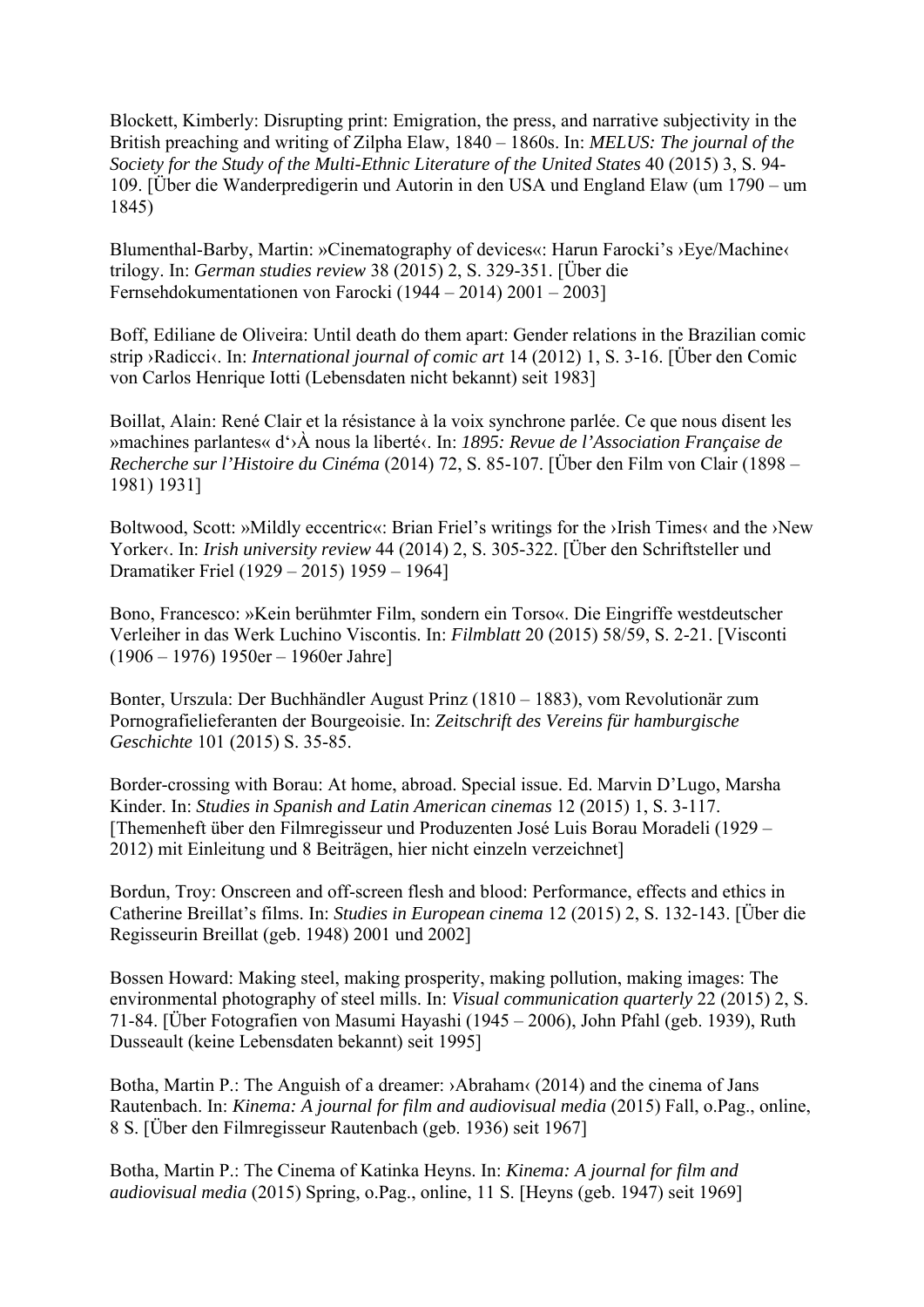Botting, Josephine: »A War film with a difference«: Adrian Brunel's ›Blighty‹ and negotiation within the British studio system of the late silent period. In: *Journal of British cinema and television* 12 (2015) 2, S. 151-171. [Über den Film von Brunel (1892 – 1958) 1927]

Bottom, William P. u. Dejun Tony Kong: »The Casual cruelty of our prejudices«: On Walter Lippmann's theory of stereotype and its »obliteration« in psychology and social sciences. In: *Journal of the history of the behavioral sciences* 48 (2012) 4, S. 363-394. [Über den Journalisten und Medienkritiker Lippmann (1889 – 1974) 1922]

Bowen, Karen Lee: Popular literature for Scherpenheuvel's pilgrims at the turn of the nineteenth century: A successful but underestimated component of P. J. Brepols's early career. In: *Quaerendo: A journal devoted to manuscripts and printed books* 31 (2001) 1, S. 26-84. [Über den Verleger Philippus Jacobus Brepols (um 1778 – 1845)]

Bowen, Karen L.: Unknown examples of Chistopher Plantin's books of hours and new discoveries concerning his working practices. In: *De Gulden passer. Tijdschrift voor boekwetenschap* 87 (2009) 2, S. 7-33. [Über den Drucker und Verleger Plantin (um 1520 – 1589)]

Bracco, Barbara: ›La grande guerra‹ di Mario Monicelli. La cinematografia italiana di fronte al primo conflitto mondiale (1959). In: *Memoria e ricerca: Rivista di storia contemporanea* (2015) 49, S. 71-86. [Über den Film von Monicelli (1915 – 2010)]

Bragança, Maurício de: Assassinatos por encomenda: A »sicaresca« no cinema colombiano. In: *Significação: Rivista de cultura audiovisual* 42 (2015) 44, S. 176-192. [Über die Filme ›La Virgen de los sicarios‹ von Barbet Schroeder (geb. 1941) 2000 und ›Rosario Tijeras‹ von Emilio Maillé (geb. 1963) 2005]

Branlat, Jennifer: Female »flânerie« and coming of age: Henri Decoin's ›Abus de confiance‹ (1937). In: *Studies in French cinema* 15 (2015) 2, S. 109-122. [Über den Film von Decoin  $(1890 - 1969)$ 

Brauerhoch, Annette: Intimacies: Spaces of work, life and sexuality in ›The Norrtull Gang‹. In: *Journal of Scandinavian cinema* 5 (2015) 2, S. 81-86. [Über den Film von Per Lindberg  $(1890 - 1944)$  1923]

Breadon, Craig: Carl Sanders and Albert Maysles: Georgia politics meets direct cinema, 1969-70. In: *The Moving image: The journal …* 9 (2009) 1, S. 201-213. [Über Filme von Maysles (1926 – 2015) über Georgia und den Politiker Sanders]

Brinkema, Eugenie: Design terminable and interminable: The possibility of death in ›Final Destination<sub>s</sub>. In: *Journal of visual culture* 14 (2015) 3, S. 298-310. [Über die Filmserie von James Wong (geb. 1959) 2000 – 2011]

Brown, Meaghan J.: The Fragmented Armada: The transmission of an Armada news pamphlet. In: *Papers of the Bibliographical Society of Canada* 53 (2015) 1, S. 107-130. [Über ein Flugblatt des Politikers William Cecil (1520 – 1598) 1588]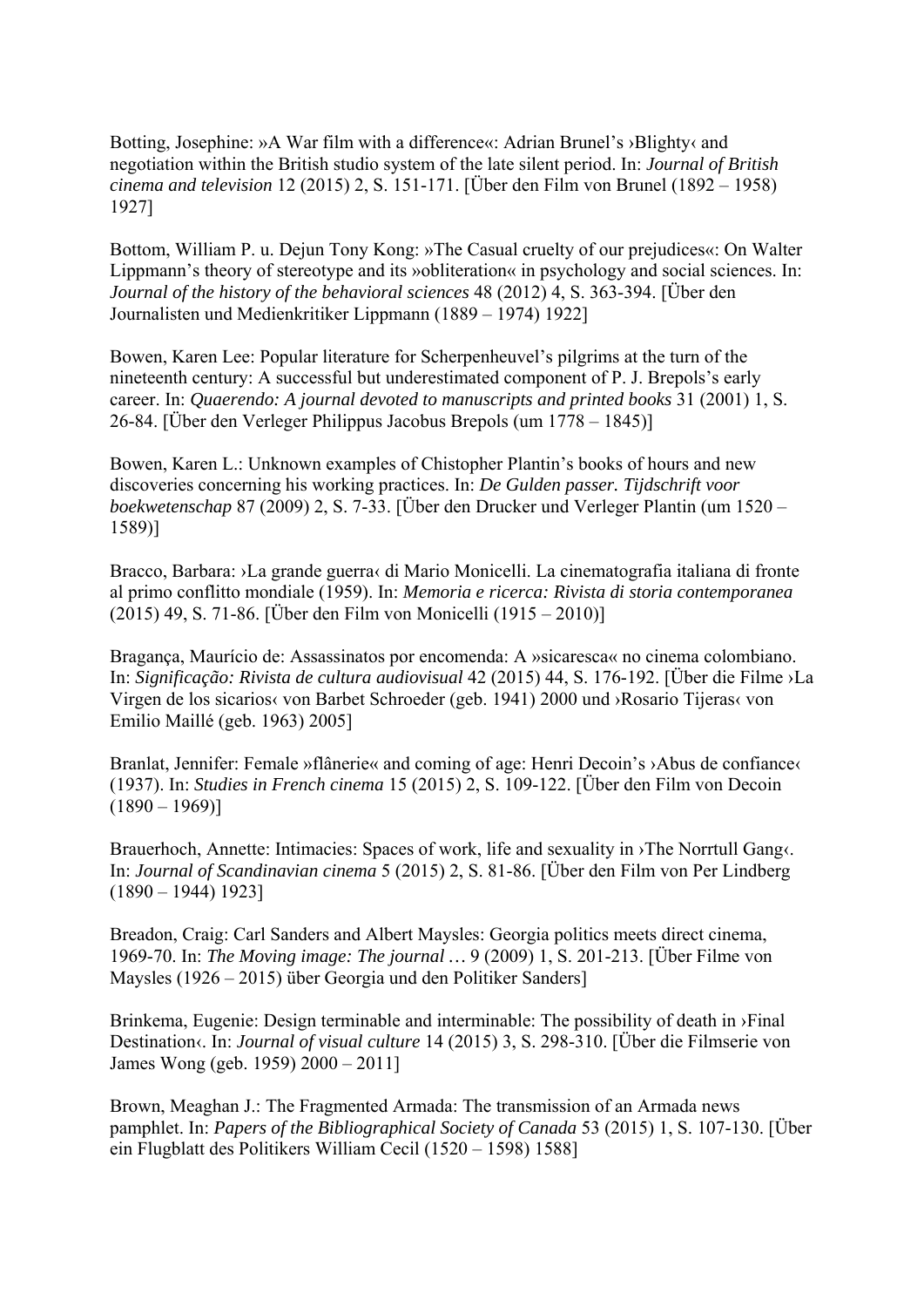Bruyère, Claire: From Bosten, MA, to Kingsport, TN: Joseph Hemblen Sears (1865 – 1946), a forgotten figure in American publishing. In: *Papers of the Bibliographical Society of Canada* 52 (2014) 1, S. 293-321.

Bryans, Denis: The Trials of Robert Close. In: *Script & print: Bulletin of the Bibliographical Society of Australia and New Zealand* 35 (2011) 4, S. 197-218. [Über Zensur in Australien gegen den Autor Robert Close (1903 – 1995) und andere 1951]

Bublies-Godau, Birgit: Liberales Denken in der Krise der Weltkriegsepoche: Moritz Julius Bonn. Tagungsbericht. In: [http://hsozkult.geschichte.hu-berlin.de/tagungsberichte/id=6467.](http://hsozkult.geschichte.hu-berlin.de/tagungsberichte/id=6467) [Tagung des Archivs des Liberalismus der Friedrich-Naumann-Stiftung für die Freiheit, Gummersbach, und des Hamburger Instituts für Sozialforschung, Hamburg, 4.-6.11.2015, Hamburg, über den Nationalökonomen und Publizisten Bonn (1873 – 1965)]

Buffington, Robert: Allan Tate and the ›Sewanee Review‹. In: *The Sewanee review* 123 (2015) 2, S. 240-251. [Über den Lyriker, Kritiker und Herausgeber der Literaturzeitschrift 1952 – 1961 Tate (1899 – 1979)]

Bullot, Fabienne: ›L'Argent des autres‹ et la constitution d'un genre: Le film d'homicide économique. In: *Studies in French cinema* 15 (2015) 3, S. 237-257. [Über den Film von Christian de Chalonge (geb. 1937) 1978]

Burnett, Colin: Under the auspices of simplicity: Roger Leenhardt's new realism and the aesthetic history of »Objectif 49«. In: *Film history: An international journal* 27 (2015) 2, S. 33-75. [Über den Filmkritiker, Regisseur und Gründer des Cine-Clubs Leenhardt (1903 – 1985) und seinen Film ›Les dernières vacances‹ 1948]

Burns, Jennifer: The Three »furies« of libertarianism: Rose Wilder Lane, Isabel Paterson, and Ayn Rand. In: *The Journal of American history* 102 (2015/2016) 3, S. 746-774. [Über die Kinderbuch-Autorin und Journalistin Lane (1886 – 1968), die Journalistin und Literaturkritikerin Paterson (1886 – 1961) und die Schriftstellerin Rand (1905 – 1982)]

Calhoun, Claudia: Where Houston met Hollywood: ›Giant‹, Glenn McCarthy, and the construction of a modern city. In: *Journal of urban history* 41 (2014/2015) 3, S. 404-419. [Über den Film von George Stevens (1904 – 1975) 1956 mit einer Szene über Bau und Eröffnung des Shamrock Hotels durch den Öl-Tycoon McCarthy (1907 – 1988) in Houston 1949]

Calvi, Pablo: From journalism to literature: Borges, »Crítica« and the »Universal History of Infamy« as an experiment in democratic dialogue. In: *Australian journalism review* 37 (2015) 2, S. 109-122. [Über den Schriftsteller Jorge Luis Borges (1899 – 1986) und die Veröffentlichung seiner frühen, für die ›Revista multicolor de los Sábados‹ 1933 – 1934 verfasste Kurzprosa]

Camus, Cyril: Neil Gaiman's ›Sandman‹ as a gateway from comic books to graphic novels. In: *Studies in the novel* 47 (2015) 3, S. 308-318. [Über den Comic von Sandman (geb. 1960) 1988 – 1996]

Caroline, William: Attention Duras. In: *Film quarterly* 68 (2014/2015) 4, S. 44-51. [Über die Schriftstellerin und Filmregisseurin Marguerite Duras (1914 – 1996)]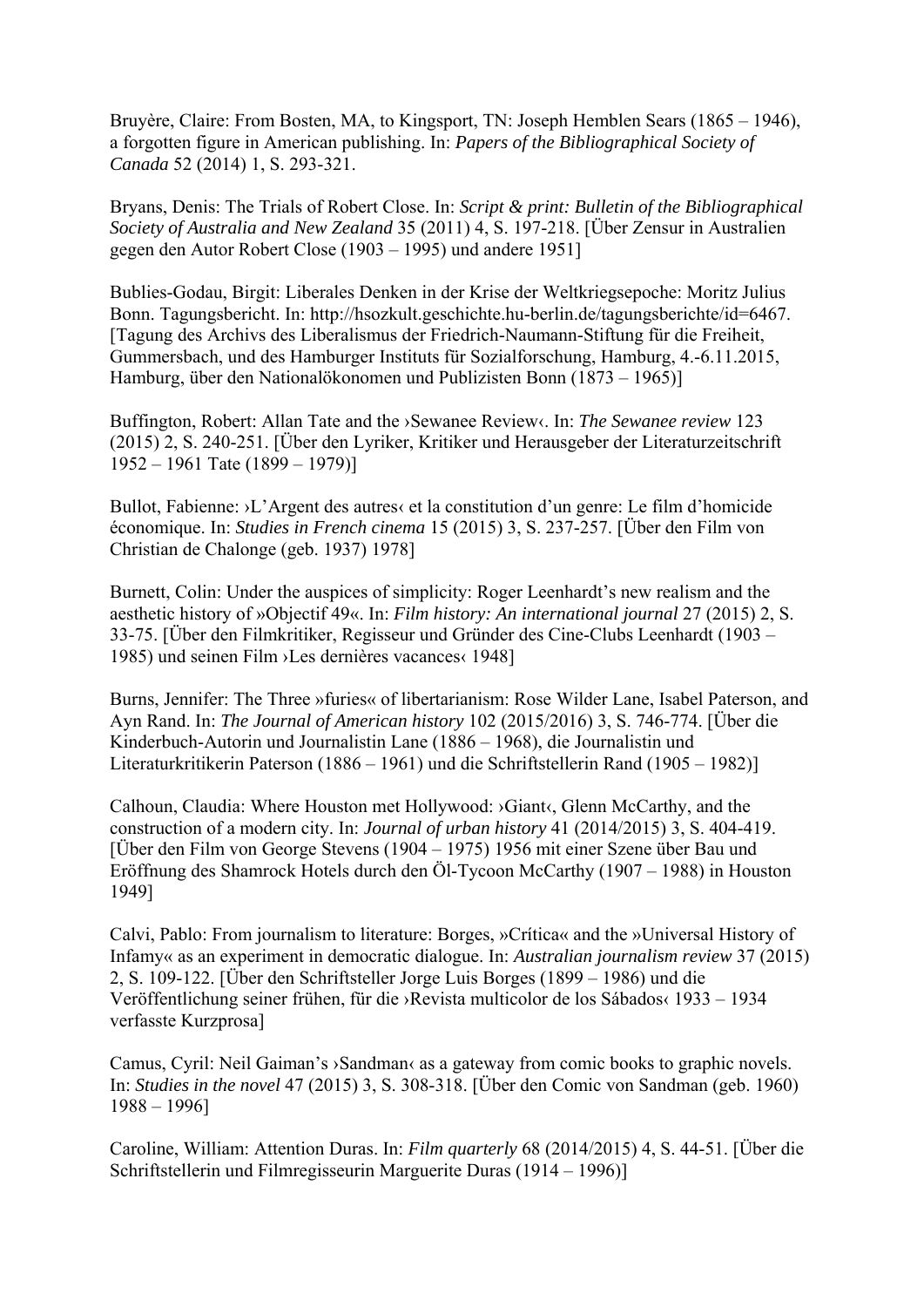Carr, Jane Greenway: »We must seek on the highways the unconverted«: Kathryn Magnolia Johnson and literary activism on the road. In: *American quarterly* 67 (2015) 2, S. 443-470. [Über die Lehrerin und politische Aktivistin Johnson (1878 – 1955) in den 1920er Jahren]

Carreiro, Rodrigo u. Suzana Reck Miranda: Reprensentaçoes sonoras do diabo no cinema: Vozes multíplas e músicas mínimas em ›O Exorcista‹. In: *Revista famecos: Mídia, cultura e tecnologia* 22 (2015) 4, S. 119-134. [Über den Film von William Friedkin (geb. 1935) 1973]

Carroll, Nathan: Mitchell and Kenyon, archival contingency, and the cultural production of historical license. In: In: *The Moving image: The journal …* 6 (2006) 2, S. 52-73. [Über die Filme von Sagar Mitchell (1866 – 1952) und James Kenyon (1850 – 1925) 1897 – 1913]

Carter Olson, Candi S.: »We tell the stories of the people«. Toki Schalk Johnson and Hazel Garland integrating white spaces while representing black voices. In: In: *Journalism history* 40 (2014/2015) 4, S. 240-251. [Über die Journalistinnen Johnson (1906 – 1977) und Garland (1913 – 1988) 1960er und 1970er Jahre]

Carvalho, Márcia: A Paleta tecno-poética audiovisual de Peter Greenaway. In: *Revista famecos: Mídia, cultura e tecnologia* 20 (2013) 2, S. 296-309. [Über den Film ›Prospero's Books‹ von Greenaway (geb. 1942) 1991]

Casado-Gual, Núria: Old tropes through new lenses: Representing the older actor in Manoel de Oliveira's ›I'm Going Home‹ and Roger Michell's ›Venus‹. In: *Quarterly review of film and video* 32 (2015) 3, S. 208-215. [Über die Filme von Oliveira (1908 – 2015) 2001 und Michell (geb. 1956) 2006]

Česálková, Lucie: Film documentation of the destruction of Lidice: Political and ethical dimensions of war footage. In: *The Moving image: The journal …* 15 (2015) 2, S. 28-49. [Über den Dokumentarfilm ›Psani z Prahy / A Letter from Prague‹ von Jiří Weiss (1913 – 2004) u. František Sadék (1913 – 1998) 1945/1946]

Chaplin, Felicity: The Difficulty of being »modern woman«: Jean-Luc Godard's ›Une femme est une femme‹. In: *Australian journal of French studies* 52 (2015) 2, S. 139-148. [Über den Film von Godard (geb. 1930) 1961]

Châton, Gwendal: Entre revendication artiste et gramscisme de droite: Le cinéma de Clint Eastwood comme apologie du libertarianisme américain. In: *Quaderni: La revue de la communication* (2015) 86, S. 39-54. [Über den Schauspieler und Filmregisseur Eastwood (geb. 1930) nach 1971]

Chedaleux, Delphine: Jean Marais, star de ›Cinémonde‹ (1946 – 1958): La construction d'une masculinité ambivalente dans la France d'après-guerre. In: *Studies in French cinema* 15 (2015) 1, S. 56-68. [Über den Schauspieler Marais (1913 – 1998) in der Berichterstattung der Filmzeitschrift]

The Chinese Wall / De Chinese Muur. Ed. Richard Raskin. In: *Short film studies* 5 (2015) 1, S. 65-115. [Themenabschnitt über den Film von Sytske Kok (geb. 1970) 2002 mit 10 Kurzbeiträgen, hier nicht einzeln verzeichnet]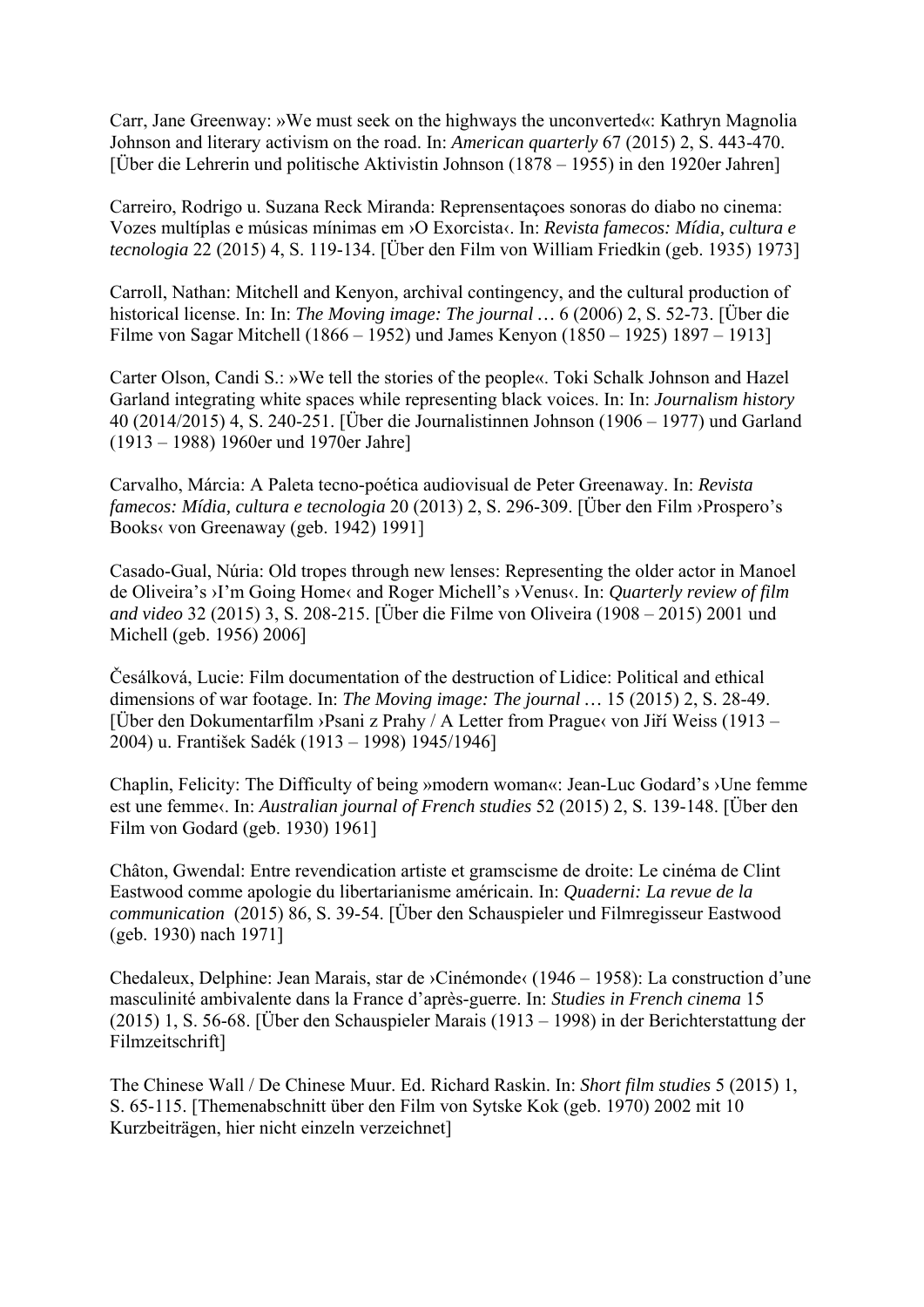Church, David: One on top of the other: Lucio Fulci, transnational film industries, and the retrospective construction of the Italian horror canon. In: *Quarterly review of film and video* 32 (2015) 1, S. 1-20. [Über den Filmregisseur Fulci (1927 – 1996) 1969 – 1987]

Church, David: »Something Weird« this way comes: Mike Vraney (1957 – 2014). In: *The Moving image: The journal …* 14 (2014) 2, S. 51-67. [Über den Filmvertrieb »Something Weird Video« von Vraney seit 1990]

Clarke, Clare: Something for the »silly season«: Policing and the press in Israel Zangwill's ›The Big Bow Mystery«. In: *Victorian periodicals review* 48 (2015) 1, S. 121-137. [Über den Abdruck des Romans des Schriftstellers und Journalisten Zangwill (1864 – 1926) im ›Star‹ London, gegr. 1888, 1891]

Coëgnarts, Maarten u. Peter Kravanja: The Sensory-motor grounding of abstract concepts in two films by Stanley Kubrick. In: *Cinéma & Cie: International film studies journal* 14 (2014) 22/23, S. 77-90. [Über ›2001: A Space Odyssey‹ und ›Eyes Wide Shut‹ von Kubrick (1928 – 1999) 1968 und 1999

Coffin, Judith G.: From interiority to intimacy. Psychoanalysis and radio in twentieth-century France. In: *Cultural critique* (2015) 91, S. 114-149. [Über die Hörerberatungen von Menie Grégoire (1919 – 2014) Radio Luxembourg 1967 – 1981]

Colvin, J. Brandon: Cuing deception through performance in 1940s Hollywood cinema. In: *Projections: The journal for movies and mind* 9 (2015) 2, S. 1-19. [Über die Filme ›Out of the Past von Jacques Tourneur (1904 – 1977) 1947 und >Secret Beyond the Door von Fritz Lang  $(1890 - 1976)$  1948]

Coman, Mihai: Michael Jackson's 1992 concert in Bucharest: Transforming a star into a saint. In: *Celebrity studies* 2 (2011) 3, S. 277-291. [Über das Konzert von Jackson (1958 – 2009) und die Berichterstattung in den Medien in Rumänien]

Compton, Josh: Political humor on the radio, image repair, and Gracie Allen's 1940 presidential campaign. In: *Journal of radio and audio media* 22 (2015) 2, S. 255-264. [Über das fiktionale Hörfunkprogramm von Allen (1895 – 1964)]

Connolly, Thomas C.: Baudelaire the frequent flyer: Prostitution, the press, and how the prose poem almost sold its soul. In: *Romance notes* 55 (2015) 3, S. 463-474. [Über die Veröffentlichung des Poems von Charles Baudelaire (1821 – 1867) in ›La Presse‹ 1862]

Connors, Sean P.: Lessons learned: Milton Caniff's ›Dickie Dare‹. In: *International journal of comic art* 14 (2012) 1, S. 51-65. [Über den Comic von Caniff (1907 – 1988) 1933 – 1961]

Conroy, Melanie: The Milieu of the prisoner-of-war camp in ›La Grande Illusion‹. In: *Romance notes* 55 (2015) 3, S. 371-384. [Über den Film von Jean Renoir (1894 – 1979) 1937]

Contadini, Didier A.: Grandville caricaturist du progrés moderne: La fantasmagorie de la peur. In: *Ridiculosa: Revue annuelle* 22 (2015) S. nicht bekannt. [Über Jean Ignace Isidore Gérard Grandville (1803 – 1847)]

Cook, Roy T.: Schulz, ›Peanuts‹, and metafiction. In: *International journal of comic art* 14 (2012) 1, S. 66-92. [Über den Comic von Charles M. Schulz (1922 – 2000) 1950 – 2000]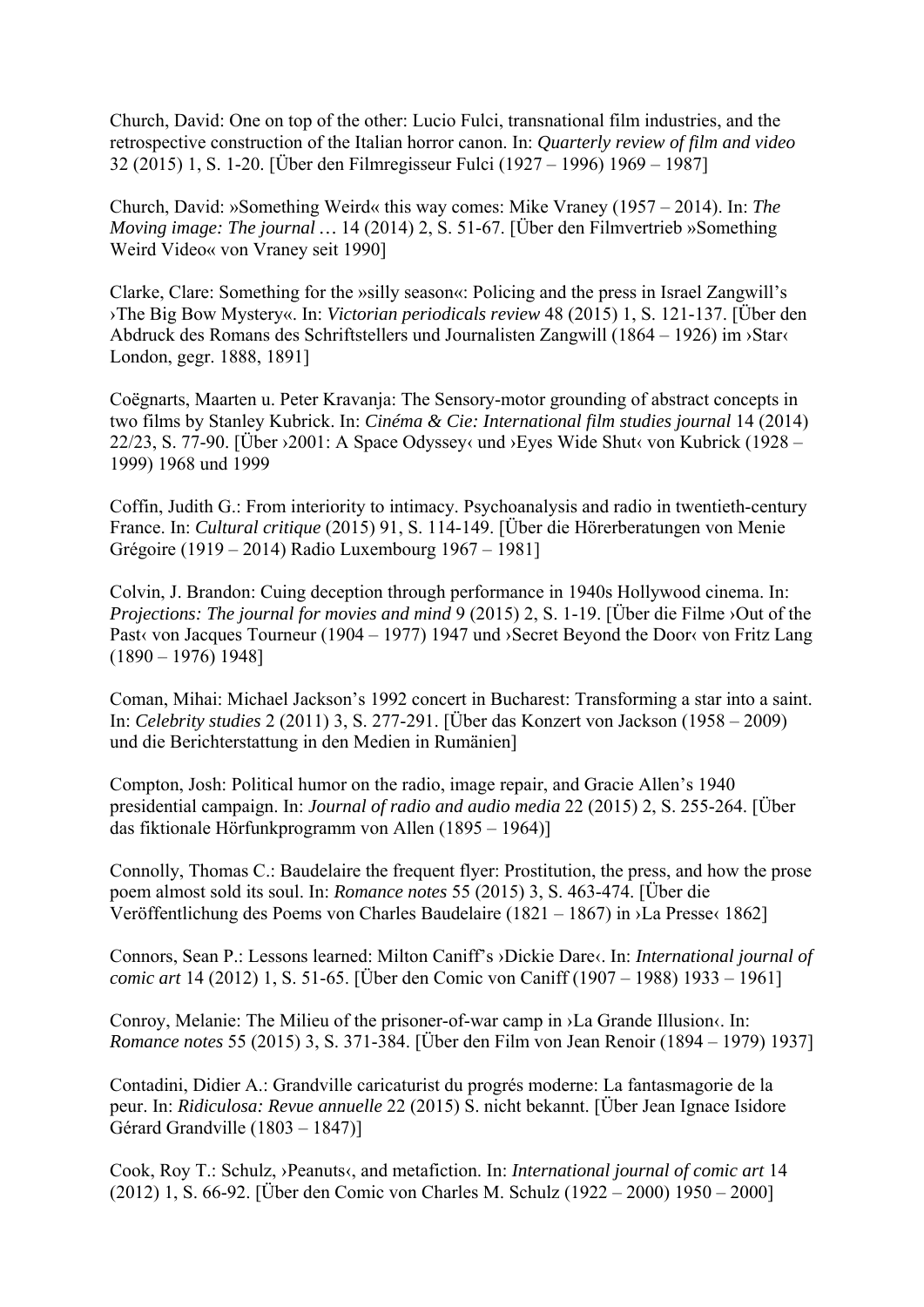Cooke, Kerry: Signature style: Outmoded vs. unconventional in Robert Waldgrave's printing practices. In: *De Gulden passer. Tijdschrift voor boekwetenschap* 93 (2015) 2, S. 161-173. [Über den Drucker und Verleger Waldgrave (um 1554 – 1604)]

Cormican, Muriel: The Demands of Holocaust representation: Formal considerations in Margarethe von Trotta's ›Rosenstraße‹. In: *The German quarterly* 87 (2014) 4, S. 440-458. [Über den Film von Trotta (geb. 1942) 2003]

Costello, Brannon: The Futurama isn't what it used to be: Embodiment and the »real thing« in Howard Chaykin's ›Time2‹. In: *International journal of comic art* 14 (2012) 2, S. 1-22. [Über den Comic von Chaykin (geb. 1950) 1979]

Cox, James H.: The Cross and the harvest dance: Lynn Riggs' and James Hughes' ›A Day in Santa Fe‹. In: *Quarterly review of film and video* 32 (2015) 4, S. 384-398. [Über den Film des Drehbuchautors Riggs (1899 – 1954) und des Filmemachers Hughes (keine Lebensdaten bekannt) 1931]

Cranmer, Gregory A. u. Tina M. Harris: »White-side, strong-side«: A critical examination of race and leadership in ›Remember the Titans‹. In: *The Howard journal of communications* 26 (2015) 2, S. 153-171. [Über den Film von Boaz Yakin (geb. 1966) 2000]

Crumbaugh, Justin: »Spain is different«: Touring late-francoist cinema with Manolo Escobar. In: *Hispanic research journal* 3 (2002) 3, S. 261-276. [Über die Filme ›Un beso en el puerto‹ von Ramón Torrado (1905 – 1990) 1965 und ›Me has hecho perder el juicio‹ von Juan de Orduña (1900 – 1974) 1973 mit dem Sänger und Schauspieler Escobar (1931 – 2013)]

Cruz García, Ana: Looking at purity in Mexico: By-passing the prostitute and the border/first world in the film ›Santitos‹. In: *Hispanic research journal* 11 (2010) 3, S. 227-240. [Über den Film von Alejandro Springall (geb. 1966) 1999]

Cryle, Denis: Writing and local identity: A comparative study of old journalism at Moreton Bay. In: *Script & print: Bulletin of the Bibliographical Society of Australia and New Zealand* 23 (1999) 4, S. 202-210. [Über die Journalisten William Wilkes (keine Lebensdaten bekannt) und Sylvester Doig (keine Lebensdaten bekannt) in den 1850er Jahren in Brisbane, Australien]

Dahlberg, Laurie: Dr Diamond's day off. In: *History of photography* 39 (2015) 1, S. 3-17. [Über den Portrait-Photographen Hugh Welch Diamond (1809 – 1886)]

Damour, Christophe: La Déploration, de Sarah Bernhardt à Al Pacino.Permanence et migration d'une posture codifiée (arts visuels, theater, cinema). In: *Cinémas: Revue d'etudes cinématographiques* 25 (2014/2015) 1, S. 17-37. [Über die Wanderung rhetorischer Gesten am Beispiel von Sarah Bernhardt in der Oper »Tosca« 1887 zum Schauspieler Al Pacino (geb. 1940) in ›The Godfather, Part III‹ von Francis Ford Coppola (geb. 1939) 1990]

Daniels, Kay: Emma Brooke: Fabian, feminist and writer. In: *Women's history review* 12 (2003) 2, S. 153-168. [Brooke (1844 – 1926)]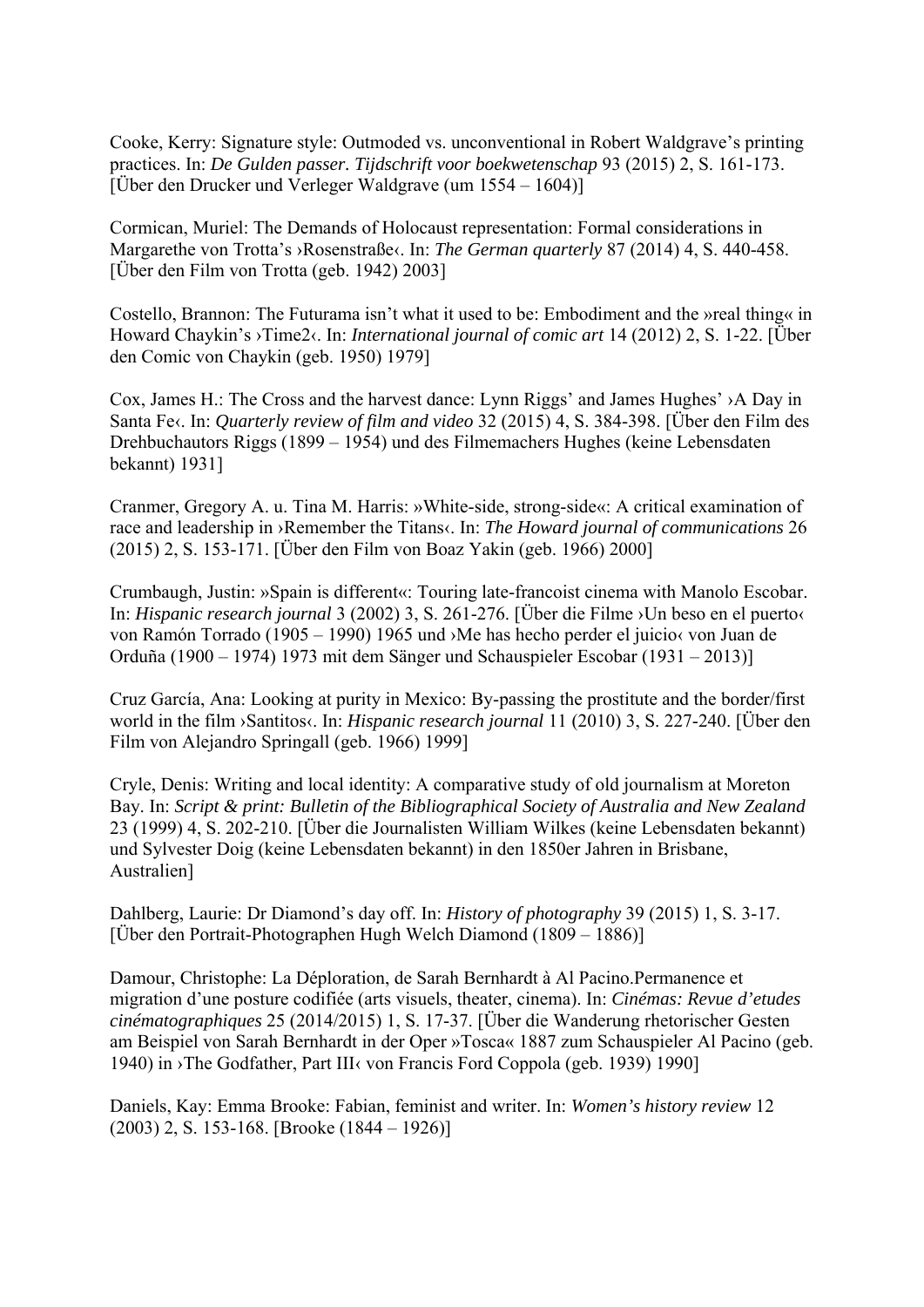Davies, Ann: Male sexuality and Basque separatism in two films by Imanol Uribe. In: *Hispanic research journal* 4 (2003) 2, S. 121-131. [Über die Filme ›La muerte de Mikel‹ und ›Días contados‹ von Uribe (geb. 1950) 1983 und 1994]

Dean, Michael: A Path through time: A close reading of Jim Staranko's ›At the Stroke of Midnight‹. In: *International journal of comic art* 14 (2012) 2, S. 23-57. [Über den Comic von Staranko (geb. 1938) 1969]

Decock, Sofie: Die Suche nach bergenden Räumen als Reise- und Schreibprogramm. Annemarie Schwarzenbachs journalistische Afrika-Texte. In: *Orbis litterarum: International review of litterary studies* 67 (2012) 1, S. 1-24. [Schwarzenbach (1908 – 1942)]

Delamoir, Jeannette: Louise Lovely, Bluebird Photoplays, and the star system. In: *The Moving image: The journal …* 4 (2004) 2, S. 64-85. [Über die Filmschauspielerin Lovely (1896 – 1980) 1915 – 1920er Jahre]

Delofski, Maree: Storytelling and archival material in ›The Trouble With Merle‹. In: *The Moving image: The journal …* 6 (2006) 1, S. 82-101. [Über den Dokumentarfilm von Delofski (keine Lebensdaten bekannt) über die Filmschauspielerin Merle Oberon (1911 – 1979) 2002]

Desilets, Sean: Seemly economy: ›L'Argent‹'s aesthetic currency. In: *Studies in French cinema* 15 (2015) 2, S. 138-155. [Über den Film von Robert Bresson (1901 – 1999) 1983]

Devaux, Alexandre: Roland Topor ou la panique comme moteur. In: *Ridiculosa: Revue annuelle* 22 (2015) S. nicht bekannt. [Über den Zeichner, Filmemacher und Schriftsteller Topor (1938 – 1997)]

Diamond, Diana: In front of the camera, behind the camera: Ullman directs Bergman. In: *Projections: The journal for movies and mind* 5 (2011) 2, S. 51-74. [Über den Film ›Faithless‹ von Liv Ullman (geb. 1938) nach dem Drehbuch von Ingmar Bergman (1918 – 2007) 2000]

Diaz, José-Luis: Balzac analyste du journalisme selon la »Monographie de la presse parisienne«. In: *L'Année balzacienne* 7 (2006) S. 215-235. [Über den Aufsatz von Honoré de Balzac (1799 – 1850) 1843]

Díaz Hernández, Onésimo: El Antimaritenismo de Rafael Calvo Serer a través de la revista ›Arbor‹ (1944 – 1953). In: *Arbor: Ciencia, pensiamento y cultura* 191 (2015) 775, o.Pag., online, 12 S. [Über den Chefredakteur der Kulturzeitschrift Calvo Serer (1916 – 1988) als Gegner des »neuen Christentums« von Jacques Maritain]

Diffrient, David Scott: Collecting views and visions of the city: Episode films, ›Paris vu par …‹, and »postcard cinema«. In: *Quarterly review of film and video* 32 (2015) 7, S. 589-610. [Über den Film von Claude Chabrol (1930 – 2010) und 5 weiteren Regisseuren 1965]

Diken, Bülent: Political spirituality. ›The Devils‹, possession, and truth-telling. In: *Cultural politics* 11 (2015) 1, S. 18-35. [Über den Film von Ken Russell (1927 – 2011) 1971]

Dipio, Dominica u. Oumar Cherip Diop: Art's subtle, liberating ways: Violence, trauma and agency in Fanta Regina Nacro's ›The Night of Truth‹ (2004). In: *Journal of African cinemas* 7 (2015) 1, S. 41-50. [Über den Film von Nacro (geb. 1962)]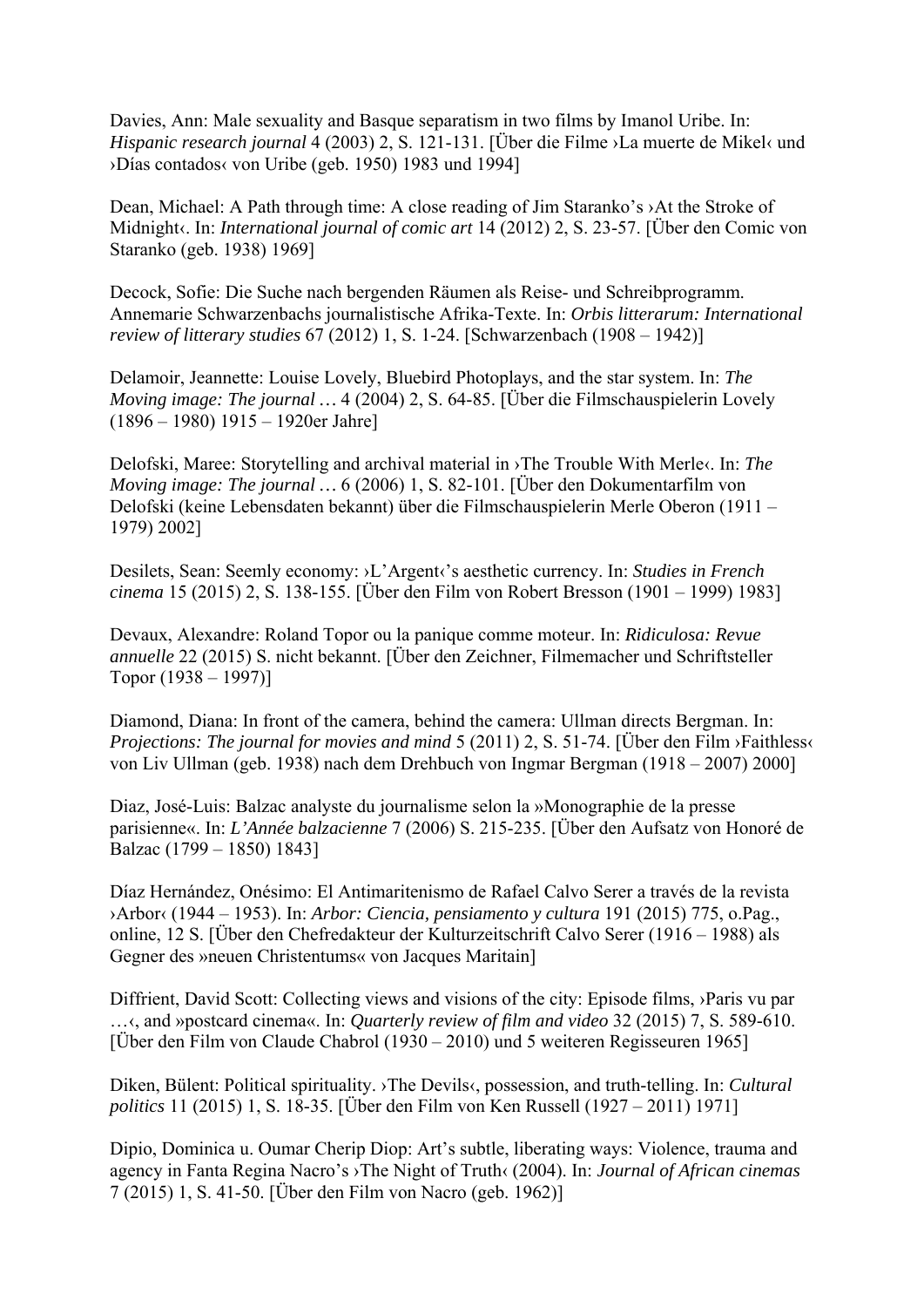Dlubek, Rolf: Julius Standau (1810 – 1869). Ein vergessener Geheimbündler, Organisator und Agitator in der frühen Demokraten- und Arbeiterbewegung. In: *Beiträge zur Geschichte der Arbeiterbewegung* 53 (2011) 1, S. 3-54.

Dlubek, Rolf: Victor Schily (1811 – 1875). Vom Führer der Trierer Radikaldemokraten zum Pariser Vertrauensmann der Internationalen Arbeiterassoziation. In: *Beiträge zur Geschichte der Arbeiterbewegung* 52 (2010) 4, S. 33-90. [Darin über Schily als Journalisten]

Dogo, Dunja: Due interpretazioni cinematografiche delle revolte decabriste: Ricostruzione storica e invenzione in ›Dekabristy‹ e ›S.V.D.‹ 1927. In: *Memoria e ricerca: Rivista di storia contemporanea* (2013) 42, S. 127-146. [Über die Filme von Aleksandr Ivanovsky (1881 – 1961) resp. Grigori Kosintzev (1905 – 1973) und Leonid Trauberg (1902 – 1990)]

Dommann, Monika: Nach Dien Bien Phu. Pierre Schoendoerffers und Raoul Coutards Indochinakriege. In: *Mittelweg 36: Zeitschrift …* 24 (2015) 3, S. 19-40. [Über Filme von Schoendoerffer (1928 – 2012) und Coutard (geb. 1924) 1956 – 1992]

Donnelly, Tiffany: »Trumpery stuff«. Gender politics in Australian publishing, 1858. In: *Script & print: Bulletin of the Bibliographical Society of Australia and New Zealand* 26 (2002) 1, S. 29-42. [Über die Verlegerin Caroline Harper Dexter (1819 – 1884)]

Dooley, Kath: Haptic visions of unstable bodies in the work of Claire Denis. In: *Continuum: Journal of media and cultural studies* 29 (2015) 3, S. 434-444. [Über Filme von Denis (geb. 1946) 2001 – 2013]

Doran, Emma: Figuring modern dance within fin-de-siècle visual culture and print: The case of Loïe Fuller. In: *Early popular visual culture* 13 (2015) 1, S. 21-40. [Über die Tänzerin Fuller (1862 – 1928)]

Drag, Katarzyna: Rycerze pióra? Micha Baucki dziennikarz o etosie dziennikarzy. In: *Zeszyty prasoznawce* 58 (2015) 1, S. 191-201. [Über den Journalisten Baucki (1837 – 1901)]

Duchesneau, Michel: Charles Koechlin et l'amour des stars. L'acteur et son jeu comme moteur expressif d'une musique de cinema idéale. In: *Cinémas: Revue d'etudes cinématographiques* 25 (2014/2015) 1, S. 85-107. [Über den Komponisten Koechlin (1867 – 1950) und seine Kompositionen für Lilian Harvey (1906 – 1968) in den 1930er Jahren]

Eckert, Hans: Die Drucke der Grabhorn Press. In: *Aus dem Antiquariat: Zeitschrift für Antiquare und Büchersammler* N.F. 13 (2015) 6, S. 233-239. [Über den Verlag der Brüder Edwin Grabhorn (1889 – 1968) und Robert Grabhorn (1900 – 1973) 1920 – 1965]

Edelman, Hendrik: Scholarly publishing in occupied Holland. Kálmán Kollar, ›Tiefland‹ and Pantheon Akademische Verlagsanstalt‹ in Amsterdam 1937-47. In: *Quaerendo: A journal devoted to manuscripts and printed books* 36 (2006) 1/2, S. 98-113. [Über den Verleger Kollar (1898 – 1950)]

Eder, Jens: Feelings in conflict:  $\lambda$  Clockwork Orange $\lambda$  and the explanation of audiovisual emotions. In: *Projections: The journal for movies and mind* 2 (2008) 2, S. 66-84. [Über den Film von Stanley Kubrick (1928 – 1999) 1971]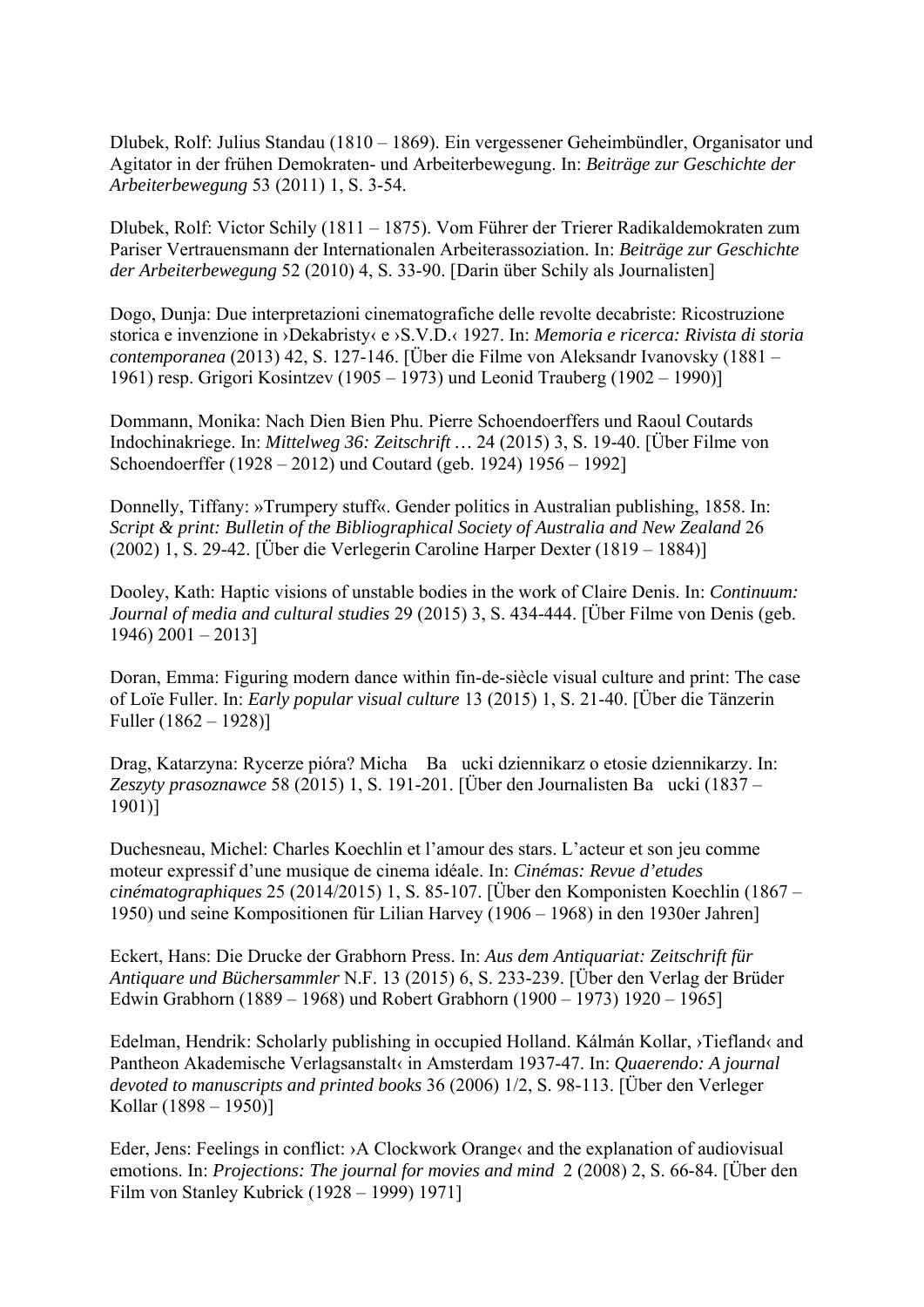Egan, Kate: Precious footage of auteur and work: Framing, accessing, using, and cultifying Vivian Kubrick's ›Making the Shining‹. In: *New review of film and television studies* 13 (2015) 1, S. 63-82. [Über den Film von Kubrick (geb. 1960) 1980 über die Entstehung des Films ›The Shining‹ von Stanley Kubrick (1928 – 1999) 1980 und dessen Ausgabe auf DVD 1999]

Elkins, Evan: »The Kind of program service all the people want«: Pat Weaver's failed fourth network. In: *Historical journal of film, radio and television* 35 (2015) 1, S. 176-194. [Über Sylvester »Pat« Weaver (1908 – 2002) und seinen Plan eines ›Program Service Network‹ in den USA 1957]

Elmer, Jonathan: American idiot: Ambrose Bierce's warrior. In: *American literary history* 27 (2015) 3, S. 446-460. [Über den Journalisten Bierce (1842 – 1914)]

Elsbach, Sebastian: Völkischer Bolschewismus und der »ewige Jude«. Antisemitismus bei Ernst Niekisch. In: *Jahrbuch für Antisemitismusforschung* 24 (2015) S. 155-182. [Über den Publizisten Niekisch (1889 – 1967) in den 1930er Jahren]

Engel, Gerhard: Radikal, gemäßigt, vergessen: Alfred Henke (1868 – 1946). T. 1: 1868 bis 1918. T. 2: 1918 – 1946. In: *Jahrbuch für Forschungen zur Geschichte der Arbeiterbewegung* 14 (2015) 2, S. 67-85 resp. 3, S. 78-97. [Über den Politiker, Redner, Agitator und Redakteur der ›Bremer Bürger-Zeitung‹ 1900 – 1919]

Enticknap, Leo: »Go away back to Berwick and die!«: ›The Blackhill Campaign‹, the coal industry, and the British new wave. In: *The Moving image: The journal …* 10 (2010) 2, S. 83- 103. [Über den Dokumentarfilm von Jack Parsons (1920 – 2006) 1964]

Eraso Belalcázar, Mario: Las Reseñas de Roberto Juarroz en ›La Gazeta de Tucumán‹ (1958 – 1963). In: *Revista de crítica literaria latinoamericana* 41 (2015) 81, S. 259-281. [Über den Lyriker und Journalisten Juarroz (1925 – 1995)]

Enyeart, John P.: Revolutionizing cultural pluralism: The political Odyssey of Louis Adamic, 1932 – 1951. In: *Journal of American ethnic history* 34 (2014/2015) 3, S. 58-90. [Über den Journalisten und Schriftsteller (1898 – 1951)]

Erlandsen, Hans Christian: Journalist i Norge under første verdenskrig: Rowland Kenney, britisk påvirkningsagent. In: *Pressehistorisk tidsskrift* (2014) 22, S. 82-91. [Kenney (1882 – 1961)]

Evans, Jo: Pudovkin and the censors: Juan Antonio Bardem's ›Muerte de un ciclista‹. In: *Hispanic research journal* 8 (2007) 3, S. 253-265. [Über den Film von Bardem (1922 – 2002) 1955]

Evren, Süreya u. Ruth Kinna: George Woodcock: The ghost writer of anarchism. In: *Anarchist studies* 23 (2015) 1, S. 45-61. [Über den Journalisten und Autor Woodcock (1912 – 1995)]

Ewing, Samuel: The Courbet of England: Peter Henry Emerson's East Anglian photographs and the imperial ordering of labour. In: *History of photography* 39 (2015) 1, S. 18-32. [Emerson (1856 – 1936)]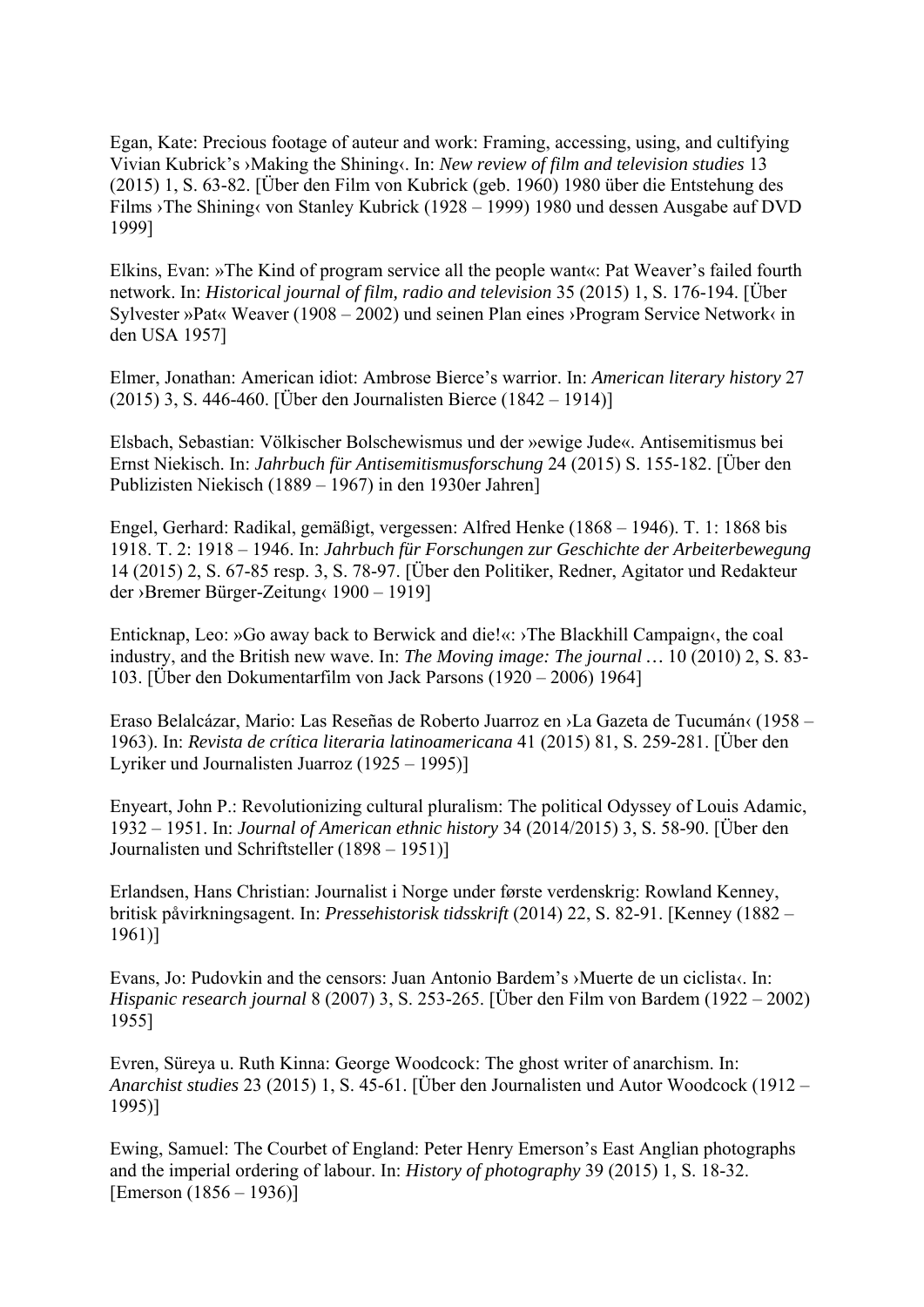Faassen, Sjoerd van: »All mercantile spirit is foreign to us«. The triumvirate J. Greshoff, M. B. B. Nijkerk and A. A. M. Stols and their bibliophile series ›Ursa Minor‹ (1936-39). In: *Quaerendo: A journal devoted to manuscripts and printed books* 34 (2004) 3/4, S. 286-336. [Über den Verlag um Jan Greshoff (1888 – 1971)]

Faassen, Sjoerd van u. Salma Chen: A. A. M. Stols, publisher: »We are not collaborators«. In: *Quaerendo: A journal devoted to manuscripts and printed books* 40 (2010) 3/4, S. 327-364. [Über den niederländischen Verleger Stols (1900 – 1973) 1940 – 1945]

Fainberg, Dina: A Portrait of a journalist as a Cold War expert. Harrison Salisbury. In: *Journalism history* 41 (2015) 3, S. 153-164. [Salisbury (1908 – 1993)]

Fairfax, Daniel: Montage(s) of a disaster: ›Voyage(s) en utopie‹ by Jean-Luc Godard. In: *Cinema journal* 54 (2014/2015) 2, S. 24-48. [Über das Ausstellungsprojekt von Godard (geb. 1930) 2006 und sein Projekt der ›Histoire(s) du cinéma‹ 1998]

Falk, Rainer: »Friederici Nicolai et amicorum«. Das Handexemplar von Friedrich Nicolais Zeitschrift ›Allgemeine deutsche Bibliothek‹ kommt nach Berlin. In: *Bibliotheksmagazin* (2015) 2, S. 13-19. [Über den Erwerb der Zeitschrift von Nicolai (1733 – 1811) 1765 – 1796 durch die Staatsbibliothek zu Berlin]

Faulkner, Sally: Artful relation: Buñuel's debt to Galdós in >Nazarín‹ and >Tristana‹. In: *Hispanic research journal* 4 (2003) 1, S. 73-89. [Über Bezüge auf den Schriftsteller Benito Pérez Galdós (1843 – 1920) in den Filmen von Luis Buñuel (1900 – 1983) 1959 und 1970]

Ferlier, Louisiane: Tace Sowle-Raylton (1666 – 1749) and the circulation of books in the Lodon Quaker community. In: *Library and information history* 31 (2015) 3, S. 157-170. [Über die Druckerin und Verlegerin 1680 – 1750]

Ferson, Mark J.: Harrie P. Mortlock and the Beacon Press, Sydney. In: *Script & print: Bulletin of the Bibliographical Society of Australia and New Zealand* 35 (2011) 2, S. 80-98. [Über den Verleger Mortlock (1894 – 1954) und seinen Verlag 1930 – 1953]

Fetner, Gerald L.: Political editor and public man in the time of Roosevelt and Wilson: The ›New York World‹'s Frank L. Cobb. In: *American journalism: A journal of media history* 32 (2015) 2, S. 161-183. [Über den Redakteur der Zeitung Cobb (1869 – 1923) 1904 – 1923]

Fidler, Philipp: »What's happened to the American dream?« Transnationalism and intertexts in Alan Moore and Dave Gibbons' ›Watchmen‹. In: *International journal of comic art* 15 (2013) 2, S. 495-527. [Über den Comic von Moore (geb. 1953) und Gibbons (geb. 1949) 1986/87]

Flores, Monica Montelongo: Helen's hotel room: The West, the hotel, and the Mexican female body as decolonial sites in ›High Noon‹. In: *Quarterly review of film and video* 32 (2015) 4, S. 301-313. [Über den Film von Fred Zinneman (1907 – 1997) 1952]

Florin, Bo: Across boundaries. Strategies of silence and sound in Sjöstrom's ›A Lady to Love‹ (1930). In: *European journal of Scandinavian studies* 45 (2015) 2, S. 188-197. [Über den Film von Victor Sjöstrom (1879 – 1960) 1930]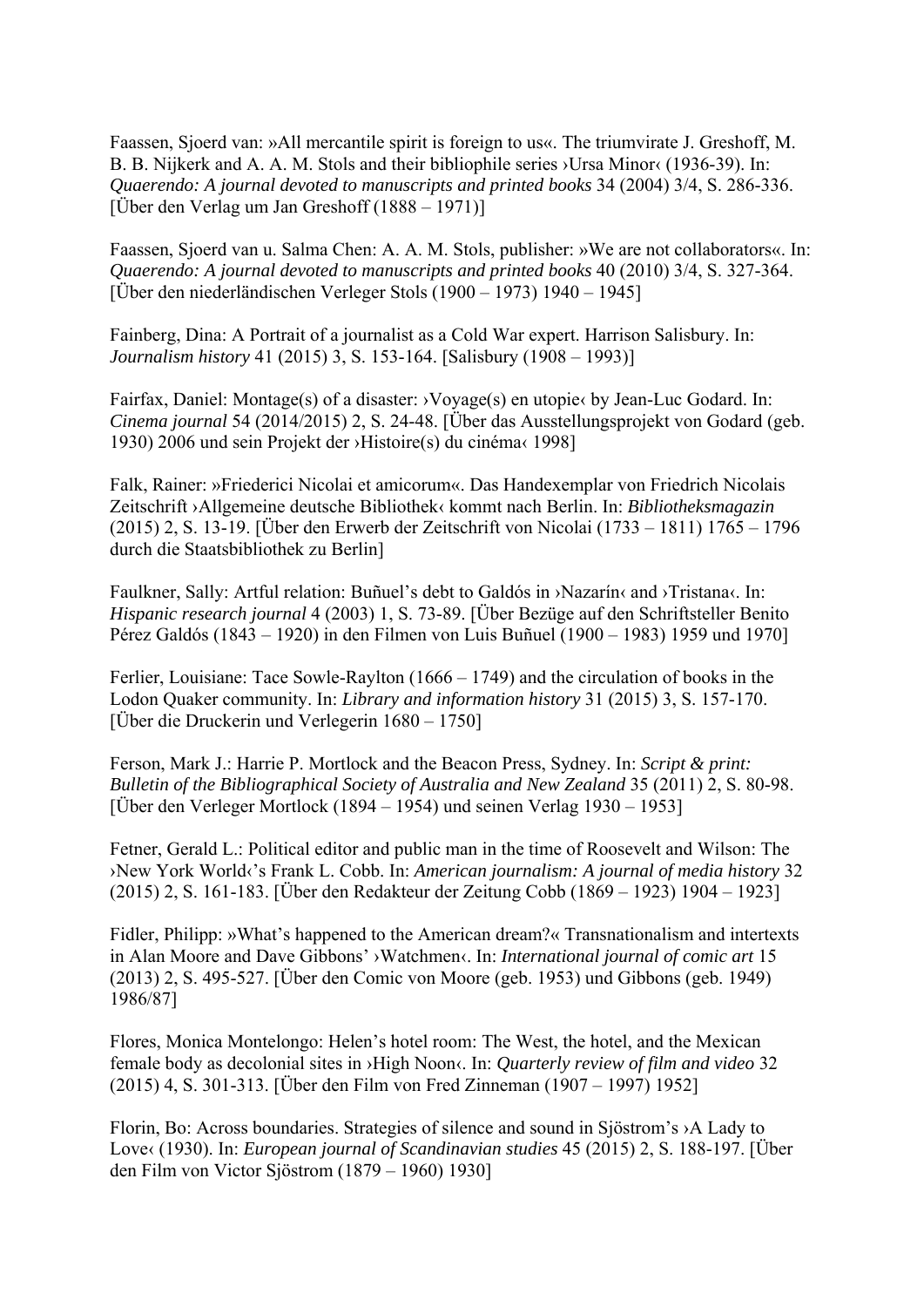Flueckinger, Barbara: Color analysis for the digital restauration of ›Das Cabinet des Dr. Caligari«. In: *The Moving image: The journal* ... 15 (2015) 1, S. 22-43. [Über den Film von Robert Wiene (1873 – 1938) 1920]

Folkerts, Jean: Report on the Russians: The controversy surrounding William Lindsay White's 1945 account on Russia. In: *American journalism: A journal of media history* 32 (2015) 3, S. 307-328. [Über den Journalisten White (1900 – 1973)]

Ford, Fiona: Edmund Meisel's ›Potemkin‹ score. A close reading. In: *Maske und Kothurn* 61 (2015) 1, S. 29-54. [Über die Musik von Meisel (1894 – 1930) zum Film von Sergej Michailovic Ejzenstejn (1898 – 1948) 1925 resp. 1926]

Foulkes, Julia L.: Seeing the city: The filming of ›West Side Story‹. In: *Journal of urban history* 41 (2014/2015) 6, S. 1032-1051. [Über den Film von Jerome Robbins (1918 – 1998) und Robert Wise (1914 – 2005) 1961]

Fox, Bess: Mary McCarthy's disembodied authorship: Class, authority, and the twentiethcentury intellectual. In: *Women's studies* 44 (2015) 6, S. 772-797. [Über die Schriftstellerin und Journalistin McCarthy (1912 – 1989)]

Franklin, Cary: Marketing Edwardian feminism: Dora Marsden, ›Votes for Women‹ and ›The Freewoman‹. In: *Women's history review* 11 (2002) 4, S. 631-642. [Über die Frauenrechtlerin Marsden (1882 – 1960) in den Zeitschriften 1907 – 1918 resp. 1911 – 1912]

Free, Marcus: »Don't tell me I am still on that feckin' island«: Migration, masculinity, British television and Irish identity in the work of Graham Linehan. In: *Critical studies in television: An international journal ...* 10 (2015) 2, S. 4-20. [Über den TV-Drehbuchautor Linehan (geb. 1968) und seine Comedy-Serie ›Father Ted‹ 1995 – 1998]

Freund, Michael: Funny papers, unfunny wars: A comparison of three armed conflicts as depicted in ›Doonesbury‹. In: *International journal of comic art* 14 (2012) 1, S. 17-34. [Über den Comic von Garretson Beekman Trudeau (geb. 1948) seit 1970]

Frick, Caroline: Jackrabbit genius: Melton Barker, itinerant films, and creating locality. In: *The Moving image: The journal …* 10 (2010) 1, S. 1-22. [Über den Dokumentarfilmer Barker (geb. 1903)]

Fugikawa, Laura Sachiko: Shifting the gaze: Gender and resilience in ›The Exiles‹. In: *American quarterly* 67 (2015) 1, S. 1-24. [Über den Film von Kent Mackenzie (1930 – 1980) 1961]

Fukushima, Yoshiko: Ambivalent mimicry in Enemoto Kenichi's wartime comedy: His revue and Blackface. In: *Comedy studies* 2 (2011) 1, S. 21-37. [Über den Theater- und Filmkomiker Kenichi gen. Enoken (1904 – 1970) in den 1920er und 1930er Jahren]

Fuller, Stephanie: »The Most notorious sucker-trap in the Western hemisphere«: ›The Tijuana Story‹ (Leslie Kardos, 1957) and mythologies of Tijuana in American cinema. In: *Journal of American studies* 49 (2015) 3, S. 523-539. [Über den Film von László (Leslie) Kardos (1905  $-1962$ ]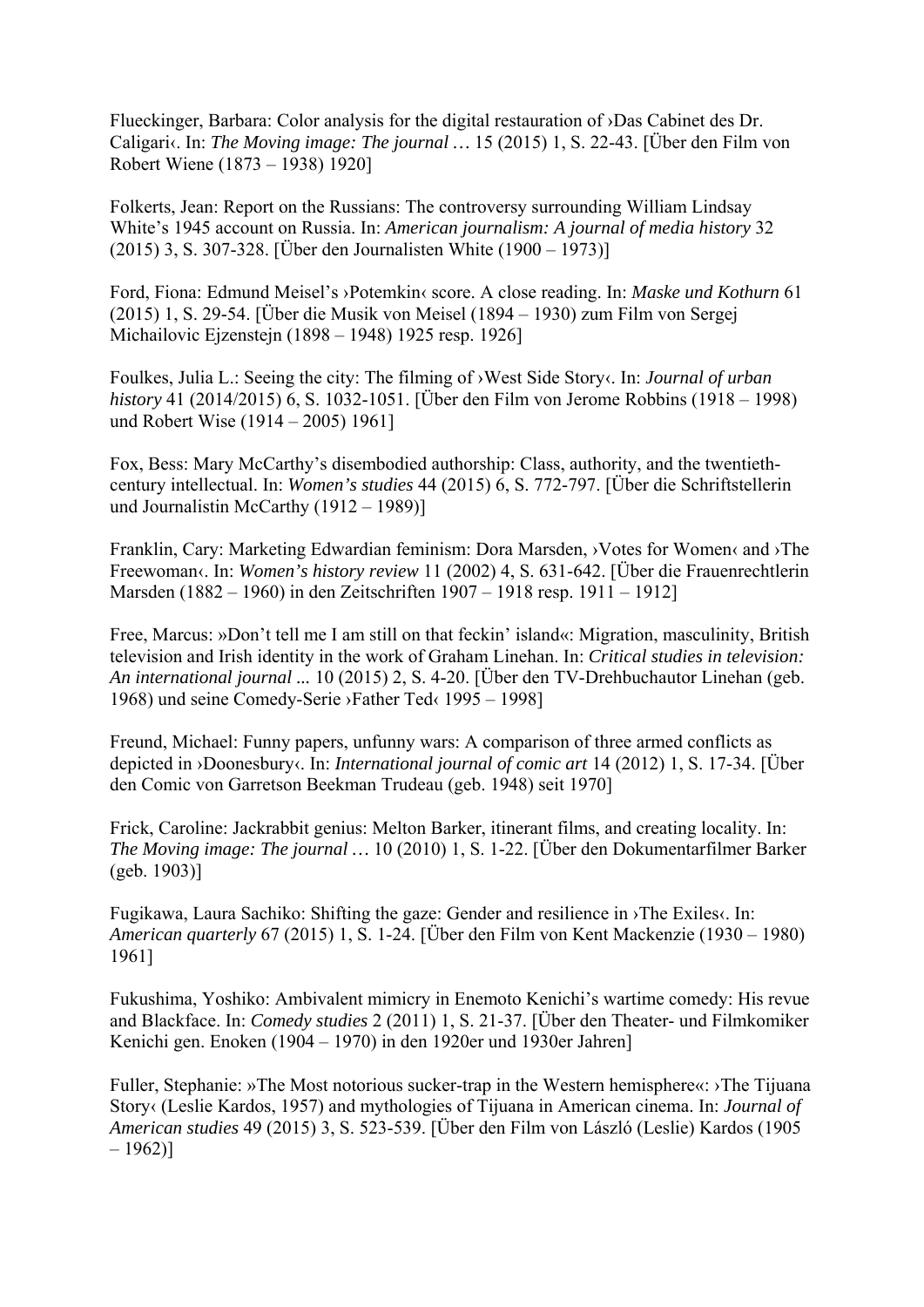Gabri, Richard: Recognizing the unrecognizable in Dariush Mehrjui's ›Dav‹. In: *Cinema journal* 54 (2014/2015) 2, S. 49-71. [Über den Film von Mehrjui (geb. 1939) 1969]

Gabrysiak, Diane: A Woman in a man's world: ›La Banquière‹, money, transgression and the world of high finance. In: *Studies in French cinema* 15 (2015) 3, S. 225-236. [Über den Film von Francis Girod (1944 – 2006) 1980]

Galili, Doron u. Yuri Tsivian: Skybooks: Skywide projections and media mythology. In: *New review of film and television studies* 13 (2015) 3, S. 247-260. [Über den Futuristen Velimir Khlebnikov (1885 – 1922) und seine Idee von Projektionen am Himmel 1918]

Galván, Raul C.: Photographs of early twentieth-century Cuba by Sumner W. Matteson. In: *Hispanic research journal* 12 (2011) 5, S. 417-437. [Matteson (1867 – 1920) 1904]

Gámez Fuentes, Mariá José: Maternidad y ausencia en >Cría cuervos< de Carlos Saura. In: *Hispanic research journal* 2 (2001) 2, S. 153-164. [Über den Film von Saura (geb. 1932) 1976]

Gann, Randall: Cowboys, six-guns, and horses: Manifest destiny and empire in the American Western. In: *Quarterly review of film and video* 32 (2015) 3, S. 216-239. [Über die Filme ›Rio Bravo< von Howard Hawks (1896 – 1977) 1959 und >Lone Star< von John Sayles (geb. 1950) 1996]

García Gutiérrez, Rosa: Xavier Villaurrutia, crítico de la literatura mexicana. In: *Bulletin of Spanish studies* 92 (2015) 6, S. 965-989. [Über den Schriftsteller und Journalisten Villaurrutia  $(1903 - 1950)$ 

García Ochoa, Santiago: Automóvil y cine en la España desarrollista: ›Peppermint frappé‹ (Carlos Saura, 1967). In: *Hispanic research journal* 13 (2012) 2, S. 111-130. [Über den Film von Saura (geb. 1932)]

García Ochoa, Santiago: »Mirarse en la pantalla«: El cine de Carlos Saura. In: *Hispanic research journal* 10 (2009) 4, S. 357-369. [Über den Filmregisseur Saura (geb. 1932) in den Jahren 1959 – 1979]

Garnemark, Rosario: Female sexuality as cultural blockage in Ingmar Bergman's 1960s Spanish reception. In: *Journal of Scandinavian cinema* 5 (2015) 2, S. 109-114. [Über 2 Filme von Ingmar Bergman (1918 – 2007)]

Garofalo, Damiano: La Shoa e l'esperianza dei lager nei documentari televisivi di Liliana Cavani (1961 – 1965). In: *Memoria e ricerca: Rivista di storia contemporanea* (2014) 46, S. 173-191. [Cavani (geb. 1933)]

Garvey, Adrian: »Steely velvet«: The voice of James Mason. In: *Journal of British cinema and television* 12 (2015) 1, S. 83-100. [Über den Filmschauspieler Mason (1909 – 1984)]

Garvey, Nathan: A Dynasty on the margins of the trade: The Bailey family of printers, ca. 1740 – 1840. Part 1. In: *Script & print: Bulletin of the Bibliographical Society of Australia and New Zealand* 32 (2008) 3, 144-162. [Über die Drucker und Verleger in London]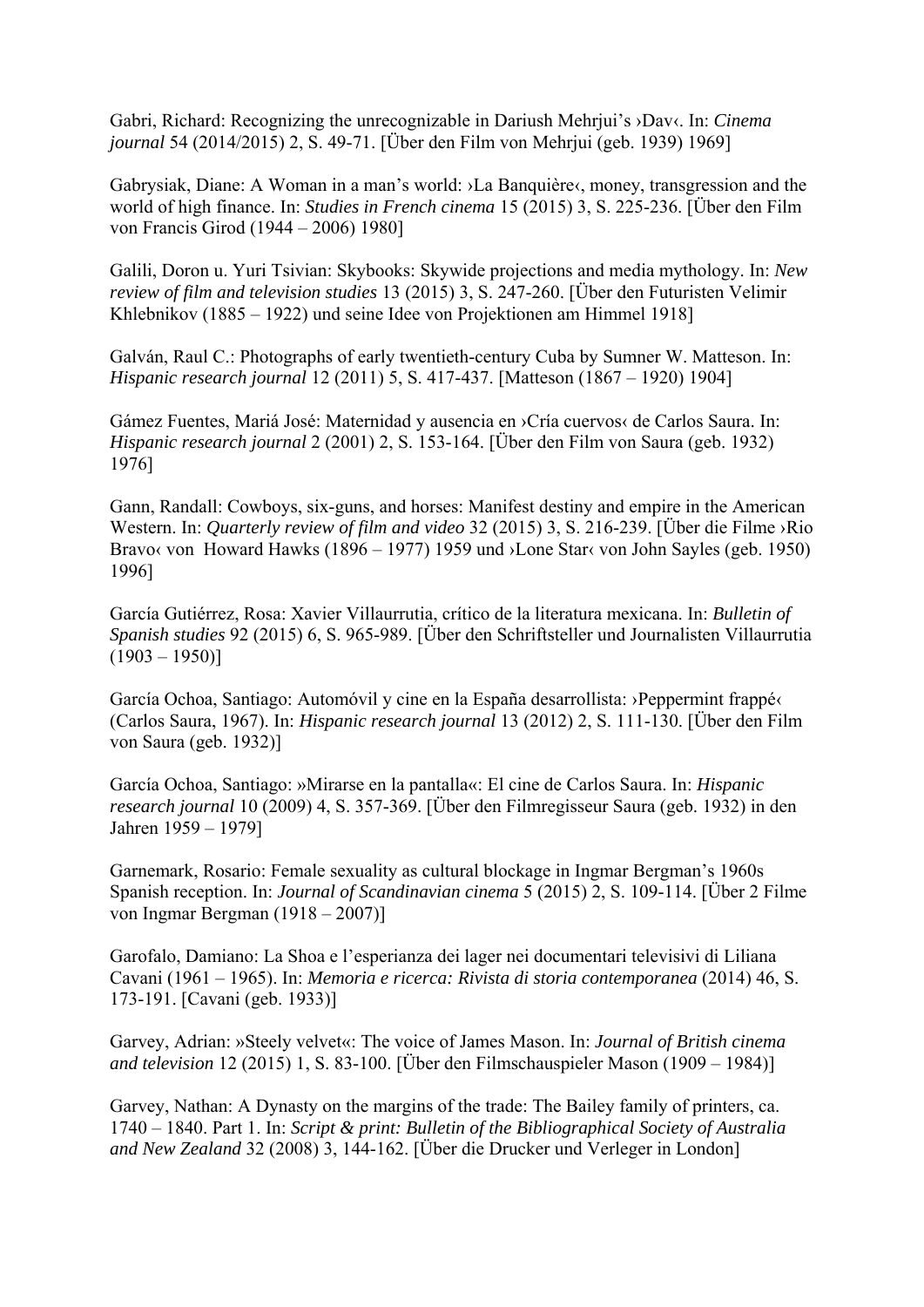Garvin, Kristina: Corporate ties. »Arthur Mervyn«'s serial economics. In: *Early American literature* 50 (2015) 3, S. 737-762. [Über den absichtlich als Fortsetzungsroman in Zeitschriften veröffentlichten Roman von Charles Brockden Brown (1771 – 1810) 1798]

Gelencsér, Gábor: Continuing the deviating tradition of Hungarian experimental film art: András Jeles's ›Joseph and His Brothers, Scenes from a Peasant Bible‹. In: *Alphaville: Journal of film and screen media* (2015) 9, o.Pag., online, 15 S. [Über den Film von Jeles (geb. 1945) 2003]

Gerritsen-Geywitz, Gisela: The Utrecht printer Nicolaus Ketelaer. In: *Quaerendo: A journal devoted to manuscripts and printed books* 31 (2001) 2, S. 137-147. [Ketelaer (nachgewiesen  $1473 - 1474$ ]

Gertiser, Anita: ›Contre l'abus du Schnaps‹, Kampf dem Alkohol. In: *Cinema. Unabhängige Schweizer Filmzeitschrift* 60 (2015) S. 140-149. [Über den Dokumentar- und Lehrfilm von Stavros Zurukzoglu (1896 – 1966) und Emil Berna (1907 – 1999) 1929]

Gill, Tom: »Chiko«, »A View of the Seaside«, and »Mister Ben of the Igloo«: Visual and verbal narrative technique in three classic Manga by Yoshiharu Tsuge. In: *International journal of comic art* 14 (2012) 2, S. 169-190. [Tsuge (geb. 1937) 1955 – 1987]

Gillespie, Bruce: The Works of Edna Staebler: Using literary journalism to celebrate the lifes of ordinary Canadians. In: *Literary journalism studies* 7 (2015) 1, S. 58-75. [Staebler (1906 – 2006) 1940er – 1960er Jahre]

Glick, Josh: Wolper's new frontier: Studio documentary in the Kennedy era. In: *The Moving image: The journal …* 13 (2013) 2, S. 22-55. [Über den Dokumentarfilm-Produzenten David Wolper (1928 – 2010) seit 1959]

Girelli, Elisabetta: The Power of the masquerade: ›Mujeres al borde de un ataque de nervios‹ and the construction of femininity. In: *Hispanic research journal* 7 (2006) 3, S. 251-258. [Über den Film von Pedro Almodóvar (geb. 1949) 1988]

Glomb, Stefan u. Stella Butter: Miming Utopia. Community at the crossroads in Antonioni's ›Blow-Up‹. In: *Zeitschrift für Anglistik und Amerikanistik ZAA* 63 (2015) 4, S. 373-389. [Über den Film von Michelangelo Antonioni (1912 – 2007) 1966]

Glynn, Ruth: Engendering occupation: The body as warzone in Liliana Cavani's ›La Pelle‹. In: *Romance notes* 55 (2015) 3, S. 345-356. [Über den Film von Cavani (geb. 1933) 1981]

Gobille, Boris: Un défi à la loi? Les controverses autour de ›Pierrot le fou‹ de Jean-Luc Godard. In: *Quaderni: La revue de la communication* (2015) 86, S. 9-22. [Über den Film von Godard (geb. 1930) 1965]

Godfrey, Sarah u. Johnny Walker: From Pinter to ›Pimp‹: Danny Dyer, class, cultism, and the critics. In: *Journal of British cinema and television* 12 (2015) 1, S. 101-120. [Über den Filmschauspieler Dyer (geb. 1977) seit 1993]

Golec, Michael J.: Facts between pictographs and photographs in Lester Beall's rural electrification posters, 1937 – 1941. In: *Zeitschrift für Ästhetik und Allgemeine Kunstwissenschaft* 60 (2015) 1, S. 17-38. [Über den Graphiker Beall (1903 – 1969)]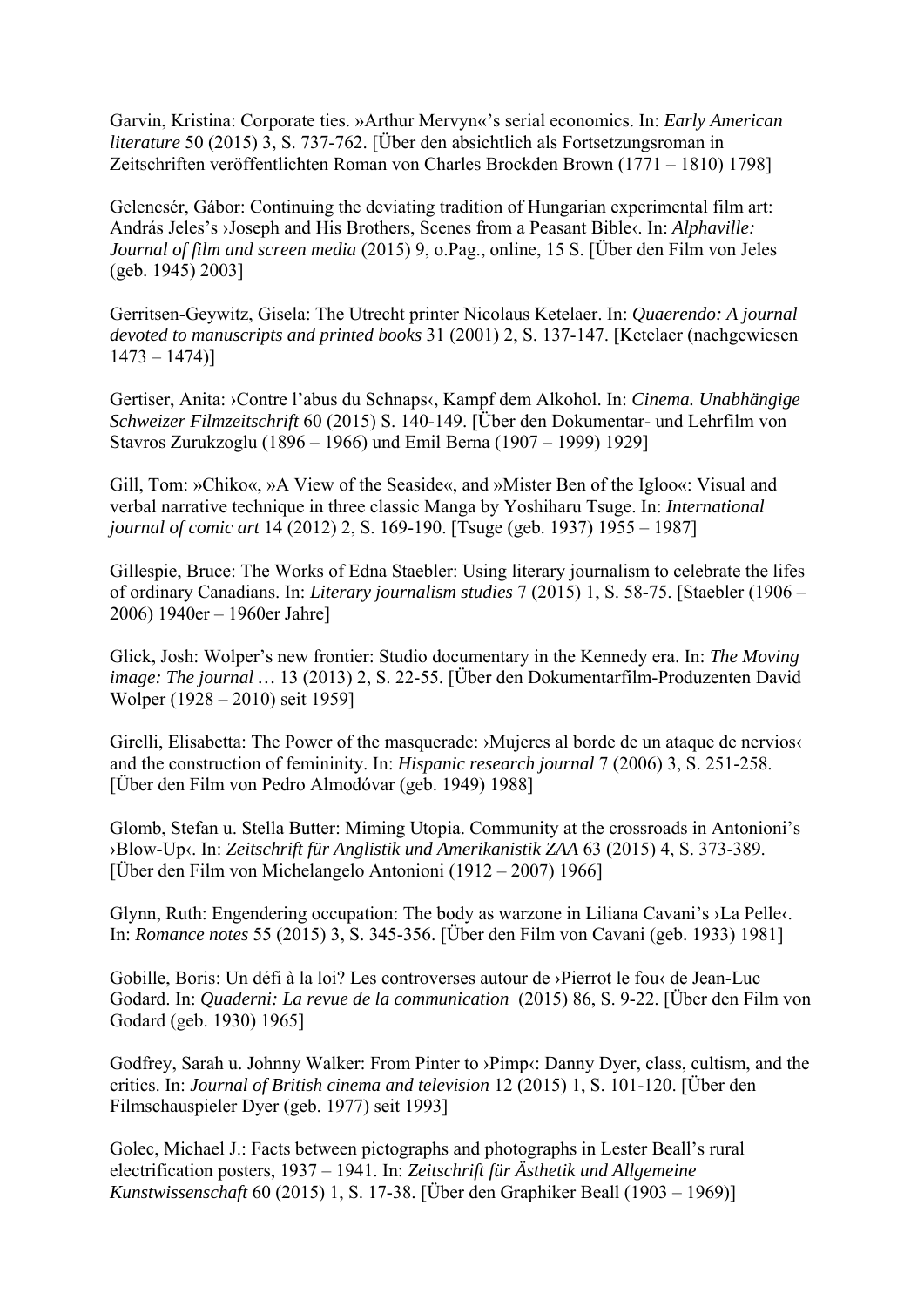Golin, Cida u. Miriana Sirena: Jornalismo, sistema artistico e cidade na década de 1950: Estudo de »Notas de Arte« de Aldo Obino no journal ›Correio do Povo‹. In: *Revista famecos: Mídia, cultura e tecnologia* 22 (2015) 2, S. 1-17. [Über die Kolumne von Obino (1913 – 2017) in der Zeitung in Porto Alegro, Brasilien]

Gorbach, Julien: Ben Hecht: The old new journalist. In: *Literary journalism studies* 7 (2015) 2, S. 90-117. [Über den Journalisten und Drehbuchautor Hecht (1894 – 1964)]

Gorbach, Julien: The Journalist and the gangster. A devil's bargain, Chicago style. In: *Journalism history* 41 (2015) 1, S. 39-50. [Über den Journalisten und Drehbuchautor Ben Hecht (1894 – 1964) für ›Chicago Daily Journal‹ 1910 – 1925]

Gosse, Johanna: Pop, collaboration, utopia: Bruce Conner's ›Breakaway‹ in 1960s Los Angeles. In: *Camera obscura: Feminism, culture, and media studies* 30 (2015) 2, S. 1-27. [Über den Film von Conner (1933 – 2008) 1966 mit Toni Basil (geb. 1943)]

Graça, Marina Estela: Between looking and gesturing: Pierre Hébert's concept of »animation d'observation«. In: *Observatorio (OBS\*): E-journal …*1 (2007) 1, S. 163-172. [Über den Filmregisseur Hébert (geb. 1944) seit 1984]

Greene, Nathaniel: Jacques-Bernard Brunius, pionnier du film de montage. In: *1895: Revue de l'Association Française de Recherche sur l'Histoire du Cinéma* (2013) 70, S. 54-81. [Über die Dokumentarfilme von Brunius (1906 – 1967) 1936 – 1939]

Gregor, Miloš u. Alena Macková: Euroscepticism the Czech way: An analysis of Václav Klaus' speeches. In: *European journal of communication* 30 (2015) 4, S. 404-417. [Über öffentliche Reden des Politikers Klaus (geb. 1941) 1995 – 2013 mit Jahresdaten]

Grenaud-Tostain, Céline: L'Affaire Dreyfus dans les »Lettres à Alexandrine«: »Chacun va à son destin«. In: *Les Cahiers naturalistes* 61 (2015) 89, S. 307-328. [Über Briefe des Schriftstellers und Journalisten Émile Zola (1840 – 1902) 1895 – 1901]

Gretton, Tom: Richard Caton Woodville (1856 – 1927) at the >Illustrated London News‹. In: *Victorian periodicals review* 48 (2015) 1, S. 87-120. [Über Illustrationen von Woodville 1877  $-1925$ ]

Gretton, Tom: Waterloo in Richard Caton Woodville's »Battles of the British Army« series for the ›Illustrated London News‹, 1893-99. In: *Victorian periodicals review* 48 (2015) 4, S. 531-556. [Über Bilder von Woodville jr. (1856 – 1927) in der Zeitschrift]

Gretz, Daniela: Ein literarischer »Versuch« im Experimentierfeld Zeitschrift. Medieneffekte der ›Deutschen Rundschau‹ auf Gottfried Kellers »Sinngedicht«. In: *Zeitschrift für deutsche Philologie ZfdPh* 134 (2015) 2, S. 191-216. [Über deren Erstveröffentlichung von Keller (1819 – 1890) in der Zeitschrift 1881]

Grimm, Jürgen: Value orientation and national identity in Russia: A media effect study on the Holocaust documentary ›Night and Fog‹. In: *Central European journal of communication* 8 (2015) 1, S. 17-62. [Rezeptionsstudie von 2012 über den Film von Alain Resnais (1922 – 2014) 1955]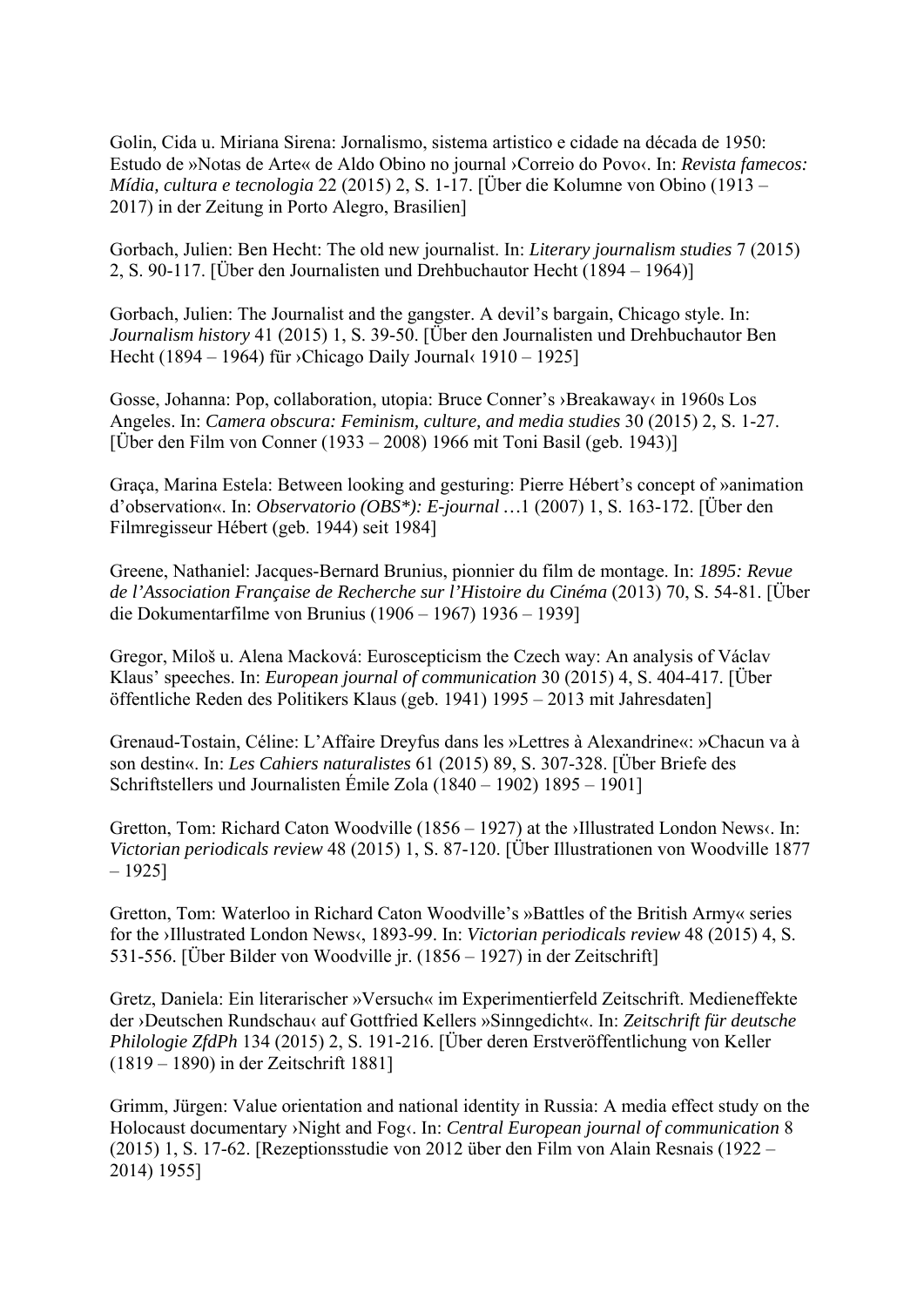Grodal, Torben: Two Nordic existential comedies: ›Smiles of a Summer Night‹ and ›The Kingdom‹. In: *Journal of Scandinavian cinema* 4 (2014) 3, S. 231-238. [Über die Filme von Ingmar Bergman (1918 – 2007) 1955 und Lars von Trier (geb. 1956) 1995]

Grosoli, Marco: Surface vs depth: Ernst Lubitsch's ›That Uncertain Feeling‹ as anti-late modernism. In: *Comedy studies* 3 (2012) 1, S. 53-64. [Über den Film von Lubitsch (1892 - 1947) 1941]

Grundmann, Regina: »Christlicher Antisemitismus«. August Rohlings Hetzschrift »Der Talmudjude«. In: *Jahrbuch für Antisemitismusforschung* 24 (2015) S. 33-62. [Rohling (1839 – 1931) 1871]

Guillon, Laurence: Louis de Funés, ambassador de la culture populaire française en Allemagne et acteur d'une reconciliation… à »piti piti pas«? In: *Frankreich-Forum: Jahrbuch* … 14 (2014) S. 139-152. [Über den Filmschauspieler Funés (1914 – 1983)]

Gusejnova, Dina u. Olga Smith: Fotografie des letzten sowjetischen Jahrzehnts. Boris Michaijlov als Auto-Phänomenologe der Stagnationszeit. In: *Fotogeschichte: Beiträge zur Geschichte und Ästhetik der Fotografie* 35 (2015) 136, S. 43-52. [Über den Fotografen Mikhailov (geb. 1938) 1984]

Gustafsson, Fredrik: Hasse Ekman at MoMa. In: *Journal of Scandinavian cinema* 5 (2015) 3, S. 211-216. [Über den Filmschauspieler und Regisseur Ekman (1915 – 2004)]

Gutiérrez-Albilla, Julian Daniel: Fictions of reality / documents of the real encounter: »Miseen-abîme« and the irruption of the real in Luis Buñuel's ›Los olvidados‹ (1950). In: *Hispanic research journal* 8 (2007) 4, S. 347-357. [Über den Film von Buñuel (1900 – 1983)]

Gutiérrez-Albilla, Julian Daniel: The Gender ethics and politics of affection: The »feminine« »melodramatic mode« in Walter Salles' ›Central do Brasil‹ (1998). In: *Bulletin of Latin American research* 29 (2010) 2, S. 141-154. [Über den Film von Salles (geb. 1956)]

Haffter, Isabelle: Die Ausdruckstänzerin als Fotomodell. Der Arbeiterfotograf Martin Imboden im »Roten Wien«. In: *Fotogeschichte: Beiträge zur Geschichte und Ästhetik der Fotografie* 35 (2015) 135, S. 19-30. [Über Imboden (1893 – 1935) und seine Fotografien der Tänzerin Gertrud Kraus (1903 – 1977) in der Illustrierten ›Der Kuckuck‹ 1931]

Hainge, Greg: »Cadrage exquis«: Reframing Jean-Jacques Beneix's ›Diva‹. In: *Australian journal of French studies* 52 (2015) 2, S. 112-126. [Über den Film von Beneix (geb. 1946) 1981]

Hale, Ann M.: W. T. Stead and participatory reader networks. In: *Victorian periodicals review* 48 (2015) 1, S. 15-41. [Über den Journalisten William Thomas Stead (1849 – 1912)]

Hamblyn, Michael: »Reared on printer's ink«: John K. Hornblow and the ›Manawatu Herald‹. In: *Script & print: Bulletin of the Bibliographical Society of Australia and New Zealand* 24 (2000) 3, S. 192-201. [Über den Journalisten und Verleger Hornblow (1874 – 1937)]

Hamburger, Andreas u. Corinna Wernz: Aus der Zeit. Mechanik und Temporalität des Komischen in ›Les Vacances de Monsieur Hulot‹. In: *Psyche: Zeitschrift für Psychoanalyse*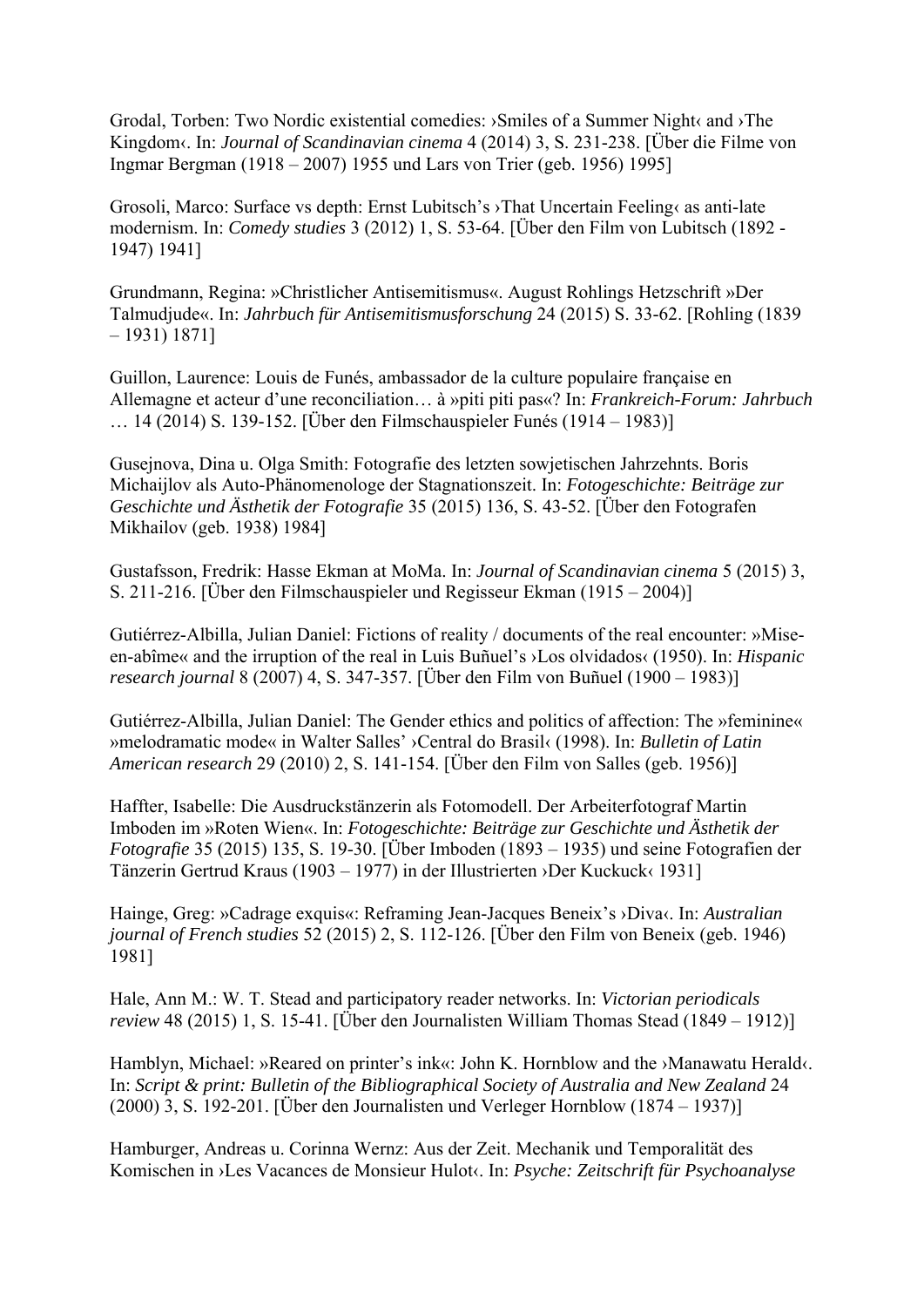*und ihre Anwendungen* 69 (2015) 3, S. 213-238. [Über den Film von Jacques Tati (1907 – 1982) 1953]

Hantke, Steffen: Bell, Book, Candle, Vertigo: The Hollywood star system and cinematic intertextuality. In: *Zeitschrift für Anglistik und Amerikanistik ZAA* 63 (2015) 4, S. 447-466. [Über die Filme ›Vertigo‹ von Afred Hitchcock (1899 – 1980) 1958 und ›Bell, Book and Candle‹ von Richard Quine (1920 – 1989) ebenfalls 1958, beide mit James Stewart (1908 – 1997) und Kim Novak (geb. 1933)]

Hanson, Ingrid: »God'll send the bill to you«: The costs of war and the god who counts in W. T. Stead's pro-Boer peace campaign. In: *Journal of Victorian culture* 20 (2015) 2, S. 168-185. [Über die Wochenzeitschrift ›War against War in South Africa‹ von William Thomas Stead  $(1849 - 1912) 1899 - 1900$ 

Hardwick, Joe: Reframing the periphery: Narrative authority and self-reflexivity in Mathieu Kassovitz's ›La Haine‹. In: *Australian journal of French studies* 52 (2015) 2, S. 127-138. [Über den Film von Kassovitz (geb. 1967) 1995]

Hargrave, Jocelyn: Joseph Moxon: A re-fashioned appraisal. In: *Script & print: Bulletin of the Bibliographical Society of Australia and New Zealand* 39 (2015) 3, S. 163-181. [Über den Drucker Moxon (1627 – 1691) in London]

Harrison-Kahan, Lori u. Karen E. H. Skinazi: Miriam Michelson's yellow journalism and the multi-ethnic West. In: *MELUS: The journal of the Society for the Study of the Multi-Ethnic Literature of the United States* 40 (2015) 2, S. 182-207. [Michelson (1870 – 1942)]

Hardy, Corie: Quiet American imperialism: Euro-American masculinity, interracial desire, and the logic of masculinist protection in ›The Quiet American‹. In: *Quarterly review of film and video* 32 (2015) 3, S. 251-268. [Über den Film von Phillip Noyce (geb. 1950) 2002]

Harms, Roeland: »By Vincent van Drielenburch, member of God's Church«: The authorfunction in pamphlets during the Truce conflicts (1609 – 1621). In: *Quaerendo: A journal devoted to manuscripts and printed books* 43 (2013) 1, S. 25-60. [Über den Theologen und Publizisten Drielenburch (1585 – ?) in Utrecht]

Hartsock, John C.: The Literature in the journalism of Nobel Prize winner Svetlana Alexievich. In: *Literary journalism studies* 7 (2015) 2, S. 36-49. [Über die Schriftstellerin und Journalistin Alexievich (geb. 1948) 1990 – 2004]

Hartwig, Ina: Reproduktionsmedizin als Metapher. Auf den Spuren Susan Sontags. In: *Merkur: Deutsche Zeitschrift für europäisches Denken* 69 (2015) 791, S. 44-47. [Über die Essayistin und Filmemacherin Sontag (1933 – 2004) und die Photographin Annie Leibovitz (geb. 1949)]

Harvey, David Allen: Forgotten feminist: Claude Vignon (1828 – 1888), revolutionary and »femme de lettres«. In: *Women's history review* 13 (2004) 4, S. 559-583. [Über die Schriftstellerin Vignon]

Harvey, Ross: David Burn and ›The Maori Messenger‹. In: *Script & print: Bulletin of the Bibliographical Society of Australia and New Zealand* 37 (2013) 2, S. 69-87. [Über Burn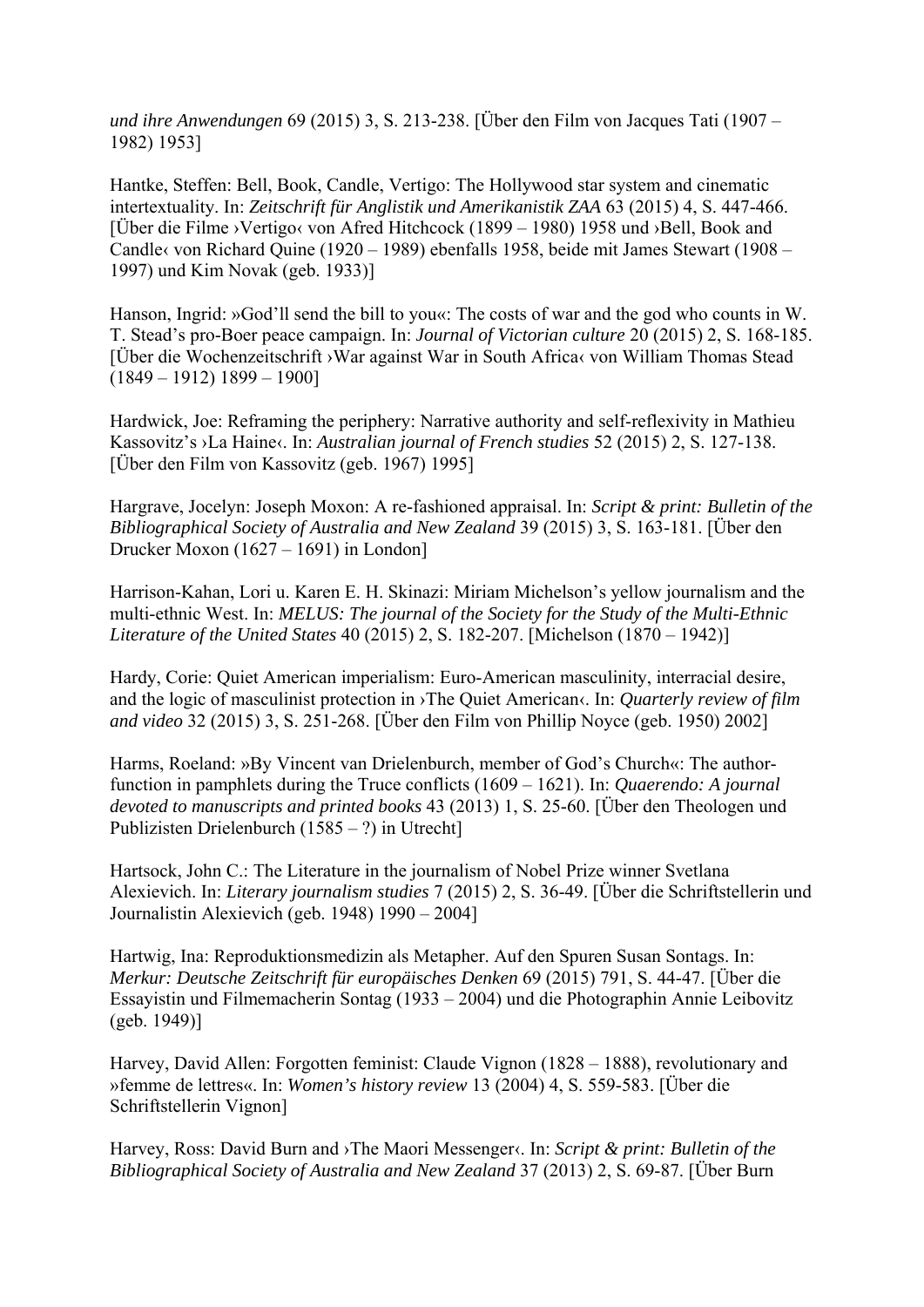(keine Lebensdaten bekannt) und die amtliche zweisprachige Zeitung für Maori in Neuseeland in den 1850er Jahren]

Harvey, Ross: A Music publisher's response to competition: Henry Playford, 1690 – 1702. In: *Script & print: Bulletin of the Bibliographical Society of Australia and New Zealand* 25 (2001) 1/2, S. 121-134. [Playford (1657 – 1707?)]

Hausmann, Vincent: »The Hard shining brightness of you«: Witnessing the assumption of a body in George Cukor's ›A Woman's Face‹. In: *Camera obscura: Feminism, culture, and media studies* 30 (2015) 2, S. 55-87. [Über den Film von Cukor (1899 – 1983) 1941 mit Joan Crawford (1905 – 1977)]

Haye, Thomas: Die Briefsammlungen des Johannes von Hildesheim (gest. 1375). In: *Mittellateinisches Jahrbuch* 50 (2015) 3, S. 427-468. [Über den Theologen und Autor Johannes von Hildesheim (ca.1310/1320 – 1375)]

Hayes, David: Rethinking Ebony White: Race and representation in Will Eisner's ›The Spirit«. In: *The Journal of popular culture* 48 (2015) 2, S. 296-312. [Über den Comic Strip von Eisner (1917 – 2005) 1940 – 1952]

Heekeren, Margaret van: Charles Brunsdon Fletcher, the ›Sydney Morning Herald‹, Australia, Asia and the Pacific. In: *Media International Australia MIA* (2015) 157, S. nicht bekannt. [Über den Journalisten Fletcher (1859 – 1946) und seinen Einfluss auf die Politik in Australien]

Heidler, Irmgard: F. H. Ehmcke und Eugen Diederichs. Einblick in die Zusammenarbeit und die Entwicklung von Strukturen. In: *Marginalien: Zeitschrift für Buchkunst und Bibliophilie* (2015) 218, S. 3-26. [Über den Graphiker und Buchgestalter Ehmcke (1878 – 1965) und den Verleger Diederichs (1867 – 1930) 1900er – 1920er Jahre]

Heijting, Willem: Success in numbers: A bibliometric analysis of the publications of Gheraert Leeu. In: *Quaerendo: A journal devoted to manuscripts and printed books* 29 (1999) 4, S. 275-296. [Über den Drucker Leeu (nachgewiesen 1474 – 1492)]

Heinsohn, Bastian: Rejecting a »fortress Europe«: How German borderland films of the early 2000s foreshadowed trajectories at European borders today. In: *Studies in European cinema* 12 (2015) 2, S. 144-153. [Über die Filme ›Vergiss Amerika‹ von Vanessa Jopp (geb. 1971) 2000 und ›Lichter‹ von Hans-Christian Schmid (geb. 1965) 2003]

Helff, Sissy: Fragile balance: Imaginary Europe, transcultural aesthetics and discourses of European identity in Pawel Pawlikowski's ›Last Resort‹ and Steven Spielberg's ›War Horse‹. In: *Journal of postcolonial writing* 51 (2015) 2, S. 132-143. [Über die Filme von Pawlikowski (geb. 1957) 2000 und Spielberg (geb. 1946) 2011]

Hendershot, Heather: ›Firing Line‹ and the Black Revolution. In: *The Moving image: The journal …* 14 (2014) 2, S. 1-26. [Über das TV-Magazin des Journalisten und Herausgebers der Zeitschrift ›National Review‹ William F. Buckley (1925 – 2008) 1966 – 1999 WOR-TV und PBS]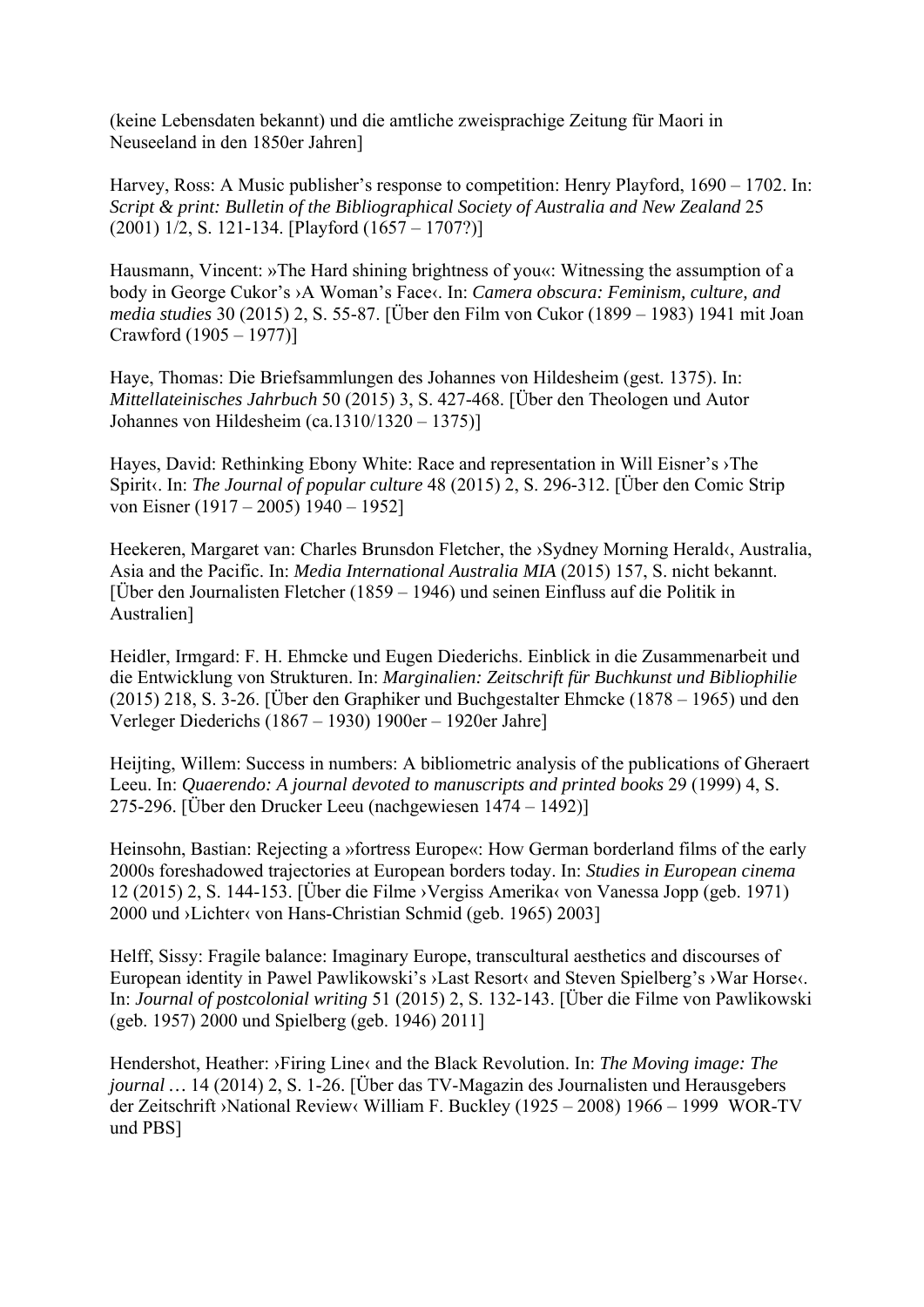Henneton, Diane: ›La Terre‹ (1921) d'André Antoine, un film dans le sillage de la mise en scène de 1902. In: *Studi francesi* 58 (2014) 3, S. 494-508. [Über die Verfilmung des Theaterstücks nach dem Roman von Émile Zola von Antoine (1858 – 1943)]

Hensley, Nathgan K.: Network: Andrew Lang and the distributed agencies of literary production. In: *Victorian periodicals review* 48 (2015) 3, S. 359-382. [Über das Netzwerk von Beziehungen des Journalisten und Schriftstellers Lang (1844 – 1912)]

Hethke, Doris: Die Anfänge des Norbert Hethke Verlags. In: *Deutsche Comicforschung* 11 (2015) S. 120-137. [Über den Comic-Verleger Hethke (1944 – 2007) 1968 – 1984]

Hildebrandt, Toni: Profanierung der Montage: Pasolinis allegorischer Tod/Schnitt in der Plansequenz. In: *Archiv für Mediengeschichte* 15 (2015) S. 165-175. [Über den Filmregisseur Pier Paolo Pasolini (1922 – 1975)]

Hilton, Matthew: Ken Loach and the »Save the Children« films: Humanitarianism, imperialism, and the changing role of charity in postwar Britain. In: *The Journal of modern history* 87 (2015) 2, S. 257-394. [Darin über den Fernsehfilm >Cathy Come Home< von Loach (geb. 1936) BBC 1966]

Hofman, R. H. F. u. Rudolf Th. M. van Dijk: Die Überlieferung der Briefschaften von Geert Grote. In: *Quaerendo: A journal devoted to manuscripts and printed books* 41 (2011) 1/2, S. 172-182. [Über den Bußprediger Geert Grote (1340 – 1384)]

Hoftijzer, Paul: Antwerpen of Leiden? Opkomst en ondergang van de Leidse katholieke uitgever en boekverkoper Christiaen Vermey (verksam 1704 – 1724). In: *De Gulden passer. Tijdschrift voor boekwetenschap* 93 (2015) 1, S. 37-58.

Holgersson, Ulrika: Historisk spelfilmsanalys. Exemplet Gustav Molanders ›Vi som går köksvägen‹ 1932. In: *Scandia: Tidskrift for historisk forskning* 80 (2014) 2, S. 36-65. [Molander (1888 – 1973)]

Holm, Jennifer L.: Consuming nostalgia in ›Le fabuleux destin d'Amélie Poulain‹. In: *The French review* 89 (2015/2016) 1, S. 69-81. [Über den Film von Jean-Pierre Jeunet (geb. 1953) 2001]

Holmes, Amanda: Backstage pass to the city: The soundscape of ›Suite Habana‹. In: *Studies in Spanish and Latin American cinemas* 12 (2015) 2, S. 123-137. [Über den Film von Fernando Pérez (geb. 1944) 2003]

Holmes, Su: »Little Lena's a big girl now«. Lena Zavaroni and the anorexic star. In: *Feminist media studies* 15 (2015) 5, S. 813-828. [Über den Kinderstar und Sängerin Zavaroni (1963 – 1999)]

Holmlund, Chris: Celebrity, ageing and Jackie Chan: Middle-aged Asian in transnational action. In: *Celebrity studies* 1 (2010) 1, S. 96-11. [Über den Filmschauspieler Chan (geb. 1954) in 9 Filmen seit 2000]

Holzer, Anton: Künstler und Reporter. Die Wiener Jahre des Fotografen Robert Haas. In: *Fotogeschichte: Beiträge zur Geschichte und Ästhetik der Fotografie* 35 (2015) 135, S. 31-42. [Haas (1898 – 1997) 1930er Jahre]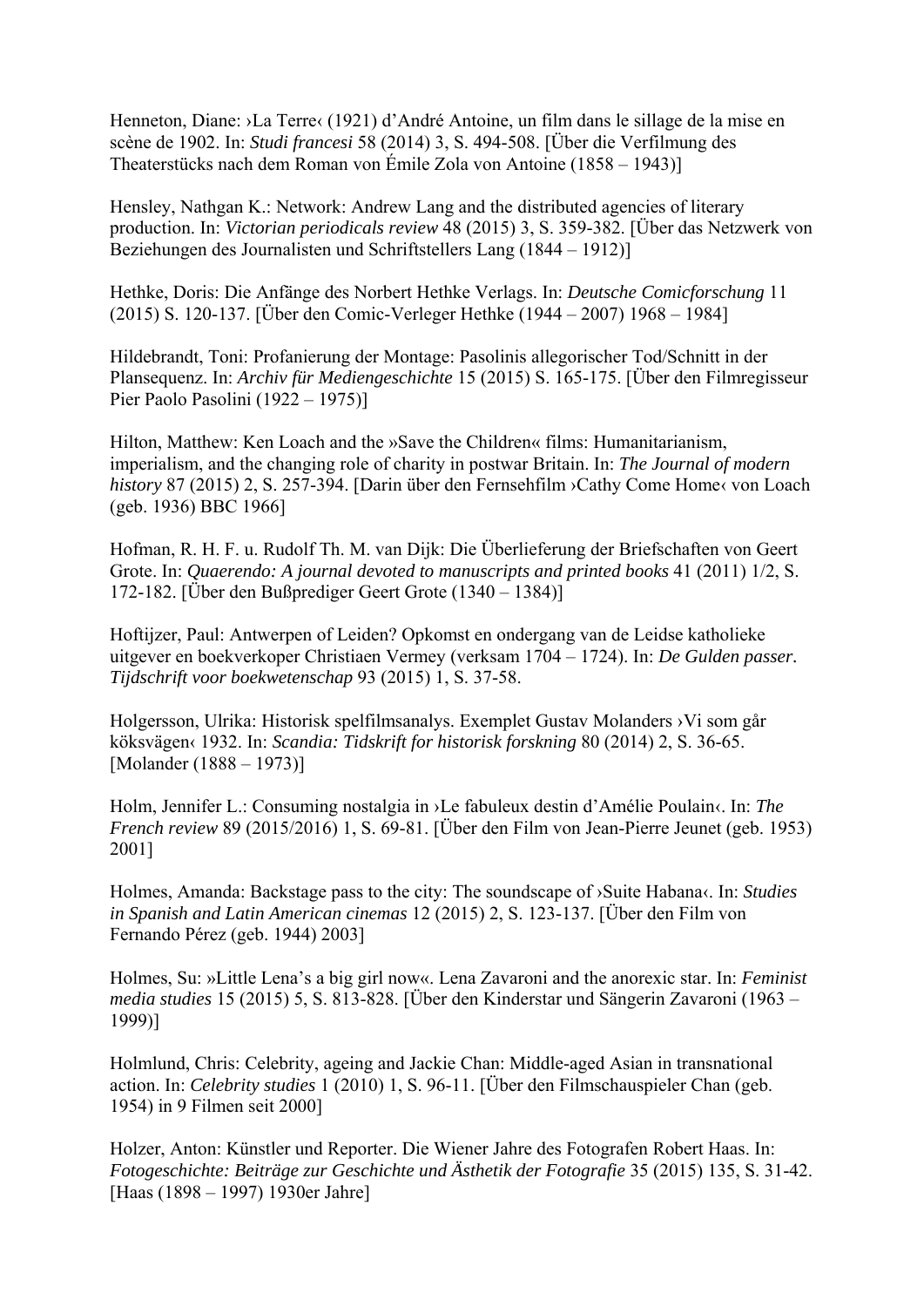Holzner, Johann: Broch und ›Der Brenner‹. In: *Zeitschrift für Mitteleuropäische Germanistik ZMG* 4 (2014) 1, S. 95-104. [Über Veröffentlichungen von Hermann Broch (1886 – 1951) in der Kulturzeitschrift 1912 – 1914]

Hong, Christine: Illustrating the postwar peace: Miné Okubo, the »citizen-subject« of Japan, and ›Fortune‹ magazine. In: *American quarterly* 67 (2015) 1, S. 105-140. [Über die Arbeit der Künstlerin und Redakteurin Okubo (1912 – 2001) für die illustrierte Zeitschrift 1943]

Horak, Jan-Christopher: The Strange case of  $\lambda$ The Fall of Jerusalem $\alpha$ : Orphans and film identification. In: *The Moving image: The journal …* 5 (2005) 2, S. 26-49. [Über die Identifizierung des Films ›Jeremias‹ von Eugen Illés (1877 – 1951) 1922]

Horak, Laura: Sex, politics and Swedish silent film: Mauritz Stiller's feminism comedies of the 1910s. In: *Journal of Scandinavian cinema* 4 (2014) 3, S. 193-208. [Stiller (1883 – 1928)]

Horgan, John: Dropping the captain: The short but eventful editorship of Louis McRedmond at the ›Irish Independent‹, 1968-70. In: *Irish communications review ICR* 14 (2015) S. 18-43. [Über den Journalisten McRedmond  $(1933 - 2011)$ ]

Horne, Jennifer: Experiments in propaganda: Reintroducing James Blue's Colombia trilogy. In: *The Moving image: The journal …* 9 (2009) 1, S. 183-200. [Über Dokumentarfilme von Blue (1930 – 1980) 1963]

Horodecka, Magdalena: The Hermeneutic relation between reporter and ancient historian in Ryszard Kapusczinski's »Travels with Herodotus«. In: *Literary journalism studies* 7 (2015) 2, S. 118-131. [Über die Textsammlung von Reportagen von Kapusczinski (1932 – 2007) 2004/2008]

Horrocks, Clare u. Gary Simons: From Paris to ›Punch‹. William Makepeace Thackeray and a new era in social satire. In: *Victorians: A journal of culture and literature* (2011) September, o.Pag., online. [Über die Mitarbeit von Thackeray (1811 – 1863) an der Zeitschrift 1830er – 1840er Jahre]

Iadonisi, Richard: »A Man has risen«: Hard bodies, Reaganism, and ›The Dark Knight Returns‹. In: *International journal of comic art* 14 (2012) 1, S. 543-553. [Über den Comic von Frank Miller (geb. 1957) 1986]

Iner, Derya: Gaining a public voice: Ottoman women's struggle to survive in the print-life of early twentieth-century Ottoman society, and the example of Halide Edib (1884 – 1964). In: *Women's history review* 24 (2015) 6, S. 965-984. [Über die Schriftstellerin Edib als Ausnahme unter den weiblichen Autoren in der Türkei]

Irwin, Mary: »That's the last time I play the tart for you, Jerry!«: Penelope Keith and British television situation comedy. In: *Critical studies in television: An international journal ...* 10 (2015) 2, S. 87-101. [Über die Schauspielerin Keith (geb. 1940) seit 1975]

Iyer, Usha: Stardom ke peeche kya hai?/What is behind the stardom? Madhuri Dixit, the production number, and the construction of the female star text in 1990s Hindi cinema. In: *Camera obscura: Feminism, culture, and media studies* 30 (2015) 3, S. 129-159. [Anhand von 3 Filmen mit der Filmschauspielerin und Tänzerin Dixit (geb. 1967)]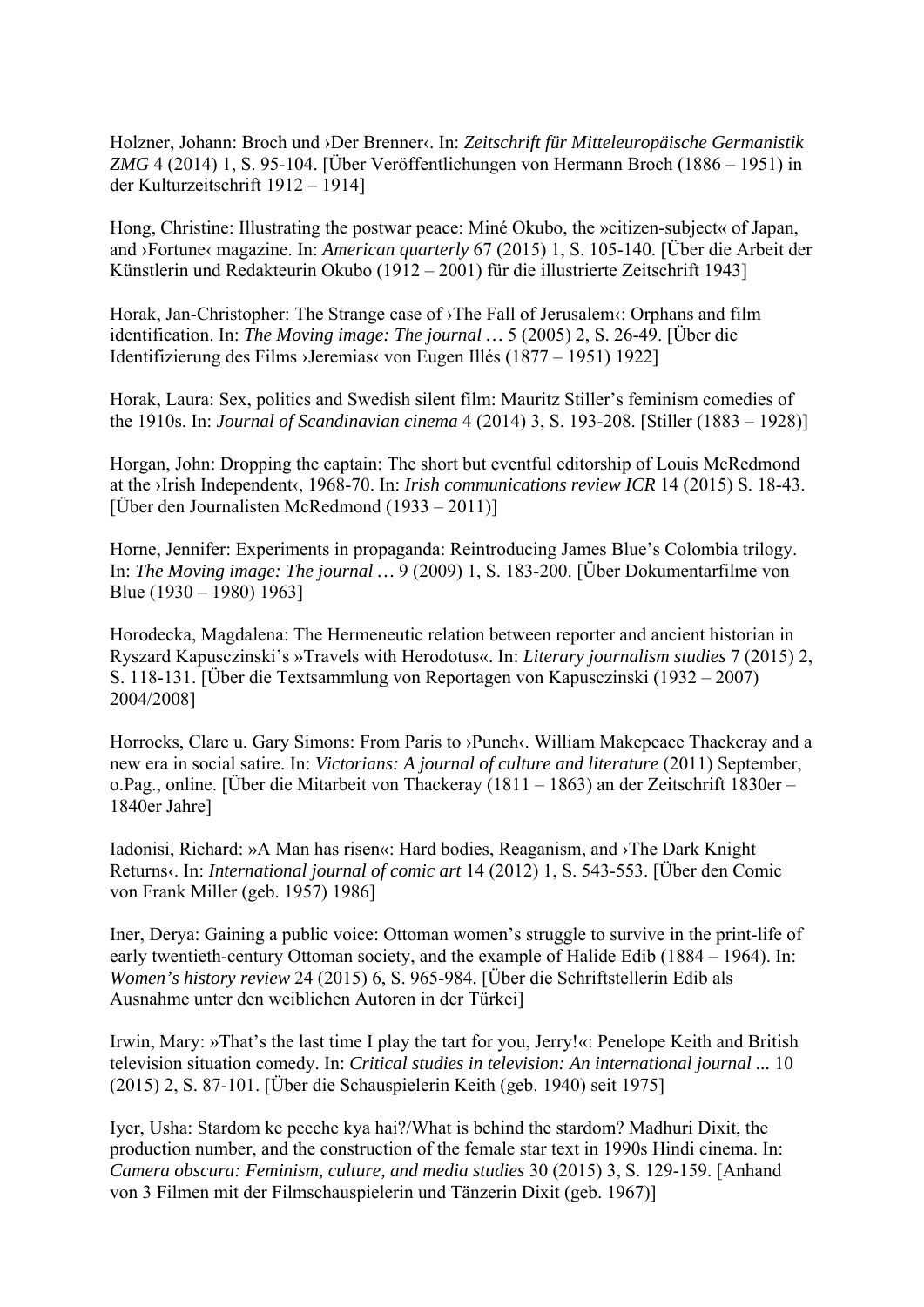Jackson, Andrew J. H.: Civic identity, municipal governance and provincial newspapers: The Lincoln of Bernard Gilbert, poet, critic and »booster«, 1914. In: *Urban history* 42 (2015) 1, S. 113-129. [Über Beiträge von Gilbert (1882 – 1927) im ›Lincolnshire Echo‹]

Jacobs, Michael: Confronting the (un)reality of Pranksterdom: Tom Wolfe and »The Electric Kool-Aid Acid Test«. In: *Literary journalism studies* 7 (2015) 2, S. 132-151. [Über die Reportage von Wolfe (geb. 1931) 1968]

Jansen, Kara: De Almanakken van Jan Franco Sr. en de promotie van een katholiek-Habsburgse identiteit in de Zuidelijke Nederlanden (1588 – 1621). In: *Jaarboek voor nederlandse boekgeschiedenis* 22 (2015) S. 9-26. [Über die Kalender von Franco (Keine Lebensdaten bekannt)]

Janssen, Frans A.: Bertrand-Quinquet, propagandiste de Didot. In: *Quaerendo: A journal devoted to manuscripts and printed books* 29 (1999) 1, S. 3-40. [Über den Drucker Louis-Jacques-François de Paule Bertrand-Quinquet (1755 – 1808)]

Joan Rivers. Analysing stand-up comedy. Ed. Sharon Lockyer, Brett Mills, Louise Peacock. In: *Comedy studies* 2 (2011) 2, S. 99-172. [Themenheft über Rivers (1933 – 2014) mit 6 Beiträgen, hier nicht einzeln verzeichnet]

Joannou, Maroula: The Angel of freedom: Dora Marsden and the transformation of ›The Freewoman‹ into ›The Egoist‹. In: *Women's history review* 11 (2002) 4, S. 595-611. [Über die Frauenrechtlerin und Journalistin Marsden (1882 – 1960) 1911 – 1919]

Jockenhövel, Jesko: Der schmerzvolle Blick in den Spiegel. Zum Nachlass von Thomas Harlan in der Deutschen Kinemathek – Museum für Film und Fernsehen. In: *Filmblatt* 20 (2015) 57, S. 86-95. [Über die Filmregisseure Thomas Harlan (1929 – 2010) und seinen Vater Veit Harlan (1899 – 1964)]

John, Angela V.: »Behind the locked door«: Evelyn Sharp, suffragette and rebel journalist. In: *Women's history review* 12 (2003) 1, S. 5-13. [Sharp (1869 – 1955)]

Johnson, Lauren A.: American made: Ansel Adams and the Bishop National Bank's »The Islands of Hawaii«. In: *History of photography* 39 (2015) 3, S. 242-252. [Über den Fotografen Adams (1902 – 1984) 1957/1958]

Jones, James W.: Cartoons and AIDS: Safer sex, HIV, and AIDS in Ralf König's comics. In: *Journal of homosexuality* 60 (2013) 8, S. 1096-1116. [König (geb. 1960) 1985 – 1999]

Jones, Matthew: Journalism, intelligence and the ›New York Times  $\cdot$ : Cyrus L. Sulzberger, Harrison E. Salisbury and the CIA. In: *History: The journal of the Historical Association* 100 (2015) 340, S. 229-250. [Über die Journalisten der ›New York Times‹ Sulzberger (1912 – 1993) und Salisbury (1908 – 1993) in den 1970er Jahren]

Joseph, Sue: Preferring »dirty« to »literary« journalism: In Australia, Margaret Simons challenges the jargon while producing the texts. In: *Literary journalism studies* 7 (2015) 1, S. 100 – 117. [Über die Hochschullehrerin und Journalistin Simons (geb. 1960) 2003]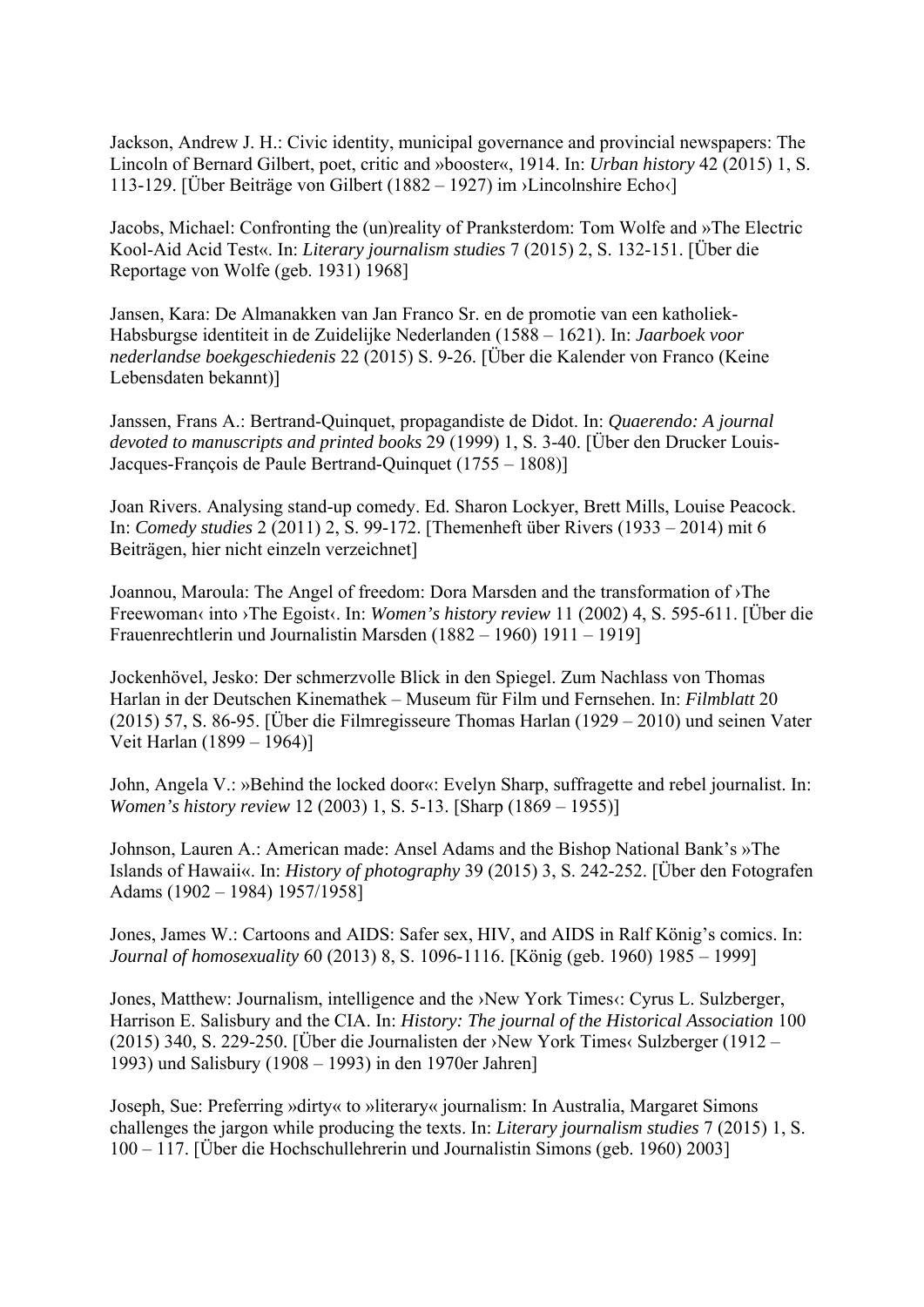Jurado Morales, José: ›La prima Angélica‹ de Carlos Saura en el contexto de tardofranquismo. In: *Hispanic research journal* 12 (2011) 4, S. 357-368. [Über den Film von Saura (geb. 1932) 1974]

Kahlau, Stefan: Die NVA im DEFA-Spielfilm von den 1950er bis zu den 1970er Jahren. In: *Deutschland Archiv online* (2015) 21.8.2015, o.Pag., 6 S. [Insbes. über die Filme ›Im Sonderauftrag‹ von Heinz Thiel (1920 – 2003) 1959 und ›Ein Katzensprung‹ von Claus Dobberke (geb. 1940) 1977]

Kaiser, Michael: Nachrichten aus Den Haag. Johann van der Veecken als kurkölnischer Agent zur Zeit des Dreißigjährigen Kriegs. In: *Annalen des Historischen Vereins für den Niederrhein* 217 (2014) S. 63-148. [Über den Korrespondenten van der Veecken (um 1582 – 1636) 1631 – 1632]

Kase, Juan Carlos: Encounters with the real: Historicizing Stan Brakhage's ›The Act of Seeing With One's Own Eyes. In: *The Moving image: The journal* ... 12 (2012) 1, S. 1-17. [Über den Film von Brakhage (1933 – 2003) 1971]

Katz, Tamar: Anecdotal history: The ›New Yorker‹, Joseph Mitchell, and literary journalism. In: *American literary history* 27 (2015) 3, S. 461-486. [Über den Redakteur Mitchell (1908 – 1996) 1955 – 1964]

Keitz, Ursula von: Ein Stündchen Seligkeit unter den Dächern von Paris. Wilhelm Thieles musikalische Komödie ›Madame hat Ausgang‹ (1931). In: *Filmblatt* 20 (2015) 58/59, S. 22- 31. [Thiele (1890 – 1975)]

Kaya, Dilek u. Umut Azak: ›Crossroads‹ (1970) and the origin of Islamic cinema in Turkey. In: *Historical journal of film, radio and television* 35 (2015) 2, S. 257-276. [Über den Film von Yücel Çakmakli (geb. 1937)]

Kelleter, Frank: Das Remake als Fetischkunst. Gus Van Sants ›Psycho‹ und die abenteuerlichen Serialitäten des Hollywood-Kinos. In: *Pop: Kultur und Kritik* (2015) 7, S. 154-173. [Über den Film von Van Sant (geb. 1952) 1998]

Ken Russell. Ed. Christophe Van Eecke, John Hill, Karel Vanhaesebrouck. In: *Journal of British cinema and television* 12 (2015) 4, S. 427-571. [Themenheft über den Filmregisseur und Schauspieler Russell (1927 – 2011) mit Einleitung, 7 Beiträgen und Interview, hier nicht einzeln verzeichnet]

Kerr, Paul: Authorship, autobiography and the archive. >Marilyn on Marilyn<, television and documentary theory. In: *View: Journal of European television history and culture* 4 (2015) 8, S. 67-79. [Über die Fernsehsendung von Kerr (kein Geburtsdatum bekannt) über die Schauspielerin Marilyn Monroe (1926 – 1962) BBC2 2001]

Kessler, Frank: Méliès/Metz: Zur Theorie des Filmtricks. In: *Montage/AV: Zeitschrift für Theorie und Geschichte audiovisueller Kommunikation* 24 (2015) 1, S. 145-158. [Über den Filmemacher Georges Méliès (1861 – 1938) und den Filmtheoretiker Christian Metz (1931 – 1993)]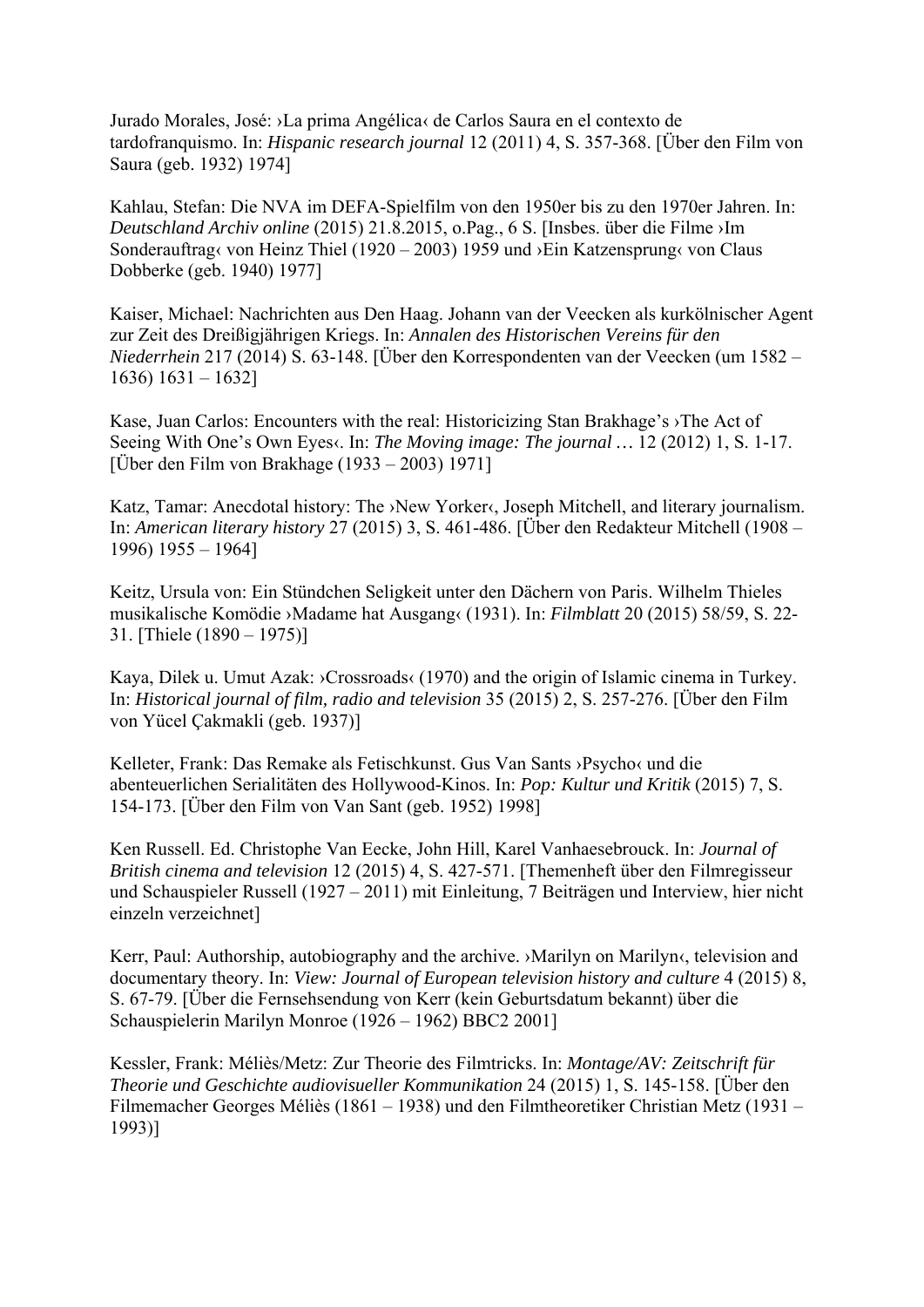Keightley, Keir: Hogan's Tin Pan Alley: R. F. Outcault and popular sheet music. In: *The Musical quarterly* 98 (2015) 1/2, S. 29-56. [Über die Comic Strip Figur ›Yellow Kid‹ von Richard Felton Oultcault (1863 – 1928) 1895 – 1898 zu populärmusikalischen Themen]

Kiesshauer, Inge: Emil Ottocar Weller (1823 – 1886). Engagierter Achtundvierziger, berühmter Bibliograph, linker Verleger und überzeugter Sozialdemokrat. In: *Beiträge zur Geschichte der Arbeiterbewegung* 52 (2010) 4, S. 117-172.

Kilbourn, Russell J. A.: Adapting Venice: Intermedial relations in Visconti, Sebald, and Kafka. In: *Mosaic: A journal for the interdisciplinary study of literature* 48 (2015) 3, S. 57- 74. [Darin über den Film ›Death in Venice‹ von Luchino Visconti (1906 – 1971) 1971]

Kilroy, Ian: The Limits of journalism. How fictional narratives compensates for journalism's shortcomings in John Banville's »The Book of Evidence«. In: *Irish communications review ICR* 14 (2015) S. 103-112. [Über den Schlüsselroman des Journalisten Banville (geb. 1945) 1989]

Kirch, John F.: Conflicting narratives: Raymond Bonner, the >New York Times<, and El Salvador in the 1980s. In: *American journalism: A journal of media history* 32 (2015) 3, S. 329-354. [Über den Journalisten der ›The New York Times‹ Bonner (geb. 1942)]

Klages, Imme: Nach dem Krieg war vor dem Krieg. Fred Zinnemanns Film ›The Search‹ (1948) und sein nicht realisiertes Folgeprojekt in Israel. In: *Medaon: Magazin für jüdisches Leben in Forschung und Bildung* 9 (2015) 16, o.Pag., online, 14 S. [Zinnemann (1907 – 1997)]

Klein, Konrad: Edmund Höfer, eine rumäniendeutsche Fotografenlegende aus dem Banat. In: *Spiegelungen: Zeitschrift für deutsche Kultur und Geschichte Südosteuropas* 10 (2015) 1, S. 99-108. [Höfer (1933 – 2014)]

Klinger, Barbara: Pre-cult:  $\triangle$ Casablanca $\triangle$ , radio adaptation, and transmedia in the 1940s. In: *New review of film and television studies* 13 (2015) 1, S. 45-62. [Über den Film von Michael Curtiz (1886 – 1962) 1942]

Klitsch, Hans-Jürgen: Oswald Andrae, Autor, plattdeutscher Querdenker, Intellektueller aus Jever. In: *Oldenburger Jahrbuch* 115 (2015) S. 119-142. [Über den Schriftsteller und Journalisten Andrae (1926 – 1997)]

Klundert, Dominique van de: Representing and reframing: J. W. Lindt's Glenrowan, then and now. In: *Early popular visual culture* 13 (2015) 3, S. 181-191. [Über die Fotografien des Ortes in Victoria, Australien, von John William Lindt (1845 – 1926) 1880]

Kötz, Sebastian: Victor Manheimer. Wissenschaftler, Sammler, Bibliophile, Emigrant. In: *Imprimatur: Ein Jahrbuch für Bücherfreunde* N.F. 24 (2015) S. 161-176. [Über den Büchersammler und Barockforscher Manheimer (1877 – 1942)]

Kohnen, Myriam: La Mort d'Émile Zola vue par la presse luxembourgeois (1): Le cas du ›Luxemburger Wort‹. In: *Les Cahiers naturalistes* 61 (2015) 89, S. 269-284. [Über den Journalisten und Schriftsteller Zola (1840 – 1902)]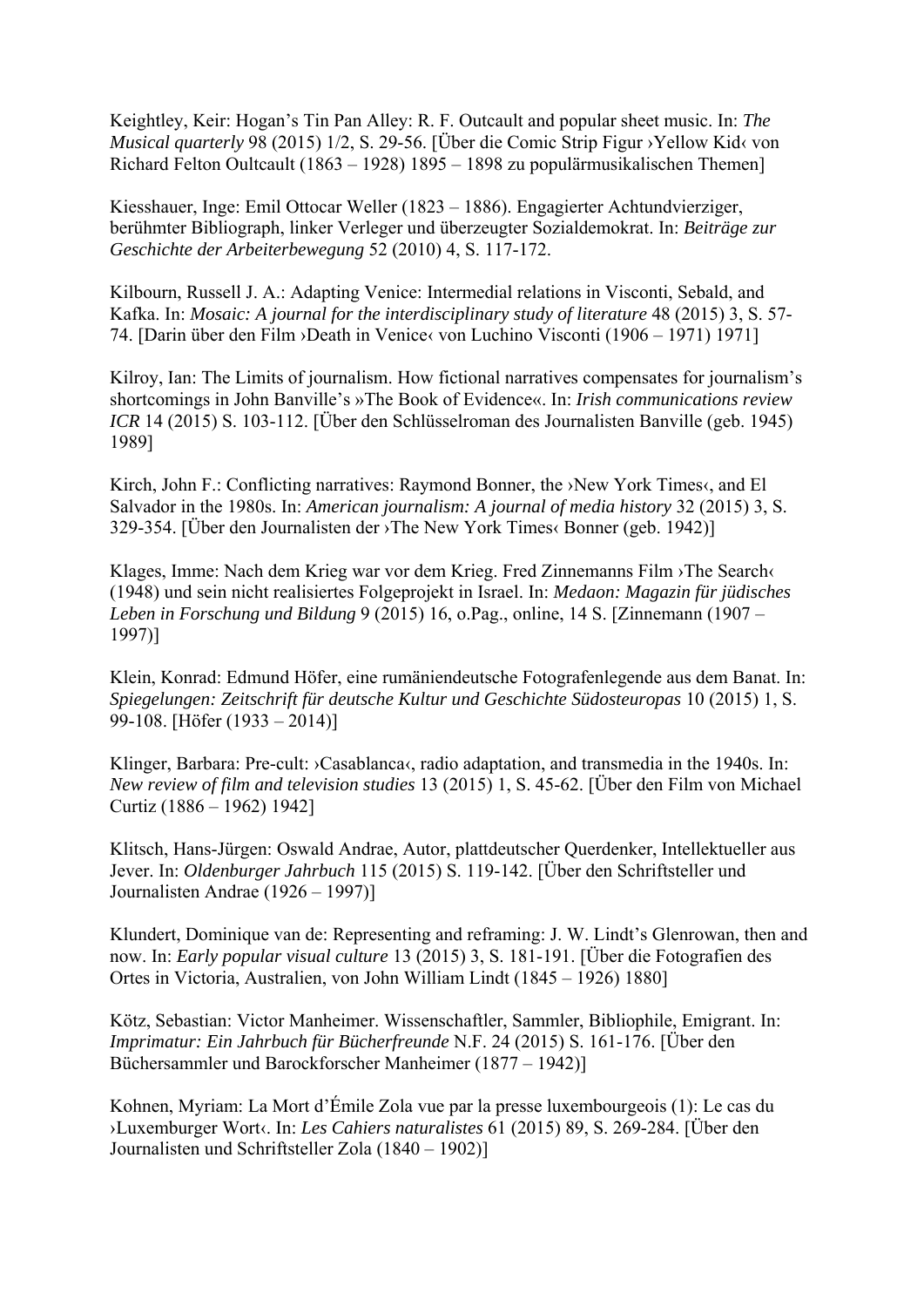Koivunen, Anu: Authorial self-fashioning in Jörn Donner's ›Portraits of Women‹. In: *Journal of Scandinavian cinema* 5 (2015) 2, S. [Über den Film von Donner (geb. 1933) 1970]

Konovalov, Alexei: Sur le tournage de ›Soy Cuba‹. Lettres de Sergueï Ouroussevski à son épouse Bella Friedman (1961 – 1962). In: *1895: Revue de l'Association Française de Recherche sur l'Histoire du Cinéma* (2015) 77, S. 106-150. [Übersetzung der Briefe des Kameramanns Ouroussevski (1908 – 1974) mit Einführung zum Film von Mikhail Kalatozov  $(1903 - 1973)$  1964]

Kordecki, Sarah: Auf der Suche nach einer »sozialistischen« Form der Filmkomödie. Konrad Wolfs Debütfilm ›Einmal ist keinmal‹ (1955) zwischen deutschen und russischen Filmtraditionen. In: *Filmblatt* 20 (2015) 57, S. 3-16. [Wolf (1925 – 1982)]

Kornhaber, Donna: »Charlot« as cinema: Louis Delluc and Charlie Chaplin at the dawn of film criticism. In: *Film history: An international journal* 27 (2015) 2, S. 140-159. [Über das Buch des Filmkritikers, Regisseurs und Filmtheoretikers Delluc (1890 – 1924) über Charlie Chaplin (1889 – 1977) 1921]

Kotlerman, Ber: »Going through the seven circles of hell – joyfully, à la Motl«: Sholem Aleichem's missing film script about »Motle the Cantor's Son«. In: *The Jewish quarterly review* 105 (2015) 2, S. 155-173. [Über Aleichem (1859 – 1916) nebst Filmsynopsis New York 1915]

Kozey, Christopher: Once more into the crypt: A geocritical approach to Luis Buñuel's ›La Hurdes: Tierra sin pan‹. In: *Studies in Spanish and Latin American cinemas* 12 (2015) 3, S. 295-310. [Über den Dokumentarfilm von Buñuel (1900 – 1983) 1933]

Krämer, Peter: »Mein Führer, I can walk!« References to the Nazi past in the making and reception of ›Dr. Strangelove‹ (1964). In: *Literatur in Wissenschaft und Unterricht LWU* 46 (2013) 2/3, S. 143-162. [Über den Film von Stanley Kubrick (1928 – 1999)]

Kramer, Sven: Über die Vergegenwärtigung des Genozids an den Armeniern in Atom Egoyans Spielfilmen ›Calendar‹ und ›Ararat‹. In: *Literatur in Wissenschaft und Unterricht LWU* 46 (2013) 2/3, S. 163-178. [Über die Filme von Egoyan (geb. 1960) 1993 und 2002]

Krisjansen, Ivan u. Catherine Papadopoullos: Nietzsche's Ausgang: Dissolution and identity in the cinema of Lars von Trier. In: *Studies in European cinema* 12 (2015) 1, S. 46-59. [Über Filme von Trier (geb. 1956) seit 1996]

Krogner-Kornalik, Kathrin: Grabesunruhen. Beisetzungen als gegenweltliche Arenen im Krakau des späten 19. Jahrhunderts. In: *Geschichte und Gesellschaft: Zeitschrift für historische Sozialwissenschaft* 41 (2015) 1, S. 17-39. [Über die Beisetzung des Schriftstellers und Publizisten Józef Ignacy Kraszewski (1812 – 1887)]

Küchelmann, Hans Walter: Zweifach weltbekannt: Der Bremer Joachim Neander, 1650 – 1680, Theologe und Pädagoge, Schriftsteller und Komponist. In: *Jahrbuch der Wittheit zu Bremen* (2006/2007) S. 42-53.

Kühnert, Jürgen: Ideologie und Geschäft. Die Firma F. Bruckmann und ihre Kooperation mit dem NS-Kulturfunktionär Hans Hinkel. In: *Archiv für Geschichte des Buchwesens* 70 (2015) S. 15-54. [Über den Verleger Hugo Bruckmann (1863 – 1941) und Hinkel (1901 – 1960)]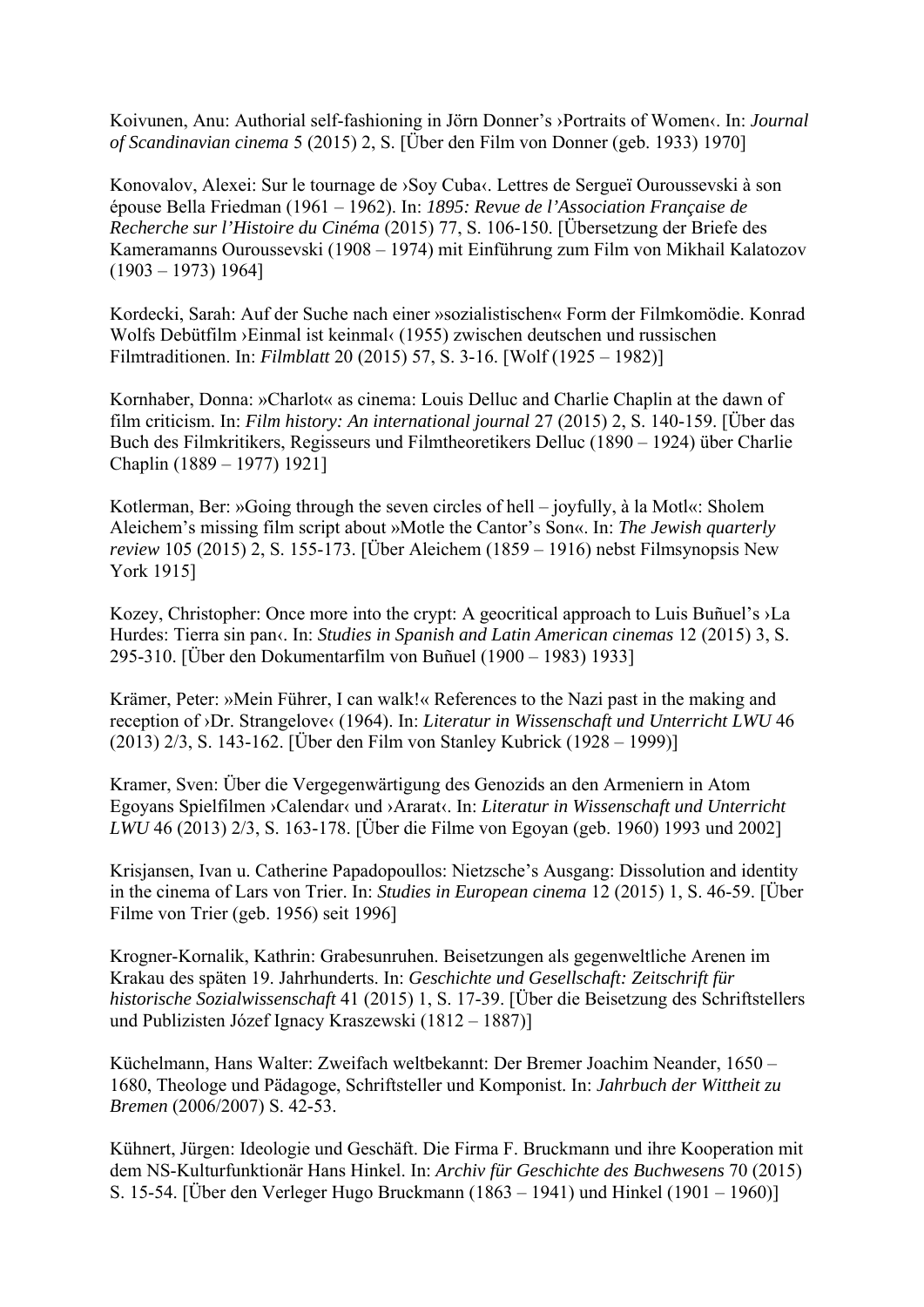Kühnlenz, Sophie: »Aufstand der Perversen«. Zur Rezeption von Rosa von Praunheims ›Nicht der Homosexuelle ist pervers, sondern die Situation, in der er lebt‹ in Medienberichten der Bundesrepublik Deutschland. In: *Invertito: Jahrbuch für die Geschichte der Homosexualitäten* 16 (2014) S. 125-152. [Über den Film von Praunheim (geb. 1942) 1971]

Kuitert, Lisa: The Professional author in the Netherlands in book historical research. A case study. In: *Quaerendo: A journal devoted to manuscripts and printed books* 33 (2003) 3/4, S. 317-335. [Über die Schriftstellerin Anna Louisa Geertruida Bosboom-Toussaint (1812 – 1886)]

Kulezic-Wilson, Danijela: Tango for a dream: Narrative liminality and musical sensuality in Richard Linklater's ›Waking Life‹. In: *Alphaville: Journal of film and screen media* (2014) 8, o.Pag., online, 16 S. [Über den Film von Linklater (geb. 1960) 2001]

Kuyper, Eric de: Schritt für Schritt. Gedanken zur »Dancing-in-the-Dark«-Sequenz aus Vincente Minnellis ›The Band Wagon‹. In: *Montage/AV: Zeitschrift für Theorie und Geschichte audiovisueller Kommunikation* 24 (2015) 2, S. 73-82. [Über den Film von Minnelli (1903 – 1986) 1953]

La Mora, Sergio de: Arturo Ripstein's and Paz Alicia Garciadiego's Lucha Reyes and the aesthetics of Mexican abjection. In: *Studies in Spanish and Latin American cinemas* 12 (2015) 3, S. 279-294. [Über den Film ›La reina de la noche‹ von Ripstein (geb. 1943) und Garciadiego (geb. 1949) 1994 über die Sängerin Reyes (1906 – 1944)]

Labode, Modupe: »Defend your manhood and womanhood rights«: >The Birth of a Nation<, race, and the politics of respectability in early twentieth-century Denver, Colorado. In: *Pacific historical review* 84 (2015) 2, S. 163-194. [Über den Protest von Afro-Amerikanern gegen den Film von David Wark Griffith (1875 – 1948) 1915]

Labov, Jessie: ›Cold Days‹ in the cold war on the Hungarian-Serbian border. In: *Studies in Eastern European cinema* 6 (2015) 2, S. 139-153. [Über den Film von András Kovács (geb. 1925) 1966]

Laks, Zoë Anne: Derelict dolls and strange spaces: The horror of the uncanny valley in the films of Roman Polanski. In: *Studies in Eastern European cinema* 6 (2015) 2, S. 154-168. [Über die Filme ›The Tenant‹ und ›The Lamp‹ von Polanski (geb. 1933) 1976 und 1959]

Landfried, Carrie C.: Voicing the prevocal. Nathalie Sarraute's foray into radio drama. In: *Cultural critique* (2015) 91, S. 98-113. [Über Hörspiele von Sarraute (1900 – 1999) 1960er Jahre]

Lane, John A.: The Printing office of Gerrit Harmansz van Riemsdiejck, Israël Abrahamsz de Paull, Abraham Olofsz, Andries Pietersz, Jan Claes Groenewoudt and Elizabeth Abrahams Wiaer, c.1660 – 1709. In: *Quaerendo: A journal devoted to manuscripts and printed books* 43 (2013) 4, S. 311-439. [In Amsterdam]

Lange-Fuchs, Hauke: Pat and Patachon: A German comedy couple on the screen. In: *Journal of Scandinavian cinema* 4 (2014) 3, S. 209-214. [Über das Komikerduo Carl Schenstrøm (1881 – 1942) und Harald Madsen (1890 – 1949) 1921 – 1940]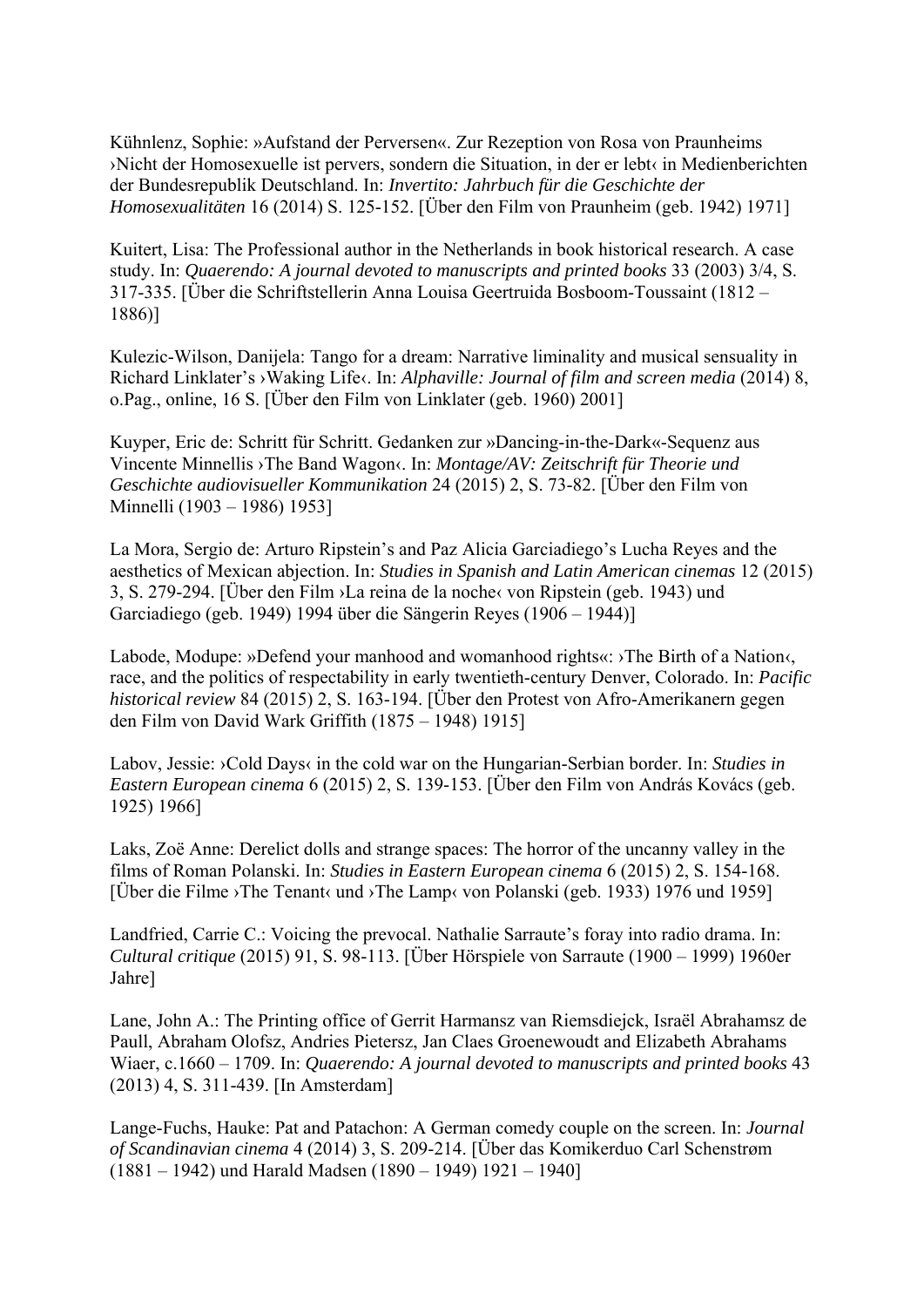Larsen, Peter: Drømmer og prosjekter. En norsk pressemans historie. In: *Pressehistorisk tidsskrift* (2012) 17, S. 50-69. [Über den Journalisten und Fotografen in Norwegen und in den USA Edvard Larssen (1840 – 1898)]

Larson, Susan: Cinematic hybridity and new ontologies of the camera in Nemesio M. Sobrevila's »cine retaguardia«. In: *Hispanic research journal* 9 (2008) 4, S. 339.353. [Über den Film ›El sexto sendido‹ von Sobrevila (1889 – 1969) 1929]

Larsson, Mariah u. Anna Westerstahl Stenport: Documentary filmmaking as colonialist propaganda and cinefiminist intervention: Mai Zetterling's ›Of Seals and Men‹ (1979). In: *Film history: An international journal* 27 (2015) 4, S. 106-129. [Über den TV-Dokumentarfilm von Zetterling (1925 – 1994)]

Lascar, Alex: Balzac critique littéraire de la ›Revue parisienne<. À propos de »Jean Cavalier« d'E. Sue (1840). In: *L'Année balzacienne* 9 (2008) S. 43-62. [Über Honoré de Balzac (1799 – 1850)]

Lascar, Alex: Balzac et Sue: Échanges à feuilletons mouchetés. In: *L'Année balzacienne* 11 (2010) S. 201-221. [Über Honoré de Balzac (1799 – 1850) und Eugène Sue (1804 – 1857) als Journalisten]

Latsis, Dimitrios: Landscape in motion: Muybridge and the origins of chronophotography. In: *Film history: An international journal* 27 (2015) 3, S. 1-40. [Über Landschaftsfotografie von Eadweard Muybridge (1830 – 1904) 1867 und 1872]

Lawrence, Michael: »Bombed into stardom!« Roddy McDowell, »British evacuee star« in Hollywood. In: *Journal of British cinema and television* 12 (2015) 1, S. 45-62. [Über den Filmschauspieler McDowell (1928 – 1998) 1941 – 1944]

Le Gras, Gwénaëlle: Edwige Feuillière dans le star-système français des années d'aprèsguerre vu par ›Cinémonde‹. In: *Studies in French cinema* 15 (2015) 1, S. 37-55. [Über die Schauspielerin Feuillière (1907 – 1998) in der Berichterstattung der Filmzeitschrift 1945 – 1958]

Lehtisalo, Anneli: Finnish ›Ecstasy‹ arrives: Nordic eroticism as a strategy for foreign distribution. In: *Journal of Scandinavian cinema* 5 (2015) 2, S. 87-92. [Über den Film ›The Milkmaid‹ von T. J. Särkkä (1890 – 1975) 1953]

Lecler, Romain: Chris Marker, le sceau du secret. Enquêter sur un refus d'entretien. In: *Genèses: Sciences sociales et histoire. Revue trimestrielle* (2015) 98, S. 131-147. [Über den Schriftsteller und Dokumentarfilmer Marker (1921 – 2012]

Lecteurs/spectateurs d'Alexander Kluge. Ed. Grégory Cormann, Jeremy Hamers, Céline Letawe. In: *Cahiers d'etudes germaniques* (2015) 69, S. 7-193. [Themenheft mit Einleitung und 11 Beiträgen über den Filmemacher und Schriftsteller Kluge (geb. 1932) seit 1961, hier nicht einzeln verzeichnet]

Lee, C. P.: The Marx Brothers, the early years. In: *Comedy studies* 3 (2012) 1, S. 65-74. [Über die Komödianten-Truppe 1926]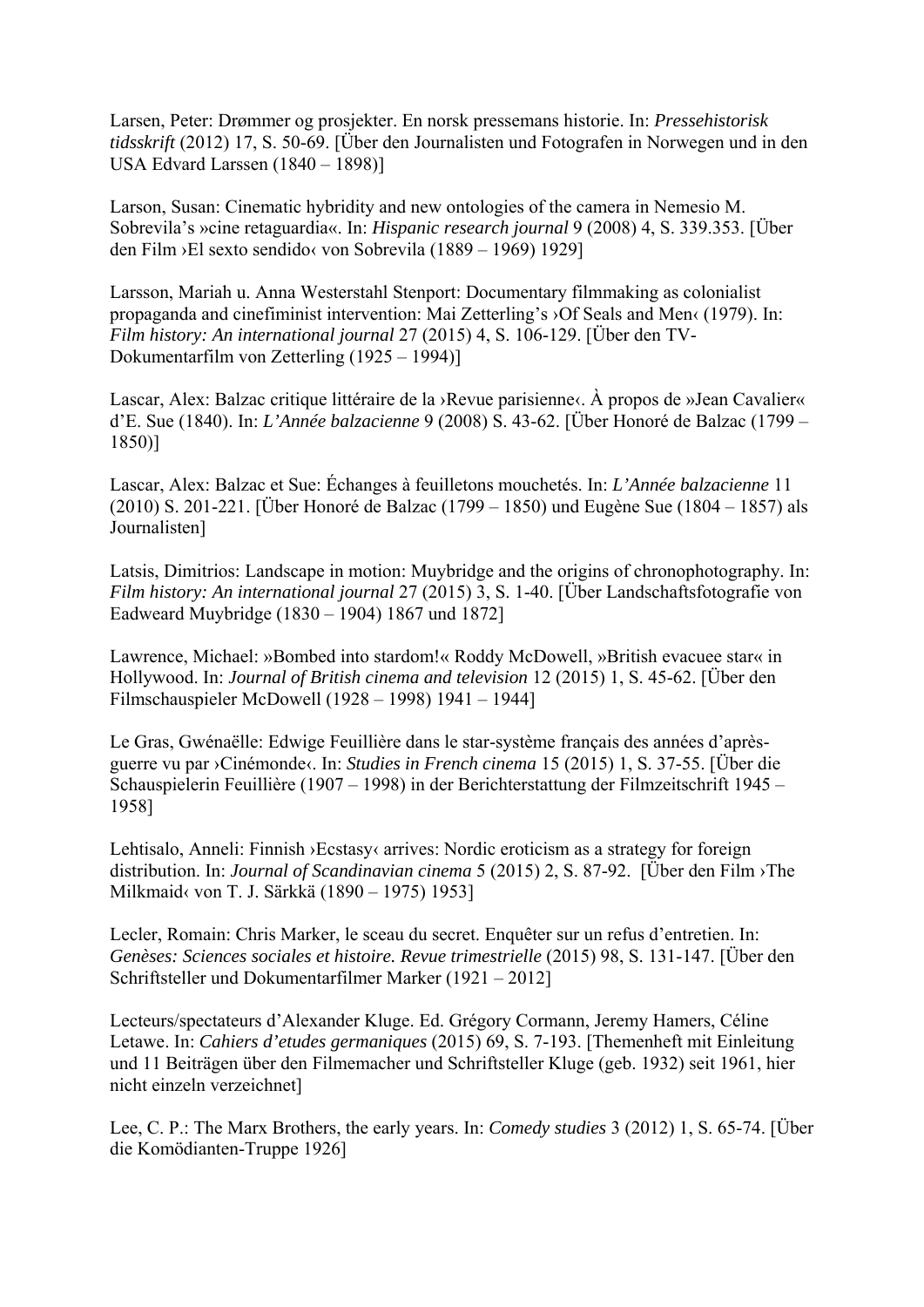Lehmann, Johannes: Faktum, Anekdote, Gerücht. Zur Begriffsgeschichte der »Thatsache« und Kleists ›Berliner Abendlättern‹. In: *Deutsche Vierteljahresschrift für Literaturwissenschaft und Geistesgeschichte* 89 (2015) 3, S. 307-322. [Über den Sprachgebrauch in der Zeitung von Heinrich von Kleist (1777 – 1811) 1810 – 1811]

Lensing, Leo A.: Der Amateur Theodor Beer. Landschaftsfotograf, kontroverser Porträtist und Albumkünstler in Wien um 1900. In: *Fotogeschichte: Beiträge zur Geschichte und Ästhetik der Fotografie* 35 (2015) 135, S. 5-18. [Beer (1866 – 1919)]

Leon, Anna: Vielfältige Konzepte des Choregrafischen in Tanz und Film. Die Ballets Suédois und ihr Stück »Relâche«. In: *Montage/AV: Zeitschrift für Theorie und Geschichte audiovisueller Kommunikation* 24 (2015) 2, S. 17-36. [Über das Ballett von Francis Picabia (1879 – 1953) 1924 und den zugehörigen Film ›Entr'acte‹ von René Clair (1898 – 1981) 1924]

Leveque, James: Futurism's first war: Apocalyptic space in F. T. Marinetti's writings from Tripoli. In: *Romance notes* 55 (2015) 3, S. 425-438. [Über den Schriftsteller und Politiker Filippo Tommaso Marinetti (1876 – 1944) 1911]

Levéziel, Frédéric: Le Génie aristocratique du capitaine de Bœldieu dans ›La grande illusion‹. In: *The French review* 89 (2015/2016) 2, S. 81-97. [Über den Film von Jean Renoir (1894 – 1979) 1937]

Lewis, Adam: »A Traitor to his brethren«?: John Brown Russwurm and the ›Liberia Herald‹. In: *American periodicals: A journal of history, criticism, and bibliography* 25 (2015) 2, S. 112-123. [Über den Journalisten und Politiker Russwurm (1799 – 1851) und seine Zeitungen ›Freedom Journal‹ 1827 und ›Liberia Herald‹ 1830 – 1834]

Lewis, Jill: Mobilising working women in red Vienna: Käthe Leichter and the Vienna Arbeiterkammer. In: *L'Homme: Europäische Zeitschrift für feministische Geschichtswissenschaft* 26 (2015) 2, S. 151-160. [Über die Frauenrechtlerin und Journalistin Leichter (1895 – 1942)]

Ligensa, Annemone: Clint Eastwood's US audience 1964 – 2009: A reception-oriented approach to star analysis. In: *Celebrity studies* 3 (2012) 2, S. 232-248. [Über den Filmschauspieler und Regisseur Eastwood (geb. 1930)]

Lillemose, Jacob u. Karsten Wind Meyhoff: At the mercy of Gaia: Deep ecological unrest and America's fall as nature's nation in >Kingdom of the Spiders<. In: *Culture unbound: Journal of current cultural research* 7 (2015) 3, S. 386-410. [Über den Film von John Cardos (geb. 1929) 1977]

Linden, Huub van der: Printing music in Italy around 1700: Workshop practices at the Silvani firm in Bologna. In: *The Papers of the Bibliographical Society of America* 109 (2015) 4, S. 491-532. [Über den Verleger und Komponisten Giuseppe Antonio Silvani (1672 – 1727/8), seinen Vater und Bruder]

Lippe, Gerd von der: Nanna With, et tilbakeblikk på sportsjournalistikken. In: In: *Pressehistorisk tidsskrift* (2013) 20, S. 72-95. [Über die Journalistin und Musikerin With  $(1874 - 1965)$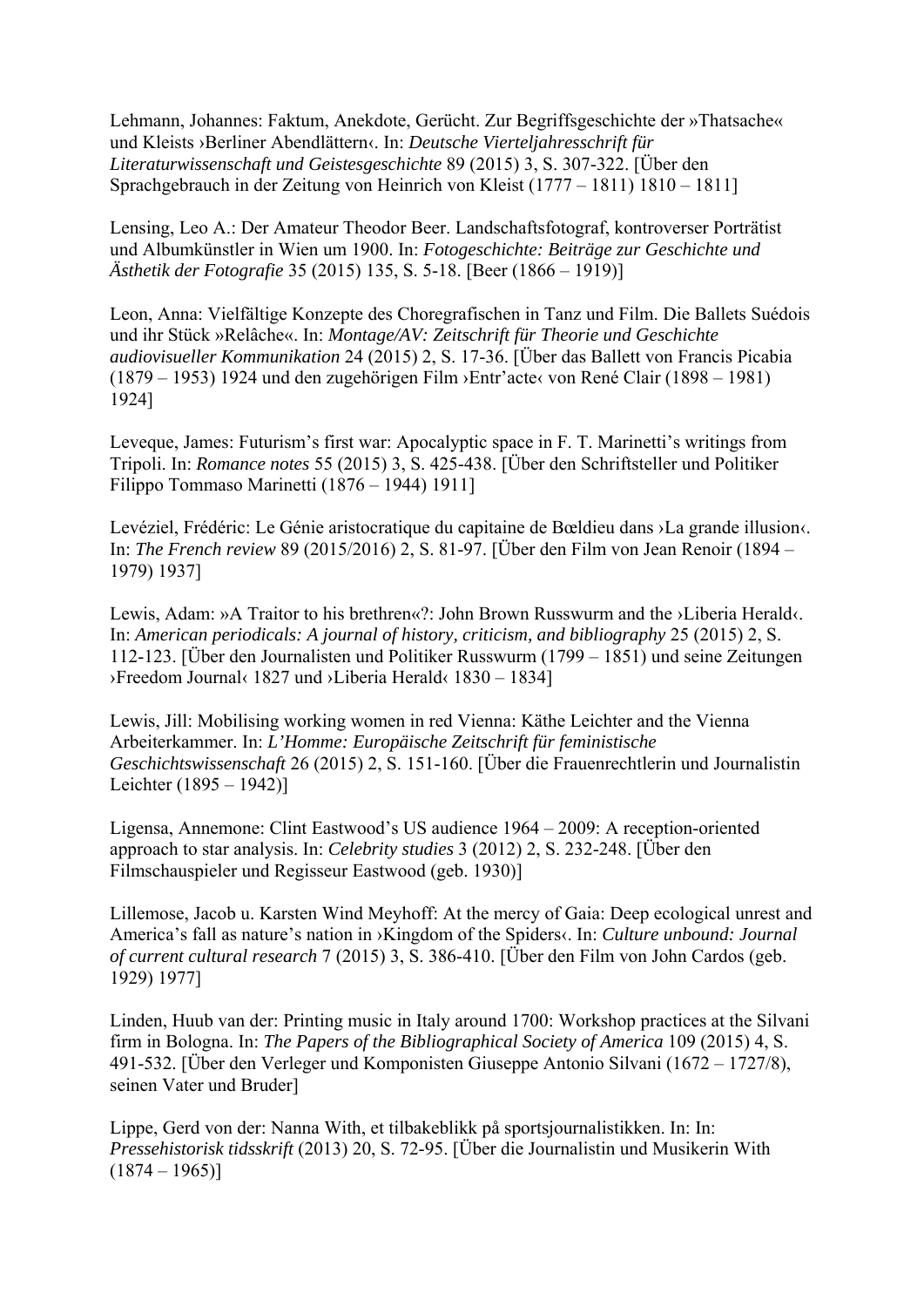Lobato, Ana: Líbero Luxardo e a produção de cinejornais no Pará nas décadas de 1940 e 1950. In: *Significação: Rivista de cultura audiovisual* 42 (2015) 44, S. 294-317. [Über den Dokumentarfilmer Luxardo (1908 – 1980)]

Lobbes, Tessa u. Reine Meylaerts: Cultural mediators and the circulation of cultural identities in interwar bilingual Belgium: The case of Gaston Pullings (1885 – 1941). In: *Orbis litterarum: International review of litterary studies* 70 (2015) 5, S. 405-436. [Über den Lyriker und Schriftsteller]

Lockyer, Sharon: An Extra slice of Jo Brand. In: *Critical studies in television: An international journal ...* 10 (2015) 2, S. 118-128. [Über die Schauspielerin Brand (geb. 1957) seit 1980]

Löw, Andrea: Documenting as a »passion and obsession«: Photographs from the Lodz (Litzmannstadt) Ghetto. In: *Central European history* 48 (2015) 3, S. 387-404. [Über Fotos von Mendel Grossman (1913 – 1945) und Henryk Ross (1910 – 1991) 1939 – 1944]

Loiperdinger, Martin: Lumière's ›Arrival of the Train‹: Cinema's founding myth. In: *The Moving image: The journal …* 4 (2004) 1, S. 89-118. [Über den Filmstreifen von Louis Lumière (1864 – 1948) 1895]

Lommen, Mathieu: Helmut Salden: His book-jackets and monograms. In: *Quaerendo: A journal devoted to manuscripts and printed books* 28 (1998) 2, S. 141-151. [Über den Buchkünstler Salden (1910 – 1996)]

Long, Derek: Reconstructing ›Rose Hobart‹: Joseph Cornell's recutting of ›East of Borneo‹. In: *New review of film and television studies* 13 (2015) 4, S. 313-353. [Über den Film von Cornell (1903 – 1972) 1936 mit Material des Films von George Melford (1877 – 1961) 1931]

Lopez Rodríguez, Mercedes: De la prensa literaria al libro: José María Vergara en la formación del hispanismo en Colombia (1858 – 1866). In: *Revista de crítica literaria latinoamericana* 41 (2015) 82, S. 53-72. [Über den Herausgeber und Redakteur Vergara  $(1831 - 1872)$ 

Low, Morris: American photography during the Allied Occupation of Japan: The work of John W. Bennett. In: *History of photography* 39 (2015) 3, S. 263-278. [Über den Fotografen Bennett (1915 – 2005) 1945 – 1952]

Lüscher, Aurore: Dans les brumes de l'historiographie: ›Les Gaz mortels‹ (Abel Gance, 1916). In: *1895: Revue de l'Association Française de Recherche sur l'Histoire du Cinéma* (2013) 69, S. 44-69. [Über den Film von Gance (1889 – 1981)]

Lüthi, Lorenz M.: How Udo wanted to save the world in »Erich's Lamp Shop«: Lindenberg's concert in Honecker's East Berlin, the NATO double-track decision and Communist economic woes. In: *Contemporary European history* 24 (2015) 1, S. 83-103. [Über das Konzert des Sängers Udo Lindenberg (geb. 1946) vom 25.10.1983 und sein politisches Umfeld]

Luks, Leonid: Georgij Fedotov über die russische und die europäische Krise der ersten Hälfte des 20. Jahrhunderts. In: *Forum für osteuropäische Ideen- und Zeitgeschichte* 19 (2015) 1, S. 35-86. [Über den Historiker und Publizisten Fedotov (1886 – 1951) 1918 – 1926]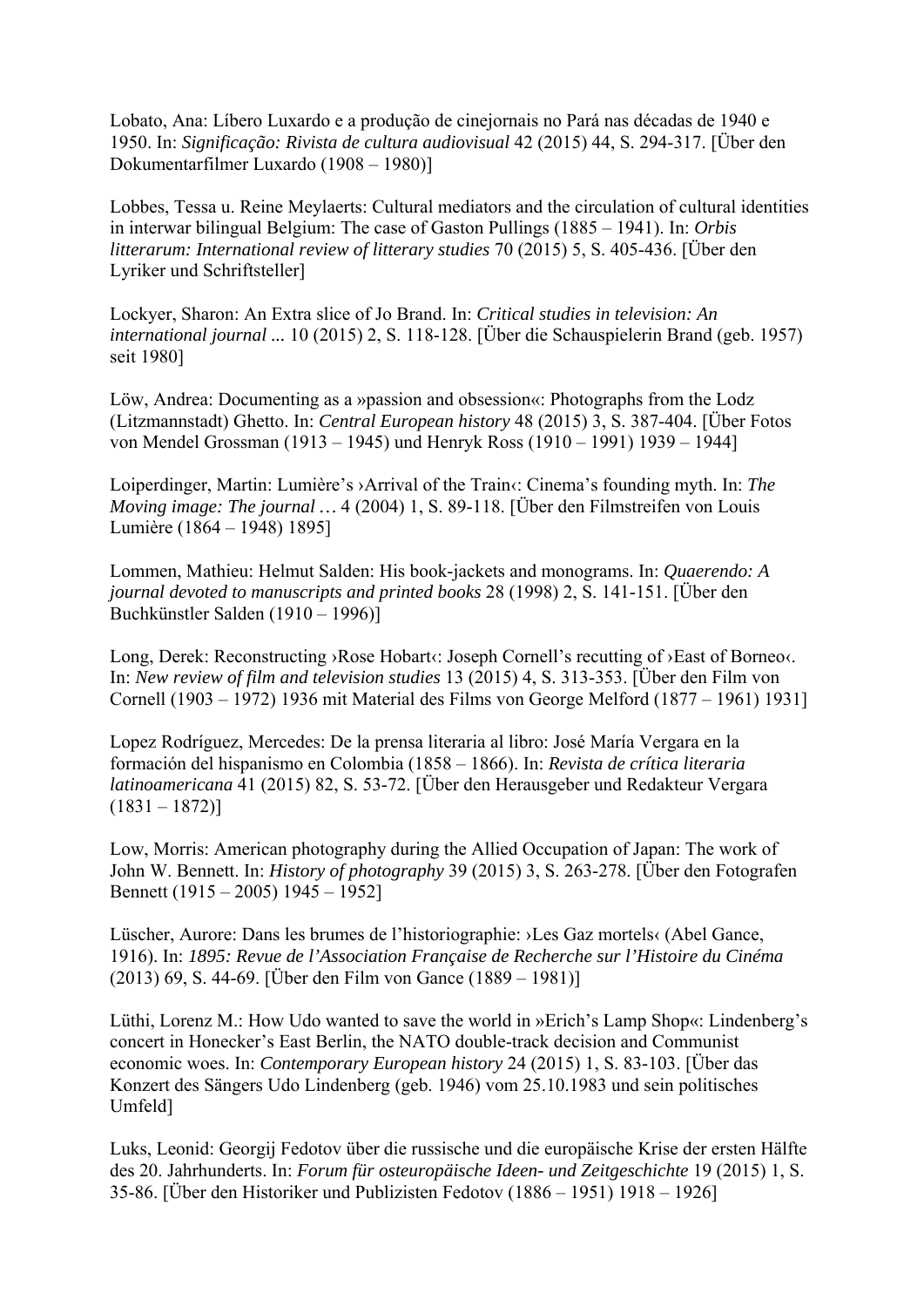Lumbroso, Olivier: Exil et intimité dans les »Lettres à Alexandrine«. In: *Les Cahiers naturalistes* 61 (2015) 89, S. 329-344. [Über Briefe des Schriftstellers und Journalisten Émile Zola (1840 – 1902) 1898 – 1901]

Lumby, Catharine: Reshaping public intellectual life: Frank Moorhouse and his milieu. In: *Media International Australia MIA* (2015) 156, S. nicht bekannt. [Über den Journalisten und Schriftsteller Moorhouse (geb. 1938) in den 1960er – 1970er Jahren]

Lumsden, Linda: Socialist muckraker John Kenneth Turner: The twenty-first century relevance of a journalist/activist's career. In: *American journalism: A journal of media history*  32 (2015) 3, S. 282-306. [Turner (1879 – 1948)]

Lunde, Arne: Through a laugh darkly: Comedy in the films of Ingmar Bergman. In: *Journal of Scandinavian cinema* 4 (2014) 3, S. 239-254. [Bergman (1918 – 2007) 1952 – 1964]

Lustosa de Oliveira, Lilia: Ni dolly, ni dollar. Caméra à la main, décolonisation en tête. In: *1895: Revue de l'Association Française de Recherche sur l'Histoire du Cinéma* (2015) 77, S. 68-91. [Über den Film ›Arraial do Cabo‹ von Mário Carneiro (1930 – 2007) und Paulo Cesar Saraceni (1933 – 2012) 1959]

Ma, Jean: Circuitous action: Revenge cinema. In: *Criticism* 57 (2015) 1, S. 47-70. [Über die Filme ›Kill Bill‹ 1 und 2 von Quentin Tarantino (geb. 1963) 2003 und 2004]

Machado, Patrícia: Imagens que faltam, imagens que restam: A tortura em ›Cabra marcado para morrer‹. In: *Significação: Rivista de cultura audiovisual* 42 (2015) 44, S. 271-293. [Über den Dokumentarfilm von Eduardo Coutinho (1933 – 2014) 1984]

Macnamara, Liz: The ›Daily Truth‹. In: *Script & print: Bulletin of the Bibliographical Society of Australia and New Zealand* 24 (2000) 1, S. 15-23. [Über die Kolumne unter dem Pseudonym Madge in der Zeitung ›Barrier Daily Truth‹ in Broken Hill, Victoria, Australien, 1907 – 1910]

MacQueen, Scott: Midsummer dream, midwinter nightmare: Max Reinhardt and Shakespeare versus the Warner Bros. In: *The Moving image: The journal …* 9 (2009) 2, S. 30-103. [Über den Film ›A Midsummer Night's Dream‹ von Reinhardt (1873 – 1943) und William Dieterle (1893 – 1972) 1935]

Magalhães Nogueira, Lisandro u. Ícaro San Carlo Máximo Sampaio: O Olhar entre o bem e o mal no melodrama: Um estudo de ›O medo consumo en alma‹. In: *Revista famecos: Mídia, cultura e tecnologia* 20 (2013) 2, S. 337-353. [Über den Film ›Angst essen Seele auf‹ von Rainer Werner Fassbinder (1945 – 1982) 1974]

Maguire, Roberta S.: From fiction to fact: Zora Neale Hurston and the Ruby McCollum trial. In: *Literary journalism studies* 7 (2015) 1, S. 17-34. [Über die Berichte von Hurston (1891 – 1960) 1953]

Mahyuddin, Ahmad u. Yuen Beng Lee: Negotiating class, ethnicity and modernity: The »Malaynisation« of P. Ramlee and his films. In: *Asian journal of communication* 25 (2015) 4, S. 408-421. [Über den Schauspieler und Regisseur Ramlee (1929 – 1973)]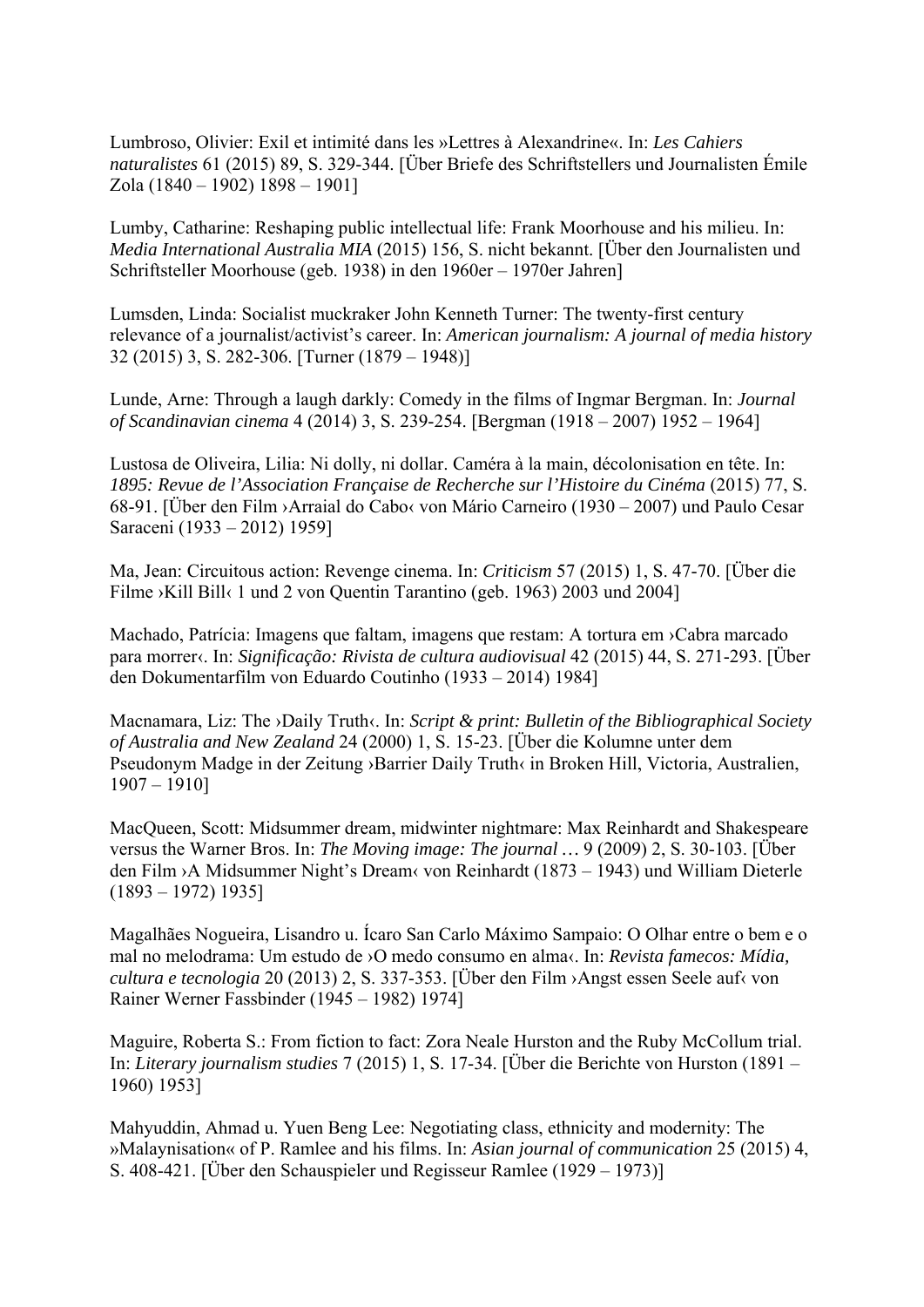Makela, Maria: Rejuvenation and regen(d)eration: >Der Steinachfilm<, sex glands, and Weimar-era visual and literary culture. In: *German studies review* 38 (2015) 1, S. 35-62. [Über den Dokumentarfilm von Curt Thomalla (1890 – 1939) 1923 über die Thesen von Eugen Steinach]

Manfredi, Marco: Risorgimento e tradizioni municipali: Il viaggio di propaganda di Vincenzo Gioberti nell'Italia del 1848. In: *Memoria e ricerca: Rivista di storia contemporanea* (2013) 44, S. 7-23. [Über den Politiker und Philosophen Gioberti (1801 – 1852)]

Mangun, Kimberley u. Jeremy J. Chatelain: For »The cause of civil and religious liberty«: Abner Cole and the Palmyra, New York, ›Reflector‹. In: *American journalism: A journal of media history* 32 (2015) 2, S. 184-205. [Über den pseudonymen Redakteur der Zeitung, erschienen 1825 – 1914, Cole (1783 – 1835)]

Marsh, Steven: The »Pueblo« travestied by Fernán Gómez's >El extraño viaje‹ (1964). In: *Hispanic research journal* 4 (2003) 2, S. 133-149. [Über den Film von Fernando Fernán Gómez (1921 – 2007)]

Martin, Marie u. Laurent Véray: ›La Chambre verte‹ de François Truffaut, »remake« secret du ›Paradis perdu‹ d'Abel Gance. Du culte des morts à celui du cinéma. In: *Cinémas: Revue d'études cinématographiques* 25 (2014/2015) 2/3, S. 75-95. [Über den Film von Truffaut (1932 – 1984) 1978 in Bezug auf den Film von Gance (1889 – 1981) 1940]

Martin, Marie: Le »Remake« secret: Généalogie et perspectives d'une fiction théorique. In: *Cinémas: Revue d'études cinématographiques* 25 (2014/2015) 2/3, S. 13-32. [Am Beispiel des Films ›The Griffers‹ von Stephen Frears (geb. 1941) 1991 als vermeintliches Remake des Films ›Psycho‹ von Alfred Hitchcock (1899 – 1980) 1960]

Martire, Antony: Recasting the liberal-democratic male subject in Mario Monicelli's ›La Grande Guerra‹. In: *Romance notes* 55 (2015) 3, S. 385-394. [Über den Film von Monicelli  $(1915 - 2010) 1959$ 

Maslen, Keith. Puritan printers in London: The Dawks family 1627 – 1737. In: *Script & print: Bulletin of the Bibliographical Society of Australia and New Zealand* 25 (2001) 1/2, S. 87- 106.

Maslen, Keith: Samuel Richardson of London printer: Further extending the canon. In: *Script & print: Bulletin of the Bibliographical Society of Australia and New Zealand* 36 (2012) 3, S. 133-154. [Über den Autor und Drucker Richardson (1689 – 1761)]

Massot, Gilles: Jules Itier and the Lagrené mission. In: *History of photography* 39 (2015) 4, S. 319-347. [Über den Fotografen Itier (1802 – 1877) in Asien 1840er Jahre]

Matoff, Susan: William Jerdan and ›The Literary Gazette‹. In: *The Wordsworth circle* 46 (2015) 3, S. 190-197. [Über den Redakteur der Zeitschrift Jerdan (1782 – 1867) 1817 – 1850]

Maxwell, Anne: Framing the Asia-Pacific: The Gerhard Sisters at the St. Louis World's Fair. In: *History of photography* 39 (2015) 3, S. 227-241. [Über die Fotografinnen Emme Gerhard (1872 – 1946) und Mayme Gerhard (1876 – 1955) 1904]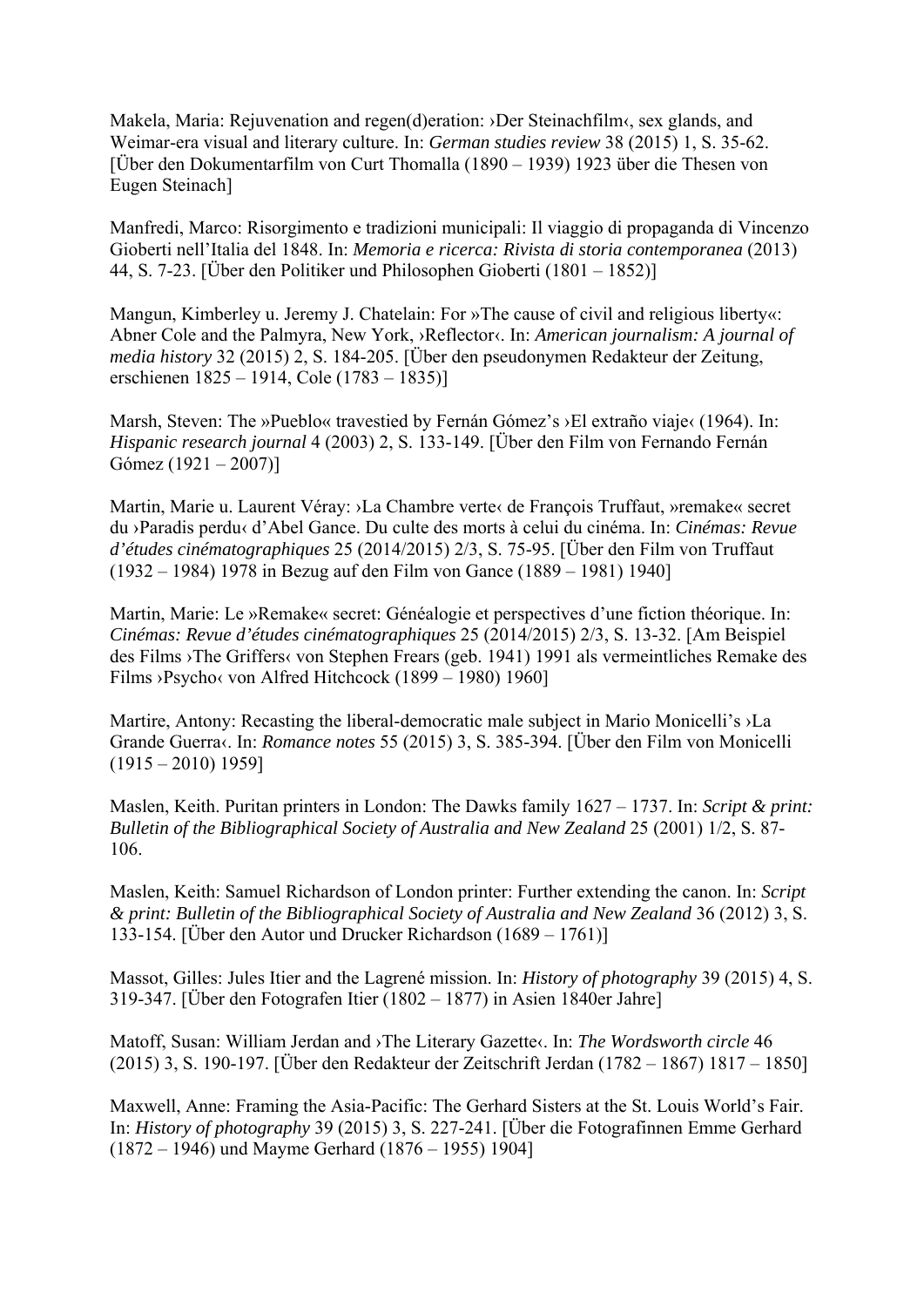Mazierska, Ewa: The Ideal and reality of work in the 1970s films of Krysztof Kieslowski. In: *Studies in Eastern European cinema* 6 (2015) 1, S. 64-81. [Kieslowski (1941 – 1996)]

McGrath, William: Grace Dayton, a children's illustrator who also portrayed young women. A biographical sketch. In: *International journal of comic art* 14 (2012) 2, S. 239-263. [Dayton  $(1877 - 1936)$ 

McKay, Iain: Kropotkin, Woodcock and ›Les Temps Nouveaux‹. In: *Anarchist studies* 23 (2015) 1, S. 62-85. [Über Peter Kropotkin (1842 – 1921) als Mitarbeier der anarchistischen Zeitschrift Paris 1895 – 1914 in der Interpretation von George Woodcock (1912 – 1995)]

McKinney, Mark: »Les Mésaventures de M. Bêton« by Léonce Petit: Reflexivity and satire in an early French comic book inspired by Rodolphe Töpffer. In: *International journal of comic art* 15 (2013) 1, S. 2-34. [Über den Comic von Petit (1839 – 1884) erschienen zuerst in ›Le Hanneton‹ 1867 – 1868]

McQueen, Kate: Into the courtroom: Paul »Sling« Schlesinger and the origins of German literary trial reportage. In: *Literary journalism studies* 7 (2015) 2, S. 8-27. [Über den Journalisten Schlesinger (1878 – 1928) nebst 4 ins Englische übersetzte Artikel von Schlesinger aus ›Vossische Zeitung‹, S. 28-35]

McVeigh, Joseph: The Cold War in the coffeehouse. Hans Weigel and his circle of writers in the Café Raimund. In: *Journal of Austrian studies* 48 (2015) 3, S. 65-88. [Über den Literaturkritiker und Schriftsteller Weigel (1908 – 1991) 1947 – Ende der 1950er Jahre]

Means-Shannon, Hannah: Strength and the supernatural: Navigating liminal zones in the Herakles tradition and Alan Moore's ›Tom Strong‹. In: *International journal of comic art* 14 (2012) 1, S. 251-266. [Über den Comic von Moore (geb. 1953) seit 1999]

Meeus, Hubert: Zacharias Heyns, sometime apprentice to Moretus, becomes the first merchant/publisher in Amsterdam. In: *Quaerendo: A journal devoted to manuscripts and printed books* 38 (2008) 4, S. 381-397. [Über den Drucker und Kupferstecher Heyns (1566 – 1630)]

Meesters, Gert: Willy Vandersteen and his legacy: Comics publishing in Antwerp from 1945 to the present day. In: *De Gulden passer. Tijdschrift voor boekwetenschap* 92 (2014) 1, S. 125-142. [Über den Comic-Zeichner Vandersteen (1913 – 1990)]

Meierhofer, Christian: Die Gemeinschaft der Bücher und der Große Krieg. Strategien kulturpolitischer Erneuerung im Verlag Eugen Diederichs. In: *Zeitschrift für Germanistik* N.F. 25 (2015) 2, S. 408-413. [Über den von Diederichs (1867 – 1930) 1896 gegründeten Verlag 1908 – 1918]

Melero, Alejandro: Hormones and silk. Gay men in the Spanish film comedies of the transition to democracy (1976 – 1981). In: *Journal of homosexuality* 60 (2013) 10, S. 1450- 1474. [Insbes. am Beispiel von Filmen von Antonio Ozores Puchol (1928 – 2010)]

Mellen, Roger P.: John Wilkes and the constitutional right to a free press in the United States. In: *Journalism history* 41 (2015) 1, S. 2-10. [Über den Politiker und Journalisten Wilkes  $(1725 - 1797)$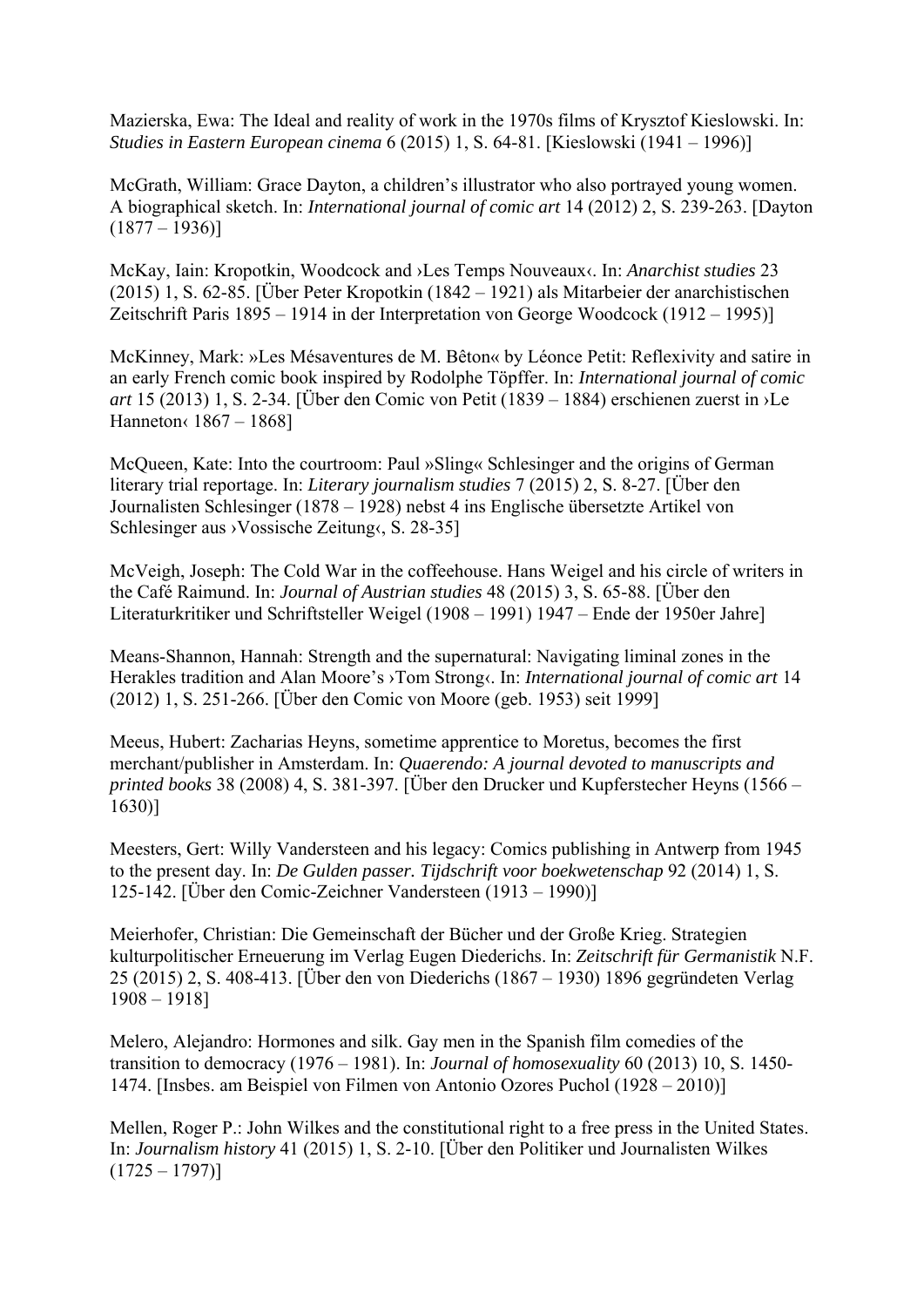Mellette, Justin: Serialization and empire in Neil Gaiman's ›The Sandman‹. In: *Studies in the novel* 47 (2015) 3, S. 319-334. [Über den Comic von Gaiman (geb. 1960) 1988 – 1996]

Melnick, Ross: Rethinking Rothafel: Roxy's forgotten legacy. In: *The Moving image: The journal …* 3 (2003) 2, S. 62-95. [Über den Filmtheatermanager Samuel »Roxy« Rothafel  $(1881 - 1936)$ 

Meyers, Jeffrey: Lee Miller and Martha Gellhorn: Parallel lives. In: *The Antioch review* 73 (2015) 1, S. 56-65. [Über die Photojournalistinnen Miller (1907 – 1977) und Gellhorn (1908 – 1998)]

Milazzo, Renaud: Les Ventes de livres d'emblèmes par l'officine plantinienne de 1566 – 1570. In: *De Gulden passer. Tijdschrift voor boekwetenschap* 93 (2015) 1, S. 7-35. [Über Druckerei und Verlag von Christoph Plantin (1514 – 1589)]

Minich, Julie A.: Rehabilitating neoliberalism: Disability representation in the films of Alejandro González Iñárritu and Guillermo Arriaga. In: *The Journal of popular culture* 48 (2015) 5, S. 970-988. [Über 3 Filme von Iñárritu (geb. 1963) und Arriaga (geb. 1958) 2000, 2003, 2006]

Misek, Richard: Trespassing Hollywood: Property, space, and the »appropriation film«. In: *October: Art, theory, criticism, politics* (2015) 153, S. 132-148. [Über Postproduction anhand der Videofilme ›Los Angeles Plays Itself‹ von Thom Andersen (geb. 1943) 2003 und ›The Clock‹ von Christian Marclay (geb. 1955) 2011]

Missio, Stefano: Une »Affaire Ivens« en Italie. L'histoire de ›L'Italia non é un paese povero‹. In: *1895: Revue de l'Association Française de Recherche sur l'Histoire du Cinéma* (2015) 75, S. 84-95. [Über den Dokumentarfilm von Joris Ivens (1898 – 1989) für RAI 1959]

Mitchell, Lee Clark: »Is there actually any Jiménez?«: Believing as seeing in ›The Three Burials of Melquiades Estrada‹. In: *Quarterly review of film and video* 32 (2015) 5, S. 446- 455. [Über den Film von Tommy Lee Jones (geb. 1946) 2005]

Moller, Sabine: Possibly confused viewers? Zur Aneignung von Geschichte im Blockbuster-Kino. In: *Literatur in Wissenschaft und Unterricht LWU* 46 (2013) 2/3, S. 123-132. [Über den Film ›Forrest Gump‹ von Robert Zemeckis (geb. 1952) 1994]

Monday, Chris: An Intellectual's revolt against the sun: Alexander Chayanov and Abram Bragin's ›Albidum‹ (1928). In: *Russian history. Histoire russe* 42 (2015) 3, S. 304-342. [Über den verloren gegangenen Film ›Albidum: A Victory over the Sun‹ von Leonid Obolensky (1902 – 1991) mit den Autoren Chayanov (1893 – 1937) und Bragin (1893 – 1937)]

Moody-Turner, Shirley: »Dear Doctor Du Bois«: Anna Julia Cooper, W. E. B. Du Bois, and the gender politics of black publishing. In: *MELUS: The journal of the Society for the Study of the Multi-Ethnic Literature of the United States* 40 (2015) 3, S. 47-68. [Über die Autorin und Lehrerin Cooper (1858 – 1964) und den Journalisten William Edward Burghardt Du Bois  $(1868 - 1963)$  1923 – 1932]

Moore, P. G.: Gilbert Dempster Fisher (1906 – 1985): The BBC's »Hut Man«, Scottish naturalist, children's author and radio broadcaster. In: *Archives of natural history* 42 (2015) 2,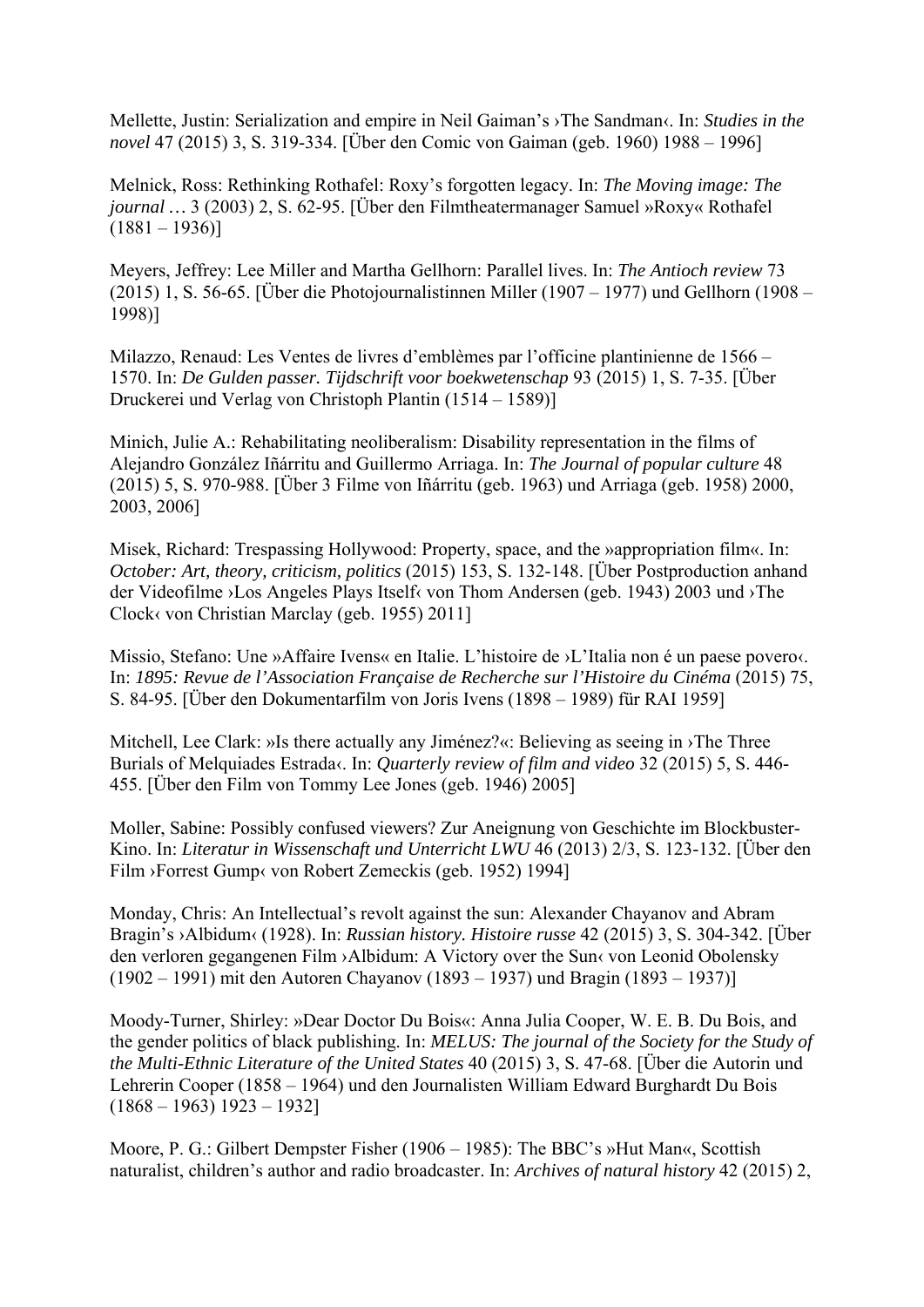S. 344-354. [Über den Lehrer, Autor, Zeitschriftenherausgeber und Hörfunkjournalisten in «Hut Country« in Schottland von den 1930er Jahren bis 1956]

Moreno-Díaz, Carmen: ›La niña de tus ojos‹ (1998) a la luz de ›Carmen la de Triana‹ (1938): Parodia y subversión de la identidad española. In: *Hispanic research journal* 16 (2015) 4, S. 355-369. [Über die Filme von Fernando Trueba (geb. 1955) und Florián Rey (1894 – 1962)]

Morin, Emilie: W. B. Yeats and broadcasting, 1924 – 1965. In: *Historical journal of film, radio and television* 35 (2015) 1, S. 145-175. [Über Mitarbeit und Einfluss von William Butler Yeats (1865 – 1935)]

Morsey, Rudolf: Fritz Gerlich (1883 – 1934). Ein vergeblicher Warner vor der nationalsozialistischen Gefahr. In: *Forum für osteuropäische Ideen- und Zeitgeschichte* 19 (2015) 1, S. 15-34. [Über den Archivar und Chefredakteur der Zeitschrift ›Der gerade Weg‹]

Mortimer, Claire: Angry old women: Peggy Mount and the performance of female ageing in the British sitcom. In: *Critical studies in television: An international journal ...* 10 (2015) 2, S. 71-86. [Über die Schauspielerin Mount (1915 – 2001) 1958 – 1964]

Moss, Eloise: The Scrapbooking detective: Frederick Porter Wensley and the limits of »celebritiy« and »authority« in inter-war Britain. In: *Social history* 40 (2015) 1, S. 58-81. [Über den hochrangigen Polizisten Wensley (1865 – 1949), seine Zeitungsausschnittsammlung über sich und ihre Verwendung in seiner Autobiographie 1931]

Munro, Jenny: »Avec la participation exceptionelle de…«: Riffaterrean readings of the ungrammatical performances of Line Renaud and Laura Betti. In: *Studies in European cinema* 12 (2015) 2, S. 118-131. [Über die Auftritte der Schauspielerinnen Renaud (geb. 1928) im Film ›J'ai pas sommeil‹ von Claire Denis (geb. 1946) 1993 und Betti (1927 – 2004) im Film ›À ma sœur!‹ von Catherine Breillat (geb. 1948) 2001]

Murari, Luciana: »Um Soberbo mostruário de atrações«: A vivência da rua na crônica urbana do ›Diario de Noticias‹ (1925 – 1930). In: *Revista famecos: Mídia, cultura e tecnologia* 21 (2014) 1, S. 100-122. [Über die Kolumne von Roque Callage (1886 – 1931) in der Zeitung in Porto Allegre, Brasilien]

Musser, Charles: Carl Marzani and the Union Films: Making left-wing documentaries during the Cold War, 1946-53. In: *The Moving image: The journal …* 9 (2009) 1, S. 104-160. [Über den politischen Aktivisten, Verleger und Dokumentarfilmer Marzani (1912 – 1994)]

Nagib, Lúcia: Panaméricas utópicas: Entranced and transient nations in ›I Am Cuba‹ (1964) and ›Land in Trance‹ (1967). In: *Hispanic research journal* 8 (2007) 1, S. 79-90. [Über die Filme von Glauber Rocha (1939 – 1981) und Mikhail Kalatozov (1903 – 1973)]

Nakagaki, Kotaro: Expanding female Manga market: Shungiku Uchida and the emergence of the autobiographical essay. In: *International journal of comic art* 14 (2012) 1, S. 236-250. [Über die Comic-Zeichnerin Uchida (geb. 1959) seit 2001]

Natterman, Ruth: The Italian-Jewish writer Laura Orvieto (1876 – 1955) between intellectual independence and social exclusion. In: *Quest. Issues in contemporary Jewish history* (2014) 8, o.Pag., 15 S. [Über die Schriftstellerin und Journalistin]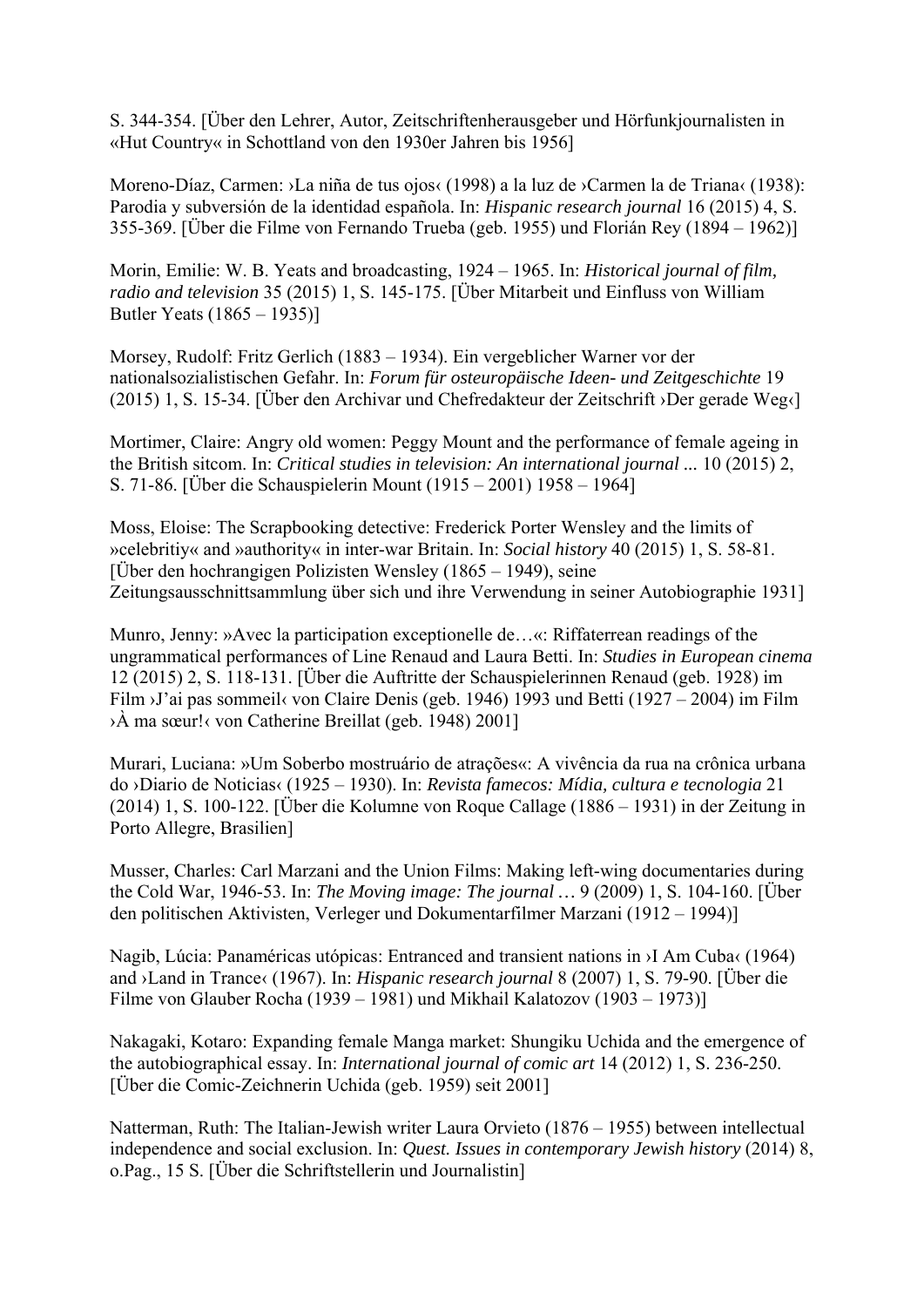Nelson, Barbara A.: D. W. Griffith's foray into Eastern Europe: A recuperation of history. In: *Historical journal of film, radio and television* 35 (2015) 3, S. 401-419. [Über ein nicht realisiertes Filmprojekt von David Wark Griffith (1875 – 1948) in Rumänien]

Neteler, Theo: »Geschmückt von Th. Th. Heine.« Thomas Theodor Heines buchkünstlerische Betätigung für den Insel-Verlag. In: *Aus dem Antiquariat* N.F. 13 (2015) 2, S. 66-75. [Über den Karikaturisten und Buchgestalter Heine (1867 – 1948) 1899 – 1910]

Nickl, Benjamin: Orientalism for beginners: Ethnic diversity in Karl-Heinz Käfer's 1990 feature film production ›Lippels Traum‹. In: *Oxford German studies* 44 (2015) 3, S. 311-324. [Käfer (geb. 1948)]

Noguera, María: Aportaciones de Roberto Rossellini al discurso crítico sobre el neorrealismo italiano. In: *Observatorio (OBS\*): E-journal …*7 (2013) 3, S. 19-33. [Über den Filmregisseur Rossellini (1906 – 1977)]

Noguera, María: La Superación de los mitos fundacionales del imperio luso en el cine de João Botelho and Manoel de Oliveira. In: *Communication and society. Comunicación y sociedad* 27 (2014) 3, S. 209-229. [Über die Filme ›Um Adeus Português‹ von Botelho (geb. 1949) 1986 und ›Non, ou a Vã Glória de Mandar‹ von Oliveira (1908 – 2015) 1990]

Nowak, Kai: Der Schock der Authentizität. Der Filmskandal um ›Africa Addio‹ (1966) und antikolonialer Protest in der Bundesrepublik. In: *Werkstatt Geschichte* (2015) 69, S. 37-54. [Über den Film von Gualtiero Jacopetti (1919 – 2011) und Franco Prosperi (1926 – 2004) 1966]

O'Brien, Sarah: »Nous revenons à nos moutons«: Regarding animals in Charles Burnett's ›Killer of Sheep‹. In: *Cinema journal* 54 (2014/2015) 2, S. 21-43. [Über den Film von Burnett (geb. 1944) 1977]

O'Donnell, Marcus: Walking, writing and dreaming: Rebecca Solnit's polyphonic voices. In: *Journalism: Theory, practice and criticism* 16 (2015) 7, S. 936-952. [Über die Journalistin Solnit (geb. 1961) insbes. ihr Buch »Savage Dreams« 1999]

Oeler, Karla: Eisenstein and horror. In: *Journal of visual culture* 14 (2015) 3, S. 317-331. [Über den unvollendeten Film ›Method‹ von Sergej Mikhailovič Ejzenstejn (1898 – 1948) 2002 resp. 1931/1946]

The Office / Urzad. Ed. Richard Raskin. In: *Short film studies* 5 (2015) 1, S. 3-64. [Themenabschnitt zum Film von Krzysztof Kieslowski (1941 – 1996) 1966 mit 13 Kurzbeiträgen, hier nicht einzeln verzeichnet]

Okabe, Tsugumi: From Sherlock Holmes to »Heisei« Holmes: Counter orientalism and post modern parody in Gosho Aoyama's ›Detective Conan‹ Manga series. In: *International journal of comic art* 15 (2013) 1, S. 230-250. [Über die Comic Serie von Aoyama (geb. 1963) seit 1994]

Oldfield, Sybil: Mary Sheepshanks edits an internationalist suffrage monthly in wartime: ›Jus Suffragii‹ 1914-19. In: *Women's history review* 12 (2003) 1, S. 119-134. [Sheepshanks (1872  $-1960$ ]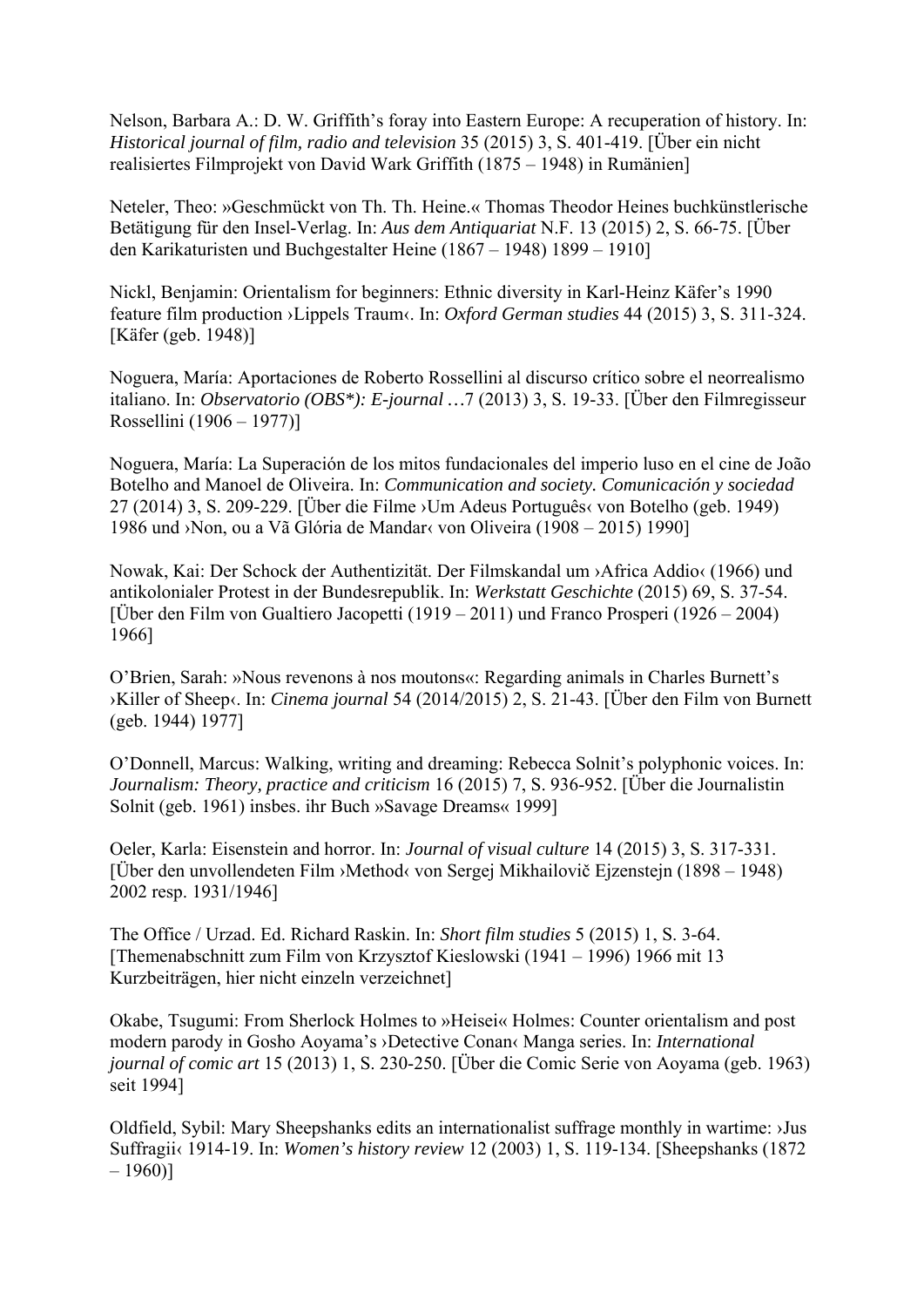Ono, Kosei: Saseo Ono in his ›Nichiyo Hochi‹ days. In: *International journal of comic art* 14 (2012) 1, S. 268-282. [Über den Comic-Zeichner Ono (? – 1954) 1930 – 1950]

Oosterman, Allison: Malcolm Ross and the Samoan »troubles« of 1899. In: *Pacific journalism review* 14 (2008) 2, S. 163-182. [Über den Kriegsberichterstatter Ross (1862 – 1930)]

Opgenoorth, Ernst: Johann Gustav Droysen und seine Briefpartner. Eine kommunikationsgeschichtliche Studie. In: *Jahrbuch zur Liberalismus-Forschung* 27 (2015) S. 149-182. [Über den Politiker und Historiker Droysen (1808 – 1884)]

Orgeron, Devin: Nothing could be finer? George Stoney's ›Tar Heel Family‹ and the Tar Heel State on film. In: *The Moving image: The journal …* 9 (2009) 1, S. 161-182. [Über den Dokumentarfilm von Stoney (1916 – 2012) 1951]

Oscherwitz, Dayna: Monnet changes everything? Capitalism, currency and crisis in Jacques Becker's >Touchez pas au grisbi< (1954) and Jacques Audiard's >Un prophète< (2009). In: *Studies in French cinema* 15 (2015) 3, S. 258-274. [Über die Filme von Becker (1906 – 1960) und Audiard (geb. 1952)]

Ottosen, Rune: Matthias Conrad Peterson og kampen for ytringsfrihet i tiden rundt 1814. In: *Pressehistorisk tidsskrift* (2015) 23, S. 92-111. [Über den Journalisten Peterson (1761 – 1833) in Norwegen]

Overrein, Per: Forbrytersk og landesskadelig eller påtvungent medløperi? Landssviksaken mot Thorvald Aadahl og ›Nationen‹. In: *Pressehistorisk tidsskrift* (2010) 13, S. 85-111. [Über den Prozess gegen den Redakteur Aadahl (1882 – 1962) 1918 – 1942 der Zeitung in Oslo 1948]

Pätzke, Hartmut: Einiges zu Ernst Rudolf Vogenauer, 25. April 1897 in München – 18. August 1969 in Berlin. In: *Imprimatur: Ein Jahrbuch für Bücherfreunde* N.F. 24 (2015) S. 279-300. [Über den Buch- und Briefmarkengraphiker]

Pagnoni Berns, Fernando Gabriel u. Juan Ignacio Rivé: Cibernética y la resbaladiza concepción de humanidad y otredad durante la Guerra Fría: ›The Creation of the Humanoids‹ (1962) and ›Who?‹ (1973). In: *Comunicazioni sociali: Rivista di media, spettacolo e studi culturali* 37 (2015) 3, S. 407-416. [Über die Filme von Wesley Berry (1907 – 1994) resp. Jack Gold  $(1930 - 2015)$ ]

Païni, Dominique: Identification d'un maître. Exposer Antonioni (cahiers de travail). In: *1895: Revue de l'Association Française de Recherche sur l'Histoire du Cinéma* (2014) 72, S. 129-145. [Über die Ausstellung über den Filmregisseur Michelangelo Antonioni (1912 – 2007) in Ferrara 2013]

Palandt, Ralf: Überlebenswille vs. Honorigkeit. Manfred Schmidt im »Dritten Reich«. In: *Deutsche Comicforschung* 11 (2015) S. 96-119. [Über den Comiczeichner Schmidt (1913 – 1999) 1933 – 1945]

Panos, Leah: The Arrival of colour in BBC drama and Rudolph Cartier's colour productions. In: *Critical studies in television: An international journal ...* 10 (2015) 3, S. 101-120. [Cartier  $(1904 - 1994) 1967 - 1969$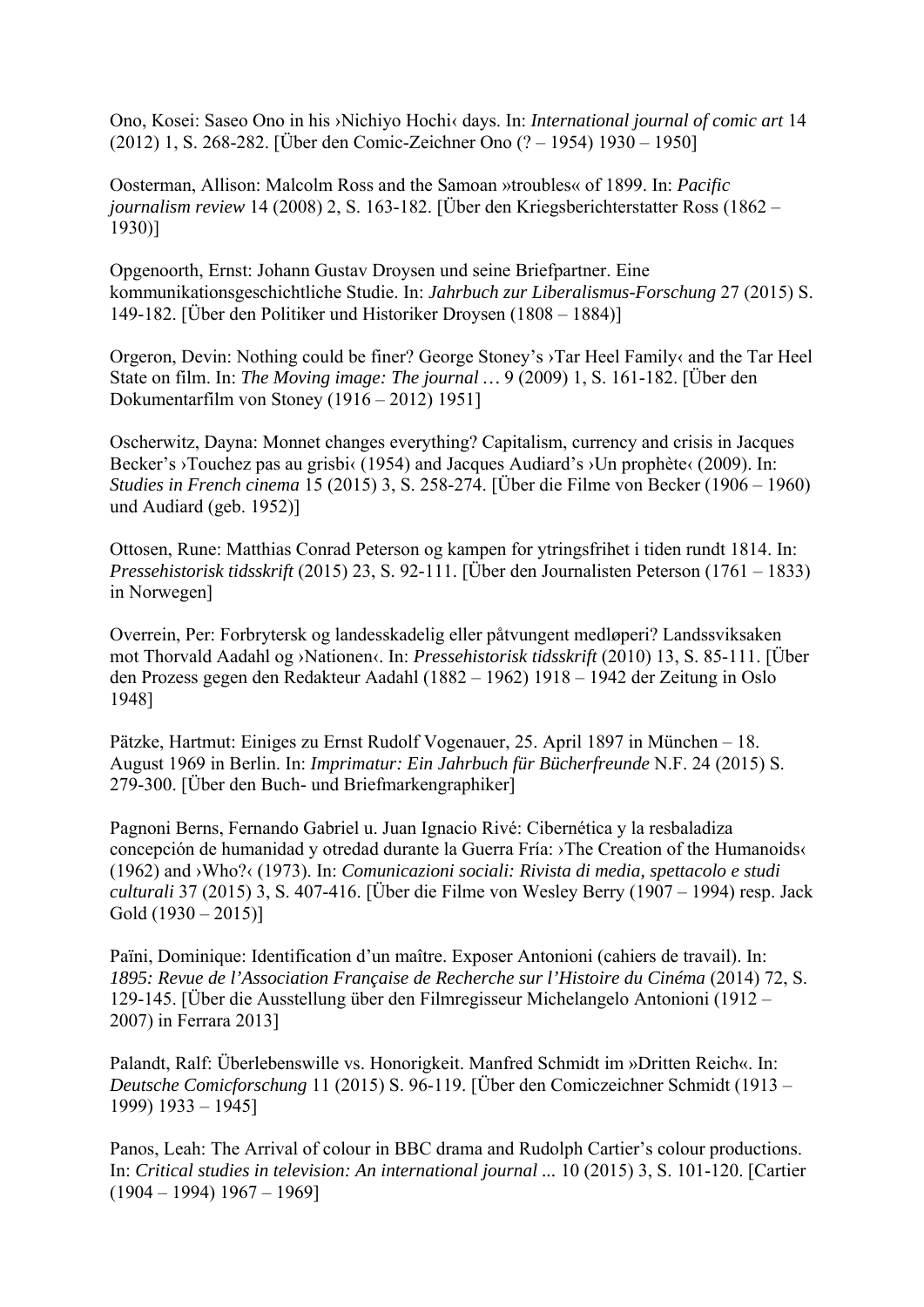Paquet-Deyris, Anne-Marie: John Huston's ›Wise Blood‹ (1980): On Southern prophets and con men. In: *Mise au point: Cahiers …* 7 (2015) o.Pag., online, 23 S. [Über den Film von Huston (1906 – 1987)]

Parejo, Nekane: La Representación de la migración y la figura del Otro en el cine español en la película ›Poniente‹ (Chus Gutiérrez, 2002). In: *Observatorio (OBS\*): E-journal …*8 (2014) 2, S. 143-153. [Gutiérrez (geb. 1962)]

Parker, Stephen G.: Mediatising childhood religion: The BBC, John G. Williams and collective worship for schools in England, 1940 – 1978. In: *Paedagogica historica* 51 (2015) 5, S. 614-630. [Über den Pastor und Journalisten für den Kinderfunk Williams (keine Lebensdaten bekannt) 1940 – 1950er Jahre]

Parkinson, Anna: Adorno on the airwaves: Feeling reason, educating emotions. In: *German politics and society: Journal …*32 (2014) 1, S. 43-59. [Über Beiträge im Hörfunk von Theodor W. Adorno (1903 – 1969) 1960]

Paul Bonnetain. Dossier. Ed. Frédéric Da Silva. In: *Les Cahiers naturalistes* 57 (2011) 85, S. 4-146. [Themenabschnitt mit 10 Beiträgen über den Journalisten und Schriftsteller Bonnetain (1858 – 1899), hier nicht einzeln verzeichnet]

Pause, Johannes: Der Antagonismus der Räume und die Militanz des Blicks. Gillo Pontecorvos ›Battaglia di Algeri‹. In: *Werkstatt Geschichte* (2015) 69, S. 23-36. [Über den Film von Pontecorvo (1919 – 2006) 1966]

Paz, Mariano: Las Leyes del deseo: Sexualida, anomia y nación en el cine de Carlos Reygadas. In: *Bulletin of Spanish studies* 92 (2015) 7, S. 1063-1077. [Über 4 Filme von Reygadas (geb. 1971) seit 2002]

Pencek, Eric: Intolerable anonymity: Robert Wedderburn and the discourse of ultraradicalism. In: *Nineteenth-century contexts: An interdisciplinary journal* 37 (2015) 1, S. 61- 77. [Über den Schriftsteller und Journalisten in Jamaica Wedderburn (1762 – 1835/36)]

The Perfect Human / Det Perfekte Menneske. Ed. Richard Raskin. In: *Short film studies* 5 (2015) 2, S. 121-166. [Themenabschnitt über den Film von Jørgen Leth (geb. 1937) 1967 mit 9 Kurzbeiträgen, hier nicht einzeln verzeichnet]

Perriam, Chris: Victoria Abril in transnational context. In: *Hispanic research journal* 8 (2007) 1, 27-38. [Über die Filmschauspielerin Abril (geb. 1959) seit 1984]

Peters, Julian: Explain yourself: >The Projector(1971) by Martin Vaughn-James and the reinvention of narrative. In: *International journal of comic art* 15 (2013) 2, S. 344-360. [Über den Comic von Vaughn-James (1943 – 2009)]

Petersen, Anne Helen: What to do with a coffin full of sugar: Gloria Swanson, Kenneth Anger, and self-authorship in the star-collection. In: *The Moving image: The journal …* 13 (2013) 2, S. 81-98. [Über den Prozess gegen den Avantgarde-Filmer und Autor Anger (geb. 1927) wegen Verleumdung der Schauspielerin Swanson (1899 – 1983) 1976]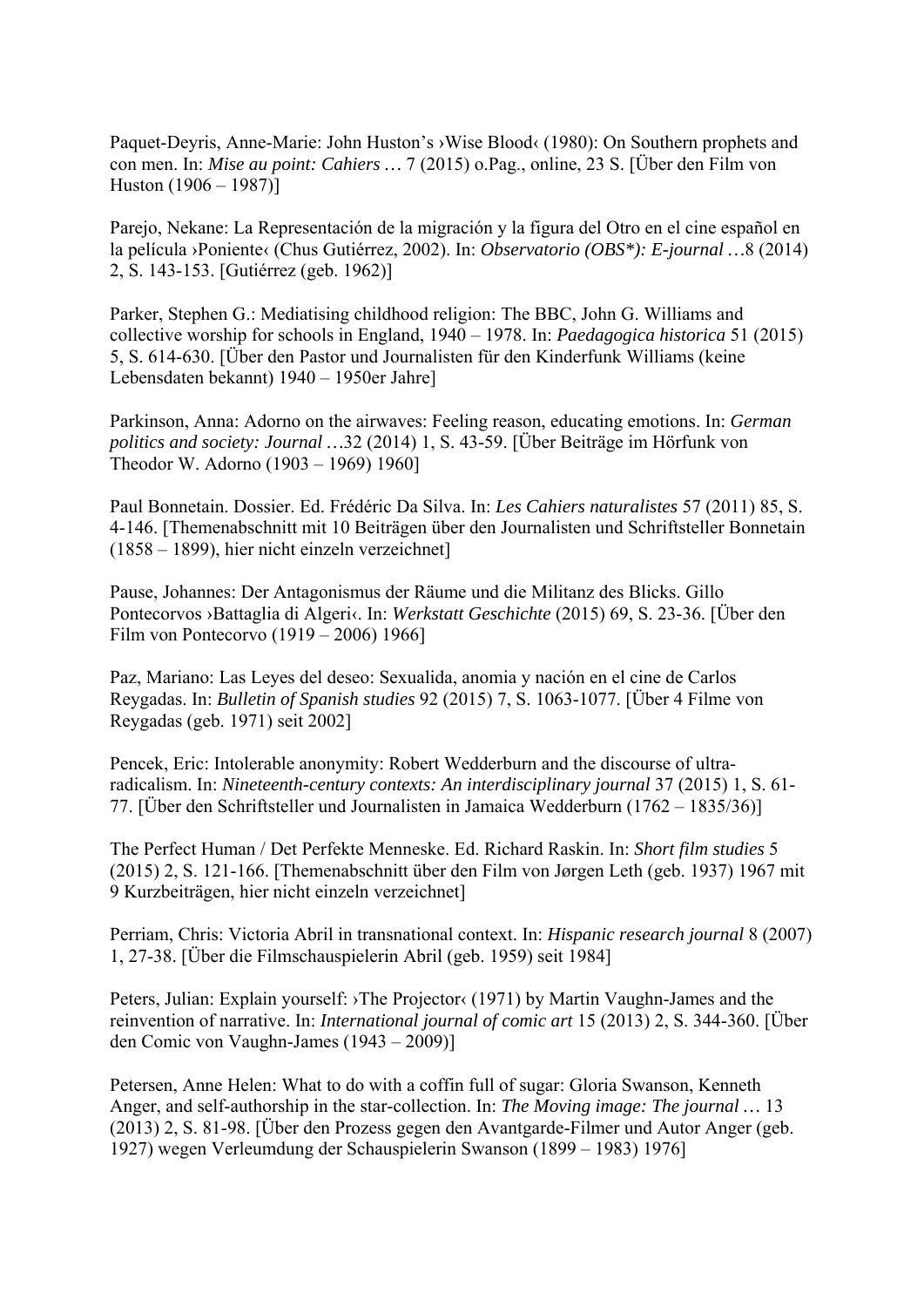Peterson, Elizabeth u. Michael Aronson: No birds, no bees, no moralizing: Lester F. Beck, progressive educational filmmaker. In: *The Moving image: The journal …* 14 (2014) 1, S. 49- 70. [Beck (1909 – 1977)]

Petras, Ole: Vom Machen, Schreiben, Lesen. Zur Transversalität des politischen Liedes. Das Beispiel Franz Josef Degenhardt. In: *Wirkendes Wort* 65 (2015) 2, S. 249-260. [Über den Liedermacher Degenhardt (1931 – 2011)]

Pflueger, Pennie: The Piano and female subjectivity: Kate Chopin's »The Awakening« (1899) and Jane Champion's ›The Piano‹ (1993). In: *Women's studies* 44 (2015) 4, S. 468-498. [Über den Roman von Chopin und den Film von Champion (geb. 1954)]

Pick, Anat: Reflexive realism in René Clément's ›Forbidden Gardens‹. In: *Yale French studies* (2015) 127, S. 205-220. [Über den Film von Clément (1913 – 1996) 1952]

Pierse, Siofra: Marquise Émilie Du Châtelet as »Lady Newton«: Prefatory nuances and problematic ambiguities in the writing of an early-modern female scientist. In: *Women's studies* 44 (2015) 8, S. 1156-1177. [Über die Philosophin, Naturwissenschaflerin und Publizistin Gabrielle-Émilie Le Tonnelier de Breteuil, Marquise Du Châtelet (1706 – 1749)]

Pilick, Eckhart: Mit Flügeln aus Wachs. Joachim Koch, eine biografische Skizze. In: *Exil: Forschung, Erkenntnisse, Ergebnisse* 35 (2015) 1, S. 54-70. [Über den Gründer der Zeitschrift ›Exil‹ Koch (1937 – 1982)]

Pinsker, Shachar: A Modern (Jewish) woman in a café: Leah Goldberg and the poetic space of the coffeehouse. In: *Jewish social studies* 21 (2014/2015) 1, S. 1-48. [Über die Lyrikerin, Schriftstellerin und Literaturkritikerin Goldberg (1911 – 1970)]

Piretto, Gian Pietro: Un Pacifista nel cinema staliniano: ›Okraina‹ di Boris Barnet (1933). In: *Memoria e ricerca: Rivista di storia contemporanea* (2015) 49, S. 43-53. [Über den Film von Barnet (1902 – 1965)]

Planes Pedreño, José Antonio u. Pedro Luis Pérez Díaz: The Visual poetry in the film criticism of Ángel Fernández-Santos. In: *Communication and society* 28 (2015) 4, S. 125-141. [Über Fernández-Santos (1934 – 2004) in der Zeitung ›El País‹ 1982 – 2004]

Pol, Gerwin van der: Spectator's trust as an indicator of film authorship. Is Vinterberg a film »auteur«? In: *Studies in European cinema* 12 (2015) 1, S. 19-34. [Über den Filmregisseur Thomas Vinterberg (geb. 1969) seit 1998]

Pomri, Gerson Luis: Lost in translation. The translations of Wilhelm Busch's illustrated stories in Brazil. In: *International journal of comic art* 14 (2012) 1, S. 432-452. [Busch (1832  $-1908$ ]

Poniatowska, Elena: El Retrato del viento: Manuel Álvarez Bravo. In: *Bulletin of Spanish studies* 92 (2015) 7, S. 1051-1062. [Über den Fotografen Álvarez Bravo (1902 – 2002)]

Potemkin – Meisel. Edmund Meisel und die »Wiener Fassung« des ›Panzerkreuzer Potemkin‹ von Sergej M. Eisenstein. Ed. Martin Reinhart, Thomas Tode. In: *Maske und Kothurn* 61 (2015) 1, S. 7-110. [Themenheft zum Film von Sergej Michailovic Ejzenstejn (1898 – 1948)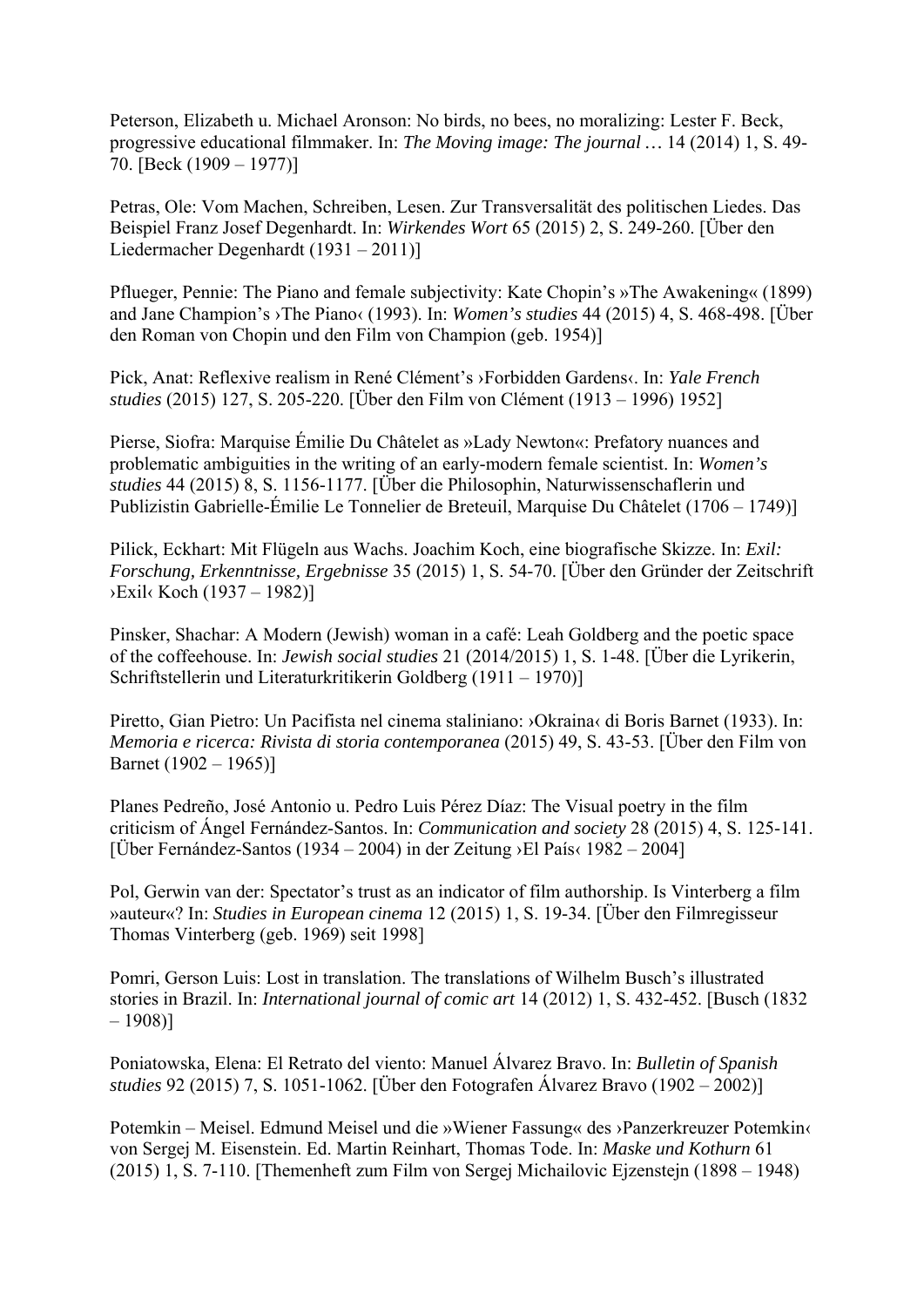1925 resp. 1926 mit der Musik von Meisel (1894 – 1930) mit Einleitung und 5 Beiträgen und 7 Nachdrucken, davon 3 hier einzeln verzeichnet]

Powrie, Phil: Money talks: The logorrheic masquerade in two films from 1934. In: *Studies in French cinema* 15 (2015) 3, S. 207-224. [Über die Filme ›Ces messieurs de la Santé‹ von Pierre Colombier (1896 – 1958) und ›La Banque Nemo‹ von Marguerite Viel (1894 – 1976)]

Pozzo, Annette: Giuseppe Martini und der internationale Antiquariatshandel zu Beginn des 20. Jahrunderts. In: *Aus dem Antiquariat* N.F. 13 (2015) 3/4, S. 140-149. [Über den Antiquar Martini (1870 – 1944)]

Pradel, Marga u. Hans-Eberhard Pradel: Die Schriftstellerin Emmy von Dincklage und ihre »Geschichten aus dem Emslande«. In: *Emsländische Geschichte* 19 (2012) S. 554-571. [Über die Heimatschriftstellerin und Journalistin Dincklage (1825 – 1891)]

Pribilsky, Jason: Developing selves: Photography, Cold War science and »backwards« people in the Peruvian Andes, 1951 – 1966. In: *Visual studies* 30 (2015) 2, S. 131-150. [Über die ethnologischen Fotografien von John Collier, Jr., (1913 – 1992)]

Price, Hollie: A »Somewhat homely« stardom: Michael Denison, Dulcie Gray and refurnishing domestic modernity in the postwar years. In: *Journal of British cinema and television* 12 (2015) 1, S. 25-44. [Über das Schauspielerpaar Denison (1915 – 1998) und Gray  $(1915 - 2011)$  1945 – 1953]

Prysthon, Angela: Espaço e paisagem nos filmes de Patrick Keiller. In: *Revista famecos: Mídia, cultura e tecnologia* 21 (2014) 3, S. 1140-1167. [Über den Filmemacher Keiller (geb. 1950) seit den 1980er Jahren]

Punnett, Ian: The Mixed dish: Harry Shearer and the golden age of radio satire. In: *Journal of radio and audio media* 22 (2015) 2, S. 148-163. [Über den Schauspieler und Hörfunksprecher Shearer (geb. 1943) in den 1960er Jahren]

Punnett, Ian: Would Eye lie to you?: Reexamining CBS' reported phone response to ›Murrow versus McCarthy‹. In: *Southwestern mass communication journal* 30 (2014/2015) 2, o.Pag., online, 22 S. [Über die Interview-Sendung des Journalisten Edward R. Murrow (1908 – 1965) mit Senator Joseph P. McCarthy CBS, 9.3.1954]

Purcell, Jennifer: »Behind the blessed shelter of the microphone«: Managing celebrity on the early BBC, Mabel Constanduros, 1925 – 1957. In: *Women's history review* 24 (2015) 3, S. 372-388. [Über die Schauspielerin und Hörfunksprecherin Constanduros (1880 – 1957)]

Quadros, Jussara: Telegrafia e modernização da imprensa nas crônicas de Machado de Assis. In: *Revista famecos: Mídia, cultura e tecnologia* 20 (2013) 3, S. 756-775. [Über den Schriftsteller und Journalisten Joaquim Maria Machado de Assis (1839 – 1908) 1870er – 1890er Jahre]

Rabenstein-Michel, Ingeborg: Petite sociologie de la frustration chez Claire Bretécher, ou: La médiation franco-allemande par BD. In: *Frankreich-Forum: Jahrbuch* … 14 (2014) S. 87- 100. [Über die Comic-Serie ›Les Frustrés‹ von Bretécher (geb. 1940) 1975 – 1980]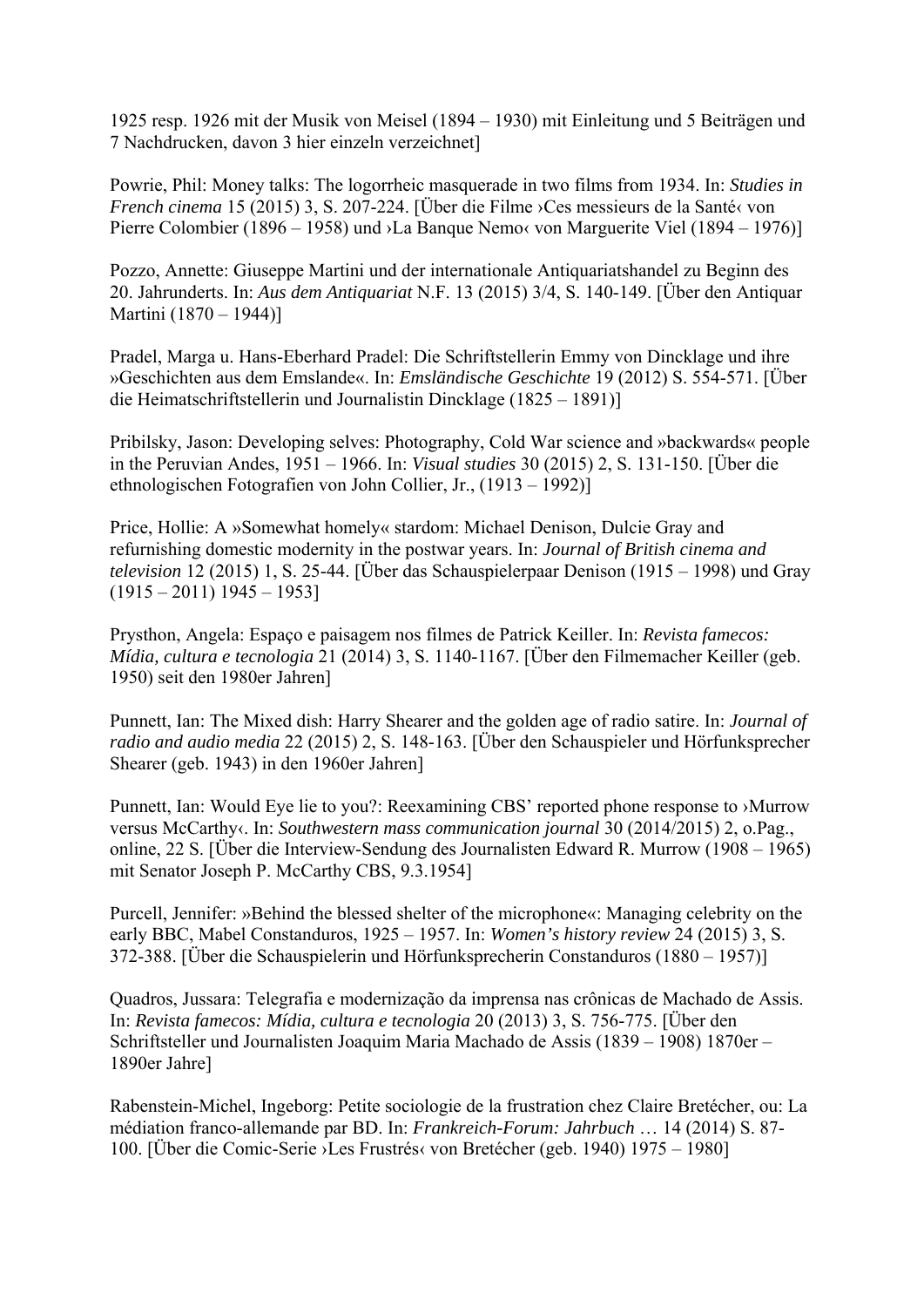Racine, Olivier: Les Films 8 mm de Heinz Brockmann, cinéaste et chaffeur dans le marine de guerre allemande (Kriegsmarine). In: *1895: Revue de l'Association Française de Recherche sur l'Histoire du Cinéma* (2014) 74, S. 112-131. [Über den Amateurfilmer Brockmann (1916  $-$  ?) 1940 – 1945]

Rafaelić, Daniel: An der blauen Adria. Politik und Folklore in der deutsch-jugoslawischen Koproduktion ›Die Korallenprinzessin‹ (1937). In: *Filmblatt* 20 (2015) 58/59, S. 68-81. [Über den Film von Viktor Janson (1884 – 1960)]

Ragaru, Nadège: The Female body of Jewish suffering: The cinematic recreation of the Holocaust in the Bulgarian-East German co-production >Zved/Sterne< (1959). In: *L'Homme: Europäische Zeitschrift für feministische Geschichtswissenschaft* 26 (2015) 2, S. 103-118. [Über den Film von Konrad Wolf (1925 – 1982)]

Rahn, Thomas: Von neuen Tafeln. Typographische Schriftbilder und Interpretamente bei Friedrich Nietzsche. In: *Kodex: Jahrbuch der Internationalen Buchwissenschaftlichen Gesellschaft* 5 (2015) S. 183-208. [Über die Gestaltung seiner Werke durch Nietzsche (1844 – 1900)]

Rainer Werner Fassbinder. Ed. Michael Töteberg. In: *Text und Kritik: Zeitschrift für Literatur* (2015) 103, 2. Aufl.: Neufassung, S. 3-153. [Themenheft über den Filmregisseur Fassbinder (1945 – 1982) mit 13 Beiträgen, hier nicht einzeln verzeichnet]

Ramos Monteiro, Lúcia: Remaking a European, post-catastrophic »atmosphere« in 2000s China: Jia Zhangke's ›Still Life‹, iconology and ruins. In: *Cinémas: Revue d'études cinématographiques* 25 (2014/2015) 2/3, S. 97-117. [Über den Film von Jia Zhangke (geb. 1970) 2006 in Bezug auf die Filme ›Germania anno zero‹ von Roberto Rossellini (1906 – 1977) 1948 und ›Il Deserto rosso‹ von Michelangelo Antonioni (1912 – 2007) 1964]

Rashkin, Esther: Psychoanalysis, cinema, history: Personal and national loss in René Clément's ›Forbidden Games‹. In: *Projections: The journal for movies and mind* 3 (2009) 1, S. 53-76. [Über den Film von Clément (1913 – 1996) 1952]

Raymond, Justin: »I love the mayhem more than the love«: Homosocial masculinity in >Sgt. Fury and His Howling Commandos‹. In: *International journal of comic art* 14 (2012) 1, S. 463-473. [Über den Comic von Stan Lee (geb. 1922) und Jack Kirby (1917 – 1994) 1963 – 1981]

Reck Miranda, Szana: Que ›Coisas nossas‹ são estas? Música popular, disco e o início do cinema sonoro no Brasil. In: *Significação: Rivista de cultura audiovisual* 42 (2015) 44, S. 29- 44. [Über den Film von Wallace Downey (1902 – 1967) 1931]

Reddick, Niles: Feeding the birds: Divine intervention by Mary Poppins, a female Christ figure. In: *Journal of popular film and television* 43 (2015) 3, S. 148-156. [Über den Film ›Mary Poppins‹ von Robert Stevenson (1905 – 1986) 1964]

Reichman, Amos: De Bakou à New York, sur les traces de Jacques Schiffrin. In: *Les Temps modernes* 70 (2015) 686, S. 55-79. [Über den Verleger Schiffrin (1892 – 1950)]

Reinecke, Thomas: Der ideale Antiquar. Martin Breslauer (1871 – 1940) und einige seiner Kataloge. In: *Marginalien: Zeitschrift für Buchkunst und Bibliophilie* (2015) 219, S. 56-68.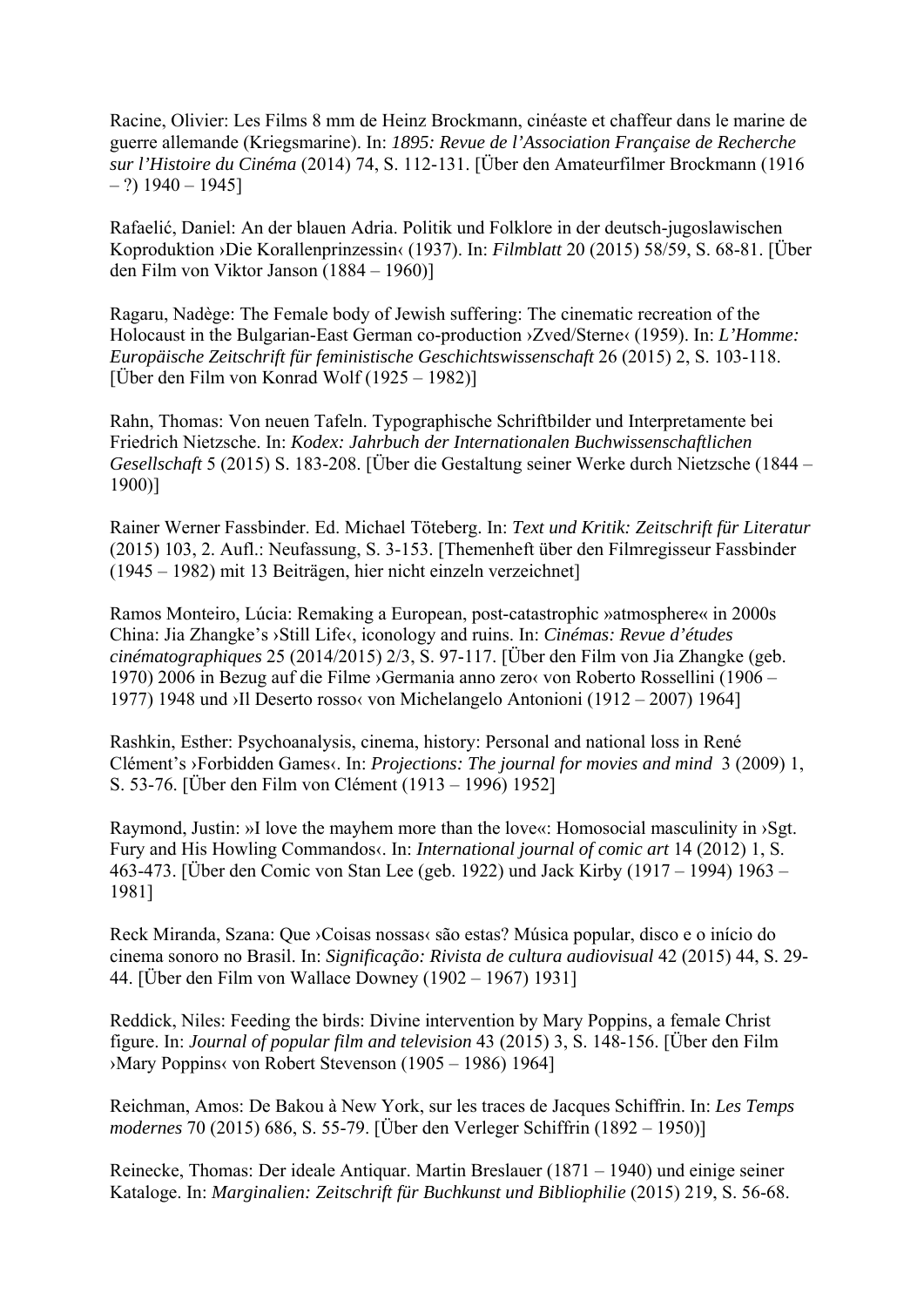Reitböck, Petra: Narrar par sobrevivir? Mitos prehispánicos en ›Hamaca paraguaya‹ de Paz Enzina. In: *Quo vadis Romania? QVR. Zeitschrift für eine aktuelle Romanistik* (2015) 46, S. 39-53. [Über den Film von Enzina (geb. 1971) 2006]

Remes, Justin: Boundless ontologies: Michael Snow, Wittgenstein, and the textual film. In: *Cinema journal* 54 (2014/2015) 2, S. 69-87. [Über den Experimentalfilm ›So Is This‹ von Snow (geb. 1929) 1982]

Renn, Melissa: »The Famous Iwo flag-rising«: Iwo Jima revisited. In: *History of photography* 39 (2015) 3, S. 253-262. [Über die Fotografie von Joe Rosenthal (1911 – 2006) 1945 und seither]

Reske, Christoph: Hat Johannes Gutenberg das Gießinstrument erfunden? Mikroskopischer Typenvergleich an frühen Drucken. In: *Gutenberg-Jahrbuch* 90 (2015) S. 44-63. [Über Gutenberg (um 1400 – 1468) als Drucker der »Bulla turchorum« 1456]

Reynolds, Ann: A History of failure. In: *Criticism* 56 (2014) 2, S. 187-209. [Über den Kurzfilm ›Blonde Cobra‹ von Ken Jacobs (geb. 1933) 1963]

Richard Linklater. Special dossier on Richard Linklater. Ed. Peter Lurie. In: *Film quarterly* 68 (2014/2015) 3, S. 34-72. [Über den Filmregisseur Linklater (geb. 1960) seit 1985 mit Einleitung und 6 Beiträgen, hier nicht einzeln verzeichnet]

Richmond, Scott C.: Vulgar boredom, or what Andy Warhol can teach us about ›Candy Crush‹. In: *Journal of visual culture* 14 (2015) 1, S. 21-39. [Darin über die Kurzfilme ›Stillies‹ von Warhol (1928 – 1987) 1964 – 1966]

Richter, Saskia: Petra Kelly, international green leader: On biography and the peace movement as resources of power in West German politics, 1979 – 1983. In: *German politics and society: Journal …*33 (2015) 4, S. 80-96. [Über die Politikerin und Publizistin Kelly  $(1947 - 1992)$ 

Rickett, Carolyn: »Bad Hair Days« and the good of Pamela Bone's literary journalism. In: *Australian journalism review* 37 (2015) 2, S. 81-94. [Über die Journalistin Bone (1940 – 2008) und ihren Krankheitsbericht 2007]

Riedel, Volker: »Geist und Tat« in Heinrich Manns Essayistik der frühen dreißiger Jahre. In: *Heinrich Mann-Jahrbuch* 28 (2010) S. 9-46. [Mann (1871 – 1950)]

Rinke, Andrea: »The Weekend has landed!« Carnivalesque youth rebellion in the Ecstasy film ›Human traffic‹ (Justin Kerrigan 1999 UK). In: *Studies in European cinema* 12 (2015) 1, S. 35-45. [Kerrigan (geb. 1974)]

Ripley, Marc: Panic at the disco? The liminal position in Luis Buñuel's ›Simón del desierto‹. In: *Hispanic research journal* 16 (2015) 1, S. 15-30. [Über den Film von Buñuel (1900 – 1983) 1965]

Roberts, Ian: Primitive miasmas and the iconography of the future in Fritz Lang's ›Frau im Mond‹ (1929). In: *Studies in European cinema* 12 (2015) 2, S. 97-105. [Lang (1890 – 1976)]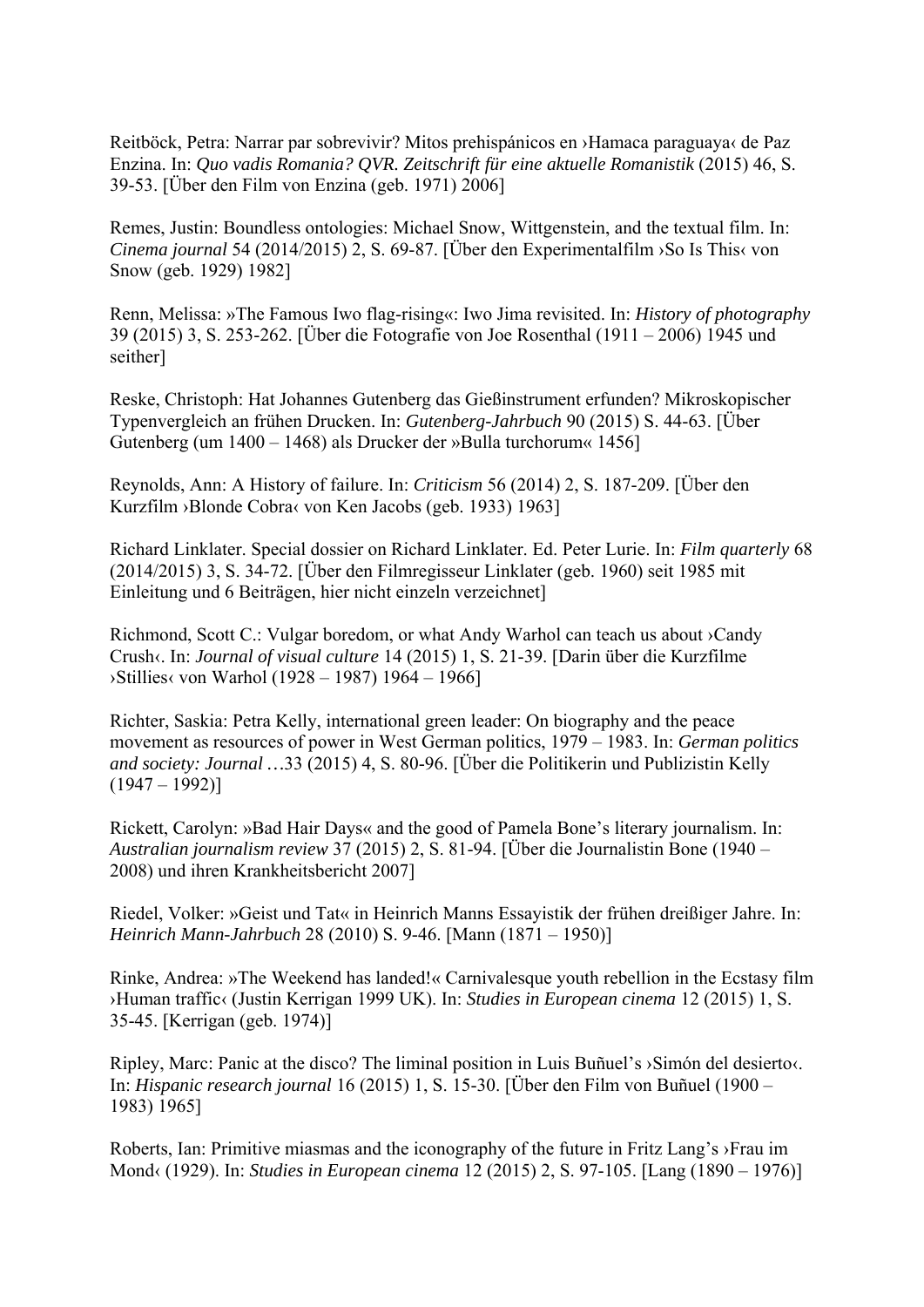Roberts, Nancy: Meridel Le Sueur, Dorothy Day, and the literary journalism of advocacy during the Great Depression. In: *Literary journalism studies* 7 (2015) 1, S. 44-57. [Le Sueur (1900 – 1996) und Day (11897 – 1980) 1930er Jahre]

Rodman, Lawrence: The Wolverton Bible and other visions. In: *International journal of comic art* 14 (2012) 2, S. 348-359. [Über die Illustrationen von Bob Wolverton (1909 – 1978) 1982]

Röhr, Werner: Karl Schmückle als Literaturkritiker im Moskauer Exil 1931 – 1936. In: *Exil: Forschung, Erkenntnisse, Ergebnisse* 35 (2015) 2, S. 4-41. [Über den Philosophen und Redakteur Schmückle (1898 – 1938)]

Røssaak, Eivind: Comedy, love, irony: On Mauritz Stillers ›Thomas Graals Best Film‹. In: *Journal of Scandinavian cinema* 4 (2014) 3, S. 183-192. [Über den Film von Stiller (1883 – 1928) 1917]

Roessler, Gerrit K.: Sounds of the Apocalypse: Preserving Cold War memories in Ulrich Horstmann's radio play ›Die Bunkermann-Kassette‹. In: *German politics and society: Journal …*32 (2014) 1, S. 94-109. [Über das Hörspiel von Horstmann (geb. 1949) 1979]

Rössler, Patrick: »Mich persönlich würmt deren erfolg am meisten«. Die Rolle ökonomischer Motive für die Emigration aus NS-Deutschland: Der Fall Herbert Bayer. In: *Exilforschung: Ein internationales Jahrbuch* 33 (2015) S. 31-54. [Über den Werbegrafiker Bayer (1900 – 1985)]

Rogowski, Christian: »Ein blühender Unsinn«. Irrungen, Wirrungen in Reinhold Schünzels Komödie ›Donogoo Tonka‹ (1936). In: *Filmblatt* 20 (2015) 58/59, S. 50-67. [Über den Film von Schünzel (1888 – 1954)]

Rohrschneider, Michael: Friedrich von Gentz, in digitalem Gewand. Eine neue Quellenpublikation zum »Sekretär Europas« im Jubiläumsjahr des Wiener Kongresses. In: *Geschichte in Wissenschaft und Unterricht* 66 (2015) 11/12, S. 727-737. [Über die Publikation »Gentz digital« zum Politiker und Publizisten Gentz (1764 – 1832)]

Ros, Ofelia: Conflicto social, humor y lenguaje en la literature y el proyecto editorial de Washington Cucurto. In: *Latin American research review* 50 (2015) 2, S. 23-41. [Über den Schriftsteller und Journalisten Santiago Vega pseud. Washington Cucurto (geb. 1971) 2001]

Ross, John C.: Charles Ackers revisited: Bibliographical details and further books. In: *Script & print: Bulletin of the Bibliographical Society of Australia and New Zealand* 36 (2012) 2, S. 30-48. [Über den Verleger und Drucker von ›London Magazine‹ Ackers (keine Lebensdaten bekannt) 1718 – 1725]

Rothman, Steven: »Isn't it ironic«: The films of the Coen Brothers. In: *Comedy studies* 2 (2011) 1, S. 55-62. [Über Filme von Ethan Coen (geb. 1957) und Joel Coen (geb. 1954) seit 1998]

Rothöhler, Simon: Rückkehr des Verdrängten. Eine Mediengeschichte zu John Hustons ›Let There Be Light‹. In: *Mittelweg 36: Zeitschrift …* 24 (2015) 3, S. 4-18. [Über den Film von Huston (1906 – 1987) 1945]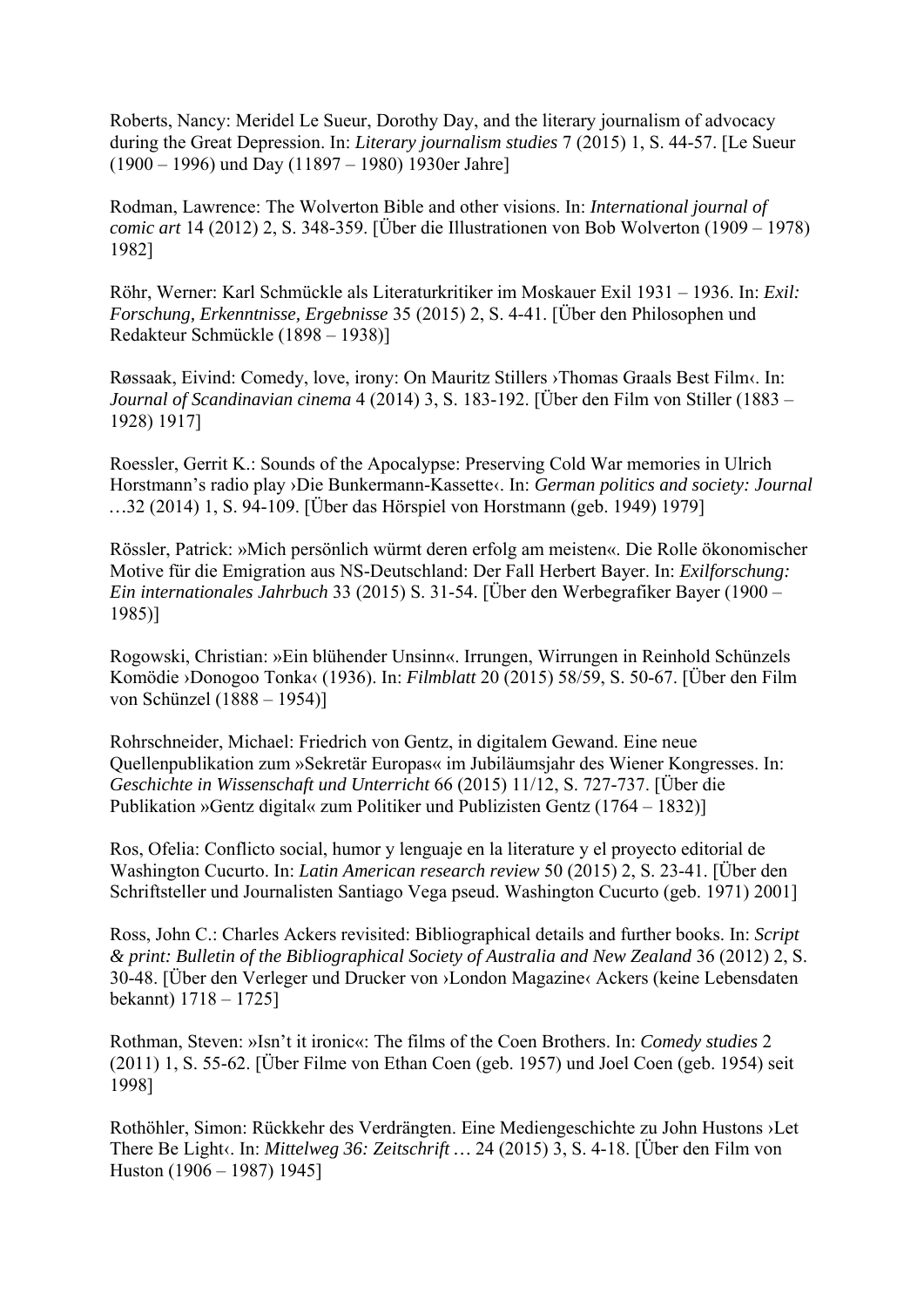Royer, Michelle: Mystère, intellectualisme, authenticité et impertinence: Isabelle Huppert en jeu. In: *Australian journal of French studies* 52 (2015) 2, S. 149-161. [Über die Filmschauspielerin Huppert (geb. 1953) seit 1971]

Rugo, Daniele: The Pedagogy of political film. Elio Petri's ›Todo Modo‹. In: *Studies in European cinema* 12 (2015) 2, S. 106-117. [Über den Film von Petri (1929 – 1982) 1976]

Ruiz, Rafico: Media infrastructure: The Grenfell Mission of Newfoundland and Labrador. In: *Continuum: Journal of media and cultural studies* 29 (2015) 3, S. 383-401. [Über die Werbung mit Diapositiven und Filmen für seine Mission durch Wilfred Grenfell (1865 – 1940) 1890er Jahre – 1940]

Rukavina, Alison: »This is a wonderfully comprehensive business«: The development of the British-Australian and international book trades, 1870 – 1887. In: *Script & print: Bulletin of the Bibliographical Society of Australia and New Zealand* 32 (2008) 2, S. 69-94. [Über die Korrespondenz des Verlagsvertreters Edward Petherick (1847 – 1917) zwischen London und Melbourne]

Russell, Catherine: ›The Barbara Stanwyck Show‹: Melodrama, Kitsch, and the media archive. In: *Criticism* 55 (2013) 4, S. 567-592. [Über die Fernseh-Show der Filmschauspielerin Stanwyck (1907 – 1990) NBC 1960 – 1961]

Saarenmaa, Laura: Between Sovietism and Americanization. Ideals of femininity during and after the Cold War in Finland. In: *Feminist media studies* 15 (2015) 1, S. 133-153. [Über die Fernseh-Prominente und Mode-Ikone Lenita Airisto (geb. 1939) seit Ende der 1960er Jahre]

Saarenmaa, Laura: Midsummer of sex: Airing ›Emmanuelle‹ on Finnish television. In: *Journal of Scandinavian cinema* 5 (2015) 2, S. 129-136. [Über Reaktionen im TV-Publikum auf den Film von Just Jaeckin (geb. 1940) 1974 im Jahr 1987]

Sachsse, Rolf: Der Blattmacher: Rolf Gillhausen. In: *Visual history: Online-Nachschlagewerk für die historische Bildforschung* (2014) 2014/11/29, o.Pag., online, 4 S. [Gillhausen (1922 – 2004)]

Sachsse, Rolf: Vom Nationalsozialismus in die Bundesrepublik: Der Bildredakteur Willy Stiewe. In: *Visual history: Online-Nachschlagewerk für die historische Bildforschung* (2014) 2014/10/29, o.Pag., online, 6 S. [Stiewe (1900 – 1971)]

Sackmann, Eckart u. Harald Klehn: Lyonel Feininger, auf dem Weg zum Comiczeichner. In: *Deutsche Comicforschung* 11 (2015) S. 30-47. [Über Feininger (1871 – 1956) als Karikaturist vor 1906]

Salman, Jeroen: Grub Street in Amsterdam? Jacobus (I) van Egmont, the Devil's Corner and the literary underground in the eighteenth century. In: *Quaerendo: A journal devoted to manuscripts and printed books* 42 (2012) 2, S. 134-157. [Über den Drucker Egmont (1686 - ?)]

Salzberg, Ana: »How long does it take?«: The resurrection of Marilyn Monroe and ›Something's Got to Give‹ (1962). In: *Quarterly review of film and video* 32 (2015) 4, S. 355- 366. [Über den Film von George Cukor (1899 – 1983) mit Monroe (1926 – 1962)]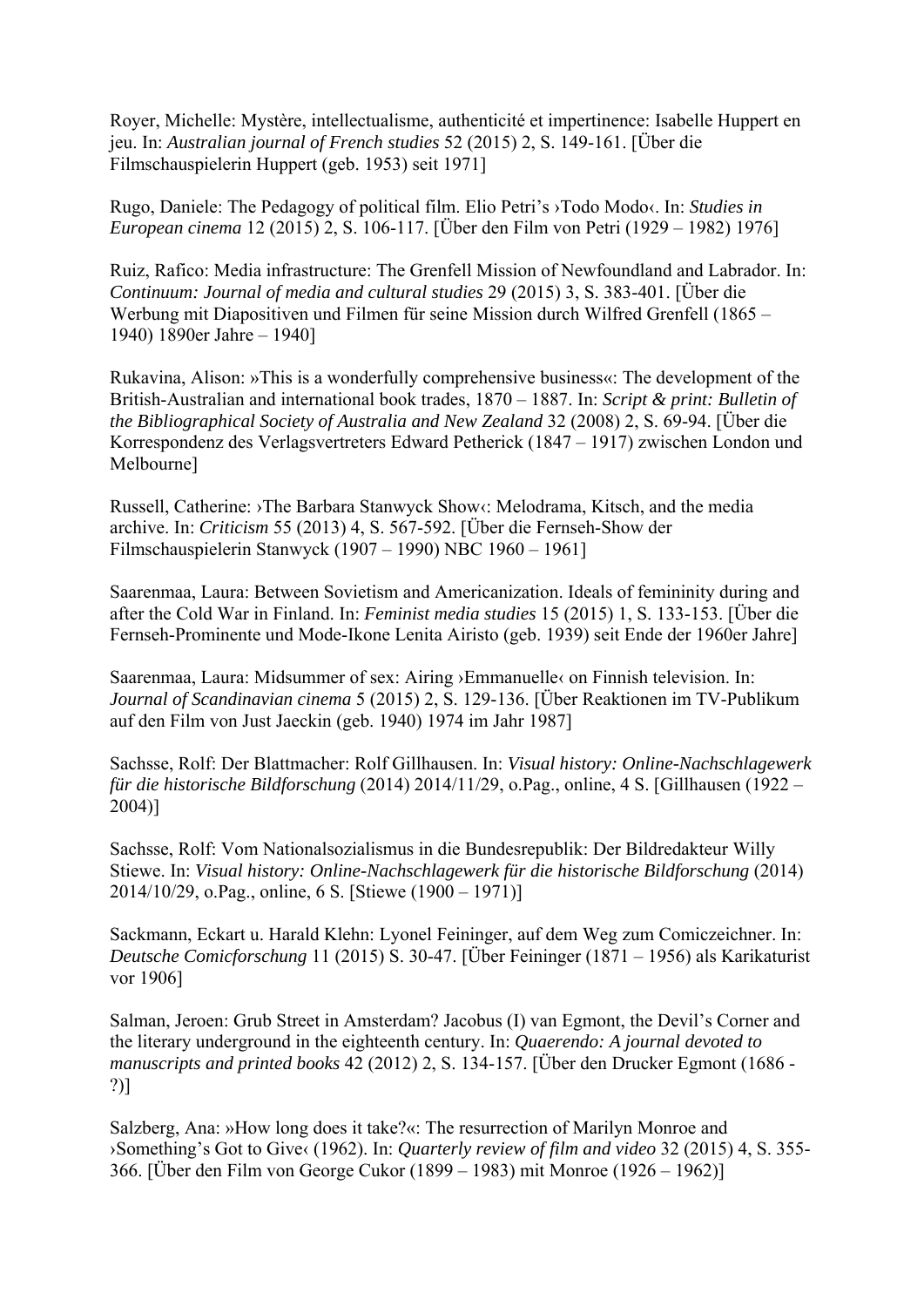Sanabria, Carolina: La Asimilación del otro en ›Cabeza de Vaca‹. In: *Quo vadis Romania? QVR. Zeitschrift für eine aktuelle Romanistik* (2015) 46, S. 54-69. [Über den Film von Nicolás Echevarría (geb. 1947) 1991]

Sandberg, Mark: The Outlaw and no-man's land: The international circulation of visual repertoires in World War I. In: *European journal of Scandinavian studies* 45 (2015) 2, S. 198- 221. [Über die bildliche Darstellung des Kriegs in Filmen aus Schweden 1914 – 1918 insbes. im Film von Victor Sjöstrom (1879 – 1960) ›Berg Eyvind och hans hustru‹ 1917]

Sargeant, Amy: London life and romance on the home front: ›Patricia Brent, Spinster‹ (Geoffrey H. Malins, 1919). In: *Early popular visual culture* 12 (2014) 4, S. 407-424. [Über den Film von Malins (1886 – 1940)]

Sarkhosh, Keyvan: Schuld, Geld und Vergeltung in Arthur Schnitzlers »Traumnovelle« und Stanley Kubricks ›Eyes Wide Shut‹. In: *Arcadia: Internationale Zeitschrift für literarische Kultur* 50 (2015) 2, S. 366-388. [Darin über den Film von Kubrick (1928 – 1999) 1999]

Saunders, Nathan: Spectacular evangelist: Aimee Semple McPherson in the Fox Newsreel. In: *The Moving image: The journal …* 14 (2014) 1, S. 71-90. [Über die Predigerin und Filmberühmtheit »Sister Aimee« McPherson (1890 – 1944)]

Savage, Sean: ›Phase IV‹: Saul Bass's sci-fi vision lost and regained. In: *The Moving image: The journal …* 14 (2014) 2, S. 27-50. [Über den Film von Bass (1920 – 1996) 1974]

Saxena, Jenny u. Ken Weissman, James Cozart: Preserving African-American cinema: The case of ›Emperor Jones‹ (1933). In: *The Moving image: The journal …* 3 (2003) 1, S. 42-58. [Über den Film von Dudley Murphy (1897 – 1968)]

Schaefer, Eric: Hardcore education: The case of ›Sexual Freedom in Denmark‹. In: *Journal of Scandinavian cinema* 5 (2015) 2, S. 115-128. [Über den Film von John Lamb (1917 – 2006) 1970]

Schaefer, Joy C.: Must we burn Hitchcock? (Re)Viewing trauma and effecting solidarity with ›The Birds‹ (1963). In: *Quarterly review of film and video* 32 (2015) 4, S. 329-343. [Über den Film von Alfred Hitchcock (1899 – 1980)]

Schäfer, Walter Ernst: Epigrammatum centuria prima (1630). Zur Entdeckung der Erstausgabe von Teil 1 der Epigramme von Johann Michael Moscherosch in der Historischen Bibliothek der Stadt Rudolstadt. In: *Blätter der Gesellschaft für Buchkultur und Geschichte* 5 (2001) S. 65-118. [Über den Satiriker und Liederdichter Moscherosch, Pseud. Philander von Sittewald (1601 – 1669)]

Schattinger, Bernd: Quellenrecherchen zu Herzog Carl Leopolds Hofbuchdruckerei in Dömitz. In: *Mecklenburgische Jahrbücher* 130 (2015) S. 151-162. [Über den Buchdrucker und Notar Johann Balthasar Briese (um 1705 – nach 1763) 1741 – 1747]

Schauer, Bradley: »The Greatest exploitation special ever«: ›Destination Moon‹ and postwar independent distribution. In: *Film history: An international journal* 27 (2015) 1, S. 1-28. [Über den Film von Irving Pichel (1881 – 1954) der Eagle-Lion Studios 1950]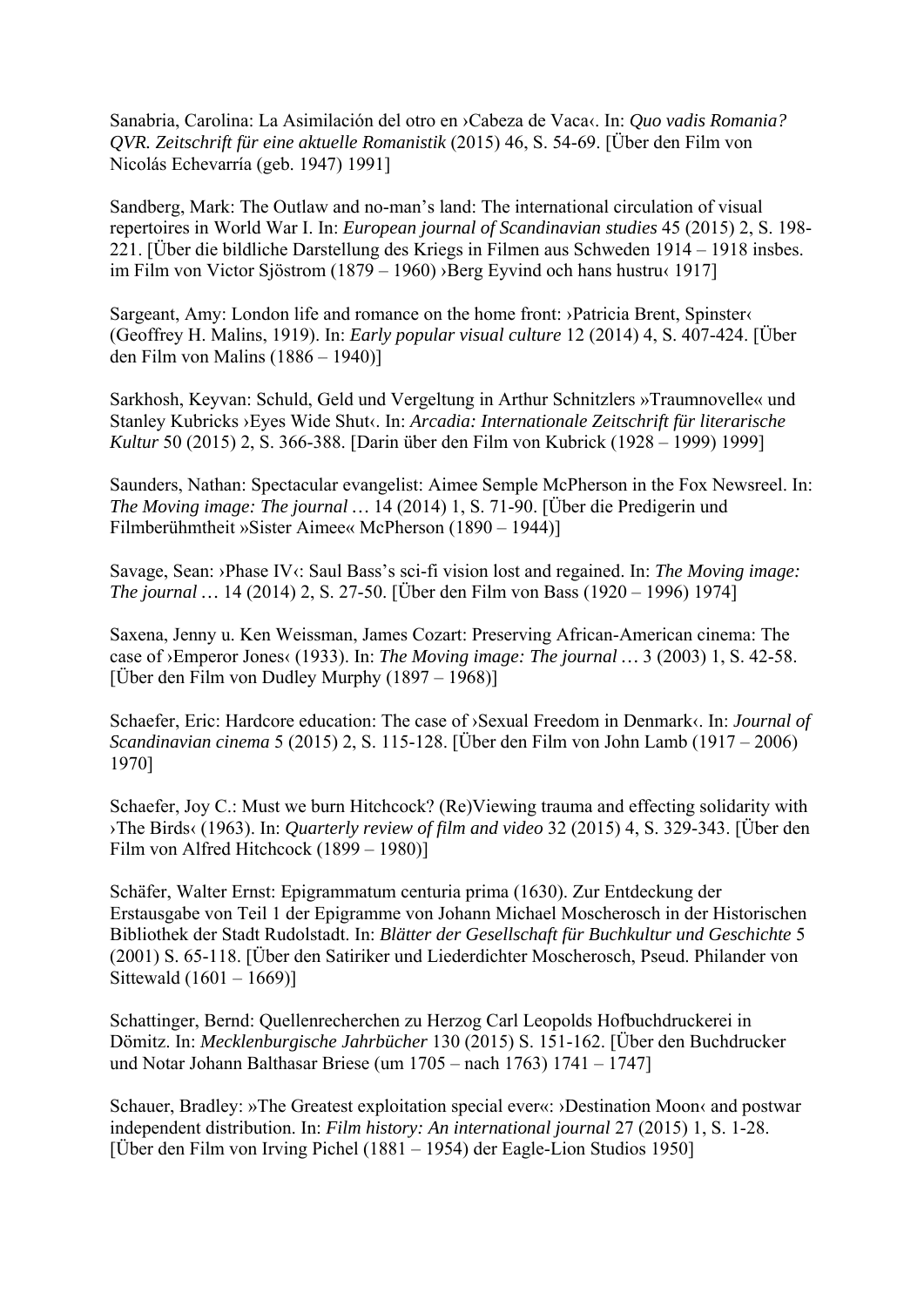Scheibel, Will: Marilyn Monroe, »sex symbol«: Film performance, gender politics and the 1950s Hollywood celebritiy. In: *Celebrity studies* 4 (2013) 1, S. 4-13. [Über die Filmschauspielerin Monroe (1926 – 1962)]

Scheller, Wolf: Vater und Sohn. Der Zeichner Erich Ohser und sein Leben im Widerspruch. In: *Universitas: Orientieren! Wissen! Handeln!* 70 (2015) 829, S. 34-43. [Über den Comic-Zeichner Ohser, Pseud. e. o. plauen (1903 – 1944)]

Schembor, Friedrich Wilhelm: Die amtlichen Quellen und die Publikationsgeschichte der »Briefe über den itzigen Zustand von Galizien« von Franz Kratter (1758 – 1830). In: *Mitteilungen der Gesellschaft für Buchforschung in Österreich* (2015) 1, S. 33-57. [Über den Schriftsteller und Bühnenleiter Kratter 1786]

Schembs, Katharina: Traumbilder. Grete Sterns Avantgardefotografie im Argentinien Peróns (1946 – 1955). In: *Zeithistorische Forschungen. Studies in contemporary history* 12 (2015) 2, S. 264-288. [Stern (1904 – 1999)]

Scheuer, Helmut: Heinrich Manns »Das Bekenntnis zum Übernationalen« (1932). Idealismus und Realismus in Heinrich Manns politischer Essayistik. In: *Heinrich Mann-Jahrbuch* 28  $(2010)$  S. 59-92. [Mann  $(1871 - 1950)$ ]

Schlechter, Armin: Inkunabelforschung am Beispiel des Speyerer Druckers Peter Drach. In: *Bibliotheksdienst* 49 (2015) 12, S. 1143-1156. [Drach (1455 – 1504)]

Schmaltz, Eric: Modernity and the masturbator. The non-human economy, excess and nongendered consciousness in ›The Cell‹. In: *Science fiction film and television* 6 (2013) 2, S. 203-217. [Über den Film von Tarsem Singh (geb. 1961)]

Schmid, Marion: Between classicism and modernity: Eric Rohmer on urban change. In: *French studies* 69 (2015) 3, S. 345-362. [Über Fernsehsendungen und Filme von Rohmer (1920 – 2010) 1960er Jahre und 1984, 1987]

Schmidt, Sandra: Der Pressezeichner Plantu. Ein Mittler in den deutsch-französischen Beziehungen. In: *Frankreich-Forum: Jahrbuch* … 14 (2014) S. 73-86. [Plantu, d.i. Jean Plantureux (geb. 1951) seit 1972]

Schmuck, Johannes: Kosettstangen Hitlers. Die »Deutsche Buchhandlung« von Martin Schmuck und andere deutsche Buchhandelsfirmen in den Niederlanden 1933 – 1944. In: *Archiv für Geschichte des Buchwesens* 70 (2015) S. 55-106. [Schmuck (1900 – 1978)]

Scholz, Carsten: Von der »Oficina Serpentis« zu »Tieffenbach und Mittelhäuser«. Der Fall einer Privatpresse. In: *Imprimatur: Ein Jahrbuch für Bücherfreunde* N.F. 24 (2015) S. 301- 312. [Über den Verleger und Drucker Eduard Wilhelm Tieffenbach (1883 – 1948)]

Scholl, Lars U.: Ein Leben für den Strich: Manfred Schmidt (1913 – 1999), Comic-Zeichner und humoristischer Reise-Journalist. In: *Jahrbuch der Wittheit zu Bremen* (2006/2007) S. 264-278.

Schreckenberger, Helga: »Man muss gute Nerven haben, um Metro auszuhalten.« Die Arbeitsbedingungen exilierter Drehbuchautorinnen in Hollywood am Beispiel von Salka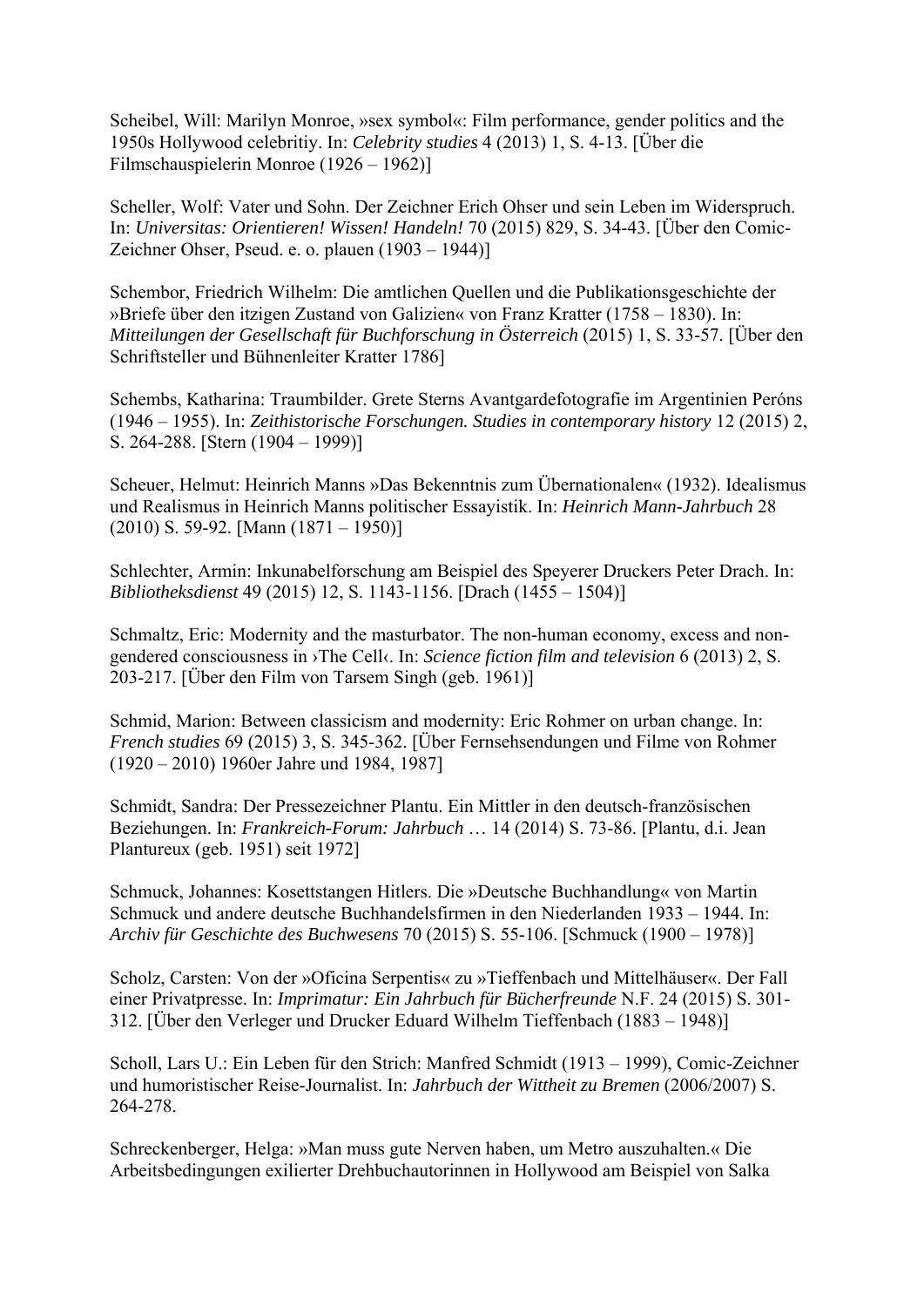Viertel. In: *Exilforschung: Ein internationales Jahrbuch* 33 (2015) S. 213-227. [Viertel [1889 – 1978)]

Schuckman Matthews, Emily: Portraying trafficking in Lukas Moodysson's ›Lilya 4-ever‹. In: *Feminist media studies* 15 (2015) 5, S. 829-844. [Über den Film von Moodysson (geb. 1969) 2002]

Schudson, Michael: The »Lippmann-Dewey debate« and the invention of Walter Lippmann as an anti-democrat 1986 – 1996. In: *International journal of communication* 2 (2008) S. 1031-1042. [Über die Kritik von James Carey (1934 – 2006) am Journalisten und Medienkritiker Lippmann (1989 – 1974) und dessen Beziehung zu John Dewey (1859 – 1952) in den 1920er Jahren]

Schur, Thomas: Early nothing: Fritz Lang's dialectic of enlightenment. In: *Quarterly review of film and video* 32 (2015) 4, S. 344-354. [Über die Filme von Lang (1890 – 1976)]

Scully, Michael: Edward Kennedy: The reporter at war. In: *Irish communications review ICR* 14 (2015) S. 17-29. [Kennedy (1905 – 1963) 1939 – 1945]

Scully, Richard: Constructing the Colossus: The origins of Linley Sambourne's greatest ›Punch‹ cartoon. In: *International journal of comic art* 14 (2012) 2, S. 120-142. [Über die Karikatur von Sambourne (1844 – 1910) über den Politiker Cecil Rhodes in der Zeitschrift 1892]

Seliprandy, Fernando: ›Los Rubios‹ e os limites da noção de pós-memória. In: *Significação: Rivista de cultura audiovisual* 42 (2015) 44, S. 120-141. [Über den Film von Albertina Carri (geb. 1973) 2003]

Sempere Serrano, Isabel: Las Contradicciones de la colaboración cinematográfica hispanolusa en los años cuarenta: El ejemplo de ›Ines de Castro‹. In: *Hispanic research journal* 13 (2012) 4, S. 317-333. [Über den Film von José Leitão de Barros (1896 – 1967) 1944]

Seppälä, Jaakko: On the heterogeneity of cinematography in the films of Aki Kaurismäki. In: *Projections: The journal for movies and mind* 9 (2015) 2, S. 20-39. [Über Kaurismäki (geb. 1957) seit 1989]

Seyb, Ronald: Trouble with the statistical curve: Walter Lippmann's blending of history and social science during Franklin Roosevelt's first term. In: *American journalism: A journal of media history* 32 (2015) 2, S. 138-160. [Über den Journalisten und Medienkritiker Lippmann  $(1889 - 1974)$  1932 – 1936]

Seyb, Ronald P.: What Walter saw. Walter Lippmann, ›The New York World‹, and scientific advocacy as an alternative to the news-opinion dichotomy. In: *Journalism history* 41 (2015) 2, S. 58-72. [Über den Journalisten und Medienkritiker Lippmann (1889 – 1974) 1921 – 1931]

Shand, Ryan: The »Family film« as amateur production genre: Frank Marshall's comic narratives. In: *The Moving image: The journal …* 15 (2015) 2, S. 1-27. [Über die Filme des Amateurfilmers Marshall (1896 – 1979)]

Shaw, Lisa: The Celebritisation of Carmen Miranda in New York, 1939-41. In: *Celebrity studies* 1 (2010) 3, S. 286-302. [Über die Filmschauspielerin Miranda (1909 – 1955)]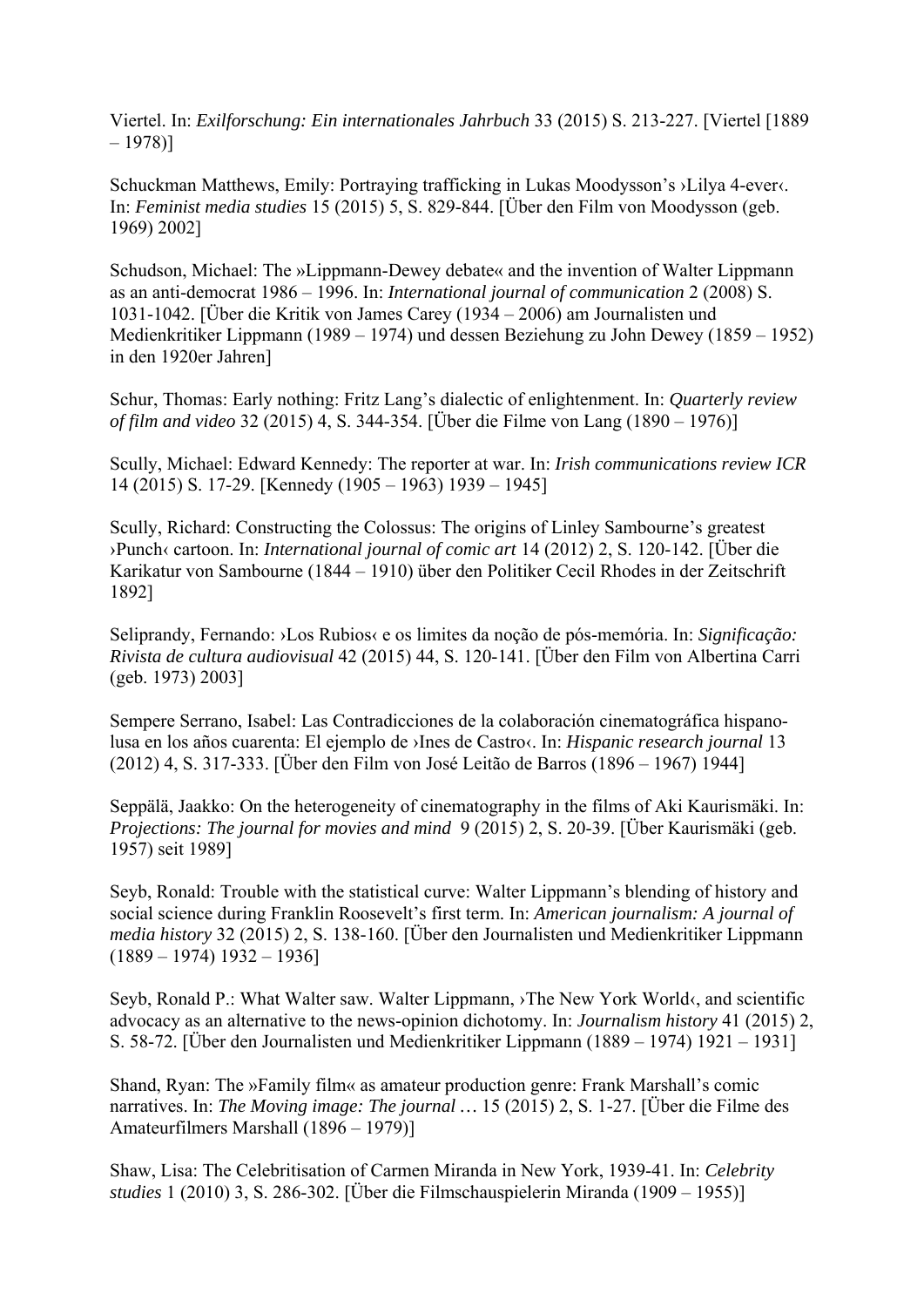Shaw, Sally: Screening black political struggle on 1970s British television: The case of ›The Play for Today, A Hole in Babylon‹ (1979). In: *Historical journal of film, radio and television* 35 (2015) 3, S. 489-502. [Über den Fernsehfilm von Horace Ové (geb. 1939) und Graham Benson (geb. 1947) für BBC]

Sierek, Karl: Kawakita. Kosmopolitismus und nationalistische Filmpolitik im Japan und Deutschland der 1930er Jahre. In: *Montage/AV: Zeitschrift für Theorie und Geschichte audiovisueller Kommunikation* 24 (2015) 1, S. 103-116. [Über den Filmindustriellen Nagamasa Kawakita (1903 – 1981)]

Siff, Sarah Brady: Atomic roaches and test-tube babies: Bentley Glass and science communication. In: *Journalism and communication monographs* 17 (2015) 2, S. 88-144. [Über den Genetiker und Redakteur von ›Science‹ Glass (1906 – 2005)]

Silverman, Lisa: Art of loss: Madame d'Ora, photography, and the restitution of Haus Doranna. In: *The Leo Baeck Institute yearbook* 60 (2015) S. 173-190. [Über die Fotografin Madame d'Ora, geb. Dora Kallmus (1881 – 1963)]

Silvestri, Agnese: Séverine reporter de l'affaire Dreyfus. Des chaussee-trappes de la sensibilité féminine. In: *Les Cahiers naturalistes* 61 (2015) 89, S. 253-268. [Über die Frauenrechtlerin und Journalistin Caroline Rémy de Guebhard gen. Séverine (1855 – 1929) in der Zeitung ›La Fronde‹ 1897 – 1899]

Slowik, Michael: Isolation and connection: Unbounded sound in the films of Paul Thomas Anderson. In: *New review of film and television studies* 13 (2015) 2, S. 149-169. [Anderson (geb. 1970) seit 1993]

Šmejkalová, Jiřina: Command celebrities: The rise and fall of Hanzelka and Zikmund. In: *Central Europe* 13 (2015) 1/2, S. 72-86. [Über die Reiseschriftsteller und Filmemacher Jiři Hanzelka (1920 – 2003) und Miroslav Zikmund (geb. 1919)]

Smith, Angela K.: The Pankhursts and the war: Suffrage magazines and First World War propaganda. In: *Women's history review* 12 (2003) 1, S. 103-118. [Über die Gegensätze zwischen Emma Pankhurst (1858 – 1928) und ihrer Tochter Sylvia Pankhurst (1882 – 1960) in deren Zeitschriften ›The Suffragette‹ resp. ›Britannia‹ und ›The Woman's Dreadnought‹ 1914]

Smith, Jonathan: The Luckiest man: Errol Morris's > A Brief History of Time and > The Pride of the Yankies‹. In: *Quarterly review of film and video* 32 (2015) 3, S. 193-207. [Über die Filme von Morris (geb. 1948) 1991 und Sam Wood (1883 – 1949) 1942]

Smith, Susan: »Get off your asses for these old broads«: Elizabeth Taylor, ageing and the television comeback movie. In: *Celebrity studies* 3 (2012) 1, S. 25-36. [Über die Schauspielerin Taylor (1932 – 2011) nach 1972]

Solbrig, Heide: Henry Strauss and the human relations film: Social science media and interactivity in the workplace. In: *The Moving image: The journal …* 7 (2007) 1, S. 27-50. [Über die Lehrfilme von Strauss (keine Lebensdaten bekannt) 1950er – 1970er Jahre]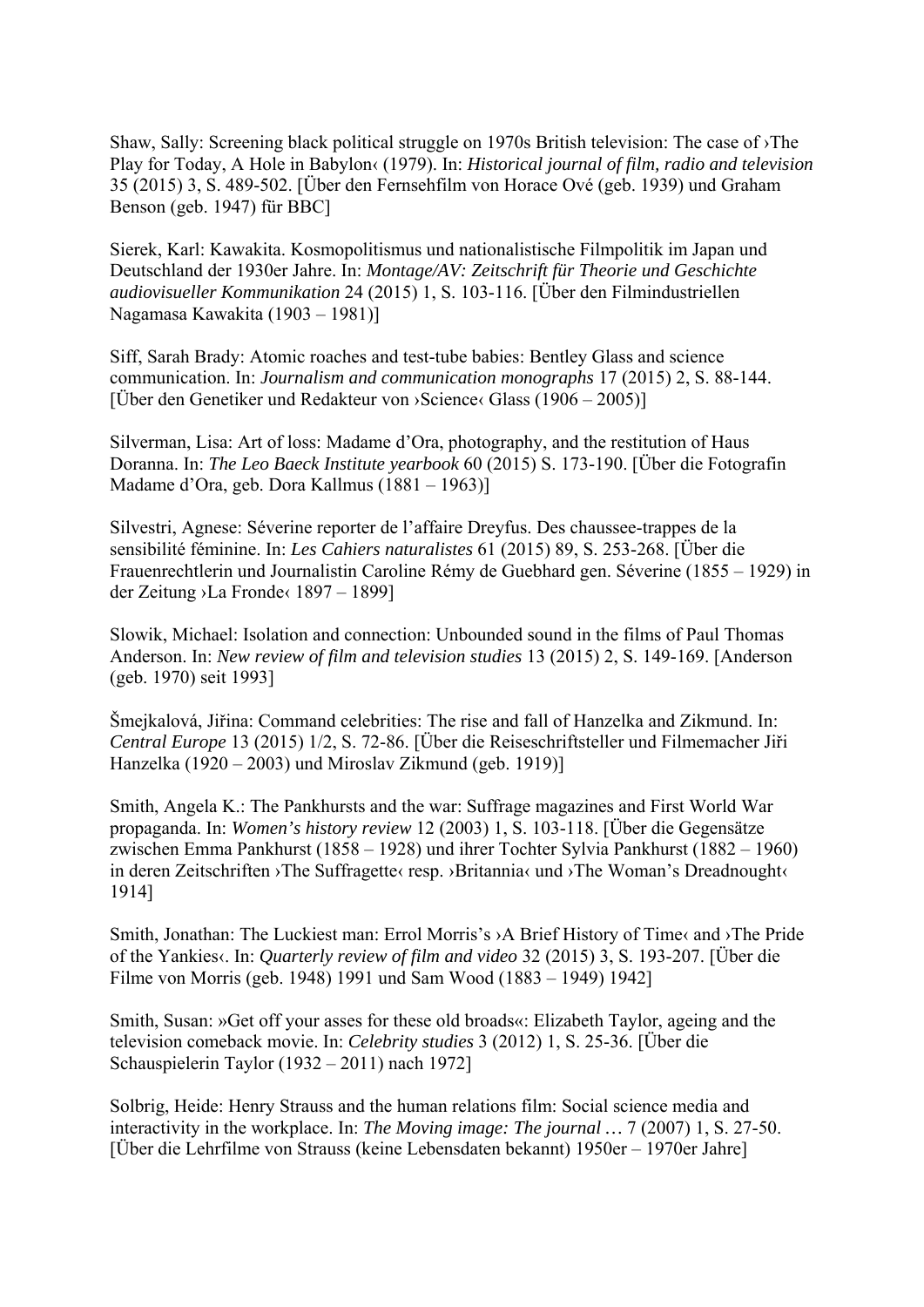Soldani, Maria Teresa: History and progress in ›Buried in Light‹ and ›Empires of Tin‹: The archive of pain in the œuvre of Jem Cohen. In: *Cinéma & Cie: International film studies journal* 15 (2015) 24, S. 49-62. [Über die Filme von Cohen (geb. 1962) 1994 und 2007/2008]

Sommers, Samantha M.: Harriett Jacobs and the recirculation of print culture. In: *MELUS: The journal of the Society for the Study of the Multi-Ethnic Literature of the United States* 40 (2015) 3, S. 134-149. [Über Zitate aus Zeitungen u.ä. im autobiographischen Roman der Schriftstellerin und Rednerin Jacobs (1813 – 1897) 1853]

Soulstein, Seth: Concrete irrationality: Surrealist spectators and the cult of Harry Langdon. In: *Scope: An online journal of film and television studies* (2013) 25, o.Pag., online, 17 S. [Über den Filmschauspieler Langdon (1884 – 1944)]

Spedding, Patrick: Thomas, Lucy and Henry Lasher Gardner, opposite St. Clement's Church in the Strand, 1739 – 1805. In: *Script & print: Bulletin of the Bibliographical Society of Australia and New Zealand* 39 (2015) 1, S. 21-58. [Über die Drucker-Familie in London]

Spennemann, Dirk H. R. u. Jane Downing: Creating a media persona in nineteenth-century colonial Australasia: The case of Handley Bathurst Sterndale. In: *Script & print: Bulletin of the Bibliographical Society of Australia and New Zealand* 24 (2000) 1, S. 50-67. [Über den Archäologen und Mitarbeiter in Zeitungen Sterndale (1829 – 1878) in den 1870er Jahren]

Splanemann, Andreas: Auf den Spuren der »Funkprinzessin« Adele Proesler. In: *Rundfunk und Geschichte: Zeitschrift …* 41 (2015) 1/2, S. 35-46. [Über die Kinderfunk-Sprecherin Proesler (1887 – 1974) für die Funk-Stunde 1924/1925]

Squire, David: Outlawry: Ida B. Wells and lynch law. In: *American quarterly* 67 (2015) 1, S. 141-163. [Über die Flugschriften von Wells (1862 – 1931) gegen die Lynchjustiz um 1900]

Stanca-Mustea, Cristina: Mr. Hollywood. Der Filmproduzent Carl Laemmle. In: *Damals: Das Magazin für Geschichte* 47 (2015) 9, S. 58-63. [Laemmle (1867 – 1939)]

Staples, Amy J.: Popular ethnography and public consumption: Sites of contestation in museum-sponsored expeditionary film. In: *The Moving image: The journal …* 5 (2005) 2, S. 50-78. [Über den Dokumentarfilm ›Latuko‹ von Edgar M. Queeny (1897 – 1968) 1951]

Stefek, Axel: »Lichtbilder auf Papier«, Weimars erste Fotografen: Sixt Armin Thon, Adelbert Schenk, Ludwig und Ignaz Frisch (Teil 2): Vom Porzellanmaler zum Fotografen, Adelbert Schenk (1811 – 1876). Dto: Teil 3. In: *Weimar-Jena: Die große Stadt. Das kulturhistorische Archiv* 8 (2015) 1, S. 5-21 u. 2, S. 155-168.

Stein, Peter: Heinrich Manns Antisemitismus und seine Artikel in der Zeitschrift ›Das Zwanzigste Jahrhundert‹. In: *Heinrich Mann-Jahrbuch* 30 (2012) S. 83-128. [Mann (1871 – 1950) 1895 – 1896]

Steinbach, Peter: Theodor Heuss, Liberaler im Gezeitenwechsel. Zum Abschluss der Edition seiner Briefe aus sieben Jahrzehnten. In: *Jahrbuch zur Liberalismus-Forschung* 27 (2015) S. 285-300. [Über den Journalisten, Wissenschaftler und Politiker Heuss (1884 – 1963)]

Steiner, André: Authentizität als stilistischer Effekt und Prinzip der Produktion bei Rainer Werner Fassbinder und Rolf Dieter Brinkmann. In: *Text und Kontext: Jahrbuch für*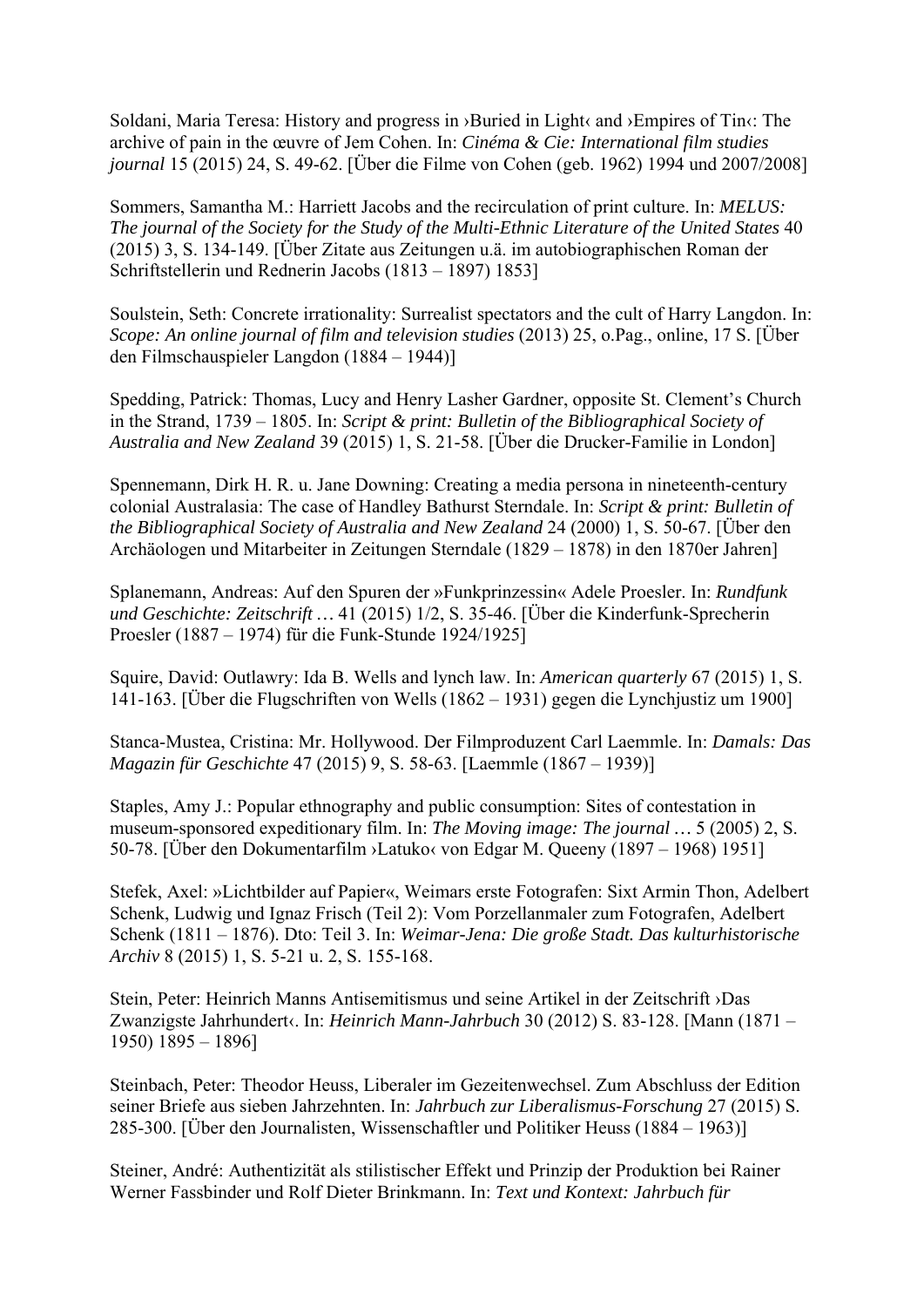*germanistische Literaturforschung in Skandinavien* 37 (2015) S. 36-58. [Über den Filmregisseur Fassbinder (1945 – 1982) und den Schriftsteller Brinkmann (1940 – 1975)]

Sterritt, David: Bad mixings: ›Dirty Harry‹, social anomaly, and the gospel of healthymindedness. In: *Quarterly review of film and video* 32 (2015) 4, S. 399-408. [Über den Film von Donald Siegel (1912 – 1991) mit Clint Eastwood (geb. 1930) 1971]

Sterritt, David: Thomas Hart Benton and the Hollywood epic. In: *Quarterly review of film and video* 32 (2015) 7, S. 667-673. [Über 2 Neuerscheinungen zum Einfluss des Malers Benton  $(1889 - 1975)$ 

Stewart, Stephanie Elane: Movies of local people and a usable past: Mill Town treasures and transcendent views, 1936 – 1942. In: *The Moving image: The journal …* 7 (2007) 1, S. 51-77. [Über den Dokumentarfilmer Herbert Lee Waters (1902 – 1997)]

Stiegler, Bernd: La Preuve par l'image: Conan Doyle et la photographie. In: *1895: Revue de l'Association Française de Recherche sur l'Histoire du Cinéma* (2015) 76, S. 42-65. [Über den Arzt und Schriftsteller Doyle (1859 – 1930)]

Stiehler, Heinrich: Mihail Sadoveanus Roman »Baltagul« und seine filmische Umsetzung durch Mircea Muresan. In: *Quo vadis Romania? QVR. Zeitschrift für eine aktuelle Romanistik* (2013) 41, S. 6-12. [Über den gleichnamigen Film von Muresan (geb. 1928) 1969]

Street, Sarah: Negotiating the archives: The Natalie Kalmus papers and the »branding« of Technicolor in Britain and the United States. In: *The Moving image: The journal …* 11 (2011) 1, S. 1-24. [Über die Rolle von Kalmus (1882 – 1965) in der Verbreitung der Farbfilmtechnik 1933 – 1949]

Stulberg, Jacob: How (not) to write broadcast plays: Pinter and the BBC. In: *Modern drama* 58 (2015) 4, S. 502-. [Über Hörspiele von Harold Pinter (1930 – 2008) 1959 – 1960]

Suárez, Juana u. Ramiro Arbeláez, Laura A. Chesak: ›Garras De Oro (The Dawn of Justice – Alborada de Justicia)‹. The intriguing orphan of Colombian silent films. In: *The Moving image: The journal* ... 9 (2009) 1, S. 54-82. [Über den Film von P. P. Jambrina (unaufgelöstes Pseudonym) 1925]

Süner, Ahmet: Reinventing the everyday in the age of spectacle: Jean-Luc Godard's artistic and political response to modernity in his early works. In: *Studies in French cinema* 15 (2015) 2, S. 123-137. [Über 4 Filme von Godard (geb. 1930) 1960 – 1967]

Sumner, Natasha u. Barbara Hillers, Catherine McKenna: A Night of storytelling and years in the »Z-Closet«: The re-discovery and restoration of ›Oidhche Sheanchais‹, Robert Flaherty's Irish folklore film. In: *Folklore* 126 (2015) 1, S. 1-19. [Über den Kurzfilm von Flaherty (1884 – 1951) 1934]

Sumpter, Randall S.: »Girl reporter«: Elizabeth L. Banks and the »stunt« genre. In: *American journalism: A journal of media history* 32 (2015) 1, S. 60-77. [Über die Journalistin Banks (1865 oder 1870/1872 – 1938]

Sutton, Damian: »Let the dance floor feel your leather«: Set design, dance, and the articulation of audiences in RKO Radio's Astaire-Rogers series. In: *Journal of popular film*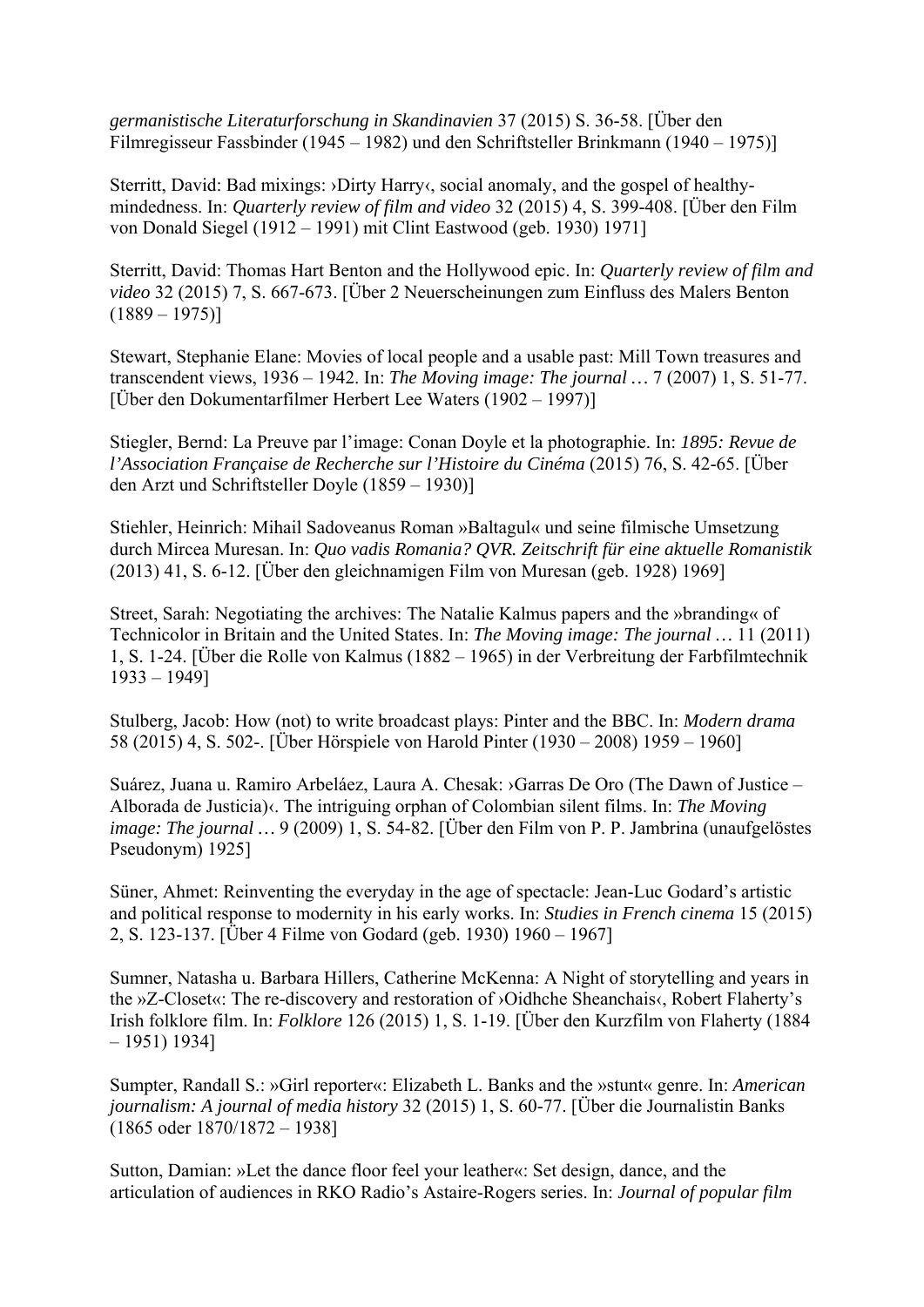*and television* 43 (2015) 1, S. 2-13. [Über die Serie von 10 Filmen mit Fred Astaire (1899 – 1987) und Ginger Rogers (1911 – 1995) 1933 – 1949]

Swanick, Sean E.: Ibrahim Müteferrika and the printing press: A delayed renaissance. In: *Papers of the Bibliographical Society of Canada* 52 (2014) 1, S. 269-292. [Über den osmanischen Gelehrten und Buchdrucker Müteferrika (um1670 – 1745)]

Swanson, Philip: Going down on good neighbours: Imagining »América« in Hollywood movies of the 1930s and 1940s (›Flying Down to Rio‹ and ›Down Argentine Way‹) In: *Bulletin of Latin American research* 29 (2010) 1, S. 71-84. [Über die Filme von Thornton Freeland (1898 – 1987) und George Nicholls, Jr. (1897 – 1939) 1933 resp. Irving Cummings (1888 – 1959) 1940]

Symmons, Tom: »The Birth of Black consciousness on the screen«?: The African American historical experience, Blaxploitation, and the production and reception of  $\delta$ Sounder $\langle$  (1972). In: *Historical journal of film, radio and television* 35 (2015) 2, S. 277-299. [Über den Film von Martin Ritt (1914 – 1990)]

Symons, Alex: The Prolonged celebrity of Mel Brooks: Adapting to survive in the multimedia marketplace, 1961 – 2004. In: *Celebrity studies* 2 (2011) 3, S. 335-352. [Über den Komiker, Schauspieler und Regisseur Brooks (geb. 1926)]

Szczypa, Piotr: Heroes and the monstrous event of the Holocaust in ›Schindler's List‹ and ›Korczak‹. In: *The Polish review* 60 (2015) 1, S. 23-38. [Über die Filme von Steven Spielberg (geb. 1946) 1994 und Andrzej Wajda (geb. 1926) 1991]

Szeless, Margarethe: »Das Auge lernt und wird sensibler«. Die Anfänge von Inge Moraths Karriere in Wien 1946 – 1949. In: *Fotogeschichte: Beiträge zur Geschichte und Ästhetik der Fotografie* 35 (2015) 135, S. 43-53. [Über die Pressefotografin Morath (1923 – 2002)]

Tabet, Frédéric u. Pierre Taillefert: Influence d'occulte sur les formes magiques: L'antispiritisme spectaculaire, les ›Spectres‹ d'Henri Robin au ›Spiritisme abracadabrant‹ de Georges Meliès. In: *1895: Revue de l'Association Française de Recherche sur l'Histoire du Cinéma* (2015) 76, S. 94-117. [Über den Illusionskünstler Joseph Henri Donckele, gen. Robin (1811 – 1874) und den Illusionisten und Filmregisseur Meliès (1861 – 1938)]

Tadeo Fuico, Beatriz u. Elizabeth Ramírez Soto: »Punk« use of video in Latin America: Audiovisual resistance and rebellious youth in Chile and Uruguay. In: *Quarterly review of film and video* 32 (2015) 8, S. 712-727. [Über die Filme ›Guerreros Pacifistas‹ von Gonzalo Justiniano (geb. 1955) 1984 und ›Mamá era punk‹ von Guillermo Casanova (geb. 1963) 1988]

Takakjian, Cara: Gipi and the continuation of the neorealist tradition in Italian Graphic Novels. In: *International journal of comic art* 14 (2012) 2, S. 332-347. [Über Gipi, d.i. Gian Alfonso Pacinotti (geb. 1963) seit 1990]

Tarr, Kimberly: Round the world and back again: Mapping the cultural and historic significance of the Adelaide Pearson film collection. In: *The Moving image: The journal …* 12 (2012) 2, S. 96-120. [Über Dokumentarfilme von Pearson (1875 – 1960)]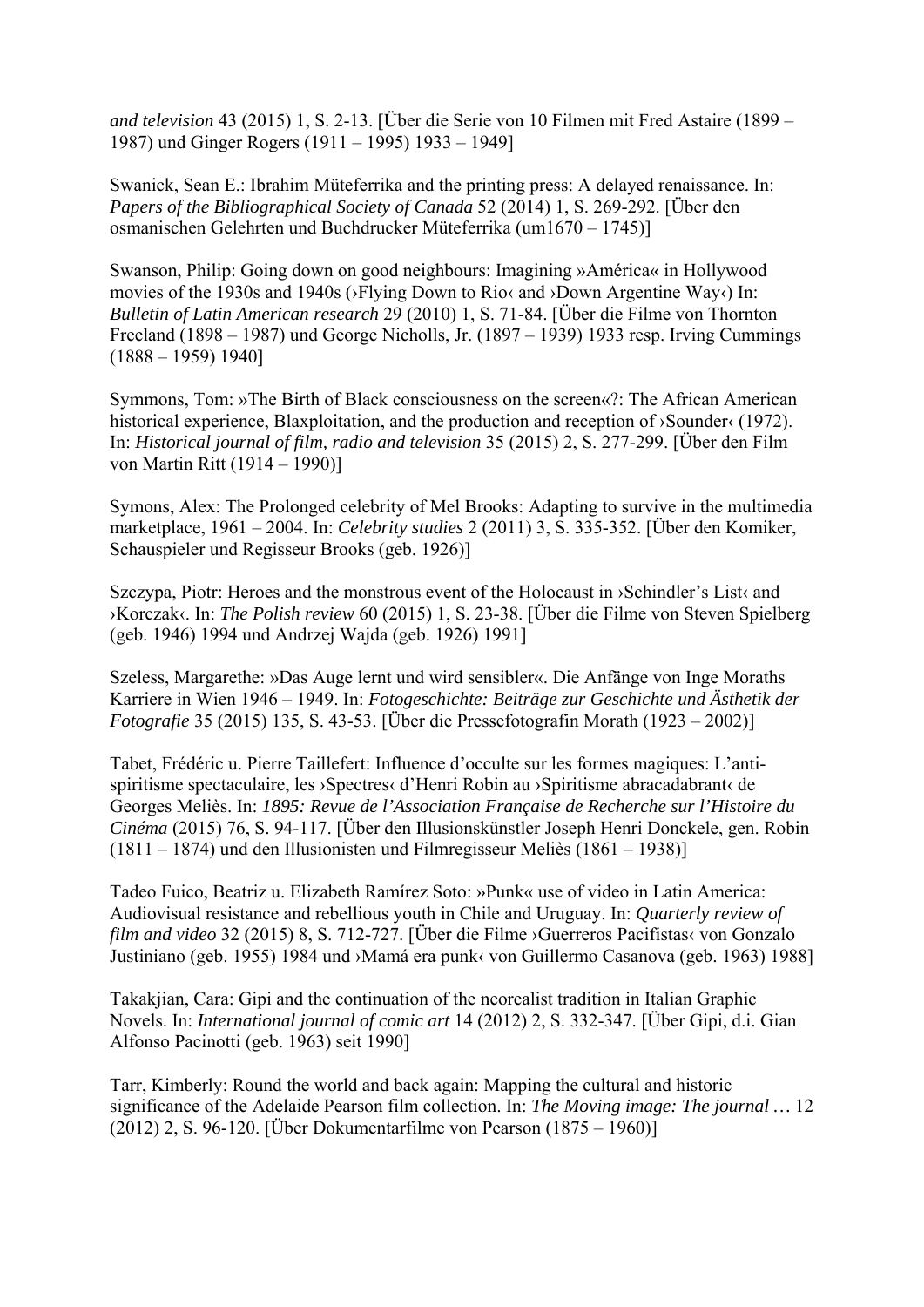Taszus, Claudia: Der Buchhändler und Verleger Johann Friedrich Hartknoch jun.: Ein biographischer Versuch. In: *Blätter der Gesellschaft für Buchkultur und Geschichte* 2 (1998) S. 73-88. [Hartknoch (keine Lebensdaten bekannt)]

Taszus, Claudia: Günther Fröbel (1811 – 1878): Hofbuchdruckereibesitzer, Verleger und Auswanderungsagent in Rudolstadt. Eine biographische Skizze anläßlich seinen 125. Todestages. In: *Blätter der Gesellschaft für Buchkultur und Geschichte* 7 (2003) S. 33-107.

Taszus, Claudia: Zur Geschichte der Fürstlichen Hofbuchdruckerei Rudolstadt unter der Leitung von Heinrich Moritz Junker 1795 – 1814. Unter besonderer Berücksichtigung seiner Beziehung zu Johann Gottfried und Karoline Herder. In: *Blätter der Gesellschaft für Buchkultur und Geschichte* 3 (1999) S. 59-76. [Junker (keine Lebensdaten bekannt), Johann Gottfried Herder (1744 – 1803), Karoline Herder (1750 – 1809)]

Taylor, Joy T.: »You can't spend your whole life on a surfboard«: Elvis Presley, exotic whiteness, and native performance in **>Blue Hawaii** and **>Girls!** Girls! Girls! (In: *Quarterly review of film and video* 32 (2015) 1, S. 21-37. [Über die Filme von Norman Taurog (1899 – 1981) und Michael D. Moore (1914 – 2013) 1961 resp. von Norman Taurog (1899 – 1981) 1962 mit dem Sänger und Schauspieler Presley (1935 – 1977)]

Telotte, J. P.: From ›Midway‹ to ›Korea!‹: John Ford and the de-fused documentary. In: *Film and history: An interdisciplinary journal of film and television studies* 45 (2015) 1, S. 17-24. [Über die Dokumentarfilme von Ford (1894 – 1973) 1942 und 1951]

Thiel, Wolfgang: Vom schweren Leben der Leichten Muse. ›Meine Frau macht Musik‹ (1958), der erste Revuefilm der DEFA. In: *Filmblatt* 20 (2015) 57, S. 17-27. [Über den Film von Hans Heinrich (1911 – 2003)]

Thomas, Eric Austin: Camera grammar: First-person point of view and the divided »I« in Rouben Mamoulian's 1931 ›Dr. Jekyll and Mr. Hyde‹. In: *Quarterly review of film and video* 32 (2015) 7, S. 660-666. [Über den Film von Mamoulian (1897 – 1987)]

Tierney, Matt: The Terror that makes one whatever one is: Sterling Hayden's emotional testimonies. In: *Camera obscura: Feminism, culture, and media studies* 30 (2015) 2, S. 157- 187. [Über den Schauspieler und Schriftsteller Hayden (1916 – 1986)]

Tincknell, Estella: The Nation's matron: Hattie Jacques and British postwar popular culture. In: *Journal of British cinema and television* 12 (2015) 1, S. 6-24. [Über die Filmschauspielerin Jacques (1922 – 1980) 1958 – 1973]

Tode, Thomas: Une Larme sur la joue du temps: ›Le Retour‹ d'Henri Cartier-Bresson. In: *1895: Revue de l'Association Française de Recherche sur l'Histoire du Cinéma* (2014) 74, S. 12-37. [Über den Dokumentarfilm von Cartier-Bresson (1908 – 2004) 1945]

Tode, Thomas u. Martin Reinhart: Potemkin-Matrjoschka. Die Nachkriegsfassungen des ›Panzerkreuzer Potemkin‹. In: *Maske und Kothurn* 61 (2015) 1, S. 67-78. [Über den Film von Sergej Michailovic Ejzenstejn (1898 – 1948) 1925]

Tode, Thomas: The Soul of a century. ›Panzerkreuzer Potemkin‹ und seine Filmmusik im Spiegel der zeitgenössischen deutschen Presse. In: *Maske und Kothurn* 61 (2015) 1, S. 11-28.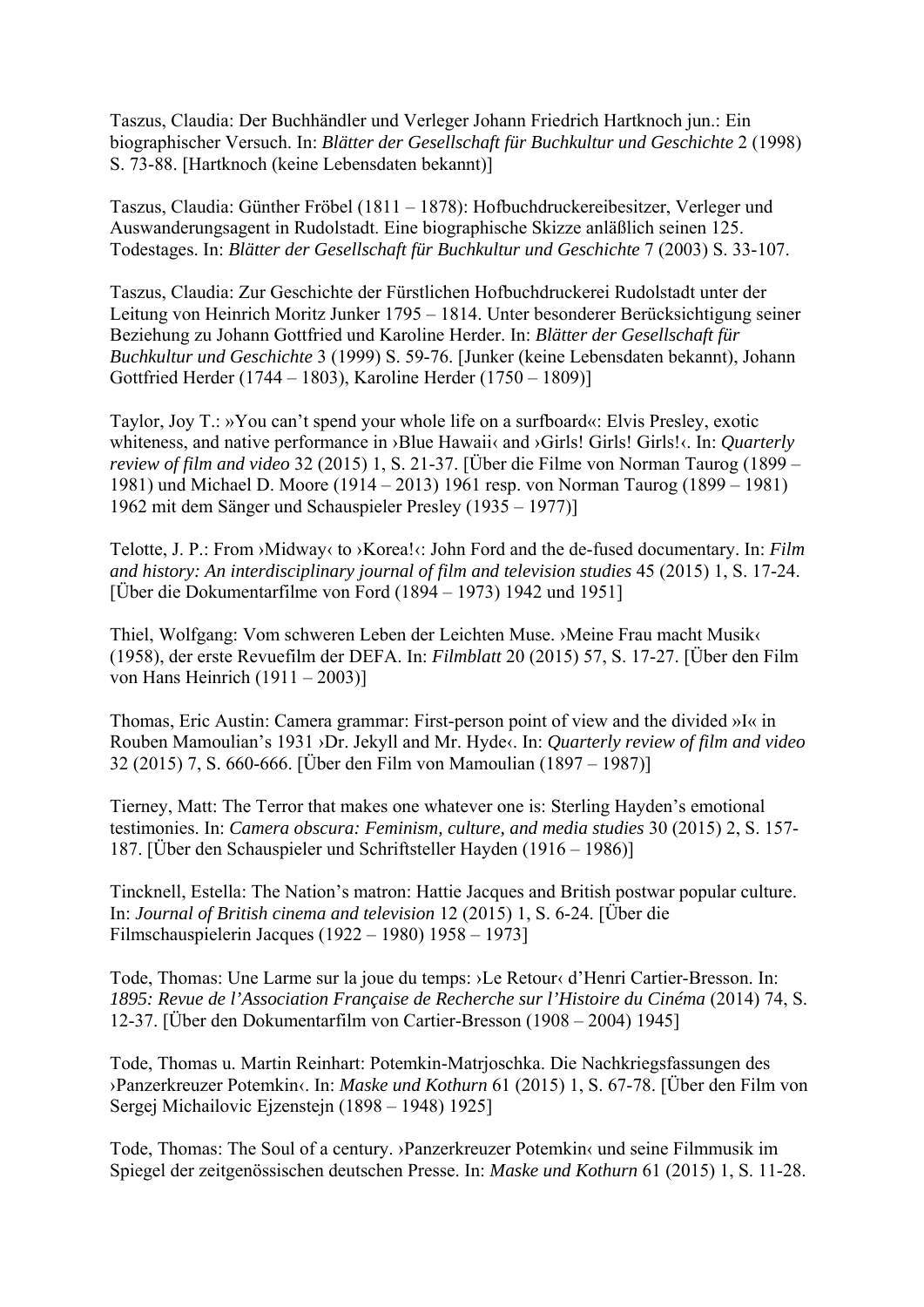[Über die Berichterstattung zum Film von Sergej Michailovic Ejzenstejn (1898 – 1948) 1925 resp. 1926 mit der Musik von Edmund Meisel (1894 – 1930)]

Töteberg, Michael: »Ich mache Filme als Poesie«. Die Filmproduktion des Literarischen Colloquiums Berlin in den 1960er Jahren, George Moorse und sein Film ›Lenz‹ (1969-71). In: *Filmblatt* 20 (2015) 58/59, S. 82-91. [Moorse (1936 – 1999)]

Trimboli, Daniella: Memory magic: Cosmopolitanism and ›The Magical Life of Long Tack Sam‹. In: *Continuum: Journal of media and cultural studies* 29 (2015) 3, S. 479-489. [Über Film und Graphic Novel von Ann Marie Fleming (geb. 1962) 2003 und 2007]

Trnkova, Petra: The Beginnings of photography in Central Europe: Friedrich Franz and the first daguerreotypes in Brno. In: *History of photography* 39 (2015) 2, S. 121-141. [Über den Fotografen Franz (1796 – 1860)]

Trojahn, Silke: Druckfrische antike Bücher. Die Mumiendrucke des Carl Marial Seyppel. In: *Bibliotheksmagazin* (2015) 2, S. 50-54. [Über Buchveröffentlichungen des Malers, Zeichners und Autors von Bildgeschichten Seyppel (1847 – 1913) in der Staatsbibliothek zu Berlin]

Tromans, Philip: Thomas Hackett's publication of books about America in the 1560s. In: *The Papers of the Bibliographical Society of America* 109 (2015) 1, S. 111-130. [Über den Drucker Hackett in London (nachgewiesen 1560 – 1590)]

Turquety, Benoît: Charles Cros et le problème »cinéma«: Écrire l'histoire avec Bachelard et Simonon. In: *1895: Revue de l'Association Française de Recherche sur l'Histoire du Cinéma* (2014) 72, S. 11-35. [Über den Dichter und technischen Erfinder Cros (1842 – 1888)]

Tsurumi, Taro: Jewish liberal, Russian conservative: Daniel Pasmanik between Zionism and anti-Bolshevik white movement. In: *Jewish social studies* 21 (2014/2015) 1, S. 151-180. [Über den Agitator und Publizisten Pasmanik (1869 – 1930)]

Uhde, Jan: P. Ramley and Neorealism. In: *Kinema: A journal for film and audiovisual media* (2015) Spring, o.Pag., online, 8 S. [Über den Sänger, Filmschauspieler und Regisseur Ramley  $(1929 - 1973)$ 

Uhrich, Andy: »Beautiful to the eye, pleasing to the ear«: Educational performance in >A Pictorial Story of Hiawatha‹ (1904 – 1908). In: *Early popular visual culture* 13 (2015) 4, S. 256-275. [Über die Film- und Dia-Show von Katharine Ertz-Bowden (gest. 1965) und Charles Bowden (keine Lebensdaten bekannt) in den USA]

Uhrich, Andy: Pressed into the service of cinema: Issues in preserving the software of Hollis Frampton and the Digital Arts Lab. In: *The Moving image: The journal …* 12 (2012) 1, S. 18- 43. [Über die Avantgarde-Filme von Frampton (1936 – 1984)]

Ulfsdotter, Boel: (Not) docking the boat: A trademark comedy by Hasse & Tage. In: *Journal of Scandinavian cinema* 5 (2015) 3, S. 259-275. [Über den Film ›Att angöra en brygga‹ von Hans »Hasse« Alfredson (geb. 1931) und Tage Danielsson (1928 – 1985) 1965]

Utterson, Andrew: Crossing lines: The sound of the border in Orson Welles's ›Touch of Evil‹ (1958). In: *Quarterly review of film and video* 32 (2015) 5, S. 426-436. [Über den Film von Welles (1915 – 1985)]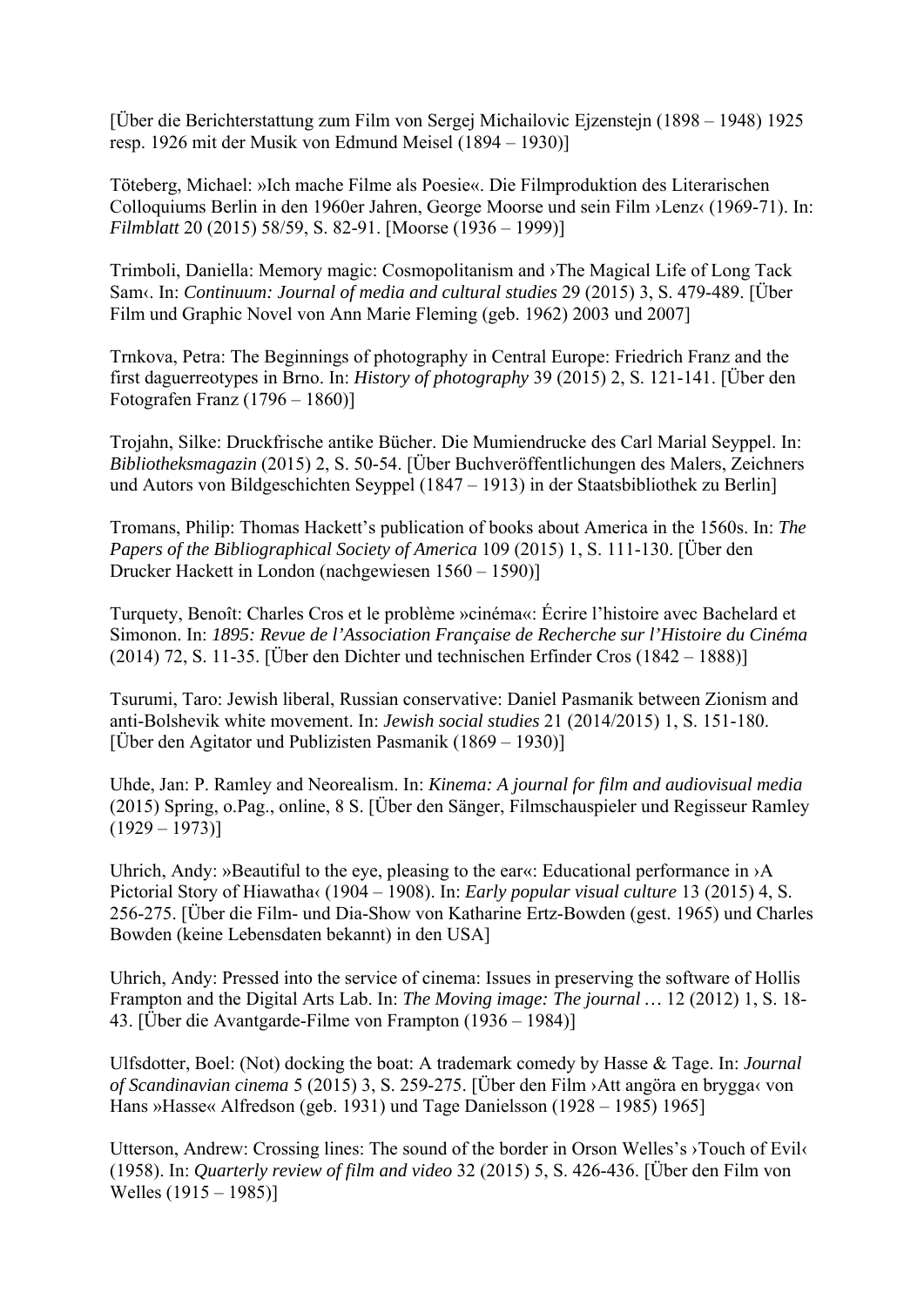Velazco, Salvador:  $\triangle$ Rojo amenecer $\triangle$ y  $\angle$ La ley de Herodes $\triangle$ : Cine politico de la transición mexicana. In: *Hispanic research journal* 6 (2005) 1, S. 67-80. [Über die Filme von Jorge Fons (geb. 1939) 1989 und Luis Estrada (geb. 1962) 1999]

Véray, Laurent: ›J'accuse‹ (1918, 1937, 1956): La trilogia della Grande guerra di Abel Gance. In: *Memoria e ricerca: Rivista di storia contemporanea* (2015) 49, S. 9-27. [Über die Filme von Gance (1889 – 1981)]

Viarengo, Adriano: Emilio Gabba, direttore della ›Rivista storica italiana‹. In: *Rivista storica italiana* 127 (2015) 1, S. 107-123. [Über den Historiker und Redakteur der wissenschaftlichen Zeitschrift Gabba (1927 – 2014) 1995 – 2005]

Vicente, Edoardo: Radiodrama em São Paulo: ›A História de Zé Caolho‹ de Dias Gomes. In: *Observatorio (OBS\*): E-journal …*7 (2013) 1, S. 173-185. [Über die Hörfunkserie von Gomes (1922 – 1999) 1952]

Vizzini, Bryan E.: Lightning Comics' ›Tod Holton, Super Green Beret‹: American exceptionalism in Vietnam. In: *International journal of comic art* 14 (2012) 2, S. 306-313. [Über den Comic von Carl T. Pfeufer (1910 – 1980) 1967]

Voigt, Sebastian: »Es war mir nicht möglich, zu schweigen über das Erlebte.« Über die Bedeutung des Kravčenko-Prozesses 1949 in Paris für die politiche Entwicklung Margarete Buber-Neumanns. In: *Jahrbuch für historische Kommunismusforschung* (2015) S. 161-180. [Über die Publizistin Buber-Neumann (1901 – 1989)]

Vouilloux, Bernard: Les Fantaisies journalistiques de Balzac. In: *L'Année balzacienne* 13 (2012) S. 7-14. [Über Honoré de Balzac (1799 – 1850) als Journalist]

Wallace, Lee: Sontag's late lesbianism: Sexuality, photography, celebrity. In: *Celebrity studies* 6 (2015) 2, S. 206-218. [Über die Photographin und Publizistin Sontag (1933 – 2004)]

Walton, Saige: Film and/as devotion: Bruno Dumont's enworlded cinema. In: *Australian journal of French studies* 52 (2015) 2, S. 188-203. [Über 3 Filme von Dumont (geb. 1958) 1999, 2003, 2011]

Watter, Seth: Close-ups and curlicues: Female neurosis in two films of Anatole Litvak. In: *Camera obscura: Feminism, culture, and media studies* 30 (2015) 3, S. 93-127. [Über die Filme >The Snake Pit‹ und >Sorry, Wrong Number‹ von Litvak (1902 – 1974) 1948]

Watts, Andrew: Les Spectres muets. L'adaptation de Balzac dans ›Narayana‹ et ›The Conquering Power‹. In: *L'Année balzacienne* 13 (2012) S. 213-232. [Über die Filme nach Werken von Honoré de Balzac (1799 – 1850) von Leon Poirier (1884 – 1968) 1920 und Rex Ingram (1892 – 1950) 1921]

Webb, Lawrence: New Hollywood in the rust belt: Urban decline and downtown renaissance in ›The King of Marvin Gardens‹ and ›Rocky‹. In: *Cinema journal* 54 (2014/2015) 4, S. 100- 125. [Über die Filme von Bob Rafelson (geb. 1933) 1972 und John G. Avildsen (geb. 1935) 1976]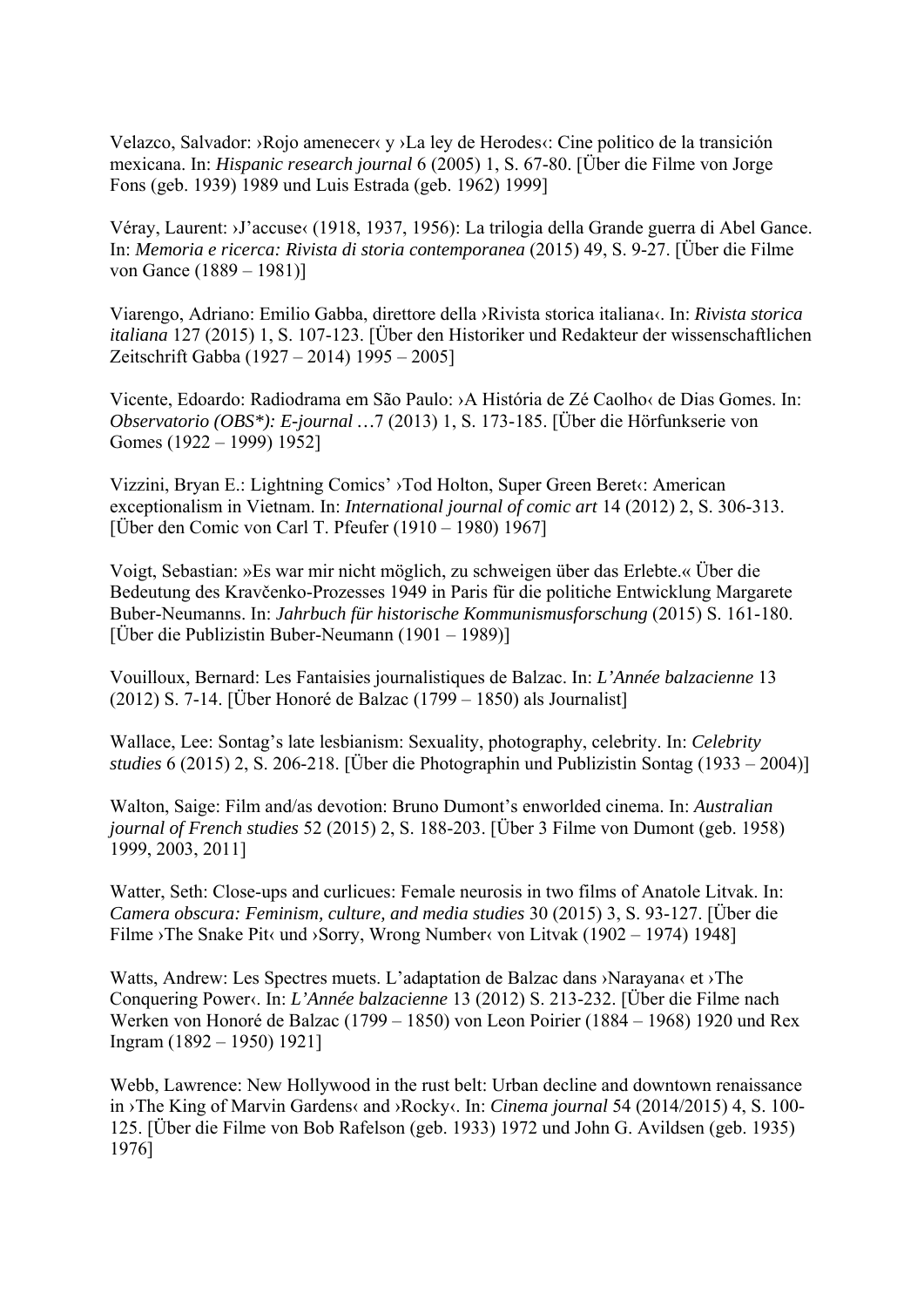Werner, Jean-François: The Archives of the Planet: The life and works of Albert Kahn. In: *Visual anthropology* 28 (2015) 5, S. 438-450. [Über den Bankier Kahn (1860 – 1940) und sein ethnographisches Archiv mit Farbfotografien und Filmen fotografiert in seinem Auftrag 1908 – 1930]

Whitmer, Valeri: Channelling anti-fascism: Macleish, Welles and the disorienting power of the announcer. In: *Historical journal of film, radio and television* 35 (2015) 2, S. 319-338. [Über die Hörspiele ›The Fall of the City‹ und ›Air Raid‹ von Archibald MacLeish (1892 – 1982) 1937 und 1938 und ›The War of the Worlds‹ von Orson Welles (1915 – 1985) 1938]

Willems, Gertjan: De Betekenis van producent Jean van Raemdonck voor de Vlaamse film. In: *Tijdschrift voor mediageschiedenis TMG* 18 (2015) 1, S. 53-68. [Raemdonck (1922 – 2010)]

Wilsbacher, Greg: Al Brick: The forgotten newsreel man at Pearl Harbor. In: *The Moving image: The journal …* 10 (2010) 2, S. 30-59. [Über den Kameramann Brick (1890 – 1951) nach 1941]

Wilson, Julie: A New kind of star is born: Audrey Hepburn and the global governmentalisation of female stardom. In: *Celebrity studies* 2 (2011) 1, S. 56-68. [Über die Schauspielerin Hepburn (1929 – 1993) als United Nations Goodwill Ambassador für UNICEF ab 1988]

Wilson, Siona: Structures of feeling: Yvonne Rainer circa 1974. In: *October: Art, theory, criticism, politics* (2015) 152, S. 3-25. [Über die Filmemacherin Rainer (geb. 1934)]

Winston, Matthew: »How do you like America?« Hunter S. Thompson and Gonzo sports journalism. In: *Journalism studies* 16 (2015) 3, S. 403-416. [Thompson (1937 – 2005)]

Witte, Bernd: Feuilletonismus: Benjamin, Kraus, Heine. In: *The German quarterly* 87 (2014) 2, S. 171-195. [Über Beziehungen zwischen Walter Benjamin (1892 – 1940) und Karl Kraus (1874 – 1936) bezogen auf Heinrich Heine (1797 – 1856)]

Wolf, Burkhardt: Ein Vietnam jenseits der Bilder. Chris Marker, Jean-Luc Godard und der Kampf um den »hors-champs«. In: *Mittelweg 36: Zeitschrift …* 24 (2015) 3, S. 41-63. [Über den Kompilationsfilm ›Loin du Viêt Nam‹ von Marker (1921 – 2012), Godard (geb. 1930) und anderen 1967]

Wood, Mary P.: Sixty years a celebrity auteur: Franco Zeffirelli. In: *Celebrity studies* 3 (2012) 2, S. 138-149. [Über den Filmregisseur Zeffirelli (geb. 1923)]

Worcester, Kent: Laura Slobe, Jesse Cohen, and the hidden history of political cartooning. In: *International journal of comic art* 15 (2013) 2, S. 36-54. [Über die Karikaturisten Slobe (1909 – 1950) und Cohen (1909 – ?) in sozialistischen Zeitschriften in den USA]

Wostry, Nikolaus u. Jan-Christopher Horak: ›Sodom und Gomorrah‹: Notes on a reconstruction, or less is more. In: *The Moving image: The journal …* 3 (2003) 2, S. 19-39. [Über den Film von Michael Curtiz (1886 – 1962) 1922]

Wright, C. J.: Hugh James Rose, James Murray and ›The Foreign Quarterly Review‹. In: *Electronic British Library journal* (2007) o.Pag., online, 4 S. [Über die Zuschreibung eines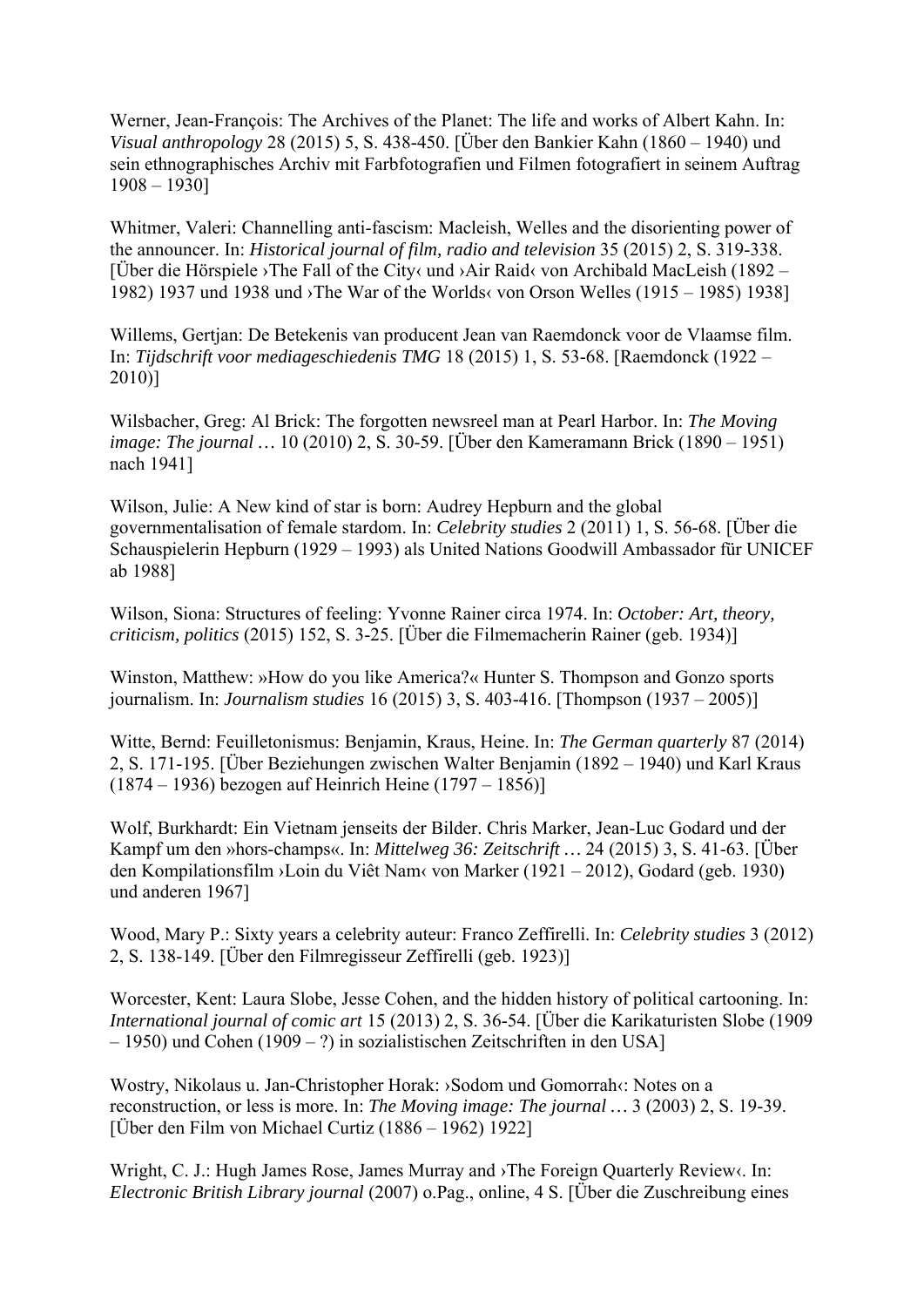Artikels zur Katholischen Frage in England in der Zeitschrift 1821 an den Journalisten Murray (? – 1835) statt an den Kleriker Rose (1795 – 1838)]

Wright, Nazera Sadiq: Maria W. Stewart's »The First Stage of Life«: Black girlhood in the ›Repository of Religion and Literature, and of Science and Art‹. In: *MELUS: The journal of the Society for the Study of the Multi-Ethnic Literature of the United States* 40 (2015) 3, S. 150-175. [Über die Schriftstellerin und Journalistin Stewart (1803 – 1880) in der Zeitschrift 1861]

Wronka, Adeline: »Les Mots ne tombent pas dans le vide«. Zola publiciste, au cœur de la révolution du lire. In: *Les Cahiers naturalistes* 57 (2011) 85, S. 261-276. [Über Émile Zola  $(1840 - 1902)$ ]

Wulff, Hans J.: Der Tanz der Puppen. Die Kessler-Zwillinge und ihre Performances. In: *Montage/AV: Zeitschrift für Theorie und Geschichte audiovisueller Kommunikation 24 (2015)* 1, S. 158-170. [Über die Tänzerinnen und Filmdarstellerinnen Alice und Ellen Kessler (geb. 1936) 1955 – 1965]

Wulff, Hans J.: Unter fremdem Gesetz … Die Figur des Widerständlers im Résistance-Film. In: *Ästhetik und Kommunikation* 45 (2014/2015) 164/165, S. 127-136. [Über den Film ›Armée des Ombres‹ von Jean-Pierre Melville (1917 – 1973) 1969]

Young, Mark: Xenochrony: Aureal media and neoliberal time in Shane Carruth's >Primer <. In: *Science fiction film and television* 8 (2015) 3, S. 321-342. [Über den Film von Carruth (geb. 1972) 2004]

Young, Paul: Yours sincerely, Lois Weber: >Hypocrites< and the allegorical mode of the transitional feature film. In: *Cinema journal* 55 (2015/2016) 1, S. 95-119. [Über den Film von Weber (1879 – 1939) 1915]

Zauderer, Elizabeth: Is a rose is a rose is a rose?Appropriating polysemy in film: The case of rose imagery in ›American Beauty‹. In: *Semiotica: Journal of the International Association for Semiotic Studies* (2015) 205, S. 191-205. [Über den Film von Sam Mendes (geb. 1965) 1999]

Zheng, Aili: Performativities in »Brief einer Unbekannten«: Stefan Zweigs novella and the adaptations of Max Ophüls and Xu Jinglei. In: *Orbis litterarum: International review of litterary studies* 70 (2015) 3, S. 175-205. [Darin über die gleichnamigen Filme von Ophüls (1902 – 1957) 1948 und Jinglei (geb. 1974) 2004]

Zieske, Lothar: ›Gentlemen unter sich‹, eine gegen England gerichtete homophobe Hetzschrift aus dem Jahr 1940. In: *Invertito: Jahrbuch für die Geschichte der Homosexualitäten* 16 (2014) S. 103-124. [Über die NS-Propagandabroschüre von Friedrich Seekel (1910 – 1960)]

Zola journaliste. Dossier. Ed. Alain Pagès. In: *Les Cahiers naturalistes* 59 (2013) 87, S. 5- 210. [Themenabschnitt mit 11 Beiträgen über Émile Zola (1840 – 1902), hier nicht einzeln verzeichnet]